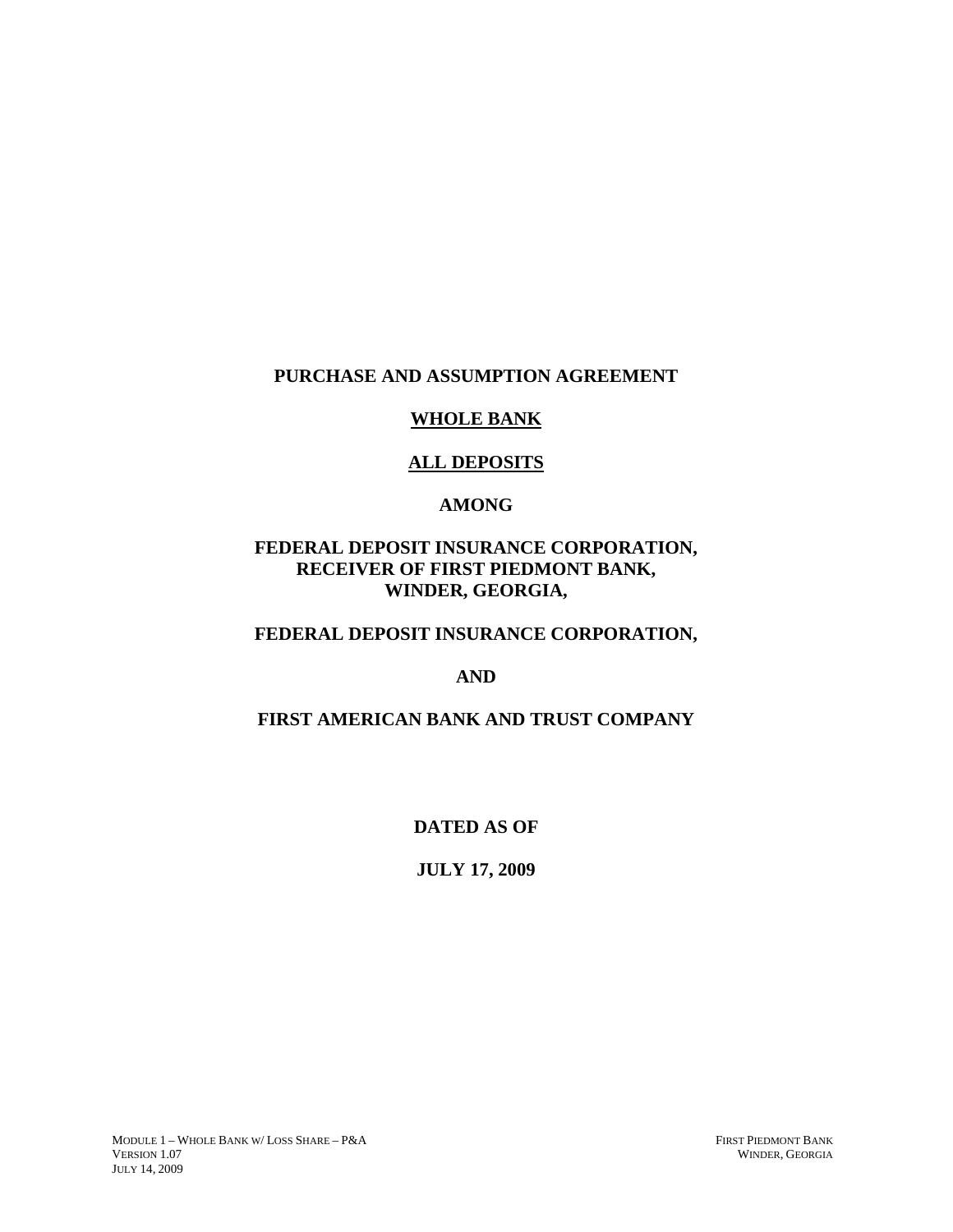# **TABLE OF CONTENTS**

| <b>ARTICLE I</b>   |                                                       |  |
|--------------------|-------------------------------------------------------|--|
| <b>ARTICLE II</b>  |                                                       |  |
| 2.1                |                                                       |  |
| 2.2                |                                                       |  |
| 2.3                |                                                       |  |
| 2.4                |                                                       |  |
| <b>ARTICLE III</b> |                                                       |  |
| 3.1                |                                                       |  |
| 3.2                |                                                       |  |
| 3.3                | Manner of Conveyance; Limited Warranty;               |  |
|                    |                                                       |  |
| 3.4                |                                                       |  |
| 3.5                |                                                       |  |
| 3.6                |                                                       |  |
| <b>ARTICLE IV</b>  | <b>ASSUMPTION OF CERTAIN DUTIES AND OBLIGATIONS19</b> |  |
| 4.1                |                                                       |  |
| 4.2                |                                                       |  |
| 4.3                |                                                       |  |
| 4.4                |                                                       |  |
| 4.5                |                                                       |  |
| 4.6                |                                                       |  |
| 4.7                | Agreement with Respect to Leased Data                 |  |
|                    |                                                       |  |
| 4.8                | Agreement with Respect to Certain                     |  |
|                    |                                                       |  |
| 4.9                |                                                       |  |
| 4.10               |                                                       |  |
| 4.11               |                                                       |  |
| 4.12               | Agreement with Respect to Continuation of Group       |  |
|                    |                                                       |  |
| 4.13               | Agreement with Respect to Interim Asset Servicing 27  |  |
| 4.14               |                                                       |  |
| 4.15               |                                                       |  |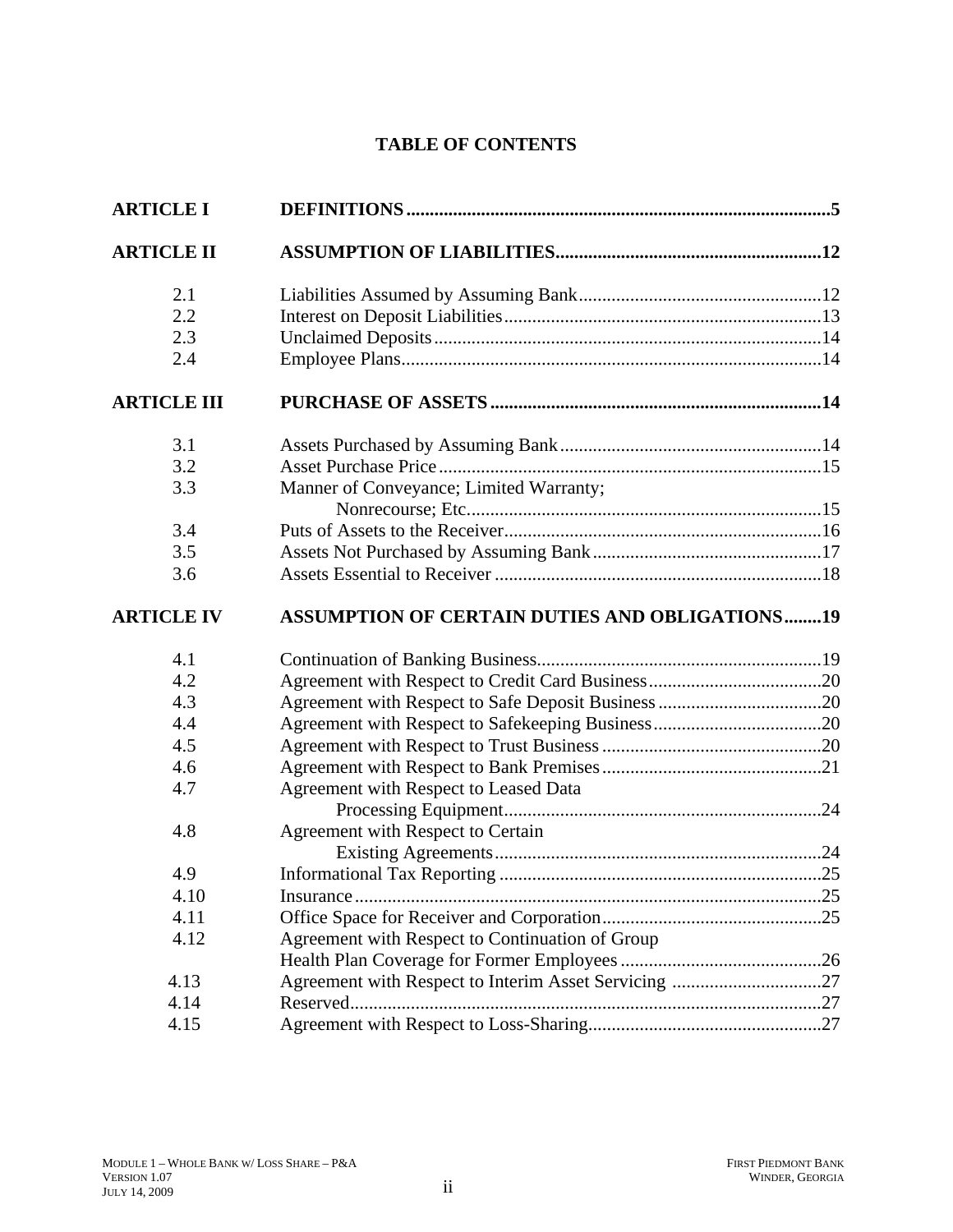| <b>ARTICLE V</b>    | <b>DUTIES WITH RESPECT TO DEPOSITORS</b>              |  |
|---------------------|-------------------------------------------------------|--|
|                     |                                                       |  |
| 5.1                 |                                                       |  |
| 5.2                 |                                                       |  |
| 5.3                 |                                                       |  |
| <b>ARTICLE VI</b>   |                                                       |  |
| 6.1                 |                                                       |  |
| 6.2                 |                                                       |  |
| 6.3                 |                                                       |  |
| 6.4                 |                                                       |  |
| <b>ARTICLE VII</b>  |                                                       |  |
| <b>ARTICLE VIII</b> |                                                       |  |
| 8.1                 |                                                       |  |
| 8.2                 | Correction of Errors and Omissions; Other Liabilities |  |
| 8.3                 |                                                       |  |
| 8.4                 |                                                       |  |
| 8.5                 |                                                       |  |
| <b>ARTICLE IX</b>   |                                                       |  |
| 9.1                 |                                                       |  |
| 9.2                 |                                                       |  |
| 9.3                 |                                                       |  |
| 9.4                 |                                                       |  |
| 9.5                 |                                                       |  |
| 9.6                 | Proceedings with Respect to Certain Assets            |  |
|                     |                                                       |  |
| 9.7                 |                                                       |  |
| <b>ARTICLE X</b>    |                                                       |  |
| <b>ARTICLE XI</b>   | REPRESENTATIONS AND WARRANTIES OF THE                 |  |
| <b>ARTICLE XII</b>  |                                                       |  |
| 12.1                |                                                       |  |
| 12.2                |                                                       |  |
| 12.3                |                                                       |  |
| 12.4                |                                                       |  |
| 12.5                |                                                       |  |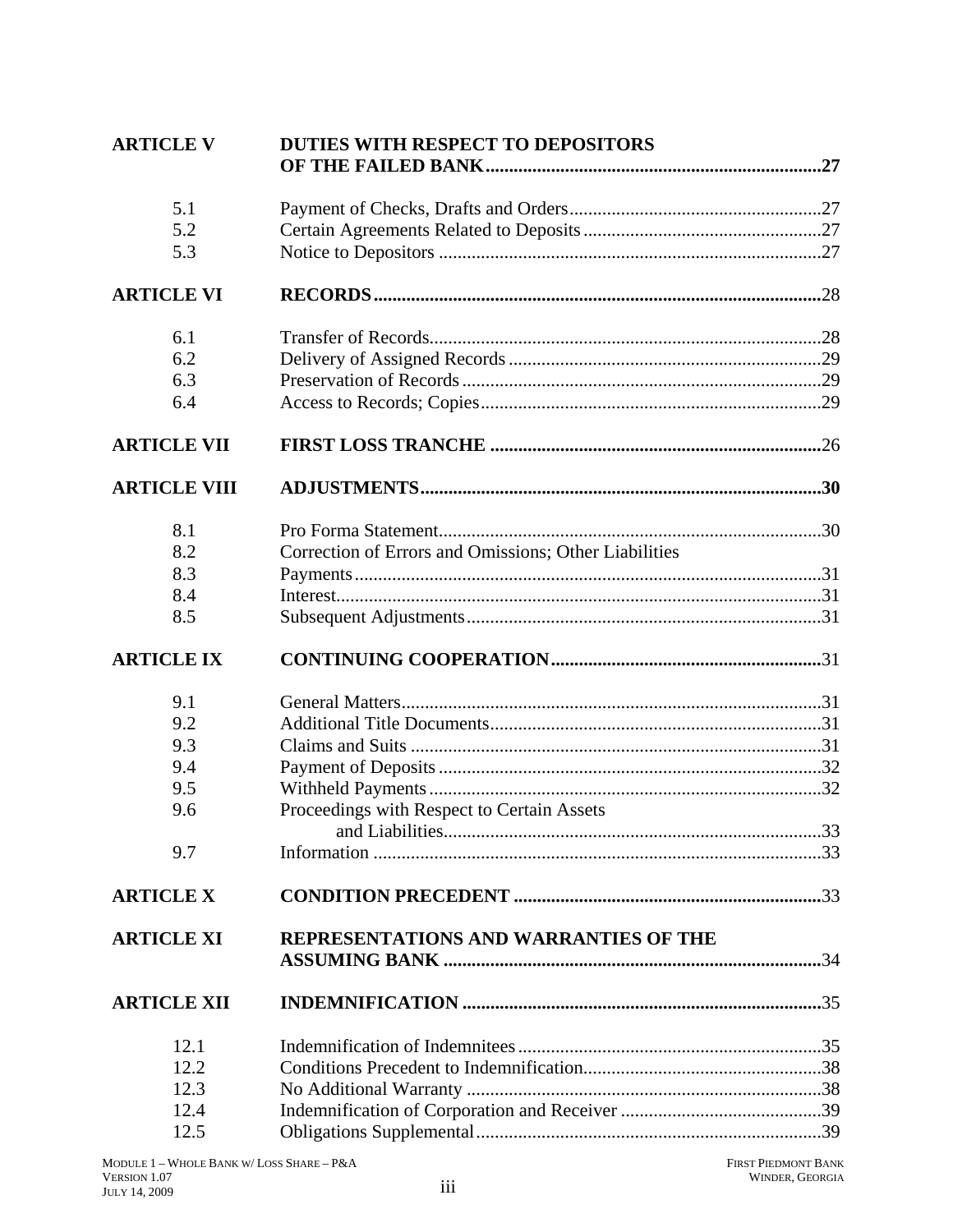| 12.6                |  |
|---------------------|--|
| 12.7                |  |
| 12.8                |  |
| <b>ARTICLE XIII</b> |  |
| 13.1                |  |
| 13.2                |  |
| 13.3                |  |
| 13.4                |  |
| 13.5                |  |
| 13.6                |  |
| 13.7                |  |
| 13.8                |  |
| 13.9                |  |
| 13.10               |  |
| 13.11               |  |
| 13.12               |  |
| 13.13               |  |

## **SCHEDULES**

| 2.1    |  |
|--------|--|
| 2.1(a) |  |
| 3.1    |  |
| 3.2    |  |
| 3.5(l) |  |
| 4.15A  |  |
| 4.15B  |  |
| 7      |  |
|        |  |

# **EXHIBITS**

| 4.13  |  |
|-------|--|
| 4.15A |  |
| 4.15B |  |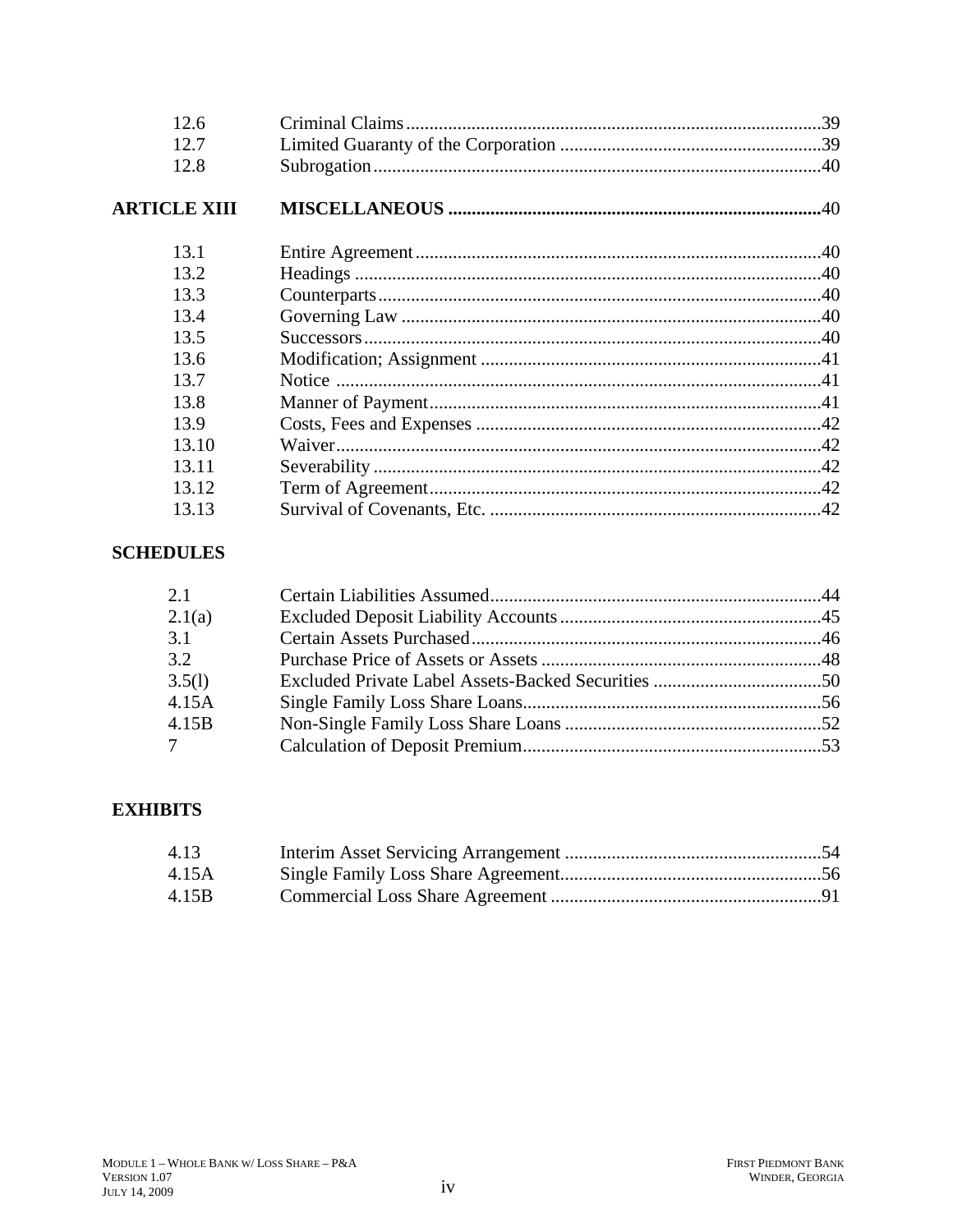#### **PURCHASE AND ASSUMPTION AGREEMENT WHOLE BANK ALL DEPOSITS**

THIS AGREEMENT, made and entered into as of the  $17<sup>th</sup>$  day of July, 2009, by and among the Federal Deposit Insurance Corporation, Receiver of First Piedmont Bank, Winder, Georgia (the "Receiver"), First American Bank and Trust Company, organized under the laws of the State of Georgia, and having its principal place of business in Athens, Georgia (the "Assuming Bank"), and the Federal Deposit Insurance Corporation, organized under the laws of the United States of America and having its principal office in Washington, D.C., acting in its corporate capacity (the "Corporation").

#### **WITNESSETH**:

 **WHEREAS**, on Bank Closing, the Chartering Authority closed First Piedmont Bank (the "Failed Bank") pursuant to applicable law and the Corporation was appointed Receiver thereof; and

 **WHEREAS**, the Assuming Bank desires to purchase certain assets and assume certain deposit and other liabilities of the Failed Bank on the terms and conditions set forth in this Agreement; and

**WHEREAS**, pursuant to 12 U.S.C. Section  $1823(c)(2)(A)$ , the Corporation may provide assistance to the Assuming Bank to facilitate the transactions contemplated by this Agreement, which assistance may include indemnification pursuant to Article XII; and

 **WHEREAS**, the Board of Directors of the Corporation (the "Board") has determined to provide assistance to the Assuming Bank on the terms and subject to the conditions set forth in this Agreement; and

 **WHEREAS**, the Board has determined pursuant to 12 U.S.C. Section 1823(c)(4)(A) that such assistance is necessary to meet the obligation of the Corporation to provide insurance coverage for the insured deposits in the Failed Bank.

 **NOW THEREFORE**, in consideration of the mutual promises herein set forth and other valuable consideration, the parties hereto agree as follows:

#### **ARTICLE I DEFINITIONS**

<span id="page-4-0"></span> Capitalized terms used in this Agreement shall have the meanings set forth in this Article I, or elsewhere in this Agreement. As used herein, words imparting the singular include the plural and vice versa.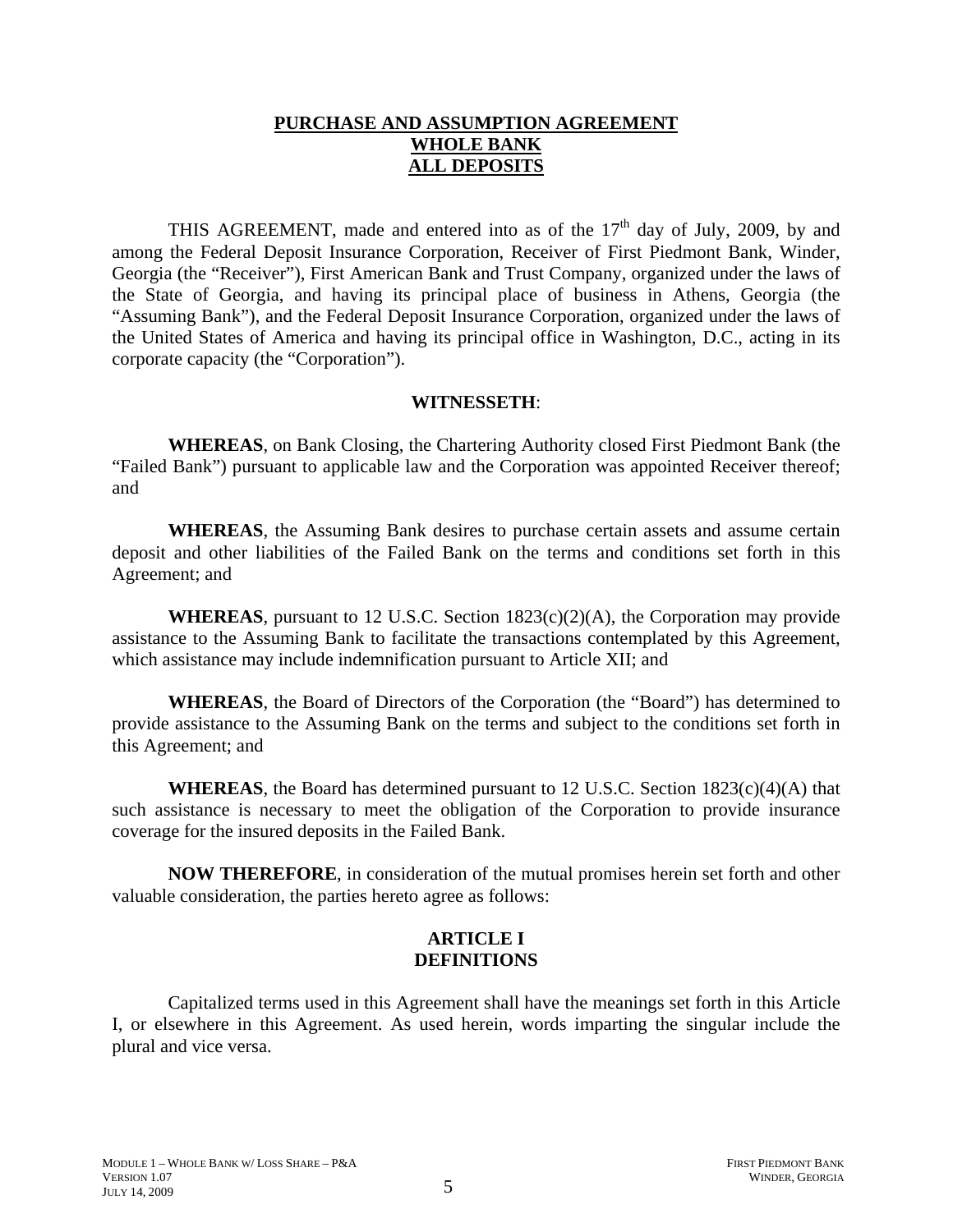"**Accounting Records**" means the general ledger and subsidiary ledgers and supporting schedules which support the general ledger balances.

 **"Acquired Subsidiaries"** means Subsidiaries of the Failed Bank acquired pursuant to Section 3.1.

"**Affiliate**" of any Person means any director, officer, or employee of that Person and any other Person (i) who is directly or indirectly controlling, or controlled by, or under direct or indirect common control with, such Person, or (ii) who is an affiliate of such Person as the term "affiliate" is defined in Section 2 of the Bank Holding Company Act of 1956, as amended, 12 U.S.C. Section 1841.

 **"Agreement"** means this Purchase and Assumption Agreement by and among the Assuming Bank, the Corporation and the Receiver, as amended or otherwise modified from time to time.

 **"Assets"** means all assets of the Failed Bank purchased pursuant to Section 3.1. Assets owned by Subsidiaries of the Failed Bank are not "Assets" within the meaning of this definition.

 **"Assumed Deposits"** means Deposits.

 **"Bank Closing"** means the close of business of the Failed Bank on the date on which the Chartering Authority closed such institution.

 **"Bank Premises"** means the banking houses, drive-in banking facilities, and teller facilities (staffed or automated) together with appurtenant parking, storage and service facilities and structures connecting remote facilities to banking houses, and land on which the foregoing are located, that are owned or leased by the Failed Bank and that have formerly been utilized, are currently utilized, or are intended to be utilized in the future by the Failed Bank as shown on the Accounting Record of the Failed Bank as of Bank Closing.

 **"Book Value"** means, with respect to any Asset and any Liability Assumed, the dollar amount thereof stated on the Accounting Records of the Failed Bank. The Book Value of any item shall be determined as of Bank Closing after adjustments made by the Receiver for differences in accounts, suspense items, unposted debits and credits, and other similar adjustments or corrections and for setoffs, whether voluntary or involuntary. The Book Value of a Subsidiary of the Failed Bank acquired by the Assuming Bank shall be determined from the investment in subsidiary and related accounts on the "bank only" (unconsolidated) balance sheet of the Failed Bank based on the equity method of accounting. Without limiting the generality of the foregoing, (i) the Book Value of a Liability Assumed shall include all accrued and unpaid interest thereon as of Bank Closing, and (ii) the Book Value of a Loan shall reflect adjustments for earned interest, or unearned interest (as it relates to the "rule of 78s" or add-on-interest loans, as applicable), if any, as of Bank Closing, adjustments for the portion of earned or unearned loan-related credit life and/or disability insurance premiums, if any, attributable to the Failed Bank as of Bank Closing, and adjustments for Failed Bank Advances, if any, in each case as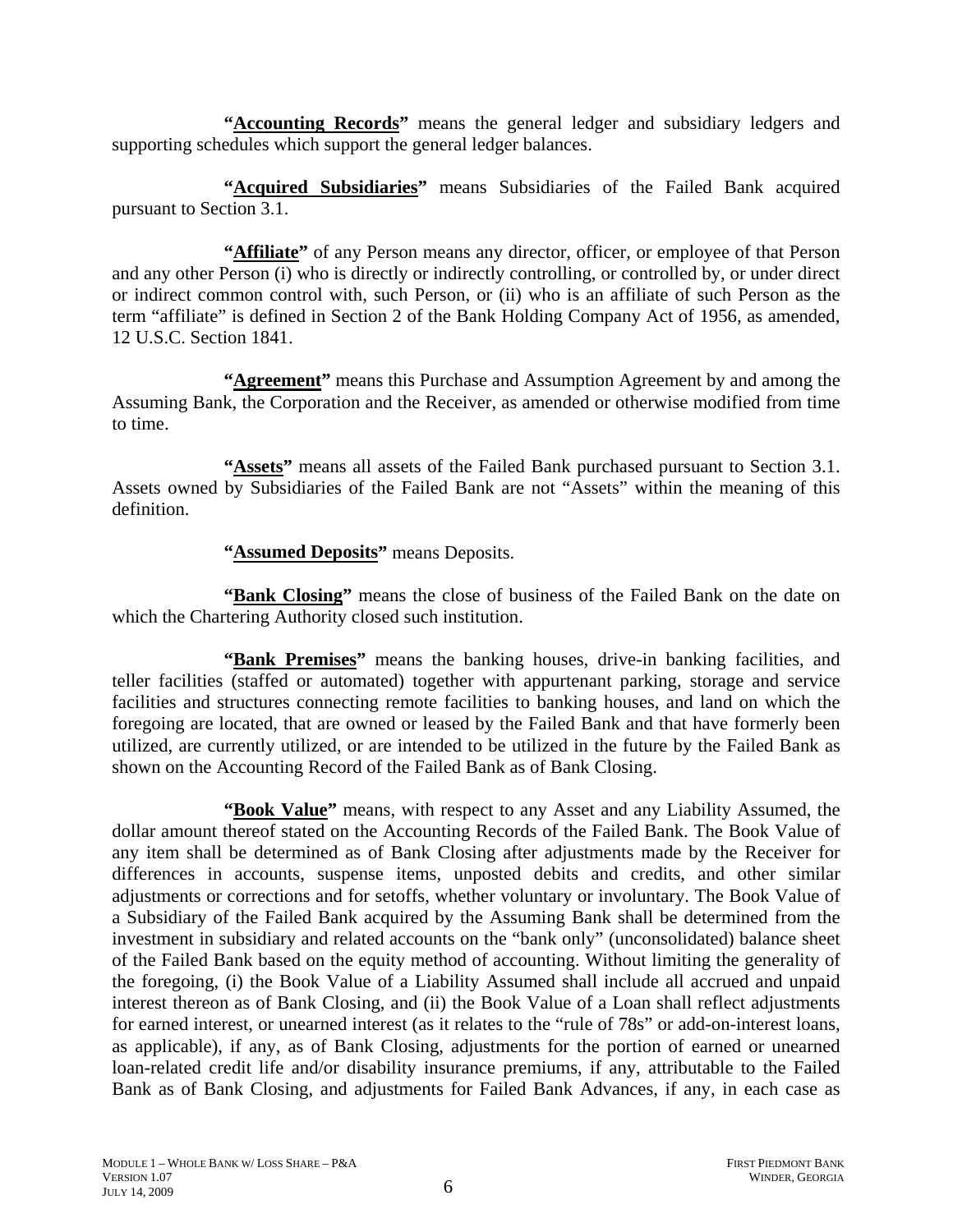determined for financial reporting purposes. The Book Value of an Asset shall not include any adjustment for loan premiums, discounts or any related deferred income, fees or expenses, or general or specific reserves on the Accounting Records of the Failed Bank.

 **"Business Day"** means a day other than a Saturday, Sunday, Federal legal holiday or legal holiday under the laws of the State where the Failed Bank is located, or a day on which the principal office of the Corporation is closed.

 **"Chartering Authority"** means (i) with respect to a national bank, the Office of the Comptroller of the Currency, (ii) with respect to a Federal savings association or savings bank, the Office of Thrift Supervision, (iii) with respect to a bank or savings institution chartered by a State, the agency of such State charged with primary responsibility for regulating and/or closing banks or savings institutions, as the case may be, (iv) the Corporation in accordance with 12 U.S.C. Section 1821(c), with regard to self appointment, or (v) the appropriate Federal banking agency in accordance with 12 U.S.C. 1821(c)(9).

 **"Commitment"** means the unfunded portion of a line of credit or other commitment reflected on the books and records of the Failed Bank to make an extension of credit (or additional advances with respect to a Loan) that was legally binding on the Failed Bank as of Bank Closing, other than extensions of credit pursuant to the credit card business and overdraft protection plans of the Failed Bank, if any.

 **"Credit Documents"** mean the agreements, instruments, certificates or other documents at any time evidencing or otherwise relating to, governing or executed in connection with or as security for, a Loan, including without limitation notes, bonds, loan agreements, letter of credit applications, lease financing contracts, banker's acceptances, drafts, interest protection agreements, currency exchange agreements, repurchase agreements, reverse repurchase agreements, guarantees, deeds of trust, mortgages, assignments, security agreements, pledges, subordination or priority agreements, lien priority agreements, undertakings, security instruments, certificates, documents, legal opinions, participation agreements and intercreditor agreements, and all amendments, modifications, renewals, extensions, rearrangements, and substitutions with respect to any of the foregoing.

 **"Credit File"** means all Credit Documents and all other credit, collateral, or insurance documents in the possession or custody of the Assuming Bank, or any of its Subsidiaries or Affiliates, relating to an Asset or a Loan included in a Put Notice, or copies of any thereof.

 **"Data Processing Lease"** means any lease or licensing agreement, binding on the Failed Bank as of Bank Closing, the subject of which is data processing equipment or computer hardware or software used in connection with data processing activities. A lease or licensing agreement for computer software used in connection with data processing activities shall constitute a Data Processing Lease regardless of whether such lease or licensing agreement also covers data processing equipment.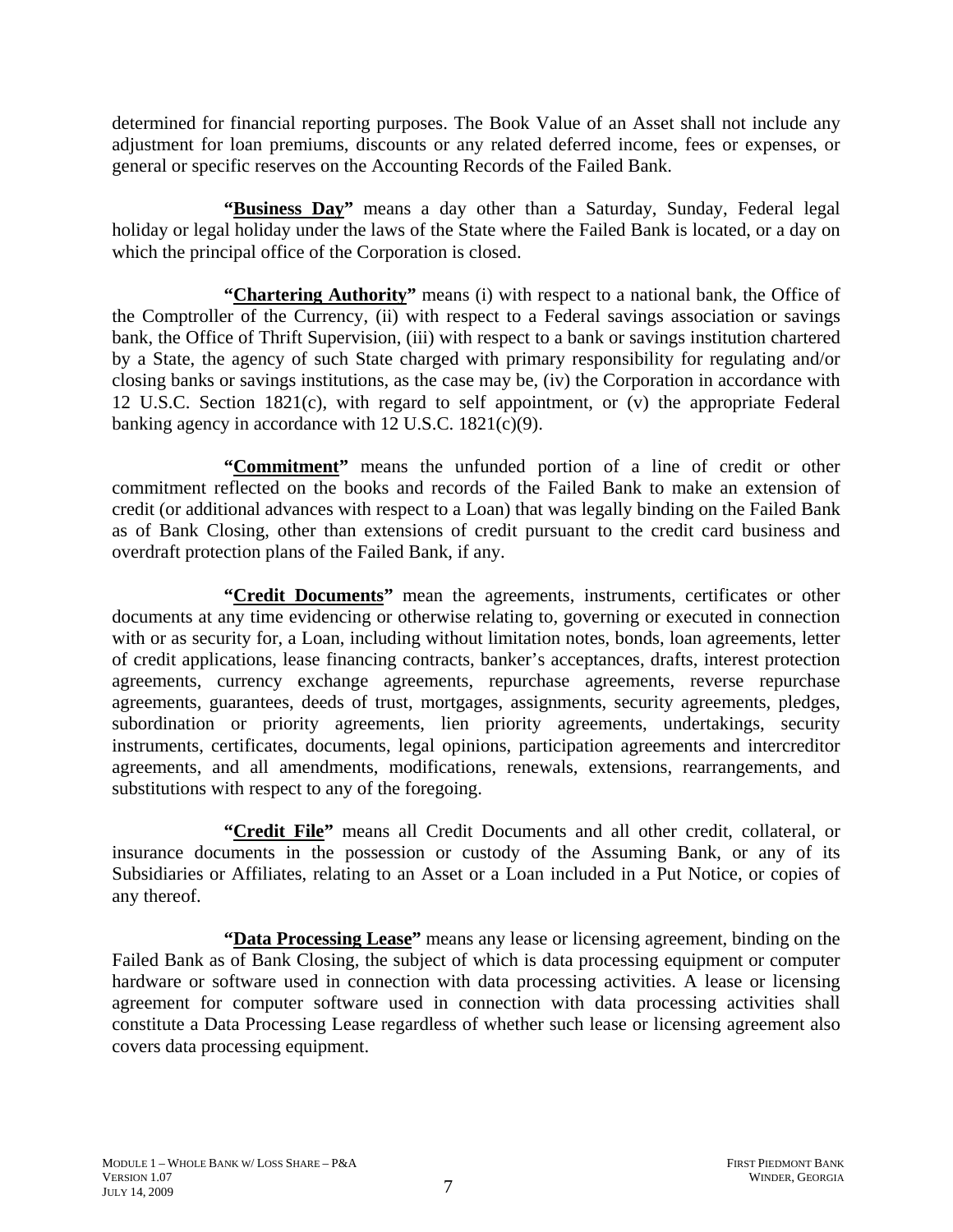**"Deposit"** means a deposit as defined in 12 U.S.C. Section 1813(l), including without limitation, outstanding cashier's checks and other official checks and all uncollected items included in the depositors' balances and credited on the books and records of the Failed Bank; provided, that the term "Deposit" shall not include all or any portion of those deposit balances which, in the discretion of the Receiver or the Corporation, (i) may be required to satisfy it for any liquidated or contingent liability of any depositor arising from an unauthorized or unlawful transaction, or (ii) may be needed to provide payment of any liability of any depositor to the Failed Bank or the Receiver, including the liability of any depositor as a director or officer of the Failed Bank, whether or not the amount of the liability is or can be determined as of Bank Closing.

 **"Equity Adjustment"** means the dollar amount resulting by subtracting the Book Value, as of Bank Closing, of all Liabilities Assumed under this Agreement by the Assuming Bank from the purchase price, as determined in accordance with this Agreement, as of Bank Closing, of all Assets acquired under this Agreement by the Assuming Bank, which may be a positive or a negative number.

 **"Failed Bank Advances"** means the total sums paid by the Failed Bank to (i) protect its lien position, (ii) pay ad valorem taxes and hazard insurance, and (iii) pay credit life insurance, accident and health insurance, and vendor's single interest insurance.

**"Fair Market Value"** means (i)(a) "Market Value" as defined in the regulation prescribing the standards for real estate appraisals used in federally related transactions, 12 C.F.R. § 323.2(g), and accordingly shall mean the most probable price which a property should bring in a competitive and open market under all conditions requisite to a fair sale, the buyer and seller each acting prudently and knowledgeably, and assuming the price is not affected by undue stimulus. Implicit in this definition is the consummation of a sale as of a specified date and the passing of title from seller to buyer under conditions whereby:

- (1) Buyer and seller are typically motivated;
- (2) Both parties are well informed or well advised, and acting in what they consider their own best interests;
- (3) A reasonable time is allowed for exposure in the open market;
- (4) Payment is made in terms of cash in U.S. dollars or in terms of financial arrangements comparable thereto; and
- (5) The price represents the normal consideration for the property sold unaffected by special or creative financing or sales concessions granted by anyone associated with the sale;

as determined as of Bank Closing by an appraiser chosen by the Assuming Bank from a list of acceptable appraisers provided by the Receiver; any costs and fees associated with such determination shall be shared equally by the Receiver and the Assuming Bank, and (b) which, with respect to Bank Premises (to the extent, if any, that Bank Premises are purchased utilizing this valuation method), shall be determined not later than sixty (60) days after Bank Closing by an appraiser selected by the Receiver and the Assuming Bank within seven (7) days after Bank Closing; or (ii) with respect to property other than Bank Premises purchased utilizing this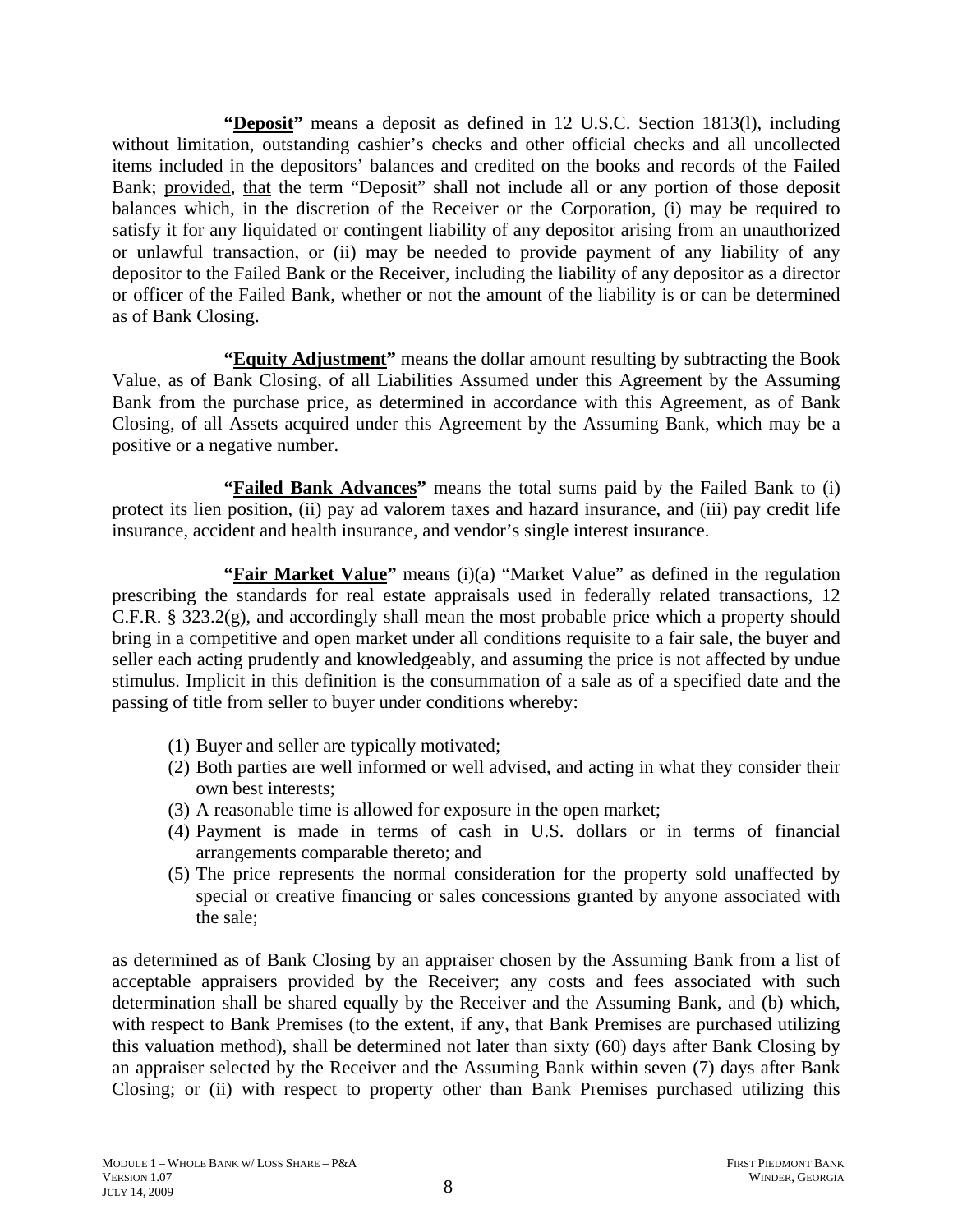valuation method, the price therefore as established by the Receiver and agreed to by the Assuming Bank, or in the absence of such agreement, as determined in accordance with clause  $(i)(a)$  above.

 "**First Loss Tranche**" means the dollar amount of liability that the Assuming Bank will incur prior to the commencement of loss sharing, which is the sum of (i) the Assuming Bank's asset premium (discount) bid, as reflected on the Assuming Bank's bid form, plus (ii) the Assuming Bank's Deposit premium bid, as reflected on the Assuming Bank's bid form, plus (iii) the Equity Adjustment. The First Loss Tranche may be a positive or negative number.

 "**Fixtures**" means those leasehold improvements, additions, alterations and installations constituting all or a part of Bank Premises and which were acquired, added, built, installed or purchased at the expense of the Failed Bank, regardless of the holder of legal title thereto as of Bank Closing.

 **"Furniture and Equipment"** means the furniture and equipment, other than motor vehicles, leased or owned by the Failed Bank and reflected on the books of the Failed Bank as of Bank Closing, including without limitation automated teller machines, carpeting, furniture, office machinery (including personal computers), shelving, office supplies, telephone, surveillance and security systems. Motor vehicles shall be considered other assets and pass at Book Value.

 **"Indemnitees"** means, except as provided in paragraph (k) of Section 12.1, (i) the Assuming Bank, (ii) the Subsidiaries and Affiliates of the Assuming Bank other than any Subsidiaries or Affiliates of the Failed Bank that are or become Subsidiaries or Affiliates of the Assuming Bank, and (iii) the directors, officers, employees and agents of the Assuming Bank and its Subsidiaries and Affiliates who are not also present or former directors, officers, employees or agents of the Failed Bank or of any Subsidiary or Affiliate of the Failed Bank.

 **"Information Package"** means the most recent compilation of financial and other data with respect to the Failed Bank, including any amendments or supplements thereto, provided to the Assuming Bank by the Corporation on the web site used by the Corporation to market the Failed Bank to potential acquirers.

 **"Legal Balance"** means the amount of indebtedness legally owed by an Obligor with respect to a Loan, including principal and accrued and unpaid interest, late fees, attorneys' fees and expenses, taxes, insurance premiums, and similar charges, if any.

 **"Liabilities Assumed"** has the meaning provided in Section 2.1.

"Lien" means any mortgage, lien, pledge, charge, assignment for security purposes, security interest, or encumbrance of any kind with respect to an Asset, including any conditional sale agreement or capital lease or other title retention agreement relating to such Asset.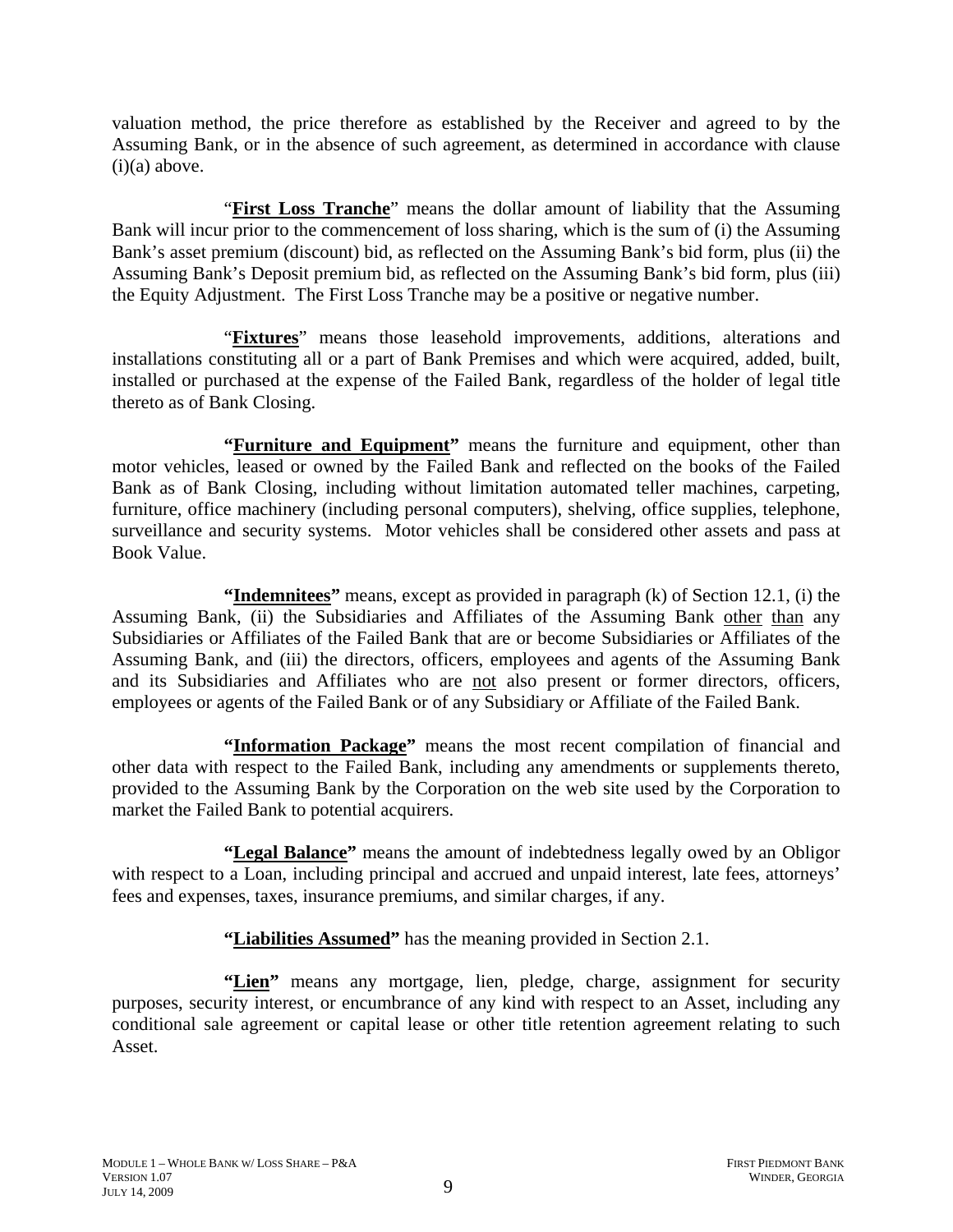**"Loans"** means all of the following owed to or held by the Failed Bank as of Bank Closing:

 (i) loans (including loans which have been charged off the Accounting Records of the Failed Bank in whole or in part prior to April 17, 2009), participation agreements, interests in participations, overdrafts of customers (including but not limited to overdrafts made pursuant to an overdraft protection plan or similar extensions of credit in connection with a deposit account), revolving commercial lines of credit, home equity lines of credit, Commitments, United States and/or State-guaranteed student loans, and lease financing contracts;

 (ii) all Liens, rights (including rights of set-off), remedies, powers, privileges, demands, claims, priorities, equities and benefits owned or held by, or accruing or to accrue to or for the benefit of, the holder of the obligations or instruments referred to in clause (i) above, including but not limited to those arising under or based upon Credit Documents, casualty insurance policies and binders, standby letters of credit, mortgagee title insurance policies and binders, payment bonds and performance bonds at any time and from time to time existing with respect to any of the obligations or instruments referred to in clause (i) above; and

 (iii) all amendments, modifications, renewals, extensions, refinancings, and refundings of or for any of the foregoing.

 **"Obligor"** means each Person liable for the full or partial payment or performance of any Loan, whether such Person is obligated directly, indirectly, primarily, secondarily, jointly, or severally.

 **"Other Real Estate"** means all interests in real estate (other than Bank Premises and Fixtures) and loans on "in substance foreclosure" status as of Bank Closing as recorded on the Accounting Records of the Failed Bank, including but not limited to mineral rights, leasehold rights, condominium and cooperative interests, air rights and development rights that are owned by the Failed Bank.

 **"Person"** means any individual, corporation, partnership, joint venture, association, joint-stock company, trust, unincorporated organization, or government or any agency or political subdivision thereof, excluding the Corporation.

**"Primary Indemnitor"** means any Person (other than the Assuming Bank or any of its Affiliates) who is obligated to indemnify or insure, or otherwise make payments (including payments on account of claims made against) to or on behalf of any Person in connection with the claims covered under Article XII, including without limitation any insurer issuing any directors and officers liability policy or any Person issuing a financial institution bond or banker's blanket bond.

 **"Put Date"** has the meaning provided in Section 3.4.

 **"Put Notice"** has the meaning provided in Section 3.4.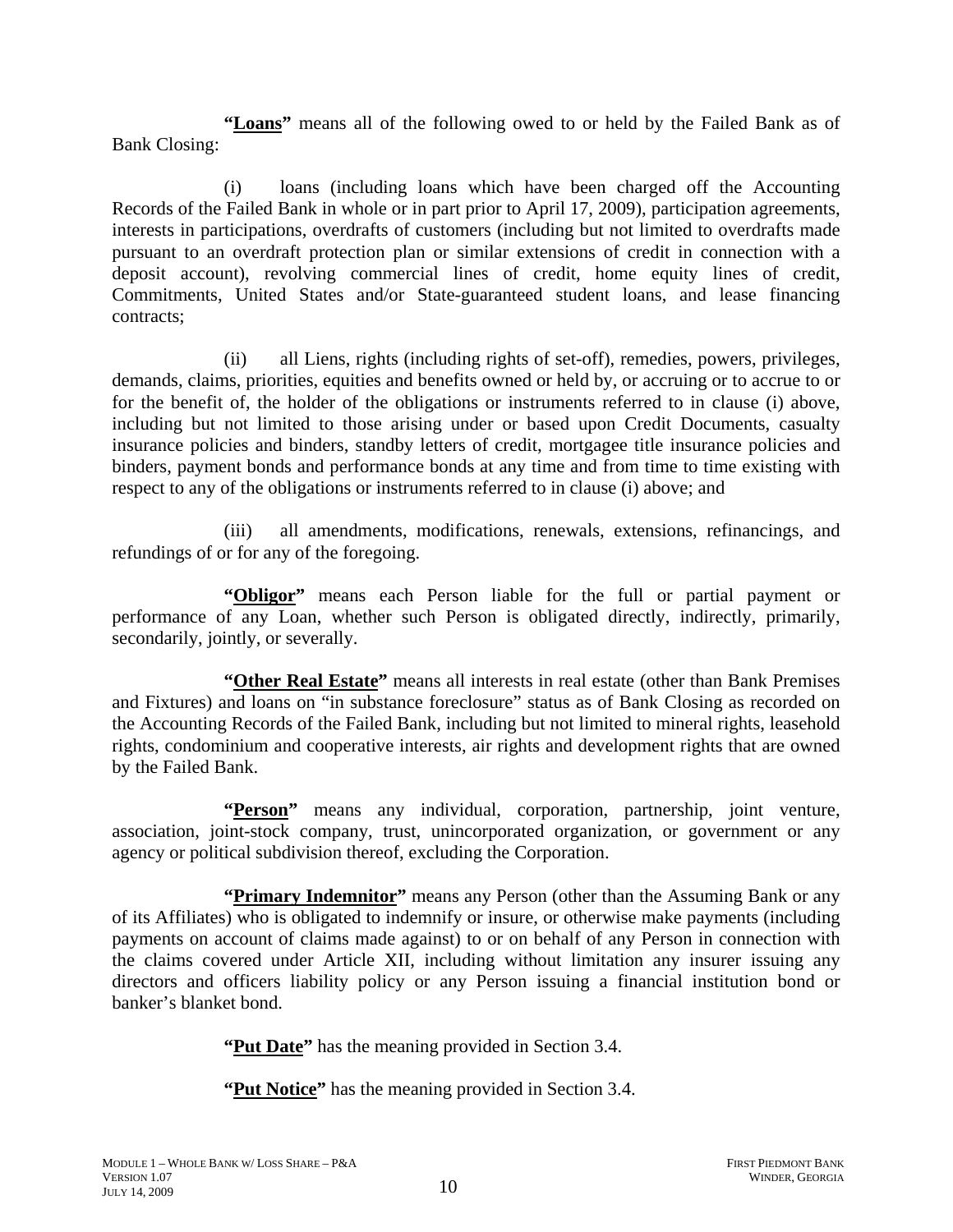"**Qualified Financial Contract**" means a qualified financial contract as defined in 12 U.S.C. Section 1821(e)(8)(D).

 **"Record"** means any document, microfiche, microfilm and computer records (including but not limited to magnetic tape, disc storage, card forms and printed copy) of the Failed Bank generated or maintained by the Failed Bank that is owned by or in the possession of the Receiver at Bank Closing.

 **"Related Liability"** with respect to any Asset means any liability existing and reflected on the Accounting Records of the Failed Bank as of Bank Closing for (i) indebtedness secured by mortgages, deeds of trust, chattel mortgages, security interests or other liens on or affecting such Asset, (ii) ad valorem taxes applicable to such Asset, and (iii) any other obligation determined by the Receiver to be directly related to such Asset.

 **"Related Liability Amount"** with respect to any Related Liability on the books of the Assuming Bank, means the amount of such Related Liability as stated on the Accounting Records of the Assuming Bank (as maintained in accordance with generally accepted accounting principles) as of the date as of which the Related Liability Amount is being determined. With respect to a liability that relates to more than one asset, the amount of such Related Liability shall be allocated among such assets for the purpose of determining the Related Liability Amount with respect to any one of such assets. Such allocation shall be made by specific allocation, where determinable, and otherwise shall be pro rata based upon the dollar amount of such assets stated on the Accounting Records of the entity that owns such asset.

 **"Repurchase Price"** means, with respect to any Loan the Book Value, adjusted to reflect changes to Book Value after Bank Closing, plus (ii) any advances and interest on such Loan after Bank Closing, minus (iii) the total of amounts received by the Assuming Bank for such Loan, regardless of how applied, after Bank Closing, plus (iv) advances made by Assuming Bank, plus (v) total disbursements of principal made by Receiver that are not included in the Book Value.

 **"Safe Deposit Boxes"** means the safe deposit boxes of the Failed Bank, if any, including the removable safe deposit boxes and safe deposit stacks in the Failed Bank's vault(s), all rights and benefits under rental agreements with respect to such safe deposit boxes, and all keys and combinations thereto.

 **"Settlement Date"** means the first Business Day immediately prior to the day which is one hundred eighty (180) days after Bank Closing, or such other date prior thereto as may be agreed upon by the Receiver and the Assuming Bank. The Receiver, in its discretion, may extend the Settlement Date.

**"Settlement Interest Rate"** means, for the first calendar quarter or portion thereof during which interest accrues, the rate determined by the Receiver to be equal to the equivalent coupon issue yield on twenty-six (26)-week United States Treasury Bills in effect as of Bank Closing as published in The Wall Street Journal; provided, that if no such equivalent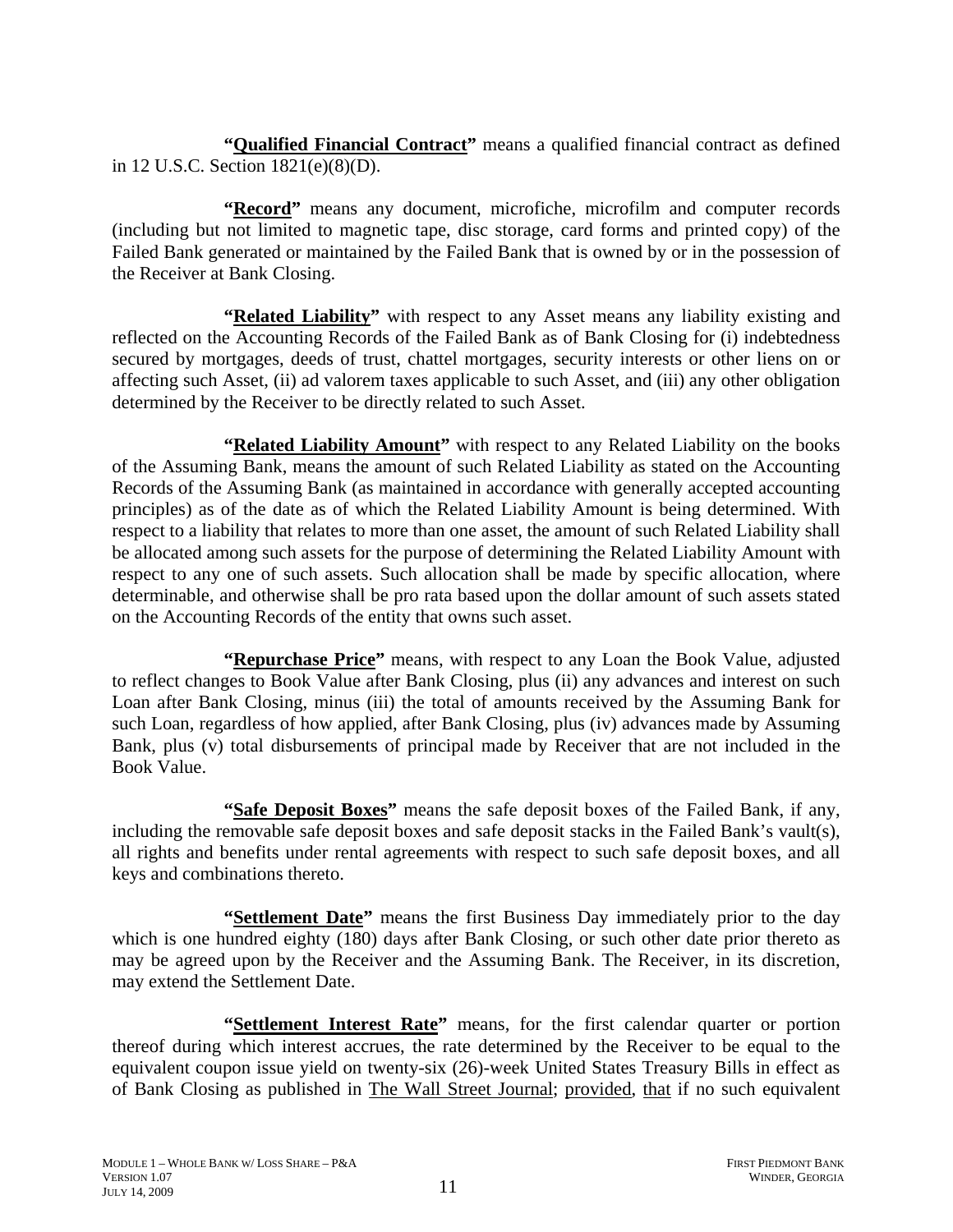coupon issue yield is available as of Bank Closing, the equivalent coupon issue yield for such Treasury Bills most recently published in The Wall Street Journal prior to Bank Closing shall be used. Thereafter, the rate shall be adjusted to the rate determined by the Receiver to be equal to the equivalent coupon issue yield on such Treasury Bills in effect as of the first day of each succeeding calendar quarter during which interest accrues as published in The Wall Street Journal.

**"Subsidiary"** has the meaning set forth in Section 3(w)(4) of the Federal Deposit Insurance Act, 12 U.S.C. Section 1813(w)(4), as amended.

### **ARTICLE II ASSUMPTION OF LIABILITIES**

<span id="page-11-1"></span><span id="page-11-0"></span> **2.1 Liabilities Assumed by Assuming Bank.** The Assuming Bank expressly assumes at Book Value (subject to adjustment pursuant to Article VIII) and agrees to pay, perform, and discharge all of the following liabilities of the Failed Bank as of Bank Closing, except as otherwise provided in this Agreement (such liabilities referred to as "Liabilities Assumed"):

> (a) Assumed Deposits, except those Deposits specifically listed on Schedule 2.1(a); provided, that as to any Deposits of public money which are Assumed Deposits, the Assuming Bank agrees to properly secure such Deposits with such of the Assets as appropriate which, prior to Bank Closing, were pledged as security therefor by the Failed Bank, or with assets of the Assuming Bank, if such securing Assets, if any, are insufficient to properly secure such Deposits;

> (b) liabilities for indebtedness secured by mortgages, deeds of trust, chattel mortgages, security interests or other liens on or affecting any Assets, if any; provided, that the assumption of any liability pursuant to this paragraph shall be limited to the market value of the Assets securing such liability as determined by the Receiver;

> (c) borrowings from Federal Reserve Banks and Federal Home Loan Banks, if any, provided, that the assumption of any liability pursuant to this paragraph shall be limited to the market value of the assets securing such liability as determined by the Receiver; and overdrafts, debit balances, service charges, reclamations, and adjustments to accounts with the Federal Reserve Banks as reflected on the books and records of any such Federal Reserve Bank within ninety (90) days after Bank Closing, if any;

> (d) ad valorem taxes applicable to any Asset, if any; provided, that the assumption of any ad valorem taxes pursuant to this paragraph shall be limited to an amount equal to the market value of the Asset to which such taxes apply as determined by the Receiver;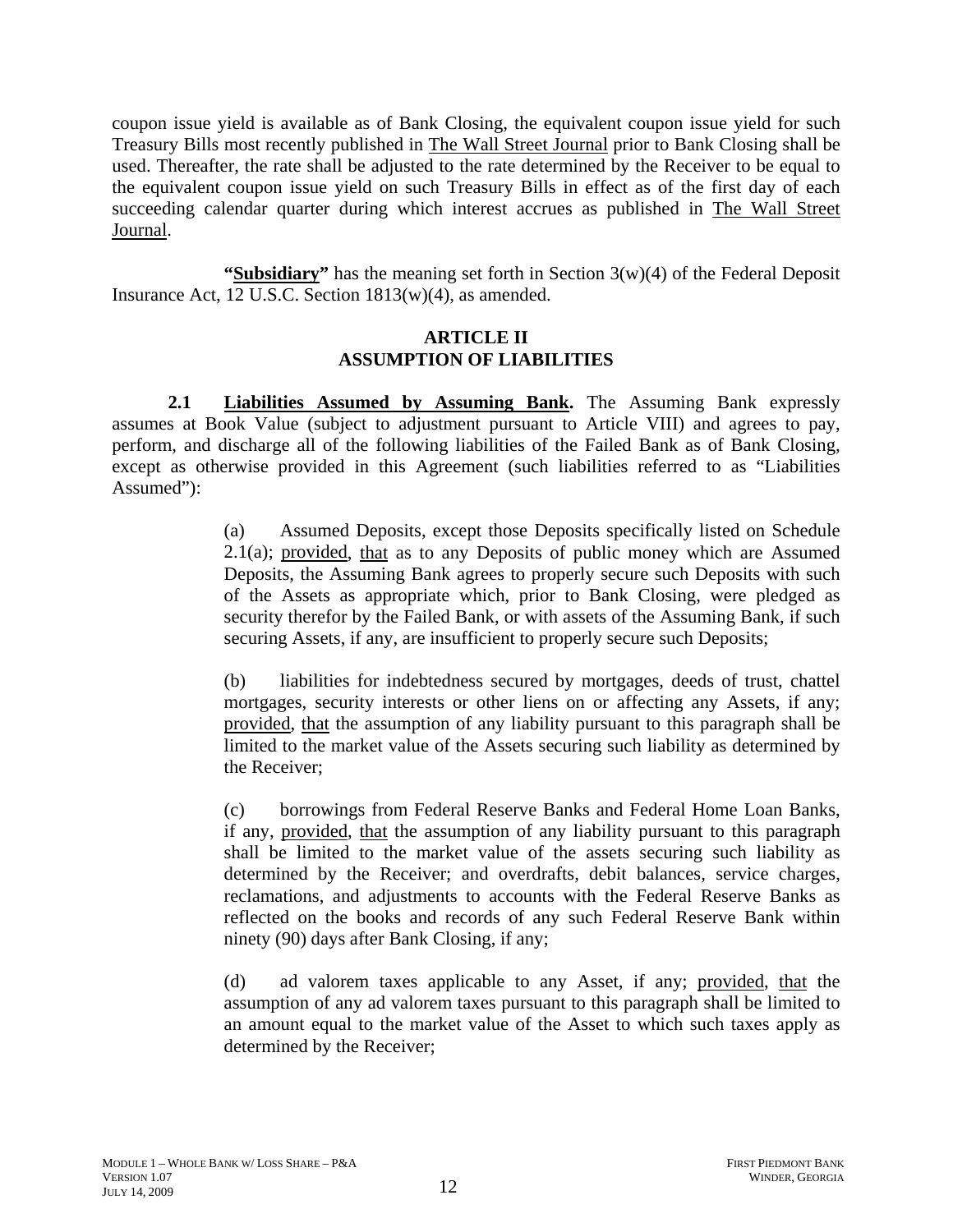(e) liabilities, if any, for federal funds purchased, repurchase agreements and overdrafts in accounts maintained with other depository institutions (including any accrued and unpaid interest thereon computed to and including Bank Closing); provided, that the assumption of any liability pursuant to this paragraph shall be limited to the market value of the Assets securing such liability as determined by the Receiver;

(f) United States Treasury tax and loan note option accounts, if any;

(g) liabilities for any acceptance or commercial letter of credit (other than "standby letters of credit" as defined in 12 C.F.R. Section 337.2(a)); provided, that the assumption of any liability pursuant to this paragraph shall be limited to the market value of the Assets securing such liability as determined by the Receiver;

(h) duties and obligations assumed pursuant to this Agreement including without limitation those relating to the Failed Bank's credit card business, overdraft protection plans, safe deposit business, safekeeping business or trust business, if any;

(i) liabilities, if any, for Commitments;

(j) liabilities, if any, for amounts owed to any Subsidiary of the Failed Bank acquired under Section 3.1;

(k) liabilities, if any, with respect to Qualified Financial Contracts;

(l) duties and obligations under any contract pursuant to which the Failed Bank provides mortgage servicing for others, or mortgage servicing is provided to the Failed Bank by others; and

(m) all asset-related offensive litigation liabilities and all asset-related defensive litigation liabilities, but only to the extent such liabilities relate to assets subject to a loss share agreement, and provided that all other defensive litigation and any class actions with respect to credit card business are retained by the Receiver.

 Schedule 2.1 attached hereto and incorporated herein sets forth certain categories of Liabilities Assumed and the aggregate Book Value of the Liabilities Assumed in such categories. Such schedule is based upon the best information available to the Receiver and may be adjusted as provided in Article VIII.

<span id="page-12-0"></span>**2.2 Interest on Deposit Liabilities.** The Assuming Bank agrees that, from and after Bank Closing, it will accrue and pay interest on Deposit liabilities assumed pursuant to Section 2.1 at a rate(s) it shall determine; provided, that for non-transaction Deposit liabilities such rate(s) shall not be less than the lowest rate offered by the Assuming Bank to its depositors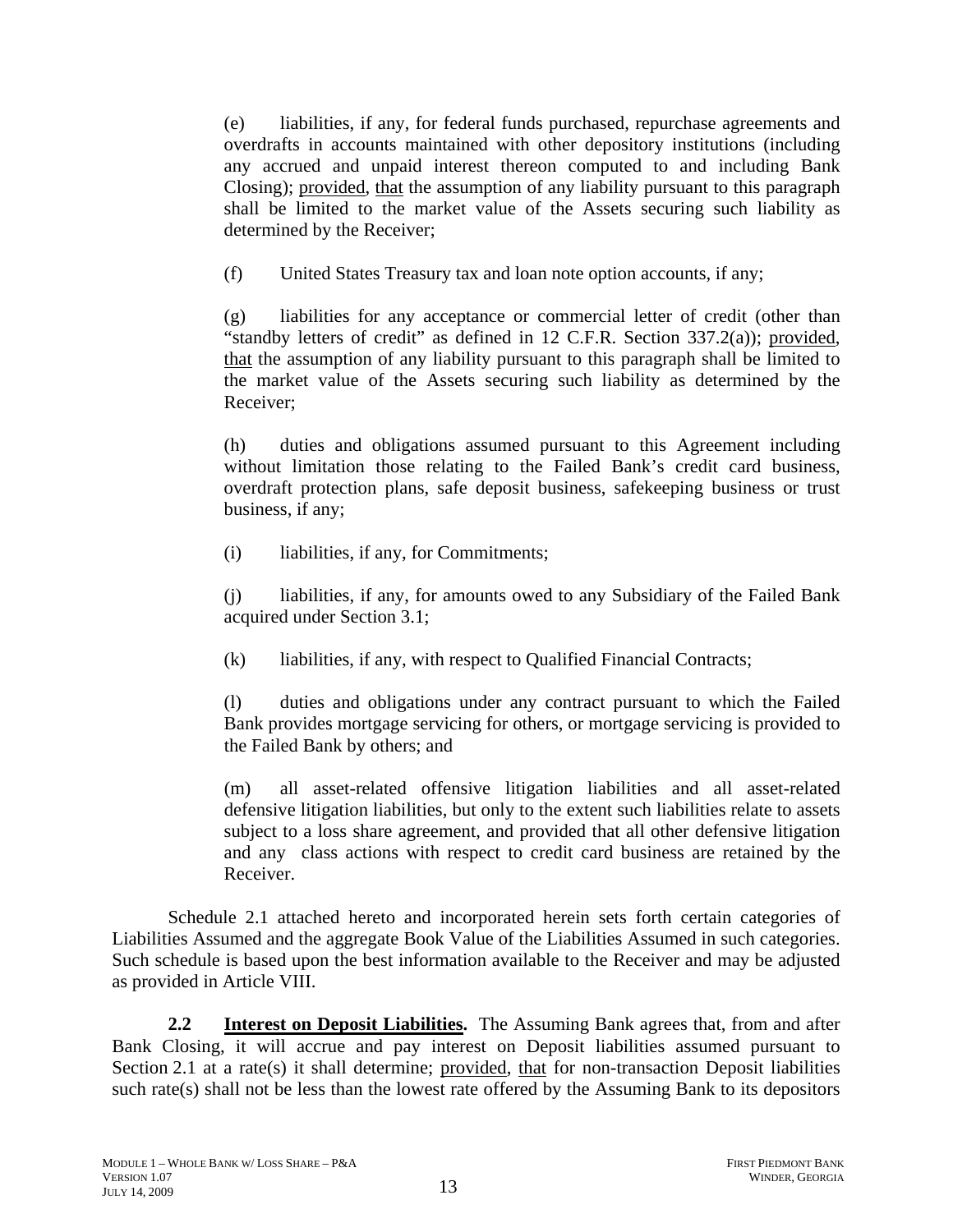for non-transaction deposit accounts. The Assuming Bank shall permit each depositor to withdraw, without penalty for early withdrawal, all or any portion of such depositor's Deposit, whether or not the Assuming Bank elects to pay interest in accordance with any deposit agreement formerly existing between the Failed Bank and such depositor; and further provided, that if such Deposit has been pledged to secure an obligation of the depositor or other party, any withdrawal thereof shall be subject to the terms of the agreement governing such pledge. The Assuming Bank shall give notice to such depositors as provided in Section 5.3 of the rate(s) of interest which it has determined to pay and of such withdrawal rights.

<span id="page-13-0"></span> **2.3 Unclaimed Deposits.** Fifteen (15) months following the Bank Closing Date, the Assuming Bank will provide the Receiver a listing of all deposit accounts, including the type of account, not claimed by the depositor. The Receiver will review the list and authorize the Assuming Bank to act on behalf of the Receiver to send a "Final Legal Notice" to the owner(s) of the unclaimed deposits reminding them of the need to claim or arrange to continue their account(s) with the Assuming Bank. The Assuming Bank will send the "Final Legal Notice" to the depositors within thirty (30) days following notification of the Receiver's authorization. The Assuming Bank will prepare an Affidavit of Mailing and will forward the Affidavit of Mailing to the Receiver after mailing out the "Final Legal Notice" to the owner(s) of unclaimed deposit accounts.

If, within eighteen (18) months after Bank Closing, any depositor of the Failed Bank does not claim or arrange to continue such depositor's Deposit assumed pursuant to Section 2.1 at the Assuming Bank, the Assuming Bank shall, within fifteen (15) Business Days after the end of such eighteen (18) month period, (i) refund to the Receiver the full amount of each such deposit (without reduction for service charges), (ii) provide to the Receiver a schedule of all such refunded Deposits in such form as may be prescribed by the Receiver, and (iii) assign, transfer, convey, and deliver to the Receiver, all right, title, and interest of the Assuming Bank in and to the Records previously transferred to the Assuming Bank and other records generated or maintained by the Assuming Bank pertaining to such Deposits. During such eighteen (18) month period, at the request of the Receiver, the Assuming Bank promptly shall provide to the Receiver schedules of unclaimed deposits in such form as may be prescribed by the Receiver.

<span id="page-13-1"></span> **2.4 Employee Plans.** Except as provided in Section 4.12, the Assuming Bank shall have no liabilities, obligations or responsibilities under the Failed Bank's health care, bonus, vacation, pension, profit sharing, deferred compensation, 401K or stock purchase plans or similar plans, if any, unless the Receiver and the Assuming Bank agree otherwise subsequent to the date of this Agreement.

### **ARTICLE III PURCHASE OF ASSETS**

<span id="page-13-3"></span><span id="page-13-2"></span> **3.1 Assets Purchased by Assuming Bank**. With the exception of certain assets expressly excluded in Sections 3.5 and 3.6, the Assuming Bank hereby purchases from the Receiver, and the Receiver hereby sells, assigns, transfers, conveys, and delivers to the Assuming Bank, all right, title, and interest of the Receiver in and to all of the assets (real, personal and mixed, wherever located and however acquired) including all subsidiaries, joint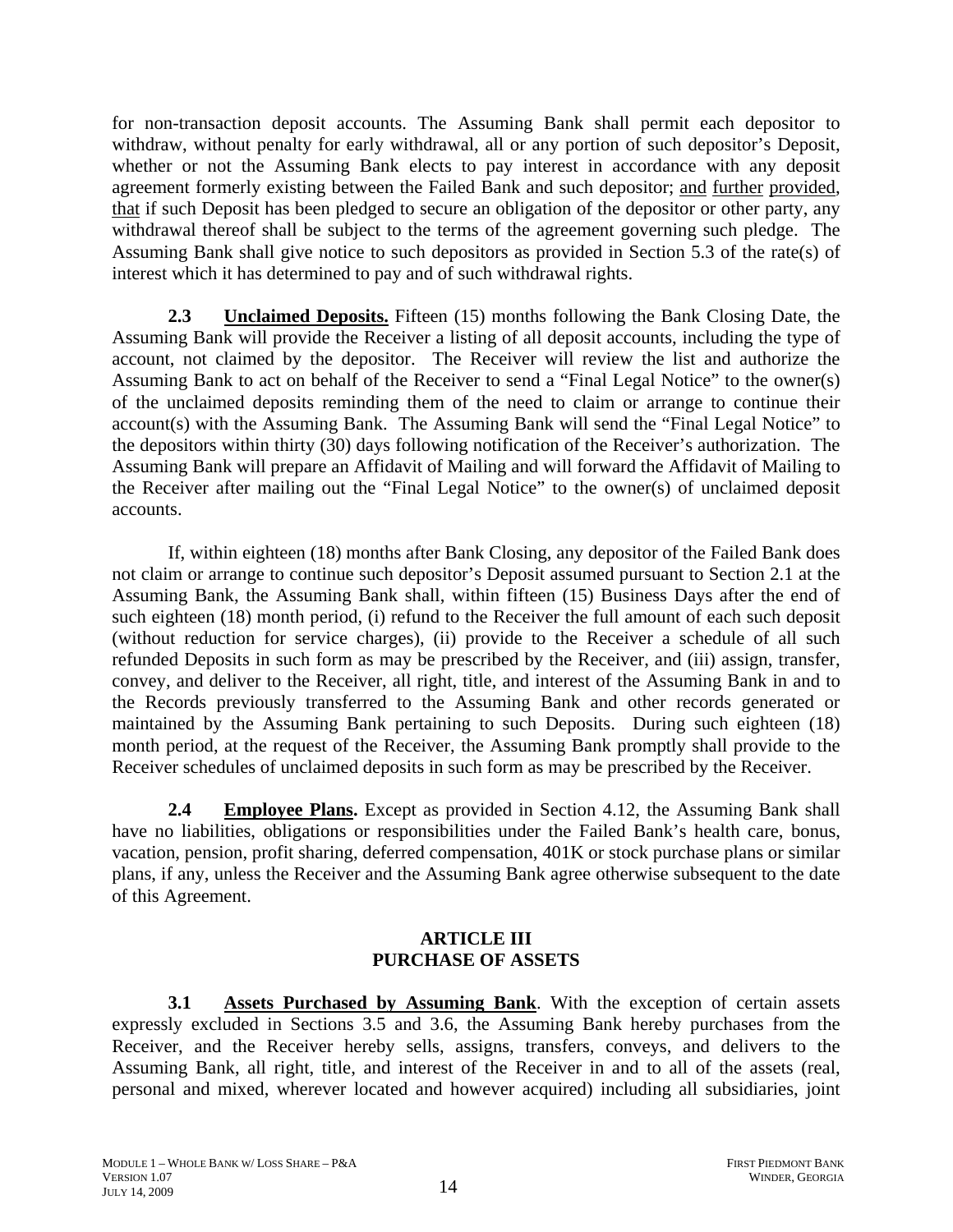ventures, partnerships, and any and all other business combinations or arrangements, whether active, inactive, dissolved or terminated, of the Failed Bank whether or not reflected on the books of the Failed Bank as of Bank Closing. Schedules 3.1 and 3.1a attached hereto and incorporated herein. sets forth certain categories of Assets purchased hereunder. Such schedule is based upon the best information available to the Receiver and may be adjusted as provided in Article VIII. Assets are purchased hereunder by the Assuming Bank subject to all liabilities for indebtedness collateralized by Liens affecting such Assets to the extent provided in Section 2.1. The subsidiaries, joint ventures, partnerships, and any and all other business combinations or arrangements, whether active, inactive, dissolved or terminated being purchased by the Assuming Bank includes, but is not limited to, the entities listed on Schedule 3.1a. Notwithstanding Section 4.8, the Assuming Bank specifically purchases all mortgage servicing rights and obligations of the Failed Bank.

# **3.2 Asset Purchase Price**.

<span id="page-14-0"></span> (a) All Assets and assets of the Failed Bank subject to an option to purchase by the Assuming Bank shall be purchased for the amount, or the amount resulting from the method specified for determining the amount, as specified on Schedule 3.2, except as otherwise may be provided herein. Any Asset, asset of the Failed Bank subject to an option to purchase, or other asset purchased for which no purchase price is specified on Schedule 3.2 or otherwise herein shall be purchased at its Book Value. Loans or other assets charged off the Accounting Records of the Failed Bank prior to April 17, 2009, shall be purchased at a price of zero.

 (b) The purchase price for securities (other than the capital stock of any Acquired Subsidiary) purchased under Section 3.1 by the Assuming Bank shall be the market value thereof as of Bank Closing, which market value shall be (i) the market price for each such security quoted at the close of the trading day effective on Bank Closing as published electronically by Bloomberg, L.P., or alternatively, at the discretion of the Receiver, IDC/Financial Times (FT) Interactive Data; (ii) provided, that if such market price is not available for any such security, the Assuming Bank will submit a bid for each such security within three days of notification/bid request by the Receiver (unless a different time period is agreed to by the Assuming Bank and the Receiver) and the Receiver, in its sole discretion will accept or reject each such bid; and (iii) further provided in the absence of an acceptable bid from the Assuming Bank, each such security shall not pass to the Assuming Bank and shall be deemed to be an excluded asset hereunder.

 (c) Qualified Financial Contracts shall be purchased at market value determined in accordance with the terms of Exhibit 3.2(c). Any costs associated with such valuation shall be shared equally by the Receiver and the Assuming Bank.

<span id="page-14-1"></span> **3.3 Manner of Conveyance; Limited Warranty; Nonrecourse; Etc. THE CONVEYANCE OF ALL ASSETS, INCLUDING REAL AND PERSONAL PROPERTY INTERESTS, PURCHASED BY THE ASSUMING BANK UNDER THIS AGREEMENT SHALL BE MADE, AS NECESSARY, BY RECEIVER'S DEED OR RECEIVER'S BILL OF SALE, "AS IS", "WHERE IS", WITHOUT RECOURSE AND, EXCEPT AS OTHERWISE SPECIFICALLY PROVIDED IN THIS AGREEMENT, WITHOUT ANY**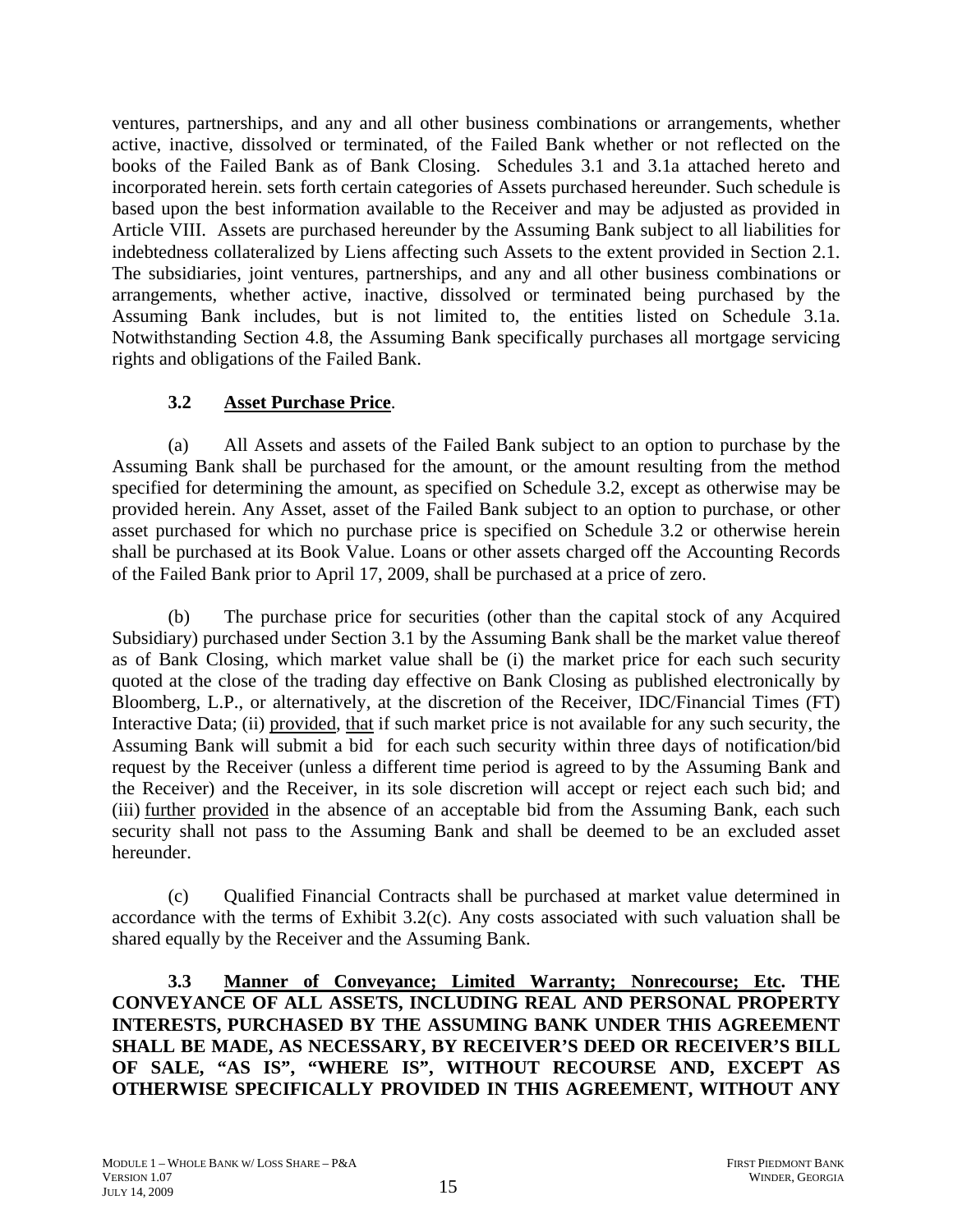### **WARRANTIES WHATSOEVER WITH RESPECT TO SUCH ASSETS, EXPRESS OR IMPLIED, WITH RESPECT TO TITLE, ENFORCEABILITY, COLLECTIBILITY, DOCUMENTATION OR FREEDOM FROM LIENS OR ENCUMBRANCES (IN WHOLE OR IN PART), OR ANY OTHER MATTERS.**

# **3.4 Puts of Assets to the Receiver**.

### (a) **Puts Prior to the Settlement Date.**

<span id="page-15-0"></span> (i) During the period from Bank Closing to and including the Business Day immediately preceding the Settlement Date, the Assuming Bank shall be entitled to require the Receiver to purchase any Asset which the Assuming Bank can establish is evidenced by forged or stolen instruments as of Bank Closing; provided, that, the Assuming Bank shall not have the right to require the Receiver to purchase any such Asset with respect to which the Assuming Bank has taken any action referred to in Section 3.4(a)(ii) with respect to such Asset.

 (ii) At the end of the thirty (30)-day period following Bank Closing and at that time only, in accordance with this Section 3.4, the Assuming Bank shall be entitled to require the Receiver to purchase any remaining overdraft transferred to the Assuming Bank pursuant to 3.1 which both was made after April 17, 2009, and was not made pursuant to an overdraft protection plan or similar extension of credit.

The Assuming Bank shall transfer all such Assets to the Receiver without recourse, and shall indemnify the Receiver against any and all claims of any Person claiming by, through or under the Assuming Bank with respect to any such Asset, as provided in Section 12.4.

 (b) **Notices to the Receiver**. In the event that the Assuming Bank elects to require the Receiver to purchase one or more Assets, the Assuming Bank shall deliver to the Receiver a notice (a "Put Notice") which shall include:

- (i) a list of all Assets that the Assuming Bank requires the Receiver to purchase;
- (ii) a list of all Related Liabilities with respect to the Assets identified pursuant to (i) above; and
- (iii) a statement of the estimated Repurchase Price of each Asset identified pursuant to (i) above as of the applicable Put Date.

Such notice shall be in the form prescribed by the Receiver or such other form to which the Receiver shall consent. As provided in Section 9.6, the Assuming Bank shall deliver to the Receiver such documents, Credit Files and such additional information relating to the subject matter of the Put Notice as the Receiver may request and shall provide to the Receiver full access to all other relevant books and records.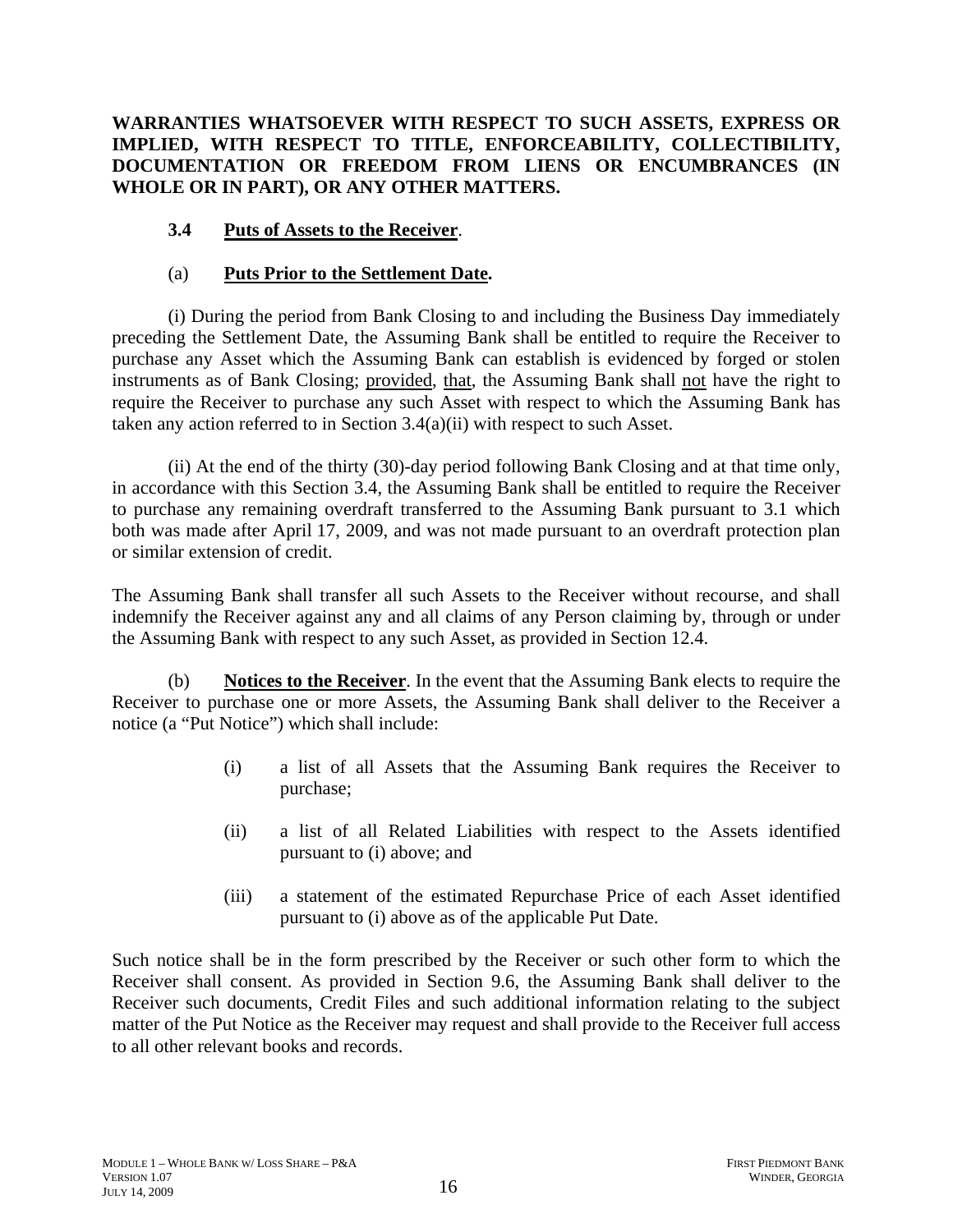(c) **Purchase by Receiver**. The Receiver shall purchase Assets that are specified in the Put Notice and shall assume Related Liabilities with respect to such Assets, and the transfer of such Assets and Related Liabilities shall be effective as of a date determined by the Receiver which date shall not be later than thirty (30) days after receipt by the Receiver of the Put Notice (the "Put Date").

 (d) **Purchase Price and Payment Date**. Each Asset purchased by the Receiver pursuant to this Section 3.4 shall be purchased at a price equal to the Repurchase Price of such Asset less the Related Liability Amount applicable to such Asset, in each case determined as of the applicable Put Date. If the difference between such Repurchase Price and such Related Liability Amount is positive, then the Receiver shall pay to the Assuming Bank the amount of such difference; if the difference between such amounts is negative, then the Assuming Bank shall pay to the Receiver the amount of such difference. The Assuming Bank or the Receiver, as the case may be, shall pay the purchase price determined pursuant to this Section 3.4(d) not later than the twentieth (20th) Business Day following the applicable Put Date, together with interest on such amount at the Settlement Interest Rate for the period from and including such Put Date to and including the day preceding the date upon which payment is made.

 (e) **Servicing.** The Assuming Bank shall administer and manage any Asset subject to purchase by the Receiver in accordance with usual and prudent banking standards and business practices until such time as such Asset is purchased by the Receiver.

 (f) **Reversals**. In the event that the Receiver purchases an Asset (and assumes the Related Liability) that it is not required to purchase pursuant to this Section 3.4, the Assuming Bank shall repurchase such Asset (and assume such Related Liability) from the Receiver at a price computed so as to achieve the same economic result as would apply if the Receiver had never purchased such Asset pursuant to this Section 3.4.

<span id="page-16-0"></span> **3.5 Assets Not Purchased by Assuming Bank**. The Assuming Bank does not purchase, acquire or assume, or (except as otherwise expressly provided in this Agreement) obtain an option to purchase, acquire or assume under this Agreement:

 (a) any financial institution bonds, banker's blanket bonds, or public liability, fire, or extended coverage insurance policy or any other insurance policy of the Failed Bank, or premium refund, unearned premium derived from cancellation, or any proceeds payable with respect to any of the foregoing;

 (b) any interest, right, action, claim, or judgment against (i) any officer, director, employee, accountant, attorney, or any other Person employed or retained by the Failed Bank or any Subsidiary of the Failed Bank on or prior to Bank Closing arising out of any act or omission of such Person in such capacity, (ii) any underwriter of financial institution bonds, banker's blanket bonds or any other insurance policy of the Failed Bank, (iii) any shareholder or holding company of the Failed Bank, or (iv) any other Person whose action or inaction may be related to any loss (exclusive of any loss resulting from such Person's failure to pay on a Loan made by the Failed Bank) incurred by the Failed Bank; provided, that for the purposes hereof, the acts, omissions or other events giving rise to any such claim shall have occurred on or before Bank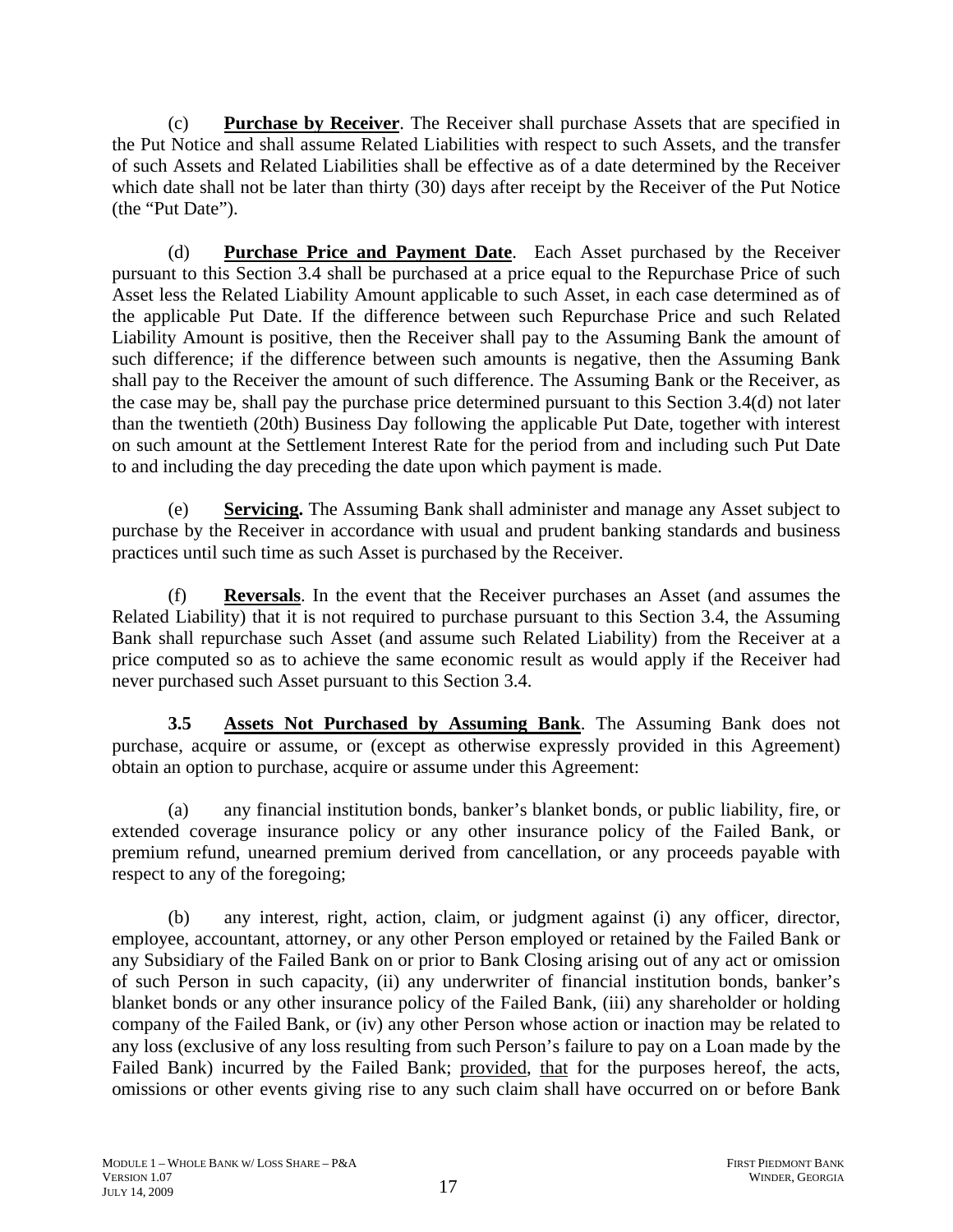Closing, regardless of when any such claim is discovered and regardless of whether any such claim is made with respect to a financial institution bond, banker's blanket bond, or any other insurance policy of the Failed Bank in force as of Bank Closing;

(c) prepaid regulatory assessments of the Failed Bank, if any;

(d) legal or equitable interests in tax receivables of the Failed Bank, if any, including any claims arising as a result of the Failed Bank having entered into any agreement or otherwise being joined with another Person with respect to the filing of tax returns or the payment of taxes;

 (e) amounts reflected on the Accounting Records of the Failed Bank as of Bank Closing as a general or specific loss reserve or contingency account, if any;

 (f) leased or owned Bank Premises and leased or owned Furniture and Equipment and Fixtures and data processing equipment (including hardware and software) located on leased or owned Bank Premises, if any; provided, that the Assuming Bank does obtain an option under Section 4.6, Section 4.7 or Section 4.8, as the case may be, with respect thereto;

 (g) owned Bank Premises which the Receiver, in its discretion, determines may contain environmentally hazardous substances;

 (h) any "goodwill," as such term is defined in the instructions to the report of condition prepared by banks examined by the Corporation in accordance with 12 C.F.R. Section 304.4, and other intangibles;

- (i) any criminal restitution or forfeiture orders issued in favor of the Failed Bank;
- (j) reserved;
- (k) assets essential to the Receiver in accordance with Section 3.6; and

 (l) all private label asset-backed securities, including, but not limited to, those listed on the attached Schedule 3.5(l).

### **3.6 Retention or Repurchase of Assets Essential to Receiver**.

<span id="page-17-0"></span> (a) The Receiver may refuse to sell to the Assuming Bank, or the Assuming Bank agrees, at the request of the Receiver set forth in a written notice to the Assuming Bank, to assign, transfer, convey, and deliver to the Receiver all of the Assuming Bank's right, title and interest in and to, any Asset or asset essential to the Receiver as determined by the Receiver in its discretion (together with all Credit Documents evidencing or pertaining thereto), which may include any Asset or asset that the Receiver determines to be:

> (i) made to an officer, director, or other Person engaging in the affairs of the Failed Bank, its Subsidiaries or Affiliates or any related entities of any of the foregoing;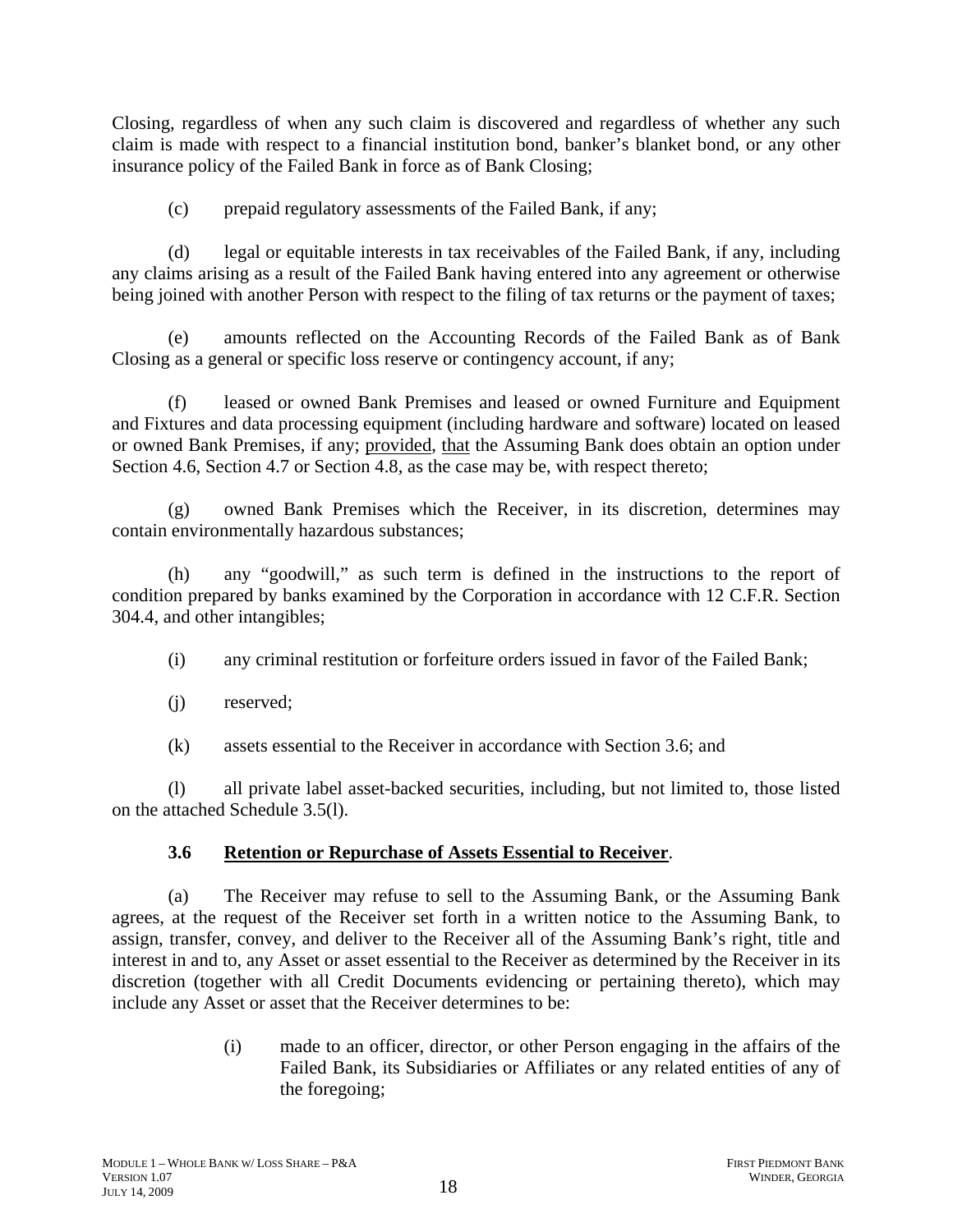- (ii) the subject of any investigation relating to any claim with respect to any item described in Section 3.5(a) or (b), or the subject of, or potentially the subject of, any legal proceedings;
- (iii) made to a Person who is an Obligor on a loan owned by the Receiver or the Corporation in its corporate capacity or its capacity as receiver of any institution;
- (iv) secured by collateral which also secures any asset owned by the Receiver; or
- (v) related to any asset of the Failed Bank not purchased by the Assuming Bank under this Article III or any liability of the Failed Bank not assumed by the Assuming Bank under Article II.

 (b) Each such Asset or asset purchased by the Receiver shall be purchased at a price equal to the Repurchase Price thereof less the Related Liability Amount with respect to any Related Liabilities related to such Asset or asset, in each case determined as of the date of the notice provided by the Receiver pursuant to Section 3.6(a). The Receiver shall pay the Assuming Bank not later than the twentieth (20th) Business Day following receipt of related Credit Documents and Credit Files together with interest on such amount at the Settlement Interest Rate for the period from and including the date of receipt of such documents to and including the day preceding the day on which payment is made. The Assuming Bank agrees to administer and manage each such Asset or asset in accordance with usual and prudent banking standards and business practices until each such Asset or asset is purchased by the Receiver. All transfers with respect to Asset or assets under this Section 3.6 shall be made as provided in Section 9.6. The Assuming Bank shall transfer all such Asset or assets and Related Liabilities to the Receiver without recourse, and shall indemnify the Receiver against any and all claims of any Person claiming by, through or under the Assuming Bank with respect to any such Asset or asset, as provided in Section 12.4.

### **ARTICLE IV ASSUMPTION OF CERTAIN DUTIES AND OBLIGATIONS**

The Assuming Bank agrees with the Receiver and the Corporation as follows:

<span id="page-18-1"></span><span id="page-18-0"></span> **4.1 Continuation of Banking Business**. For the period commencing the first banking Business Day after Bank Closing and ending no earlier than the first anniversary of Bank Closing, the Assuming Bank will provide full service banking in the trade area of the Failed Bank. Thereafter, the Assuming Bank may cease providing such banking services in the trade area of the Failed Bank, provided the Assuming Bank has received all necessary regulatory approvals. At the option of the Assuming Bank, such banking services may be provided at any or all of the Bank Premises, or at other premises within such trade area. The trade area shall be determined by the Receiver.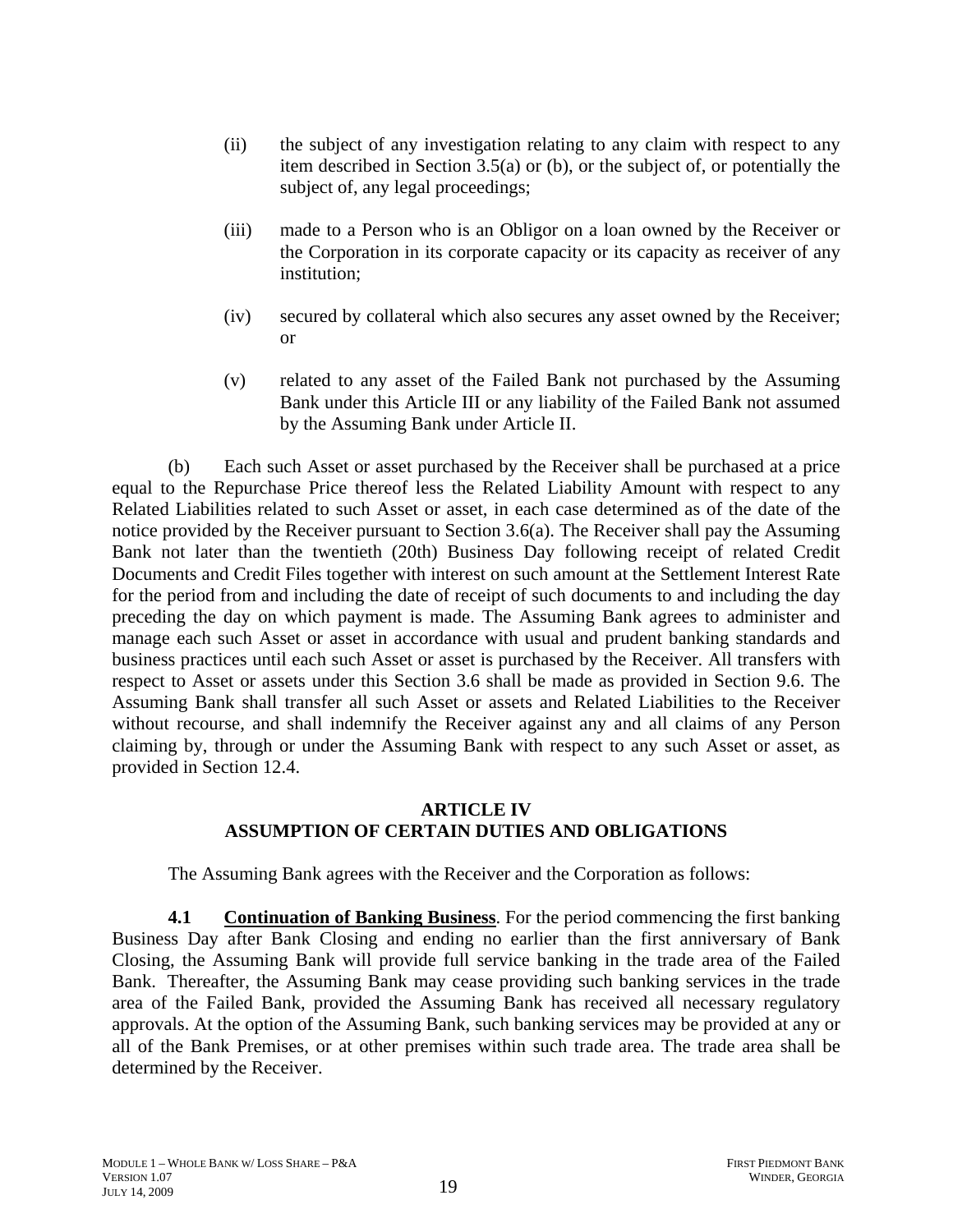**4.2 Agreement with Respect to Credit Card Business**. The Assuming Bank agrees to honor and perform, from and after Bank Closing, all duties and obligations with respect to the Failed Bank's credit card business, and/or processing related to credit cards, if any, and assumes all outstanding extensions of credit with respect thereto.

**4.3 Agreement with Respect to Safe Deposit Business**. The Assuming Bank assumes and agrees to discharge, from and after Bank Closing, in the usual course of conducting a banking business, the duties and obligations of the Failed Bank with respect to all Safe Deposit Boxes, if any, of the Failed Bank and to maintain all of the necessary facilities for the use of such boxes by the renters thereof during the period for which such boxes have been rented and the rent therefore paid to the Failed Bank, subject to the provisions of the rental agreements between the Failed Bank and the respective renters of such boxes; provided, that the Assuming Bank may relocate the Safe Deposit Boxes of the Failed Bank to any office of the Assuming Bank located in the trade area of the Failed Bank. The Safe Deposit Boxes shall be located and maintained in the trade area of the Failed Bank for a minimum of one year from Bank Closing. The trade area shall be determined by the Receiver. Fees related to the safe deposit business earned prior to the Bank Closing Date shall be for the benefit of the Receiver and fees earned after the Bank Closing Date shall be for the benefit of the Assuming Bank.

**4.4 Agreement with Respect to Safekeeping Business**. The Receiver transfers, conveys and delivers to the Assuming Bank and the Assuming Bank accepts all securities and other items, if any, held by the Failed Bank in safekeeping for its customers as of Bank Closing. The Assuming Bank assumes and agrees to honor and discharge, from and after Bank Closing, the duties and obligations of the Failed Bank with respect to such securities and items held in safekeeping. The Assuming Bank shall be entitled to all rights and benefits heretofore accrued or hereafter accruing with respect thereto. The Assuming Bank shall provide to the Receiver written verification of all assets held by the Failed Bank for safekeeping within sixty (60) days after Bank Closing. The assets held for safekeeping by the Failed Bank shall be held and maintained by the Assuming Bank in the trade area of the Failed Bank for a minimum of one year from Bank Closing. At the option of the Assuming Bank, the safekeeping business may be provided at any or all of the Bank Premises, or at other premises within such trade area. The trade area shall be determined by the Receiver. Fees related to the safekeeping business earned prior to the Bank Closing Date shall be for the benefit of the Receiver and fees earned after the Bank Closing Date shall be for the benefit of the Assuming Bank.

# **4.5 Agreement with Respect to Trust Business**.

<span id="page-19-0"></span> (a) The Assuming Bank shall, without further transfer, substitution, act or deed, to the full extent permitted by law, succeed to the rights, obligations, properties, assets, investments, deposits, agreements, and trusts of the Failed Bank under trusts, executorships, administrations, guardianships, and agencies, and other fiduciary or representative capacities, all to the same extent as though the Assuming Bank had assumed the same from the Failed Bank prior to Bank Closing; provided, that any liability based on the misfeasance, malfeasance or nonfeasance of the Failed Bank, its directors, officers, employees or agents with respect to the trust business is not assumed hereunder.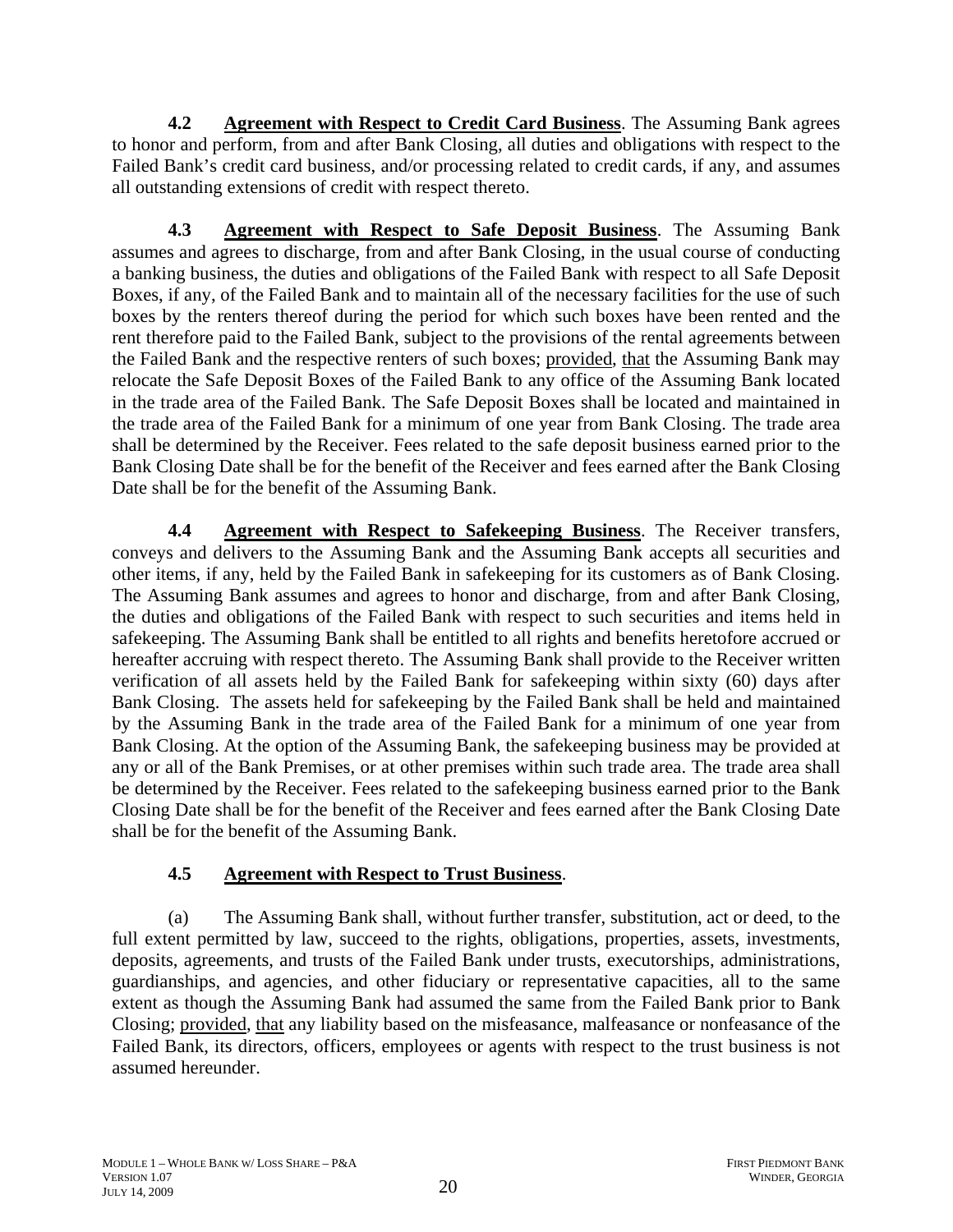(b) The Assuming Bank shall, to the full extent permitted by law, succeed to, and be entitled to take and execute, the appointment to all executorships, trusteeships, guardianships and other fiduciary or representative capacities to which the Failed Bank is or may be named in wills, whenever probated, or to which the Failed Bank is or may be named or appointed by any other instrument.

 (c) In the event additional proceedings of any kind are necessary to accomplish the transfer of such trust business, the Assuming Bank agrees that, at its own expense, it will take whatever action is necessary to accomplish such transfer. The Receiver agrees to use reasonable efforts to assist the Assuming Bank in accomplishing such transfer.

 (d) The Assuming Bank shall provide to the Receiver written verification of the assets held in connection with the Failed Bank's trust business within sixty (60) days after Bank Closing.

# **4.6 Agreement with Respect to Bank Premises**.

<span id="page-20-0"></span> (a) **Option to Purchase.** Subject to Section 3.5, the Receiver hereby grants to the Assuming Bank an exclusive option for the period of ninety (90) days commencing the day after Bank Closing to purchase any or all owned Bank Premises, including all Furniture, Fixtures and Equipment located on the Bank Premises. The Assuming Bank shall give written notice to the Receiver within the option period of its election to purchase or not to purchase any of the owned Bank Premises. Any purchase of such premises shall be effective as of the date of Bank Closing and such purchase shall be consummated as soon as practicable thereafter, and in no event later than the Settlement Date.

 (b) **Option to Lease.** The Receiver hereby grants to the Assuming Bank an exclusive option for the period of ninety (90) days commencing the day after Bank Closing to cause the Receiver to assign to the Assuming Bank any or all leases for leased Bank Premises, if any, which have been continuously occupied by the Assuming Bank from Bank Closing to the date it elects to accept an assignment of the leases with respect thereto to the extent such leases can be assigned; provided, that the exercise of this option with respect to any lease must be as to all premises or other property subject to the lease. If an assignment cannot be made of any such leases, the Receiver may, in its discretion, enter into subleases with the Assuming Bank containing the same terms and conditions provided under such existing leases for such leased Bank Premises or other property. The Assuming Bank shall give notice to the Receiver within the option period of its election to accept or not to accept an assignment of any or all leases (or enter into subleases or new leases in lieu thereof). The Assuming Bank agrees to assume all leases assigned (or enter into subleases or new leases in lieu thereof) pursuant to this Section 4.6.

 (c) **Facilitation.** The Receiver agrees to facilitate the assumption, assignment or sublease of leases or the negotiation of new leases by the Assuming Bank; provided, that neither the Receiver nor the Corporation shall be obligated to engage in litigation, make payments to the Assuming Bank or to any third party in connection with facilitating any such assumption, assignment, sublease or negotiation or commit to any other obligations to third parties.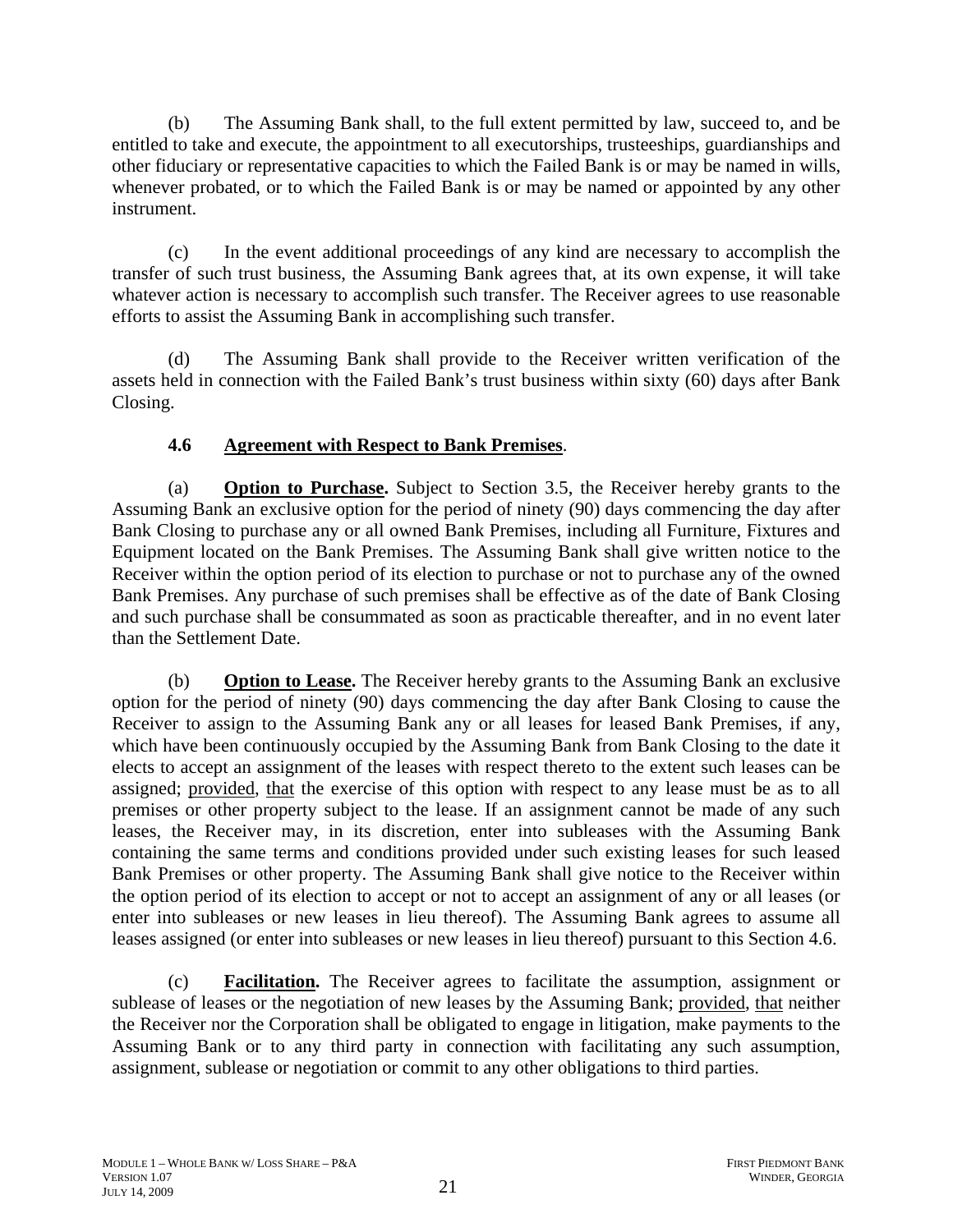(d) **Occupancy.** The Assuming Bank shall give the Receiver fifteen (15) days' prior written notice of its intention to vacate prior to vacating any leased Bank Premises with respect to which the Assuming Bank has not exercised the option provided in Section 4.6(b). Any such notice shall be deemed to terminate the Assuming Bank's option with respect to such leased Bank Premises.

### (e) **Occupancy Costs.**

(i) The Assuming Bank agrees to pay to the Receiver, or to appropriate third parties at the direction of the Receiver, during and for the period of any occupancy by it of  $(x)$ owned Bank Premises the market rental value, as determined by the appraiser selected in accordance with the definition of Fair Market Value, and all operating costs, and (y) leased Bank Premises, all operating costs with respect thereto and to comply with all relevant terms of applicable leases entered into by the Failed Bank, including without limitation the timely payment of all rent. Operating costs include, without limitation all taxes, fees, charges, utilities, insurance and assessments, to the extent not included in the rental value or rent. If the Assuming Bank elects to purchase any owned Bank Premises in accordance with Section 4.6(a), the amount of any rent paid (and taxes paid to the Receiver which have not been paid to the taxing authority and for which the Assuming Bank assumes liability) by the Assuming Bank with respect thereto shall be applied as an offset against the purchase price thereof.

(ii) The Assuming Bank agrees during the period of occupancy by it of owned or leased Bank Premises, to pay to the Receiver rent for the use of all owned or leased Furniture and Equipment and all owned or leased Fixtures located on such Bank Premises for the period of such occupancy. Rent for such property owned by the Failed Bank shall be the market rental value thereof, as determined by the Receiver within sixty (60) days after Bank Closing. Rent for such leased property shall be an amount equal to any and all rent and other amounts which the Receiver incurs or accrues as an obligation or is obligated to pay for such period of occupancy pursuant to all leases and contracts with respect to such property. If the Assuming Bank purchases any owned Furniture and Equipment or owned Fixtures in accordance with Section 4.6(f) or 4.6(h), the amount of any rents paid by the Assuming Bank with respect thereto shall be applied as an offset against the purchase price thereof.

(iii) Notwithstanding the other provisions of this Section 4.6(e), and solely  $\mathcal{M}_{\mathcal{M}_{\mathcal{M}_{\mathcal{M}_{\mathcal{M}_{\mathcal{M}_{\mathcal{M}_{\mathcal{M}_{\mathcal{M}_{\mathcal{M}_{\mathcal{M}_{\mathcal{M}_{\mathcal{M}_{\mathcal{M}_{\mathcal{M}_{\mathcal{M}_{\mathcal{M}_{\mathcal{M}_{\mathcal{M}_{\mathcal{M}_{\mathcal{M}_{\mathcal{M}_{\mathcal{M}_{\mathcal{$ with respect of the Banking Premises located at 1307 West Spring Street, Monroe, Georgia (the "Monroe Branch"), the Receiver agrees to waive payment of rent for occupancy of the Monroe Branch and payment of rent for the use of Furniture, Equipment, and Fixtures now located at the Monroe Branch for the minimum time period required by the Assuming Bank's Chartering Authority for closing the Monroe Branch.

**(f) Certain Requirements as to Furniture. Equipment and Fixtures.** If the Assuming Bank purchases owned Bank Premises or accepts an assignment of the lease (or enters into a sublease or a new lease in lieu thereof) for leased Bank Premises as provided in Section 4.6(a) or 4.6(b), or if the Assuming Bank does not exercise such option but within twelve (12) months following Bank Closing obtains the right to occupy such premises (whether by assignment, lease, sublease, purchase or otherwise), other than in accordance with Section 4.6(a)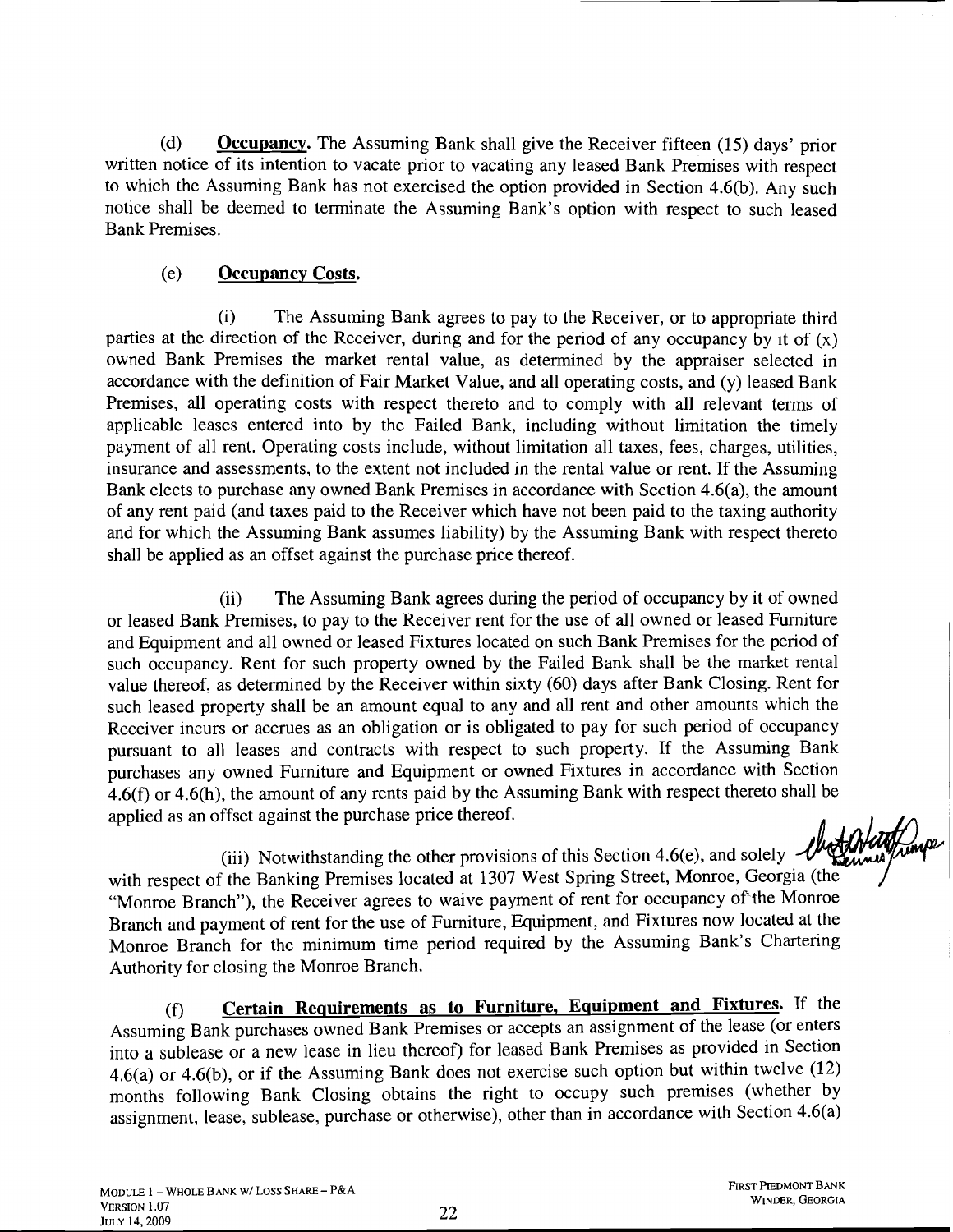or (b), the Assuming Bank shall (i) effective as of the date of Bank Closing, purchase from the Receiver all Furniture and Equipment and Fixtures owned by the Failed Bank at Fair Market Value and located thereon as of Bank Closing, (ii) accept an assignment or a sublease of the leases or negotiate new leases for all Furniture and Equipment and Fixtures leased by the Failed Bank and located thereon, and (iii) if applicable, accept an assignment or a sublease of any ground lease or negotiate a new ground lease with respect to any land on which such Bank Premises are located; provided, that the Receiver shall not have disposed of such Furniture and Equipment and Fixtures or repudiated the leases specified in clause (ii) or (iii).

# (g) **Vacating Premises.**

 (i) If the Assuming Bank elects not to purchase any owned Bank Premises, the notice of such election in accordance with Section 4.6(a) shall specify the date upon which the Assuming Bank's occupancy of such premises shall terminate, which date shall not be later than ninety (90) days after the date of the Assuming Bank's notice not to exercise such option. The Assuming Bank promptly shall relinquish and release to the Receiver such premises and the Furniture and Equipment and Fixtures located thereon in the same condition as at Bank Closing, normal wear and tear excepted. By occupying any such premises after the expiration of such ninety (90)-day period, the Assuming Bank shall, at the Receiver's option, (x) be deemed to have agreed to purchase such Bank Premises, and to assume all leases, obligations and liabilities with respect to leased Furniture and Equipment and leased Fixtures located thereon and any ground lease with respect to the land on which such premises are located, and (y) be required to purchase all Furniture and Equipment and Fixtures owned by the Failed Bank and located on such premises as of Bank Closing.

 (ii) If the Assuming Bank elects not to accept an assignment of the lease or sublease any leased Bank Premises, the notice of such election in accordance with Section 4.6(b) shall specify the date upon which the Assuming Bank's occupancy of such leased Bank Premises shall terminate, which date shall not be later than the date which is one hundred eighty (180) days after Bank Closing. Upon vacating such premises, the Assuming Bank shall relinquish and release to the Receiver such premises and the Fixtures and the Furniture and Equipment located thereon in the same condition as at Bank Closing, normal wear and tear excepted. By failing to provide notice of its intention to vacate such premises prior to the expiration of the option period specified in Section 4.6(b), or by occupying such premises after the one hundred eighty (180) day period specified above in this paragraph (ii), the Assuming Bank shall, at the Receiver's option, (x) be deemed to have assumed all leases, obligations and liabilities with respect to such premises (including any ground lease with respect to the land on which premises are located), and leased Furniture and Equipment and leased Fixtures located thereon in accordance with this Section 4.6 (unless the Receiver previously repudiated any such lease), and (y) be required to purchase all Furniture and Equipment and Fixtures owned by the Failed Bank at Fair Market Value and located on such premises as of Bank Closing.

 (h) **Furniture and Equipment and Certain Other Equipment.** The Receiver hereby grants to the Assuming Bank an option to purchase all Furniture and Equipment or any telecommunications, data processing equipment (including hardware and software) and check processing and similar operating equipment owned by the Failed Bank at Fair Market Value and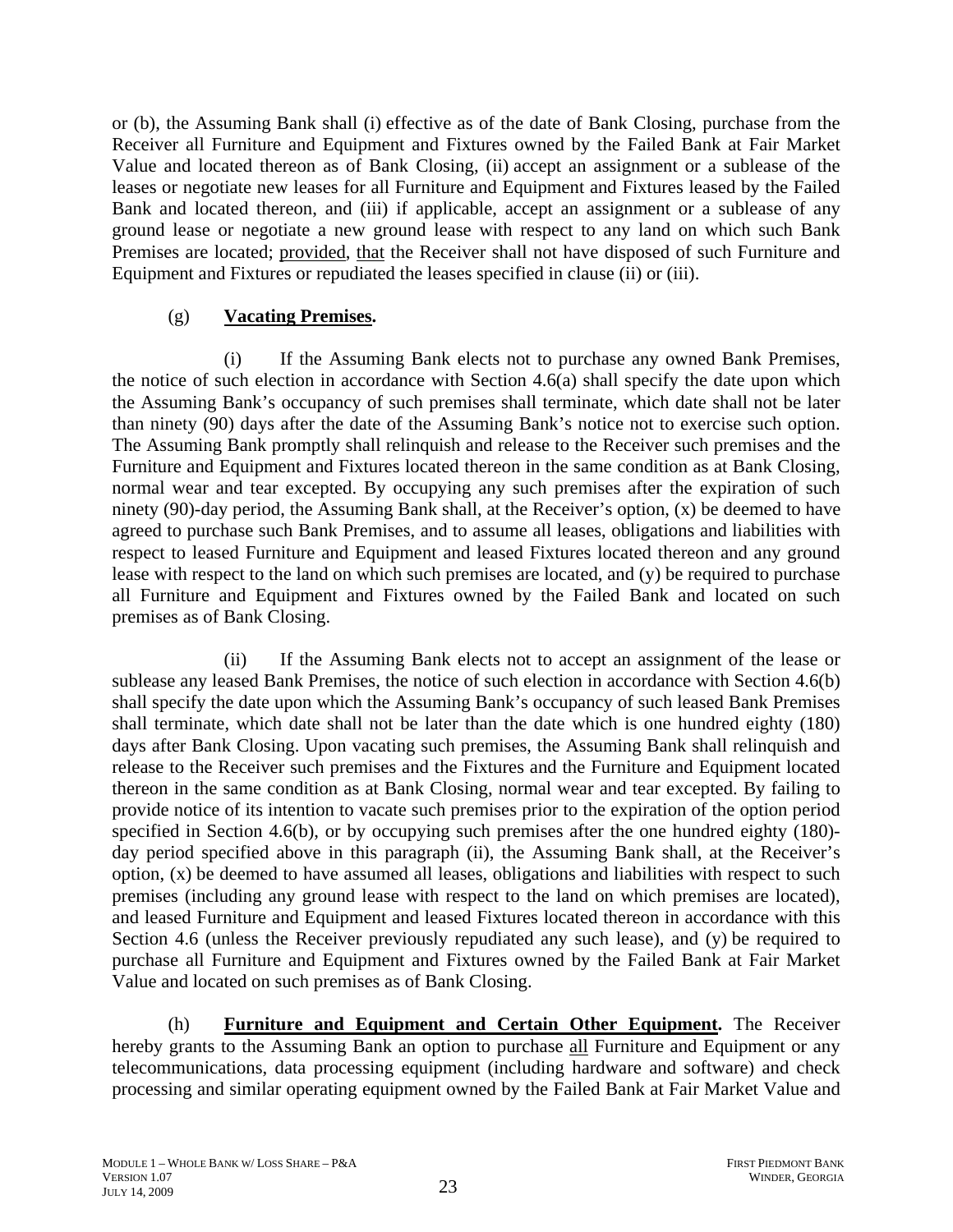located at any leased Bank Premises that the Assuming Bank elects to vacate or which it could have, but did not occupy, pursuant to this Section 4.6; provided, that, the Assuming Bank shall give the Receiver notice of its election to purchase such property at the time it gives notice of its intention to vacate such Bank Premises or within ten (10) days after Bank Closing for Bank Premises it could have, but did not, occupy.

# **4.7 Agreement with Respect to Leased Data Processing Equipment**

<span id="page-23-0"></span> (a) The Receiver hereby grants to the Assuming Bank an exclusive option for the period of ninety (90) days commencing the day after Bank Closing to accept an assignment from the Receiver of any or all Data Processing Leases to the extent that such Data Processing Leases can be assigned.

 (b) The Assuming Bank shall (i) give written notice to the Receiver within the option period specified in Section 4.7(a) of its intent to accept or decline an assignment or sublease of any or all Data Processing Leases and promptly accept an assignment or sublease of such Data Processing Leases, and (ii) give written notice to the appropriate lessor(s) that it has accepted an assignment or sublease of any such Data Processing Leases.

 (c) The Receiver agrees to facilitate the assignment or sublease of Data Processing Leases or the negotiation of new leases or license agreements by the Assuming Bank; provided, that neither the Receiver nor the Corporation shall be obligated to engage in litigation or make payments to the Assuming Bank or to any third party in connection with facilitating any such assumption, assignment, sublease or negotiation.

 (d) The Assuming Bank agrees, during its period of use of any property subject to a Data Processing Lease, to pay to the Receiver or to appropriate third parties at the direction of the Receiver all operating costs with respect thereto and to comply with all relevant terms of the applicable Data Processing Leases entered into by the Failed Bank, including without limitation the timely payment of all rent, taxes, fees, charges, utilities, insurance and assessments.

 (e) The Assuming Bank shall, not later than fifty (50) days after giving the notice provided in Section 4.7(b), (i) relinquish and release to the Receiver all property subject to the relevant Data Processing Lease, in the same condition as at Bank Closing, normal wear and tear excepted, or (ii) accept an assignment or a sublease thereof or negotiate a new lease or license agreement under this Section 4.7.

# **4.8 Agreement with Respect to Certain Existing Agreements**.

<span id="page-23-1"></span> (a) Subject to the provisions of Section 4.8(b), with respect to agreements existing as of Bank Closing which provide for the rendering of services by or to the Failed Bank, within thirty (30) days after Bank Closing, the Assuming Bank shall give the Receiver written notice specifying whether it elects to assume or not to assume each such agreement. Except as may be otherwise provided in this Article IV, the Assuming Bank agrees to comply with the terms of each such agreement for a period commencing on the day after Bank Closing and ending on: (i) in the case of an agreement that provides for the rendering of services by the Failed Bank, the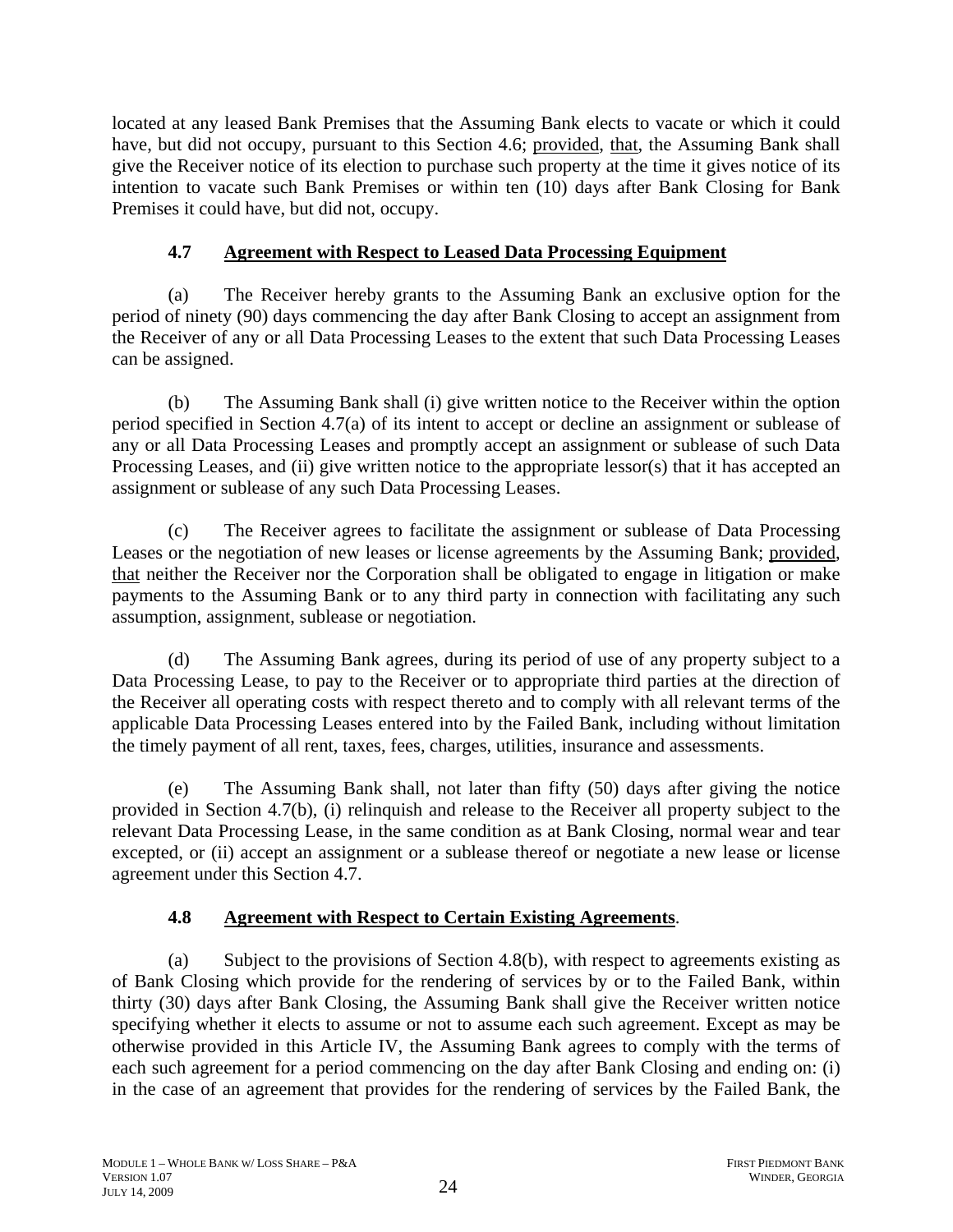date which is ninety (90) days after Bank Closing, and (ii) in the case of an agreement that provides for the rendering of services to the Failed Bank, the date which is thirty (30) days after the Assuming Bank has given notice to the Receiver of its election not to assume such agreement; provided, that the Receiver can reasonably make such service agreements available to the Assuming Bank. The Assuming Bank shall be deemed by the Receiver to have assumed agreements for which no notification is timely given. The Receiver agrees to assign, transfer, convey, and deliver to the Assuming Bank all right, title and interest of the Receiver, if any, in and to agreements the Assuming Bank assumes hereunder. In the event the Assuming Bank elects not to accept an assignment of any lease (or sublease) or negotiate a new lease for leased Bank Premises under Section 4.6 and does not otherwise occupy such premises, the provisions of this Section 4.8(a) shall not apply to service agreements related to such premises. The Assuming Bank agrees, during the period it has the use or benefit of any such agreement, promptly to pay to the Receiver or to appropriate third parties at the direction of the Receiver all operating costs with respect thereto and to comply with all relevant terms of such agreement.

 (b) The provisions of Section 4.8(a) regarding the Assuming Bank's election to assume or not assume certain agreements shall not apply to (i) agreements pursuant to which the Failed Bank provides mortgage servicing for others or mortgage servicing is provided to the Failed Bank by others, (ii) agreements that are subject to Sections 4.1 through 4.7 and any insurance policy or bond referred to in Section 3.5(a) or other agreement specified in Section 3.5, and (iii) consulting, management or employment agreements, if any, between the Failed Bank and its employees or other Persons. Except as otherwise expressly set forth elsewhere in this Agreement, the Assuming Bank does not assume any liabilities or acquire any rights under any of the agreements described in this Section 4.8(b).

<span id="page-24-0"></span> **4.9 Informational Tax Reporting**. The Assuming Bank agrees to perform all obligations of the Failed Bank with respect to Federal and State income tax informational reporting related to (i) the Assets and the Liabilities Assumed, (ii) deposit accounts that were closed and loans that were paid off or collateral obtained with respect thereto prior to Bank Closing, (iii) miscellaneous payments made to vendors of the Failed Bank, and (iv) any other asset or liability of the Failed Bank, including, without limitation, loans not purchased and Deposits not assumed by the Assuming Bank, as may be required by the Receiver.

<span id="page-24-1"></span> **4.10 Insurance**. The Assuming Bank agrees to obtain insurance coverage effective from and after Bank Closing, including public liability, fire and extended coverage insurance acceptable to the Receiver with respect to owned or leased Bank Premises that it occupies, and all owned or leased Furniture and Equipment and Fixtures and leased data processing equipment (including hardware and software) located thereon, in the event such insurance coverage is not already in force and effect with respect to the Assuming Bank as the insured as of Bank Closing. All such insurance shall, where appropriate (as determined by the Receiver), name the Receiver as an additional insured.

<span id="page-24-2"></span> **4.11 Office Space for Receiver and Corporation**. For the period commencing on the day following Bank Closing and ending on the one hundred eightieth (180th) day thereafter, the Assuming Bank agrees to provide to the Receiver and the Corporation, without charge, adequate and suitable office space (including parking facilities and vault space), furniture, equipment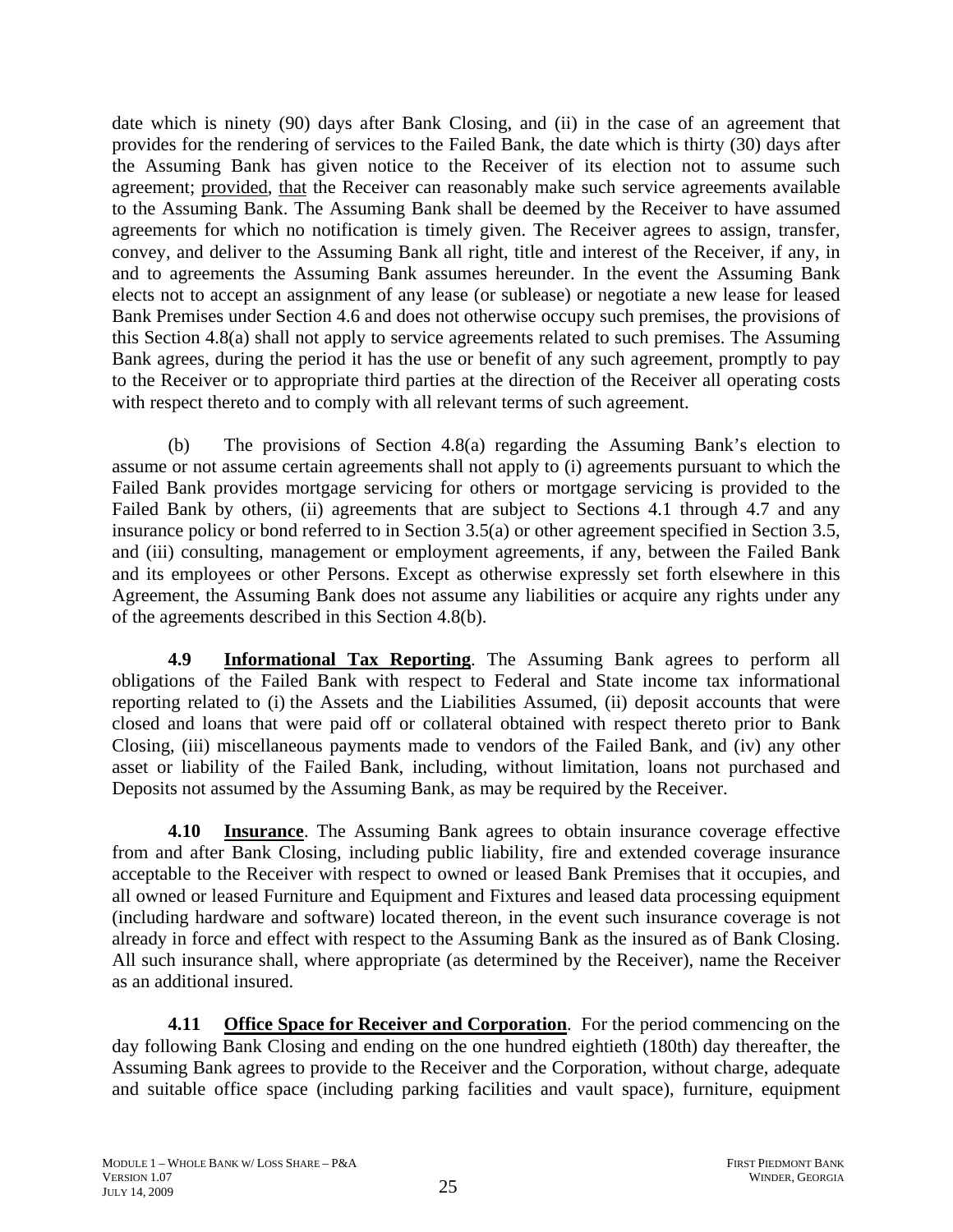(including photocopying and telecopying machines), email accounts, network access and technology resources (such as shared drive) and utilities (including local telephone service and fax machines) at the Bank Premises occupied by the Assuming Bank for their use in the discharge of their respective functions with respect to the Failed Bank. In the event the Receiver and the Corporation determine that the space provided is inadequate or unsuitable, the Receiver and the Corporation may relocate to other quarters having adequate and suitable space and the costs of relocation and any rental and utility costs for the balance of the period of occupancy by the Receiver and the Corporation shall be borne by the Assuming Bank. Additionally, the Assuming Bank agrees to pay such bills and invoices on behalf of the Receiver and Corporation as the Receiver or Corporation may direct for the period beginning on the date of Bank Closing and ending on Settlement Date. Assuming Bank shall submit it requests for reimbursement of such expenditures pursuant to Article VIII of this Agreement.

### <span id="page-25-0"></span> **4.12 Agreement with Respect to Continuation of Group Health Plan Coverage for Former Employees of the Failed Bank.**

 (a) The Assuming Bank agrees to assist the Receiver, as provided in this Section 4.12, in offering individuals who were employees or former employees of the Failed Bank, or any of its Subsidiaries, and who, immediately prior to Bank Closing, were receiving, or were eligible to receive, health insurance coverage or health insurance continuation coverage from the Failed Bank ("Eligible Individuals"), the opportunity to obtain health insurance coverage in the Corporation's FIA Continuation Coverage Plan which provides for health insurance continuation coverage to such Eligible Individuals who are qualified beneficiaries of the Failed Bank as defined in Section 607 of the Employee Retirement Income Security Act of 1974, as amended (respectively, "qualified beneficiaries" and "ERISA"). The Assuming Bank shall consult with the Receiver and not later than five (5) Business Days after Bank Closing shall provide written notice to the Receiver of the number (if available), identity (if available) and addresses (if available) of the Eligible Individuals who are qualified beneficiaries of the Failed Bank and for whom a "qualifying event" (as defined in Section 603 of ERISA) has occurred and with respect to whom the Failed Bank's obligations under Part 6 of Subtitle B of Title I of ERISA have not been satisfied in full, and such other information as the Receiver may reasonably require. The Receiver shall cooperate with the Assuming Bank in order to permit it to prepare such notice and shall provide to the Assuming Bank such data in its possession as may be reasonably required for purposes of preparing such notice.

 (b) The Assuming Bank shall take such further action to assist the Receiver in offering the Eligible Individuals who are qualified beneficiaries of the Failed Bank the opportunity to obtain health insurance coverage in the Corporation's FIA Continuation Coverage Plan as the Receiver may direct. All expenses incurred and paid by the Assuming Bank (i) in connection with the obligations of the Assuming Bank under this Section 4.12, and (ii) in providing health insurance continuation coverage to any Eligible Individuals who are hired by the Assuming Bank and such employees' qualified beneficiaries shall be borne by the Assuming Bank.

 (c) This Section 4.12 is for the sole and exclusive benefit of the parties to this Agreement, and for the benefit of no other Person (including any former employee of the Failed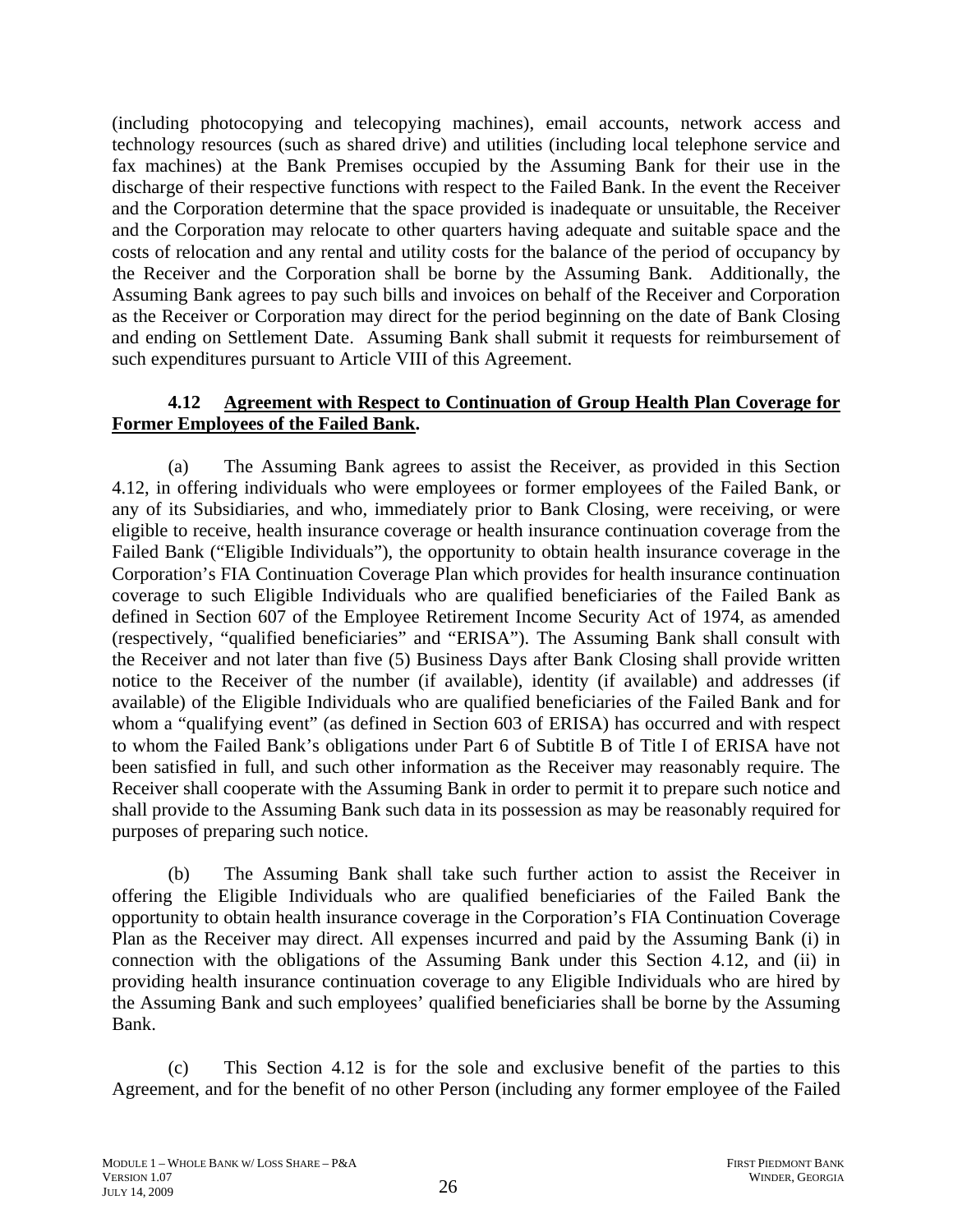Bank or any Subsidiary thereof or qualified beneficiary of such former employee). Nothing in this Section 4.12 is intended by the parties, or shall be construed, to give any Person (including any former employee of the Failed Bank or any Subsidiary thereof or qualified beneficiary of such former employee) other than the Corporation, the Receiver and the Assuming Bank any legal or equitable right, remedy or claim under or with respect to the provisions of this Section.

<span id="page-26-0"></span>**4.13 Agreement with Respect to Interim Asset Servicing.** At any time after Bank Closing, the Receiver may establish on its books an asset pool(s) and may transfer to such asset pool(s) (by means of accounting entries on the books of the Receiver) all or any assets and liabilities of the Failed Bank which are not acquired by the Assuming Bank, including, without limitation, wholly unfunded Commitments and assets and liabilities which may be acquired, funded or originated by the Receiver subsequent to Bank Closing. The Receiver may remove assets (and liabilities) from or add assets (and liabilities) to such pool(s) at any time in its discretion. At the option of the Receiver, the Assuming Bank agrees to service, administer, and collect such pool assets in accordance with and for the term set forth in Exhibit 4.13 "Interim Asset Servicing Arrangement."

# **4.14 Reserved.**

**4.15 Agreement with Respect to Loss-Sharing.** The Assuming Bank shall be entitled to require reimbursement from the Receiver for loss-sharing on certain loans in accordance with the Single Family Shared-Loss Agreement attached hereto as Exhibit 4.15A and the Non-Single Family Shared-Loss Agreement attached hereto as Exhibit 4.15B, collectively, the "Shared-Loss Agreements." The Loans that shall be subject to the Shared-Loss Agreements are identified on the Schedule of Loans 4.15A and 4.15B attached hereto.

# **ARTICLE V**

# **DUTIES WITH RESPECT TO DEPOSITORS OF THE FAILED BANK**

<span id="page-26-2"></span><span id="page-26-1"></span> **5.1 Payment of Checks, Drafts and Orders.** Subject to Section 9.5, the Assuming Bank agrees to pay all properly drawn checks, drafts, and withdrawal orders of depositors of the Failed Bank presented for payment, whether drawn on the check or draft forms provided by the Failed Bank or by the Assuming Bank, to the extent that the Deposit balances to the credit of the respective makers or drawers assumed by the Assuming Bank under this Agreement are sufficient to permit the payment thereof, and in all other respects to discharge, in the usual course of conducting a banking business, the duties and obligations of the Failed Bank with respect to the Deposit balances due and owing to the depositors of the Failed Bank assumed by the Assuming Bank under this Agreement.

<span id="page-26-4"></span><span id="page-26-3"></span> **5.2 Certain Agreements Related to Deposits.** Subject to Section 2.2, the Assuming Bank agrees to honor the terms and conditions of any written escrow or mortgage servicing agreement or other similar agreement relating to a Deposit liability assumed by the Assuming Bank pursuant to this Agreement.

# **5.3 Notice to Depositors.**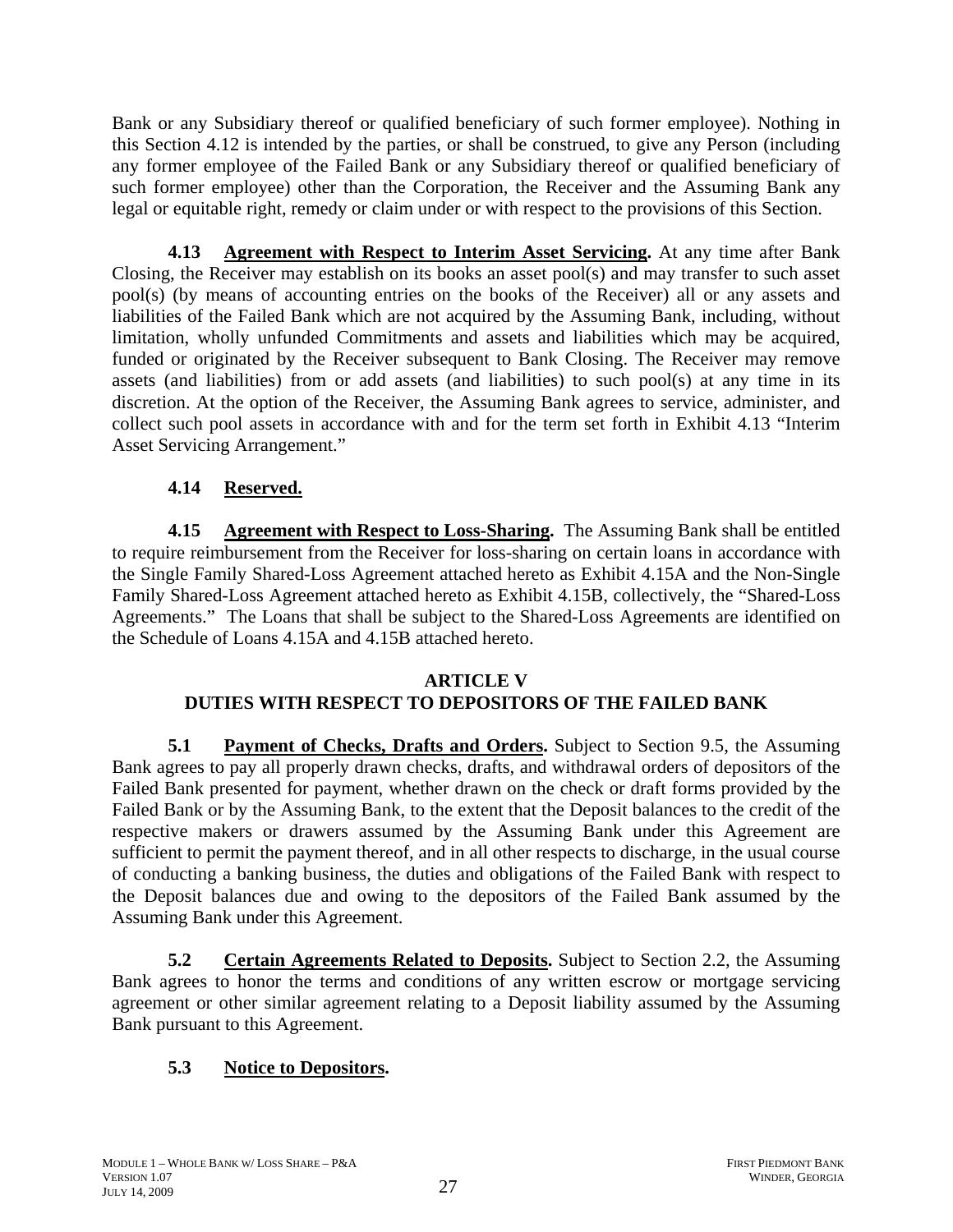(a) Within seven (7) days after Bank Closing, the Assuming Bank shall give (i) notice to depositors of the Failed Bank of its assumption of the Deposit liabilities of the Failed Bank, and (ii) any notice required under Section 2.2, by mailing to each such depositor a notice with respect to such assumption and by advertising in a newspaper of general circulation in the county or counties in which the Failed Bank was located. The Assuming Bank agrees that it will obtain prior approval of all such notices and advertisements from counsel for the Receiver and that such notices and advertisements shall not be mailed or published until such approval is received.

 (b) The Assuming Bank shall give notice by mail to depositors of the Failed Bank concerning the procedures to claim their deposits, which notice shall be provided to the Assuming Bank by the Receiver or the Corporation. Such notice shall be included with the notice to depositors to be mailed by the Assuming Bank pursuant to Section 5.3(a).

 (c) If the Assuming Bank proposes to charge fees different from those charged by the Failed Bank before it establishes new deposit account relationships with the depositors of the Failed Bank, the Assuming Bank shall give notice by mail of such changed fees to such depositors.

#### **ARTICLE VI RECORDS**

### **6.1 Transfer of Records**.

<span id="page-27-1"></span><span id="page-27-0"></span> (a) In accordance with Section 3.1, the Receiver assigns, transfers, conveys, and delivers to the Assuming Bank the following Records pertaining to the Deposit liabilities of the Failed Bank assumed by the Assuming Bank under this Agreement, except as provided in Section 6.4:

- (i) signature cards, orders, contracts between the Failed Bank and its depositors, and Records of similar character;
- (ii) passbooks of depositors held by the Failed Bank, deposit slips, cancelled checks, and withdrawal orders representing charges to accounts of depositors;

and the following Records pertaining to the Assets:

- (iii) records of deposit balances carried with other banks, bankers, or trust companies;
- (iv) Loan and collateral records and Credit Files and other documents;
- (v) deeds, mortgages, abstracts, surveys, and other instruments or records of title pertaining to real estate or real estate mortgages;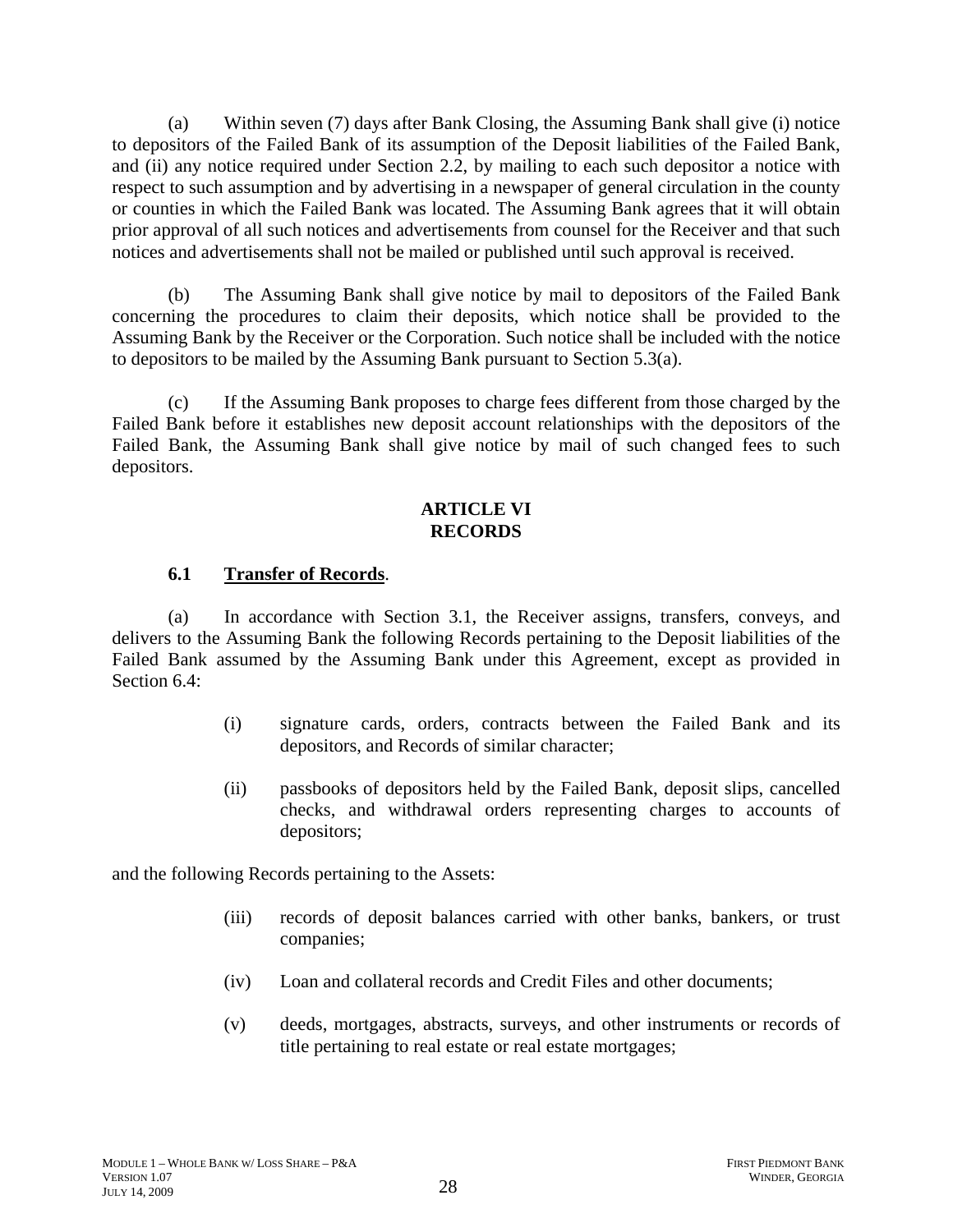- (vi) signature cards, agreements, and records pertaining to Safe Deposit Boxes, if any; and
- (vii) records pertaining to the credit card business, trust business, or safekeeping business of the Failed Bank, if any.

 (b) The Receiver, at its option, may assign and transfer to the Assuming Bank by a single blanket assignment or otherwise, as soon as practicable after Bank Closing, any other Records not assigned and transferred to the Assuming Bank as provided in this Agreement, including but not limited to loan disbursement checks, general ledger tickets, official bank checks, proof transactions (including proof tapes), and paid out loan files.

<span id="page-28-0"></span> **6.2 Delivery of Assigned Records**. The Receiver shall deliver to the Assuming Bank all Records described in (i) Section 6.1(a) as soon as practicable on or after the date of this Agreement, and (ii) Section 6.1(b) as soon as practicable after making any assignment described therein.

<span id="page-28-1"></span> **6.3 Preservation of Records**. The Assuming Bank agrees that it will preserve and maintain for the joint benefit of the Receiver, the Corporation, and the Assuming Bank, all Records of which it has custody for such period as either the Receiver or the Corporation in its discretion may require, until directed otherwise, in writing, by the Receiver or Corporation. The Assuming Bank shall have the primary responsibility to respond to subpoenas, discovery requests, and other similar official inquiries with respect to the Records of which it has custody.

 **6.4 Access to Records; Copies**. The Assuming Bank agrees to permit the Receiver and the Corporation access to all Records of which the Assuming Bank has custody, and to use, inspect, make extracts from or request copies of any such Records in the manner and to the extent requested, and to duplicate, in the discretion of the Receiver or the Corporation, any Record in the form of microfilm or microfiche pertaining to Deposit account relationships; provided, that in the event that the Failed Bank maintained one or more duplicate copies of such microfilm or microfiche Records, the Assuming Bank hereby assigns, transfers, and conveys to the Corporation one such duplicate copy of each such Record without cost to the Corporation, and agrees to deliver to the Corporation all Records assigned and transferred to the Corporation under this Article VI as soon as practicable on or after the date of this Agreement. The party requesting a copy of any Record shall bear the cost (based on standard accepted industry charges to the extent applicable, as determined by the Receiver) for providing such duplicate Records. A copy of each Record requested shall be provided as soon as practicable by the party having custody thereof.

#### **ARTICLE VII FIRST LOSS TRANCHE**

The Assuming Bank has submitted to the Receiver an asset premium (discount) bid of (\$8,700,000) and a Deposit premium bid of 1.01%. The Deposit premium bid will be applied to the total of all Assumed Deposits except for brokered, CDARS, and any market place or similar subscription services Deposits. The First Loss Tranche shall be determined by adding (i) the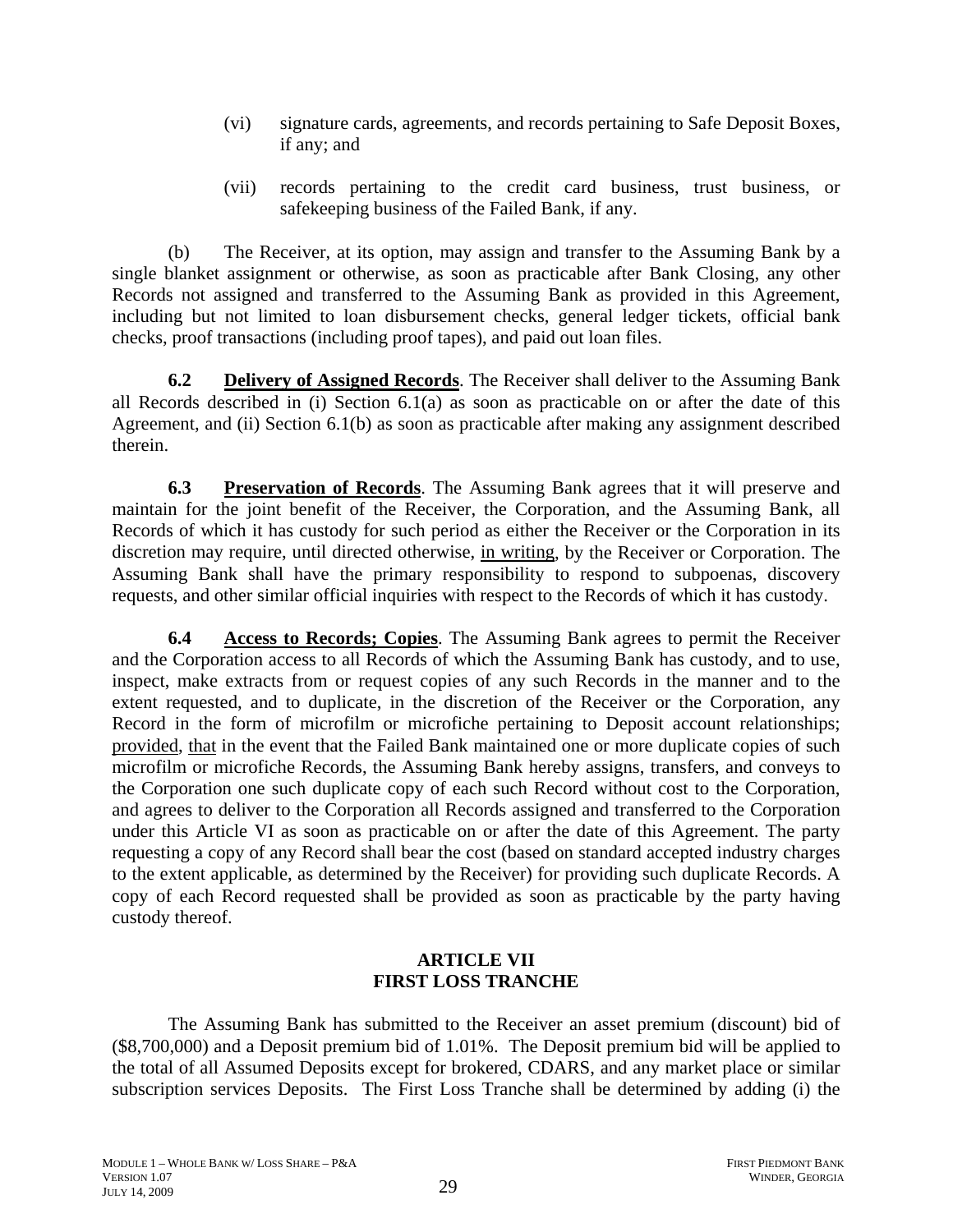asset premium (discount) bid, (ii) the Deposit premium bid, and (iii) the Equity Adjustment. If the First Loss Tranche is a positive number, then this is the Losses on Single Family Shared-Loss Loans and Net Charge-offs on Shared Loss Assets that the Assuming Bank will incur before loss-sharing commences under Exhibits 4.15A and 4.15B. If the First Loss Tranche is a negative number, the Corporation shall pay such amount by wire transfer to the Assuming Bank by the end of the first business day following Bank Closing and loss sharing shall commence immediately.

#### **ARTICLE VIII ADJUSTMENTS**

<span id="page-29-1"></span><span id="page-29-0"></span>**8.1 Pro Forma Statement**. The Receiver, as soon as practicable after Bank Closing, in accordance with the best information then available, shall provide to the Assuming Bank a pro forma statement reflecting any adjustments of such liabilities and assets as may be necessary. Such pro forma statement shall take into account, to the extent possible, (i) liabilities and assets of a nature similar to those contemplated by Section 2.1 or Section 3.1, respectively, which at Bank Closing were carried in the Failed Bank's suspense accounts, (ii) accruals as of Bank Closing for all income related to the assets and business of the Failed Bank acquired by the Assuming Bank hereunder, whether or not such accruals were reflected on the Accounting Records of the Failed Bank in the normal course of its operations, and (iii) adjustments to determine the Book Value of any investment in an Acquired Subsidiary and related accounts on the "bank only" (unconsolidated) balance sheet of the Failed Bank based on the equity method of accounting, whether or not the Failed Bank used the equity method of accounting for investments in subsidiaries, except that the resulting amount cannot be less than the Acquired Subsidiary's recorded equity as of Bank Closing as reflected on the Accounting Records of the Acquired Subsidiary. Any Loan purchased by the Assuming Bank pursuant to Section 3.1 which the Failed Bank charged off during the period from April 17, 2009, to Bank Closing shall be deemed not to be charged off for the purposes of the pro forma statement, and the purchase price shall be determined pursuant to Section 3.2.

# **8.2 Correction of Errors and Omissions; Other Liabilities**.

 (a) In the event any bookkeeping omissions or errors are discovered in preparing any pro forma statement or in completing the transfers and assumptions contemplated hereby, the parties hereto agree to correct such errors and omissions, it being understood that, as far as practicable, all adjustments will be made consistent with the judgments, methods, policies or accounting principles utilized by the Failed Bank in preparing and maintaining Accounting Records, except that adjustments made pursuant to this Section 8.2(a) are not intended to bring the Accounting Records of the Failed Bank into accordance with generally accepted accounting principles.

 (b) If the Receiver discovers at any time subsequent to the date of this Agreement that any claim exists against the Failed Bank which is of such a nature that it would have been included in the liabilities assumed under Article II had the existence of such claim or the facts giving rise thereto been known as of Bank Closing, the Receiver may, in its discretion, at any time, require that such claim be assumed by the Assuming Bank in a manner consistent with the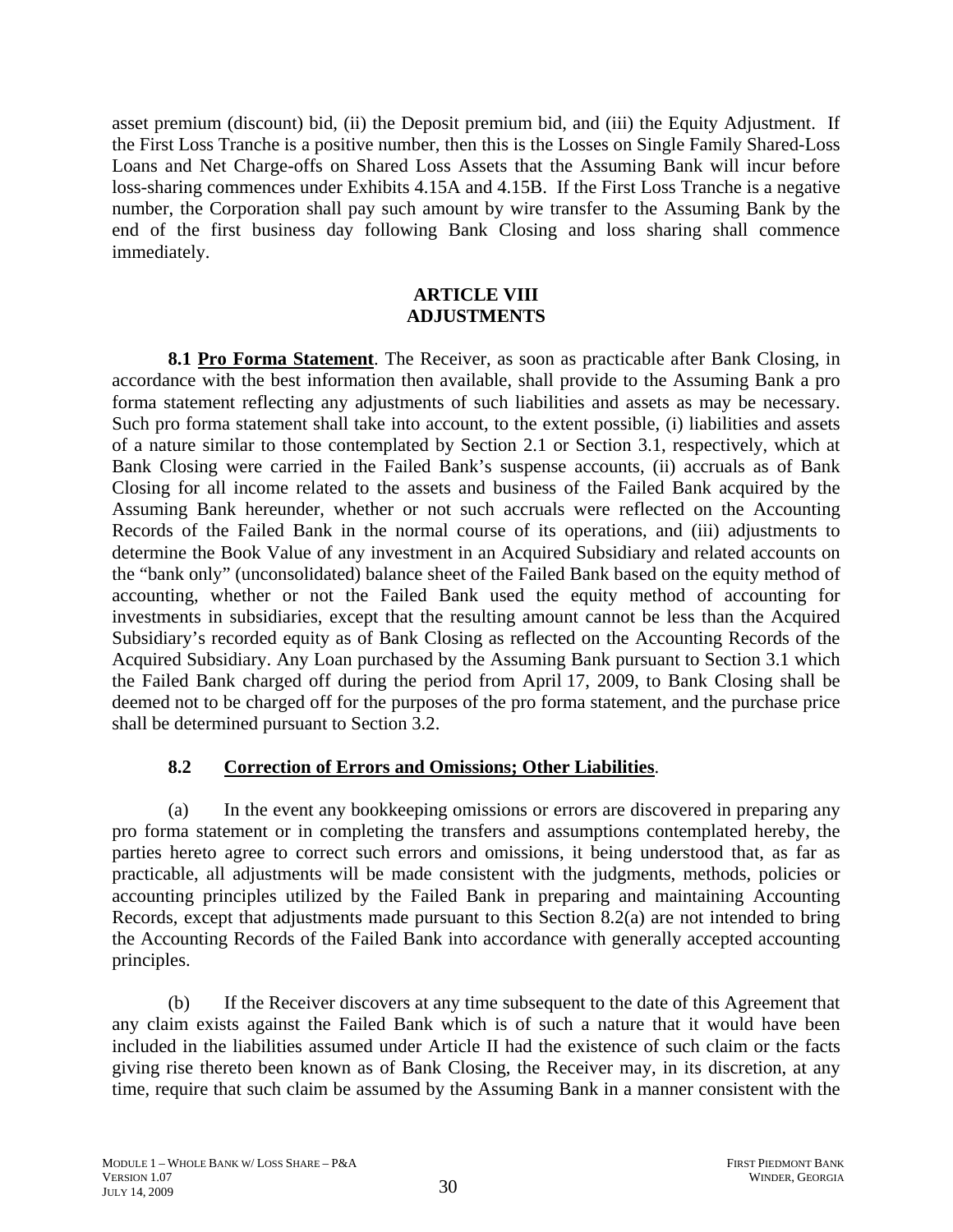intent of this Agreement. The Receiver will make appropriate adjustments to the pro forma statement provided by the Receiver to the Assuming Bank pursuant to Section 8.1 as may be necessary.

<span id="page-30-0"></span>**8.3 Payments**. The Receiver agrees to cause to be paid to the Assuming Bank, or the Assuming Bank agrees to pay to the Receiver, as the case may be, on the Settlement Date, a payment in an amount which reflects net adjustments (including any costs, expenses and fees associated with determinations of value as provided in this Agreement) made pursuant to Section 8.1 or Section 8.2, plus interest as provided in Section 8.4. The Receiver and the Assuming Bank agree to effect on the Settlement Date any further transfer of assets to or assumption of liabilities or claims by the Assuming Bank as may be necessary in accordance with Section 8.1 or Section 8.2.

<span id="page-30-1"></span>**8.4 Interest**. Any amounts paid under Section 8.3 or Section 8.5, shall bear interest for the period from and including the day following Bank Closing to and including the day preceding the payment at the Settlement Interest Rate.

<span id="page-30-2"></span>**8.5 Subsequent Adjustments.** In the event that the Assuming Bank or the Receiver discovers any errors or omissions as contemplated by Section 8.2 or any error with respect to the payment made under Section 8.3 after the Settlement Date, the Assuming Bank and the Receiver agree to promptly correct any such errors or omissions, make any payments and effect any transfers or assumptions as may be necessary to reflect any such correction plus interest as provided in Section 8.4.

# **ARTICLE IX CONTINUING COOPERATION**

<span id="page-30-4"></span><span id="page-30-3"></span>**9.1 General Matters**. The parties hereto agree that they will, in good faith and with their best efforts, cooperate with each other to carry out the transactions contemplated by this Agreement and to effect the purposes hereof.

<span id="page-30-5"></span>**9.2 Additional Title Documents**. The Receiver, the Corporation, and the Assuming Bank each agree, at any time, and from time to time, upon the request of any party hereto, to execute and deliver such additional instruments and documents of conveyance as shall be reasonably necessary to vest in the appropriate party its full legal or equitable title in and to the property transferred pursuant to this Agreement or to be transferred in accordance herewith. The Assuming Bank shall prepare such instruments and documents of conveyance (in form and substance satisfactory to the Receiver) as shall be necessary to vest title to the Assets in the Assuming Bank. The Assuming Bank shall be responsible for recording such instruments and documents of conveyance at its own expense.

# **9.3 Claims and Suits**.

<span id="page-30-6"></span>(a) The Receiver shall have the right, in its discretion, to (i) defend or settle any claim or suit against the Assuming Bank with respect to which the Receiver has indemnified the Assuming Bank in the same manner and to the same extent as provided in Article XII, and (ii)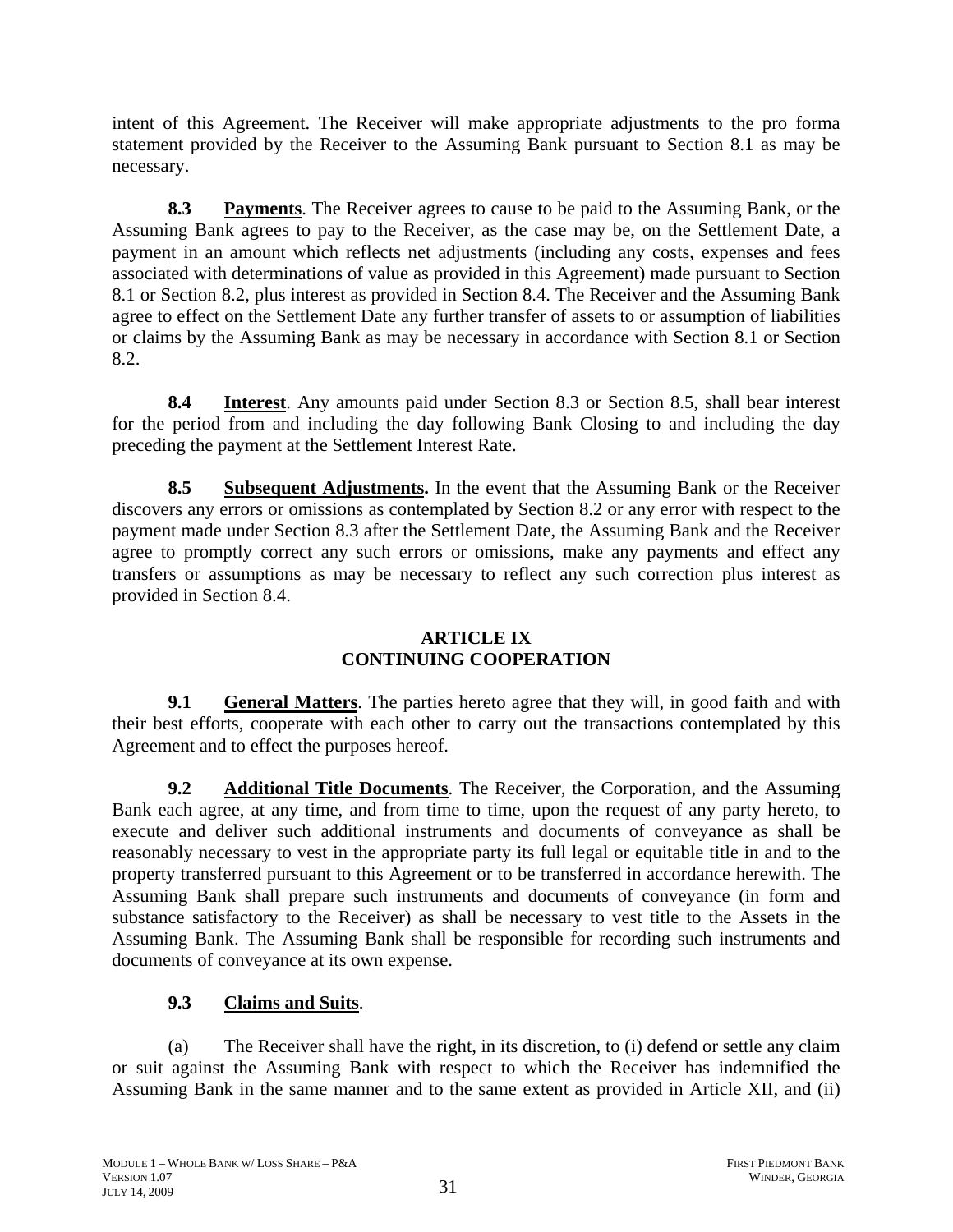defend or settle any claim or suit against the Assuming Bank with respect to any Liability Assumed, which claim or suit may result in a loss to the Receiver arising out of or related to this Agreement, or which existed against the Failed Bank on or before Bank Closing. The exercise by the Receiver of any rights under this Section 9.3(a) shall not release the Assuming Bank with respect to any of its obligations under this Agreement.

(b) In the event any action at law or in equity shall be instituted by any Person against the Receiver and the Corporation as codefendants with respect to any asset of the Failed Bank retained or acquired pursuant to this Agreement by the Receiver, the Receiver agrees, at the request of the Corporation, to join with the Corporation in a petition to remove the action to the United States District Court for the proper district. The Receiver agrees to institute, with or without joinder of the Corporation as coplaintiff, any action with respect to any such retained or acquired asset or any matter connected therewith whenever notice requiring such action shall be given by the Corporation to the Receiver.

<span id="page-31-0"></span>**9.4 Payment of Deposits**. In the event any depositor does not accept the obligation of the Assuming Bank to pay any Deposit liability of the Failed Bank assumed by the Assuming Bank pursuant to this Agreement and asserts a claim against the Receiver for all or any portion of any such Deposit liability, the Assuming Bank agrees on demand to provide to the Receiver funds sufficient to pay such claim in an amount not in excess of the Deposit liability reflected on the books of the Assuming Bank at the time such claim is made. Upon payment by the Assuming Bank to the Receiver of such amount, the Assuming Bank shall be discharged from any further obligation under this Agreement to pay to any such depositor the amount of such Deposit liability paid to the Receiver.

<span id="page-31-1"></span>**9.5 Withheld Payments**. At any time, the Receiver or the Corporation may, in its discretion, determine that all or any portion of any deposit balance assumed by the Assuming Bank pursuant to this Agreement does not constitute a "Deposit" (or otherwise, in its discretion, determine that it is the best interest of the Receiver or Corporation to withhold all or any portion of any deposit), and may direct the Assuming Bank to withhold payment of all or any portion of any such deposit balance. Upon such direction, the Assuming Bank agrees to hold such deposit and not to make any payment of such deposit balance to or on behalf of the depositor, or to itself, whether by way of transfer, set-off, or otherwise. The Assuming Bank agrees to maintain the "withheld payment" status of any such deposit balance until directed in writing by the Receiver or the Corporation as to its disposition. At the direction of the Receiver or the Corporation, the Assuming Bank shall return all or any portion of such deposit balance to the Receiver or the Corporation, as appropriate, and thereupon the Assuming Bank shall be discharged from any further liability to such depositor with respect to such returned deposit balance. If such deposit balance has been paid to the depositor prior to a demand for return by the Corporation or the Receiver, and payment of such deposit balance had not been previously withheld pursuant to this Section, the Assuming Bank shall not be obligated to return such deposit balance to the Receiver or the Corporation. The Assuming Bank shall be obligated to reimburse the Corporation or the Receiver, as the case may be, for the amount of any deposit balance or portion thereof paid by the Assuming Bank in contravention of any previous direction to withhold payment of such deposit balance or return such deposit balance the payment of which was withheld pursuant to this Section.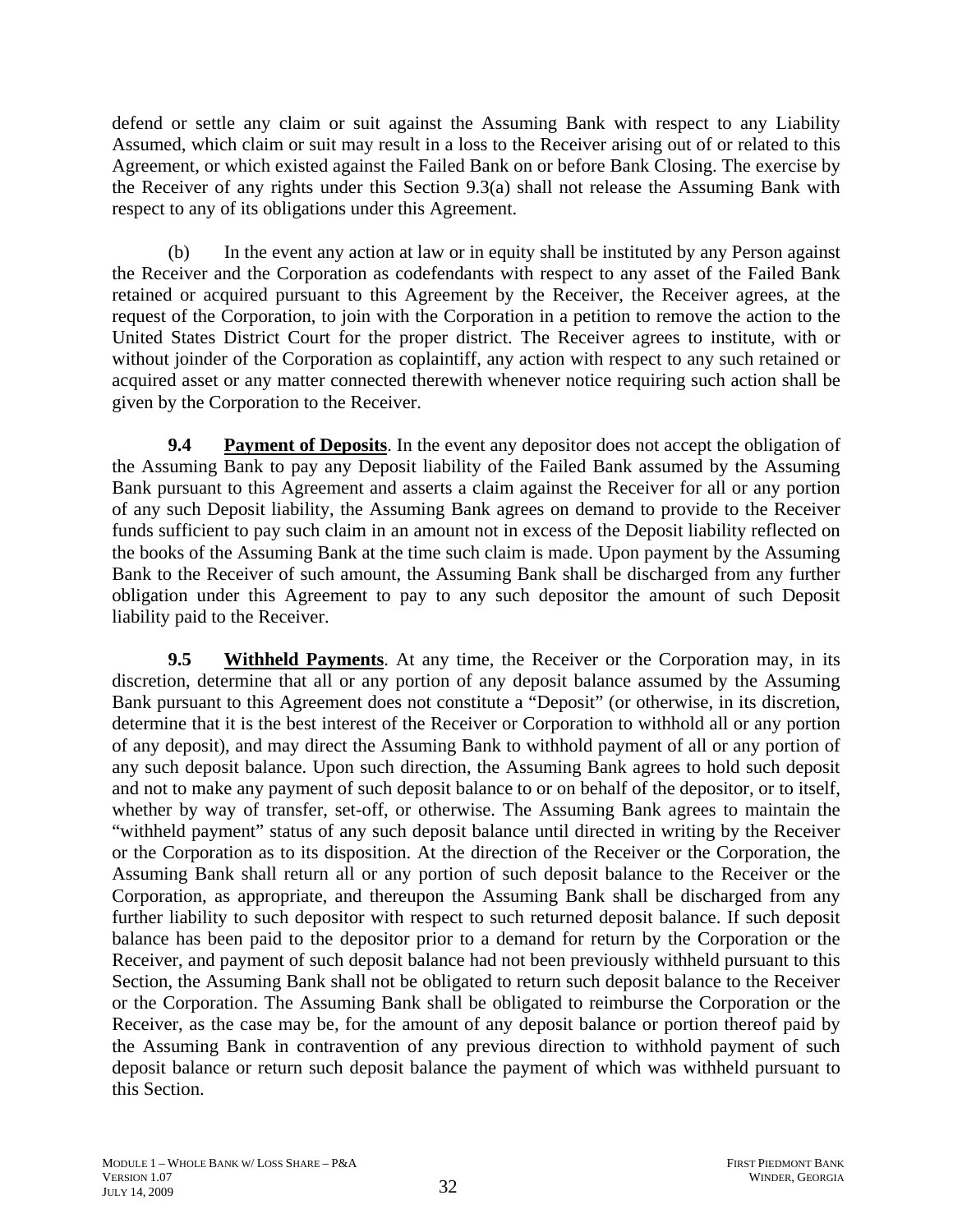## **9.6 Proceedings with Respect to Certain Assets and Liabilities**.

<span id="page-32-0"></span>(a) In connection with any investigation, proceeding or other matter with respect to any asset or liability of the Failed Bank retained by the Receiver, or any asset of the Failed Bank acquired by the Receiver pursuant to this Agreement, the Assuming Bank shall cooperate to the extent reasonably required by the Receiver.

(b) In addition to its obligations under Section 6.4, the Assuming Bank shall provide representatives of the Receiver access at reasonable times and locations without other limitation or qualification to (i) its directors, officers, employees and agents and those of the Subsidiaries acquired by the Assuming Bank, and (ii) its books and records, the books and records of such Subsidiaries, and all Credit Files, and copies thereof. Copies of books, records, and Credit Files shall be provided by the Assuming Bank as requested by the Receiver and the costs of duplication thereof shall be borne by the Receiver.

(c) Not later than ten (10) days after the Put Notice pursuant to Section 3.4 or the date of the notice of transfer of any Loan by the Assuming Bank to the Receiver pursuant to Section 3.6, the Assuming Bank shall deliver to the Receiver such documents with respect to such Loan as the Receiver may request, including without limitation the following: (i) all related Credit Documents (other than certificates, notices and other ancillary documents), (ii) a certificate setting forth the principal amount on the date of the transfer and the amount of interest, fees and other charges then accrued and unpaid thereon, and any restrictions on transfer to which any such Loan is subject, and (iii) all Credit Files, and all documents, microfiche, microfilm and computer records (including but not limited to magnetic tape, disc storage, card forms and printed copy) maintained by, owned by, or in the possession of the Assuming Bank or any Affiliate of the Assuming Bank relating to the transferred Loan.

<span id="page-32-1"></span>**9.7** Information. The Assuming Bank promptly shall provide to the Corporation such other information, including financial statements and computations, relating to the performance of the provisions of this Agreement as the Corporation or the Receiver may request from time to time, and, at the request of the Receiver, make available employees of the Failed Bank employed or retained by the Assuming Bank to assist in preparation of the pro forma statement pursuant to Section 8.1.

#### **ARTICLE X CONDITION PRECEDENT**

<span id="page-32-2"></span>The obligations of the parties to this Agreement are subject to the Receiver and the Corporation having received at or before Bank Closing evidence reasonably satisfactory to each of any necessary approval, waiver, or other action by any governmental authority, the board of directors of the Assuming Bank, or other third party, with respect to this Agreement and the transactions contemplated hereby, the closing of the Failed Bank and the appointment of the Receiver, the chartering of the Assuming Bank, and any agreements, documents, matters or proceedings contemplated hereby or thereby.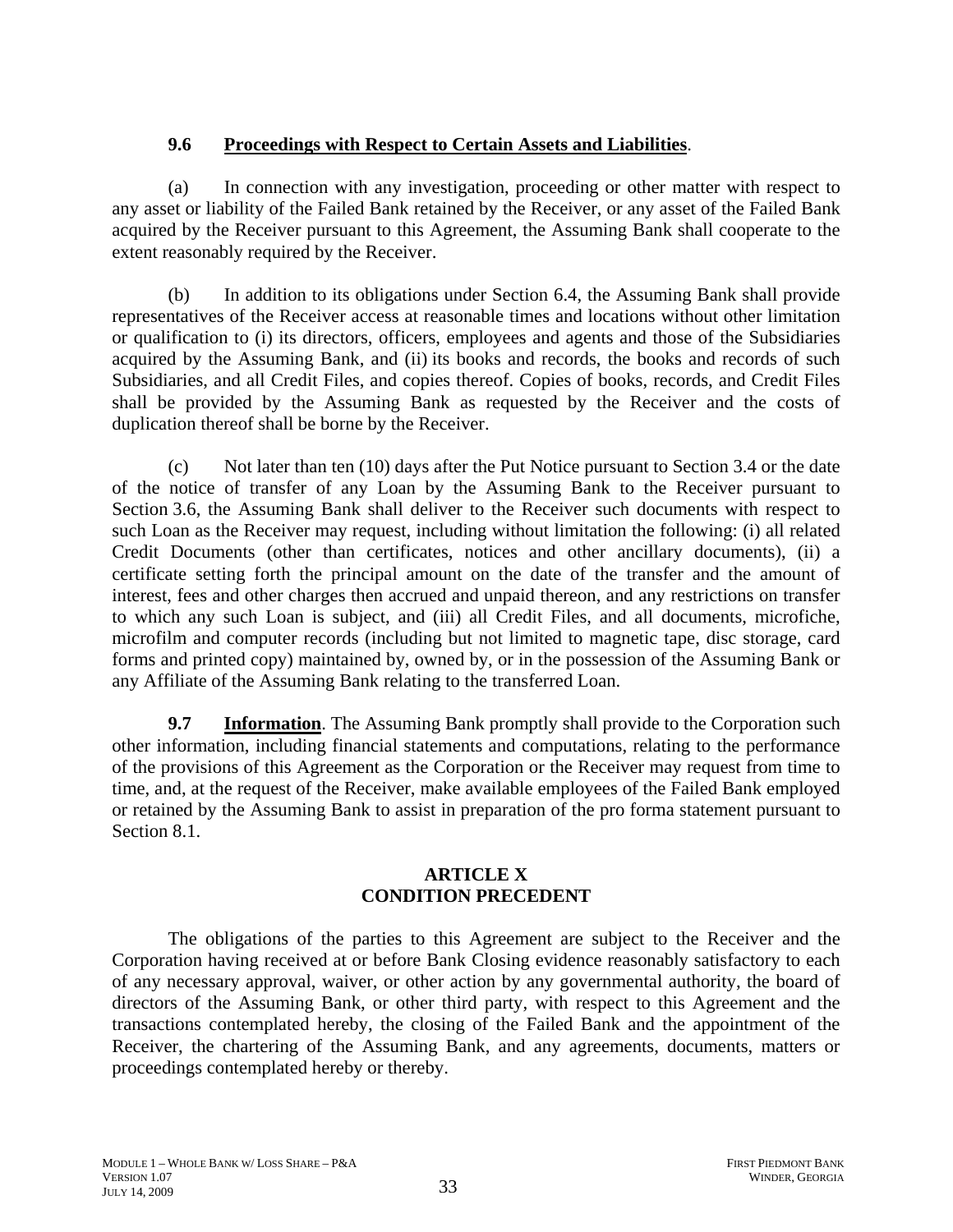#### **ARTICLE XI REPRESENTATIONS AND WARRANTIES OF THE ASSUMING BANK**

<span id="page-33-0"></span> The Assuming Bank represents and warrants to the Corporation and the Receiver as follows:

 (a) **Corporate Existence and Authority**. The Assuming Bank (i) is duly organized, validly existing, and in good standing under the laws of its Chartering Authority and has full power and authority to own and operate its properties and to conduct its business as now conducted by it, and (ii) has full power and authority to execute and deliver this Agreement and to perform its obligations hereunder. The Assuming Bank has taken all necessary corporate action to authorize the execution, delivery, and performance of this Agreement and the performance of the transactions contemplated hereby.

 (b) **Third Party Consents**. No governmental authority or other third party consents (including but not limited to approvals, licenses, registrations, or declarations) are required in connection with the execution, delivery, or performance by the Assuming Bank of this Agreement, other than such consents as have been duly obtained and are in full force and effect.

 (c) **Execution and Enforceability**. This Agreement has been duly executed and delivered by the Assuming Bank and when this Agreement has been duly authorized, executed, and delivered by the Corporation and the Receiver, this Agreement will constitute the legal, valid and binding obligation of the Assuming Bank, enforceable in accordance with its terms.

# (d) **Compliance with Law**.

 (i) Neither the Assuming Bank nor any of its Subsidiaries is in violation of any statute, regulation, order, decision, judgment, or decree of, or any restriction imposed by, the United States of America, any State, municipality, or other political subdivision or any agency of any of the foregoing, or any court or other tribunal having jurisdiction over the Assuming Bank or any of its Subsidiaries or any assets of any such Person, or any foreign government or agency thereof having such jurisdiction, with respect to the conduct of the business of the Assuming Bank or of any of its Subsidiaries, or the ownership of the properties of the Assuming Bank or any of its Subsidiaries, which, either individually or in the aggregate with all other such violations, would materially and adversely affect the business, operations, or condition (financial or otherwise) of the Assuming Bank or the ability of the Assuming Bank to perform, satisfy, or observe any obligation or condition under this Agreement.

 (ii) Neither the execution and delivery nor the performance by the Assuming Bank of this Agreement will result in any violation by the Assuming Bank of, or be in conflict with, any provision of any applicable law or regulation, or any order, writ, or decree of any court or governmental authority.

 e) **Representations Remain True**. The Assuming Bank represents and warrants that it has executed and delivered to the Corporation a Purchaser Eligibility Certification and Confidentiality Agreement and that all information provided and representations made by or on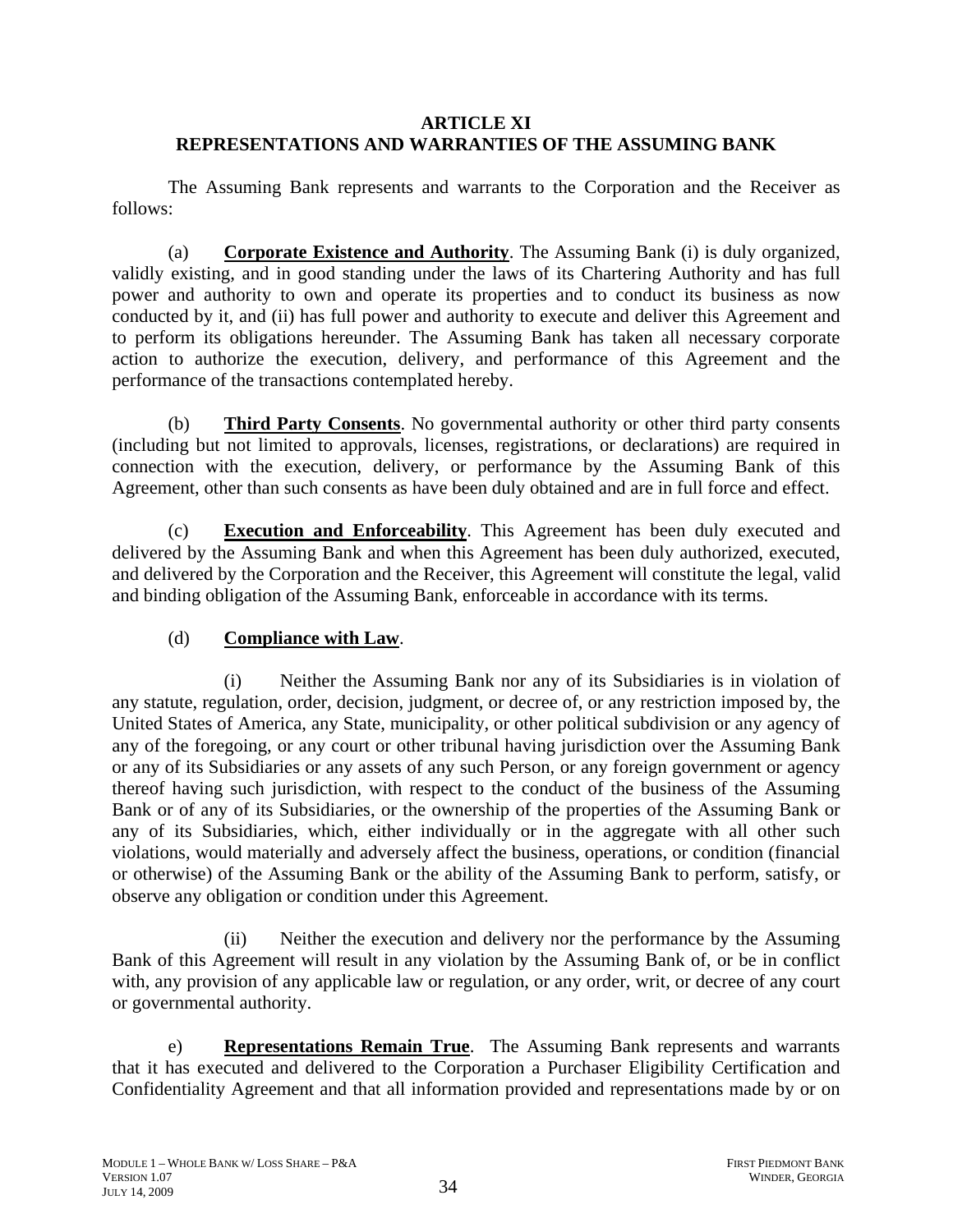behalf of the Assuming Bank in connection with this Agreement and the transactions contemplated hereby, including, but not limited to, the Purchaser Eligibility Certification and Confidentiality Agreement (which are affirmed and ratified hereby) are and remain true and correct in all material respects and do not fail to state any fact required to make the information contained therein not misleading.

#### **ARTICLE XII INDEMNIFICATION**

<span id="page-34-0"></span>**12.1 Indemnification of Indemnitees**. From and after Bank Closing and subject to the limitations set forth in this Section and Section 12.6 and compliance by the Indemnitees with Section 12.2, the Receiver agrees to indemnify and hold harmless the Indemnitees against any and all costs, losses, liabilities, expenses (including attorneys' fees) incurred prior to the assumption of defense by the Receiver pursuant to paragraph (d) of Section 12.2, judgments, fines, and amounts paid in settlement actually and reasonably incurred in connection with claims against any Indemnitee based on liabilities of the Failed Bank that are not assumed by the Assuming Bank pursuant to this Agreement or subsequent to the execution hereof by the Assuming Bank or any Subsidiary or Affiliate of the Assuming Bank for which indemnification is provided hereunder in (a) of this Section 12.1, subject to certain exclusions as provided in (b) of this Section 12.1:

(a)

 (1) claims based on the rights of any shareholder or former shareholder as such of (x) the Failed Bank, or (y) any Subsidiary or Affiliate of the Failed Bank;

(2) claims based on the rights of any creditor as such of the Failed Bank, or any creditor as such of any director, officer, employee, or agent of the Failed Bank, with respect to any indebtedness or other obligation of the Failed Bank arising prior to Bank Closing;

(3) claims based on the rights of any present or former director, officer, employee, or agent as such of the Failed Bank or of any Subsidiary or Affiliate of the Failed Bank;

(4) claims based on any action or inaction prior to Bank Closing of the Failed Bank, its directors, officers, employees, or agents as such, or any Subsidiary or Affiliate of the Failed Bank, or the directors, officers, employees, or agents as such of such Subsidiary or Affiliate;

(5) claims based on any malfeasance, misfeasance, or nonfeasance of the Failed Bank, its directors, officers, employees, or agents with respect to the trust business of the Failed Bank, if any;

(6) claims based on any failure or alleged failure (not in violation of law) by the Assuming Bank to continue to perform any service or activity previously performed by the Failed Bank which the Assuming Bank is not required to perform pursuant to this Agreement or which arise under any contract to which the Failed Bank was a party which the Assuming Bank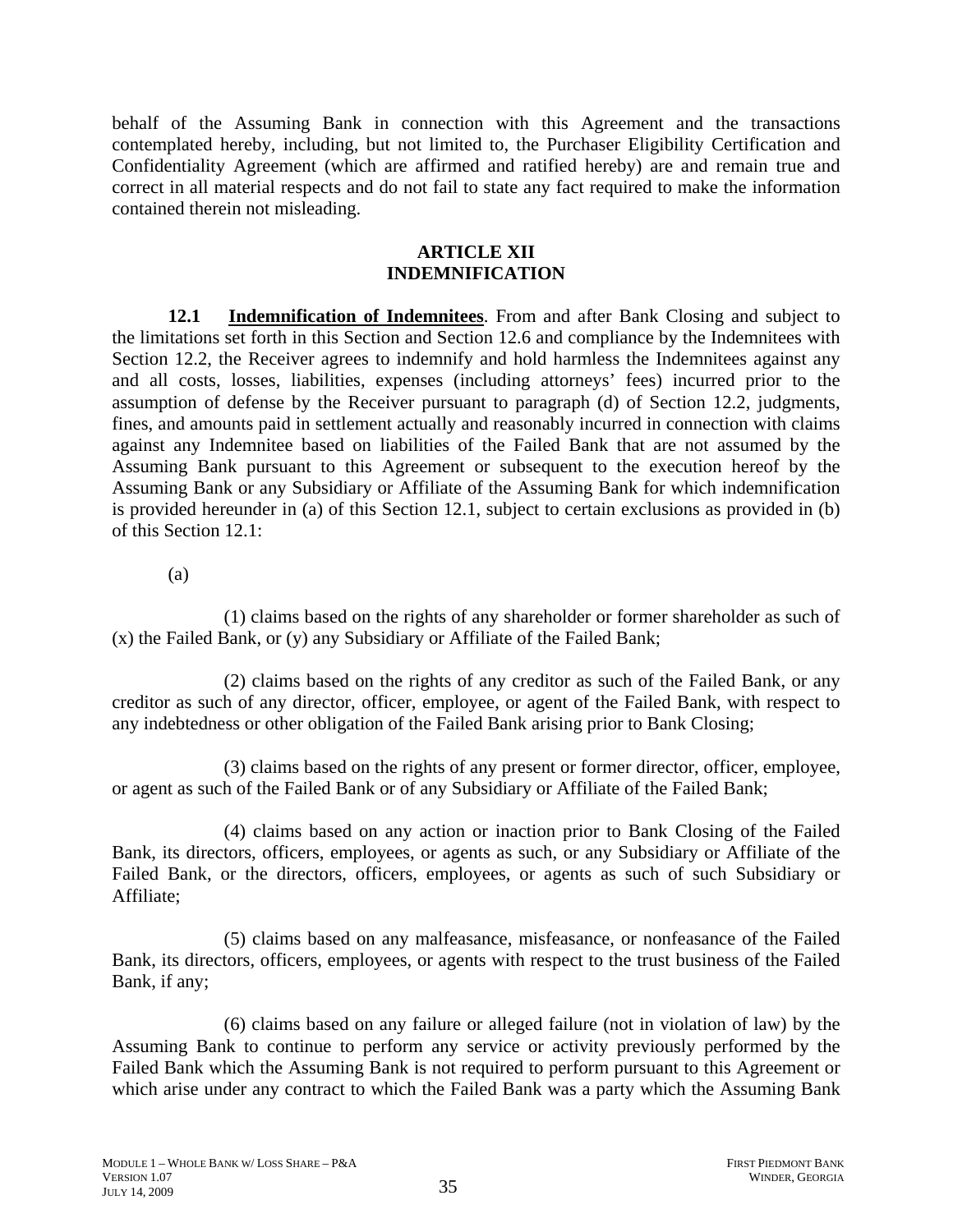elected not to assume in accordance with this Agreement and which neither the Assuming Bank nor any Subsidiary or Affiliate of the Assuming Bank has assumed subsequent to the execution hereof;

 (7) claims arising from any action or inaction of any Indemnitee, including for purposes of this Section 12.1(a)(7) the former officers or employees of the Failed Bank or of any Subsidiary or Affiliate of the Failed Bank that is taken upon the specific written direction of the Corporation or the Receiver, other than any action or inaction taken in a manner constituting bad faith, gross negligence or willful misconduct; and

(8) claims based on the rights of any depositor of the Failed Bank whose deposit has been accorded "withheld payment" status and/or returned to the Receiver or Corporation in accordance with Section 9.5 and/or has become an "unclaimed deposit" or has been returned to the Corporation or the Receiver in accordance with Section 2.3;

 (b) provided, that, with respect to this Agreement, except for paragraphs (7) and (8) of Section 12.1(a), no indemnification will be provided under this Agreement for any:

(1) judgment or fine against, or any amount paid in settlement (without the written approval of the Receiver) by, any Indemnitee in connection with any action that seeks damages against any Indemnitee (a "counterclaim") arising with respect to any Asset and based on any action or inaction of either the Failed Bank, its directors, officers, employees or agents as such prior to Bank Closing, unless any such judgment, fine or amount paid in settlement exceeds the greater of (i) the Repurchase Price of such Asset, or (ii) the monetary recovery sought on such Asset by the Assuming Bank in the cause of action from which the counterclaim arises; and in such event the Receiver will provide indemnification only in the amount of such excess; and no indemnification will be provided for any costs or expenses other than any costs or expenses (including attorneys' fees) which, in the determination of the Receiver, have been actually and reasonably incurred by such Indemnitee in connection with the defense of any such counterclaim; and it is expressly agreed that the Receiver reserves the right to intervene, in its discretion, on its behalf and/or on behalf of the Receiver, in the defense of any such counterclaim;

(2) claims with respect to any liability or obligation of the Failed Bank that is expressly assumed by the Assuming Bank pursuant to this Agreement or subsequent to the execution hereof by the Assuming Bank or any Subsidiary or Affiliate of the Assuming Bank;

(3) claims with respect to any liability of the Failed Bank to any present or former employee as such of the Failed Bank or of any Subsidiary or Affiliate of the Failed Bank, which liability is expressly assumed by the Assuming Bank pursuant to this Agreement or subsequent to the execution hereof by the Assuming Bank or any Subsidiary or Affiliate of the Assuming Bank;

(4) claims based on the failure of any Indemnitee to seek recovery of damages from the Receiver for any claims based upon any action or inaction of the Failed Bank, its directors, officers, employees or agents as fiduciary, agent or custodian prior to Bank Closing;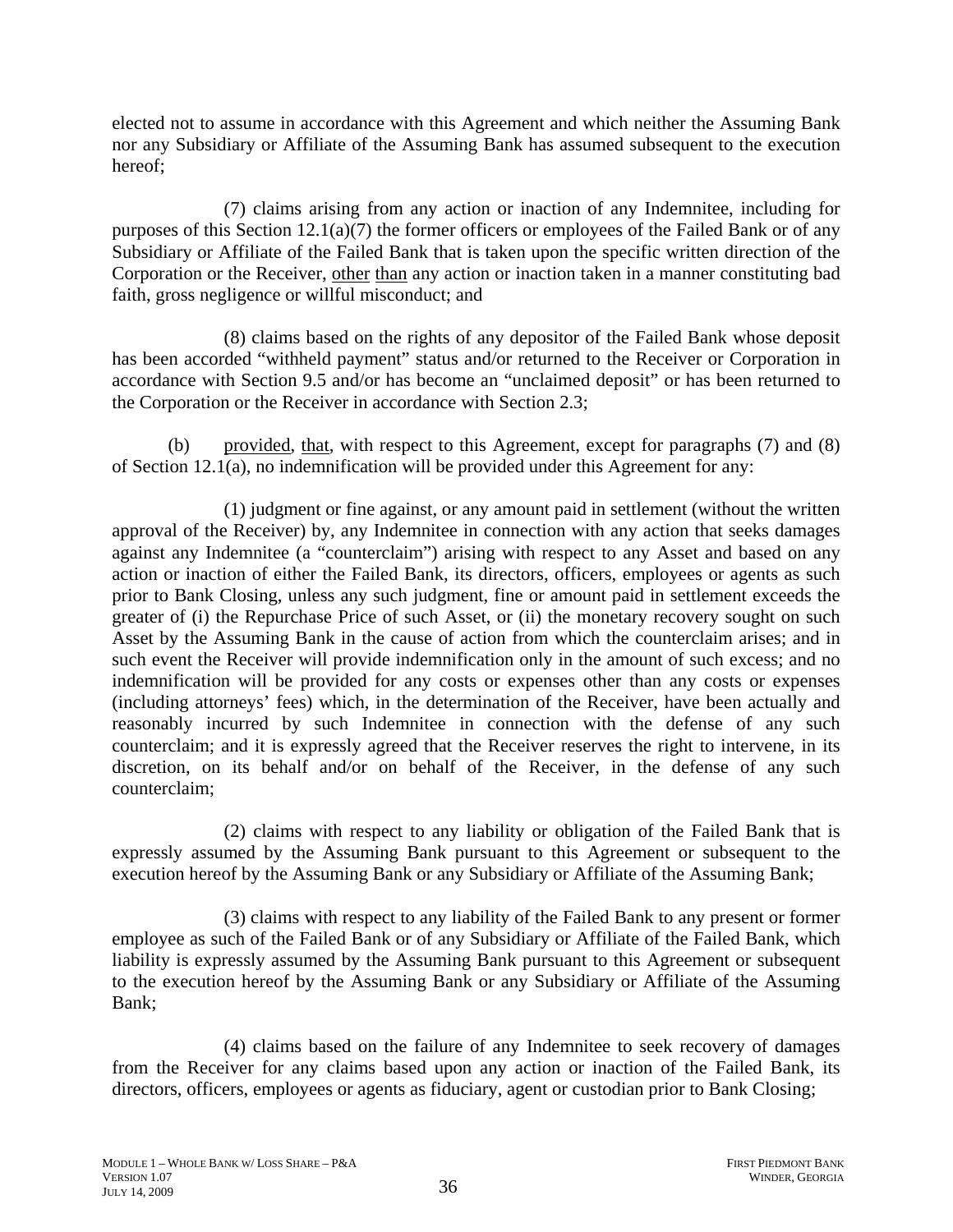(5) claims based on any violation or alleged violation by any Indemnitee of the antitrust, branching, banking or bank holding company or securities laws of the United States of America or any State thereof;

(6) claims based on the rights of any present or former creditor, customer, or supplier as such of the Assuming Bank or any Subsidiary or Affiliate of the Assuming Bank;

(7) claims based on the rights of any present or former shareholder as such of the Assuming Bank or any Subsidiary or Affiliate of the Assuming Bank regardless of whether any such present or former shareholder is also a present or former shareholder of the Failed Bank;

(8) claims, if the Receiver determines that the effect of providing such indemnification would be to (i) expand or alter the provisions of any warranty or disclaimer thereof provided in Section 3.3 or any other provision of this Agreement, or (ii) create any warranty not expressly provided under this Agreement;

(9) claims which could have been enforced against any Indemnitee had the Assuming Bank not entered into this Agreement;

(10) claims based on any liability for taxes or fees assessed with respect to the consummation of the transactions contemplated by this Agreement, including without limitation any subsequent transfer of any Assets or Liabilities Assumed to any Subsidiary or Affiliate of the Assuming Bank;

(11) except as expressly provided in this Article XII, claims based on any action or inaction of any Indemnitee, and nothing in this Agreement shall be construed to provide indemnification for (i) the Failed Bank, (ii) any Subsidiary or Affiliate of the Failed Bank, or (iii) any present or former director, officer, employee or agent of the Failed Bank or its Subsidiaries or Affiliates; provided, that the Receiver, in its discretion, may provide indemnification hereunder for any present or former director, officer, employee or agent of the Failed Bank or its Subsidiaries or Affiliates who is also or becomes a director, officer, employee or agent of the Assuming Bank or its Subsidiaries or Affiliates;

(12) claims or actions which constitute a breach by the Assuming Bank of the representations and warranties contained in Article XI;

(13) claims arising out of or relating to the condition of or generated by an Asset arising from or relating to the presence, storage or release of any hazardous or toxic substance, or any pollutant or contaminant, or condition of such Asset which violate any applicable Federal, State or local law or regulation concerning environmental protection; and

(14) claims based on, related to or arising from any asset, including a loan, acquired or liability assumed by the Assuming Bank, other than pursuant to this Agreement.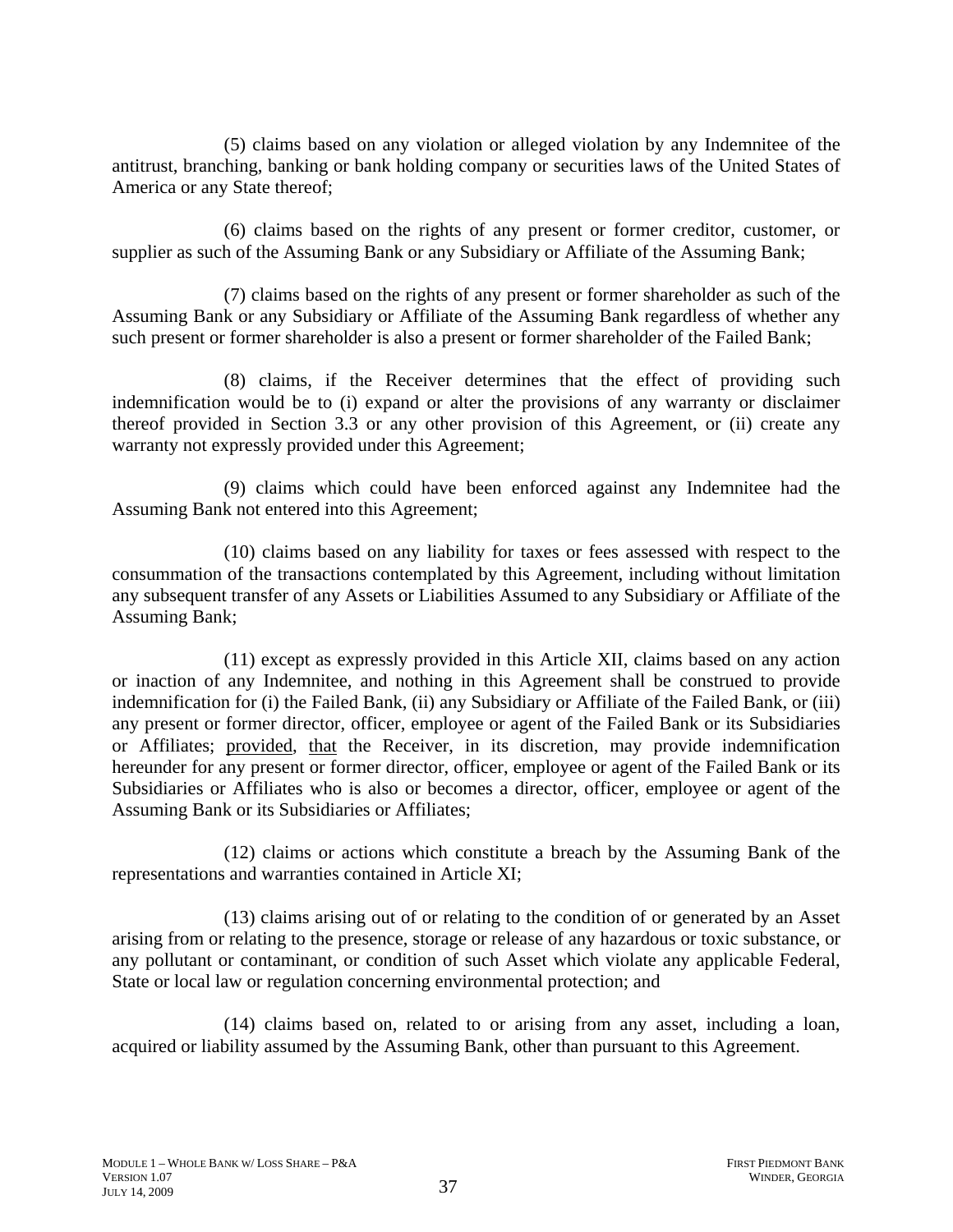**12.2 Conditions Precedent to Indemnification**. It shall be a condition precedent to the obligation of the Receiver to indemnify any Person pursuant to this Article XII that such Person shall, with respect to any claim made or threatened against such Person for which such Person is or may be entitled to indemnification hereunder:

 (a) give written notice to the Regional Counsel (Litigation Branch) of the Corporation in the manner and at the address provided in Section 13.7 of such claim as soon as practicable after such claim is made or threatened; provided, that notice must be given on or before the date which is six (6) years from the date of this Agreement;

 (b) provide to the Receiver such information and cooperation with respect to such claim as the Receiver may reasonably require;

 (c) cooperate and take all steps, as the Receiver may reasonably require, to preserve and protect any defense to such claim;

 (d) in the event suit is brought with respect to such claim, upon reasonable prior notice, afford to the Receiver the right, which the Receiver may exercise in its sole discretion, to conduct the investigation, control the defense, and effect settlement of such claim, including without limitation the right to designate counsel and to control all negotiations, litigation, arbitration, settlements, compromises, and appeals of any such claim, all of which shall be at the expense of the Receiver; provided, that the Receiver shall have notified the Person claiming indemnification in writing that such claim is a claim with respect to which the Person claiming indemnification is entitled to indemnification under this Article XII;

 (e) not incur any costs or expenses in connection with any response or suit with respect to such claim, unless such costs or expenses were incurred upon the written direction of the Receiver; provided, that the Receiver shall not be obligated to reimburse the amount of any such costs or expenses unless such costs or expenses were incurred upon the written direction of the Receiver;

 (f) not release or settle such claim or make any payment or admission with respect thereto, unless the Receiver consents in writing thereto, which consent shall not be unreasonably withheld; provided, that the Receiver shall not be obligated to reimburse the amount of any such settlement or payment unless such settlement or payment was effected upon the written direction of the Receiver; and

 (g) take reasonable action as the Receiver may request in writing as necessary to preserve, protect or enforce the rights of the indemnified Person against any Primary Indemnitor.

**12.3 No Additional Warranty**. Nothing in this Article XII shall be construed or deemed to (i) expand or otherwise alter any warranty or disclaimer thereof provided under Section 3.3 or any other provision of this Agreement with respect to, among other matters, the title, value, collectibility, genuineness, enforceability or condition of any (x) Asset, or (y) asset of the Failed Bank purchased by the Assuming Bank subsequent to the execution of this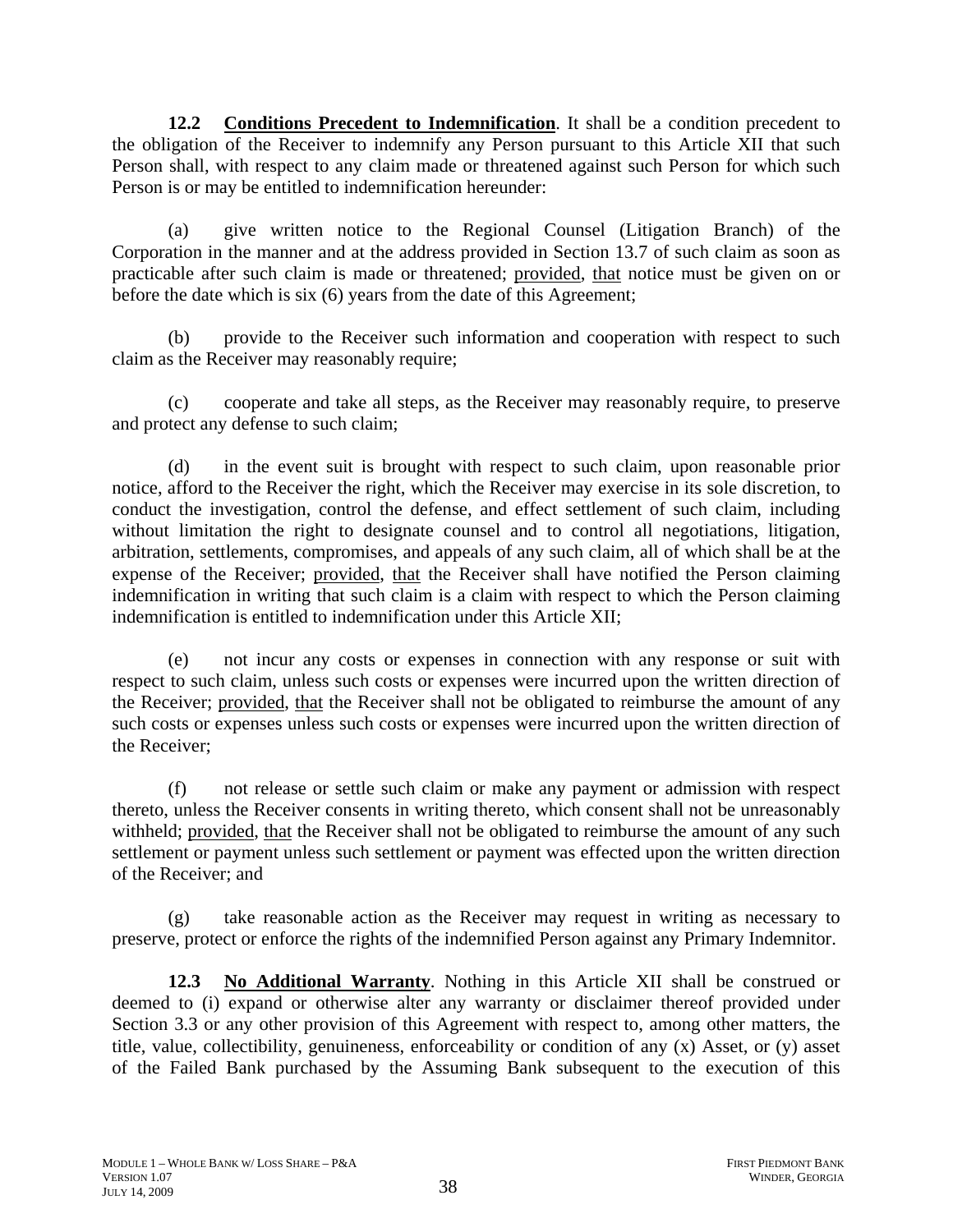Agreement by the Assuming Bank or any Subsidiary or Affiliate of the Assuming Bank, or (ii) create any warranty not expressly provided under this Agreement with respect thereto.

**12.4 Indemnification of Receiver and Corporation**. From and after Bank Closing, the Assuming Bank agrees to indemnify and hold harmless the Corporation and the Receiver and their respective directors, officers, employees, and agents from and against any and all costs, losses, liabilities, expenses (including attorneys' fees), judgments, fines, and amounts paid in settlement actually and reasonably incurred in connection with any of the following:

(a) claims based on any and all liabilities or obligations of the Failed Bank assumed by the Assuming Bank pursuant to this Agreement or subsequent to the execution hereof by the Assuming Bank or any Subsidiary or Affiliate of the Assuming Bank, whether or not any such liabilities subsequently are sold and/or transferred, other than any claim based upon any action or inaction of any Indemnitee as provided in paragraph (7) or (8) of Section 12.1(a); and

(b) claims based on any act or omission of any Indemnitee (including but not limited to claims of any Person claiming any right or title by or through the Assuming Bank with respect to Assets transferred to the Receiver pursuant to Section 3.4 or 3.6), other than any action or inaction of any Indemnitee as provided in paragraph (7) or (8) of Section 12.1(a).

**12.5 Obligations Supplemental**. The obligations of the Receiver, and the Corporation as guarantor in accordance with Section 12.7, to provide indemnification under this Article XII are to supplement any amount payable by any Primary Indemnitor to the Person indemnified under this Article XII. Consistent with that intent, the Receiver agrees only to make payments pursuant to such indemnification to the extent not payable by a Primary Indemnitor. If the aggregate amount of payments by the Receiver, or the Corporation as guarantor in accordance with Section 12.7, and all Primary Indemnitors with respect to any item of indemnification under this Article XII exceeds the amount payable with respect to such item, such Person being indemnified shall notify the Receiver thereof and, upon the request of the Receiver, shall promptly pay to the Receiver, or the Corporation as appropriate, the amount of the Receiver's (or Corporation's) payments to the extent of such excess.

**12.6 Criminal Claims**. Notwithstanding any provision of this Article XII to the contrary, in the event that any Person being indemnified under this Article XII shall become involved in any criminal action, suit, or proceeding, whether judicial, administrative, or investigative, the Receiver shall have no obligation hereunder to indemnify such Person for liability with respect to any criminal act or to the extent any costs or expenses are attributable to the defense against the allegation of any criminal act, unless (i) the Person is successful on the merits or otherwise in the defense against any such action, suit or proceeding, or (ii) such action, suit, or proceeding is terminated without the imposition of liability on such Person.

12.7 **Limited Guaranty of the Corporation.** The Corporation hereby guarantees performance of the Receiver's obligation to indemnify the Assuming Bank as set forth in this Article XII. It is a condition to the Corporation's obligation hereunder that the Assuming Bank shall comply in all respects with the applicable provisions of this Article XII. The Corporation shall be liable hereunder only for such amounts, if any, as the Receiver is obligated to pay under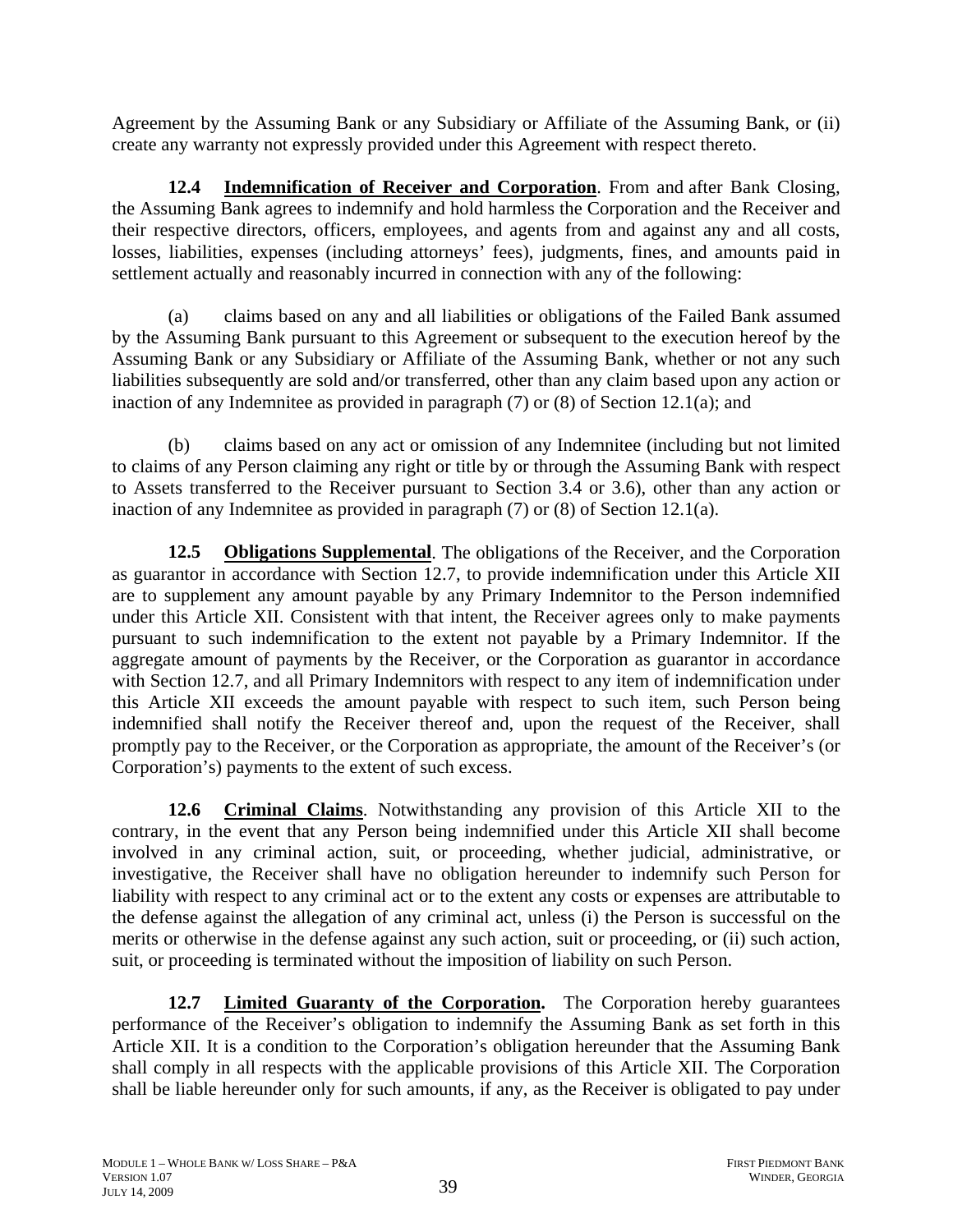the terms of this Article XII but shall fail to pay. Except as otherwise provided above in this Section 12.7, nothing in this Article XII is intended or shall be construed to create any liability or obligation on the part of the Corporation, the United States of America or any department or agency thereof under or with respect to this Article XII, or any provision hereof, it being the intention of the parties hereto that the obligations undertaken by the Receiver under this Article XII are the sole and exclusive responsibility of the Receiver and no other Person or entity.

**12.8 Subrogation.** Upon payment by the Receiver, or the Corporation as guarantor in accordance with Section 12.7, to any Indemnitee for any claims indemnified by the Receiver under this Article XII, the Receiver, or the Corporation as appropriate, shall become subrogated to all rights of the Indemnitee against any other Person to the extent of such payment.

### **ARTICLE XIII MISCELLANEOUS**

 **13.1 Entire Agreement**. This Agreement embodies the entire agreement of the parties hereto in relation to the subject matter herein and supersedes all prior understandings or agreements, oral or written, between the parties.

 **13.2 Headings**. The headings and subheadings of the Table of Contents, Articles, and Sections contained in this Agreement, except the terms identified for definition in Article I and elsewhere in this Agreement, are inserted for convenience only and shall not affect the meaning or interpretation of this Agreement or any provision hereof.

 **13.3 Counterparts**. This Agreement may be executed in any number of counterparts and by the duly authorized representative of a different party hereto on separate counterparts, each of which when so executed shall be deemed to be an original and all of which when taken together shall constitute one and the same Agreement.

 **13.4 GOVERNING LAW**. THIS AGREEMENT AND THE RIGHTS AND OBLIGATIONS HEREUNDER SHALL BE GOVERNED BY AND CONSTRUED IN ACCORDANCE WITH THE FEDERAL LAW OF THE UNITED STATES OF AMERICA, AND IN THE ABSENCE OF CONTROLLING FEDERAL LAW, IN ACCORDANCE WITH THE LAWS OF THE STATE IN WHICH THE MAIN OFFICE OF THE FAILED BANK IS LOCATED.

 **13.5 Successors**. All terms and conditions of this Agreement shall be binding on the successors and assigns of the Receiver, the Corporation, and the Assuming Bank. Except as otherwise specifically provided in this Agreement, nothing expressed or referred to in this Agreement is intended or shall be construed to give any Person other than the Receiver, the Corporation, and the Assuming Bank any legal or equitable right, remedy, or claim under or with respect to this Agreement or any provisions contained herein, it being the intention of the parties hereto that this Agreement, the obligations and statements of responsibilities hereunder, and all other conditions and provisions hereof are for the sole and exclusive benefit of the Receiver, the Corporation, and the Assuming Bank and for the benefit of no other Person.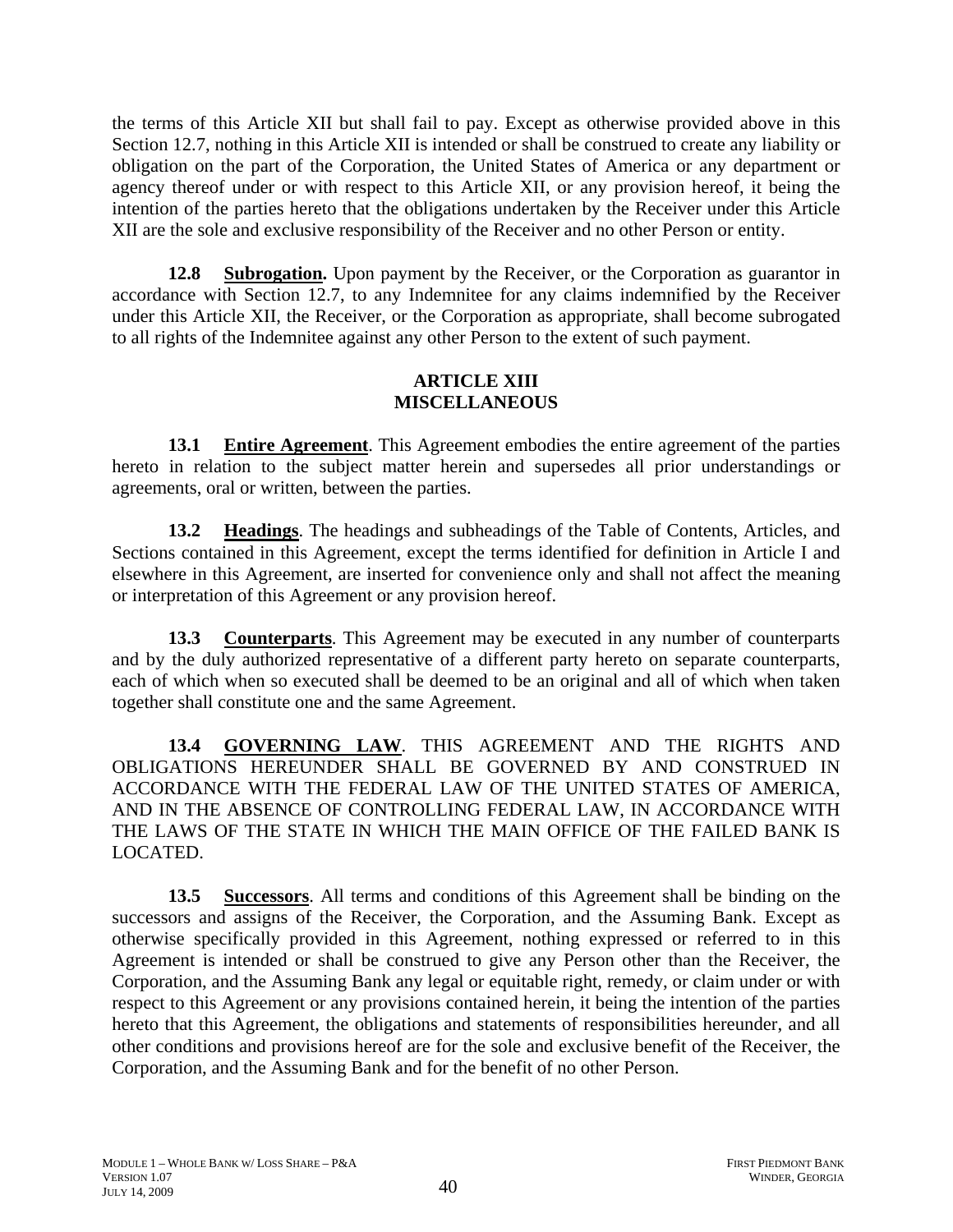13.6 **Modification; Assignment**. No amendment or other modification, rescission, release, or assignment of any part of this Agreement shall be effective except pursuant to a written agreement subscribed by the duly authorized representatives of the parties hereto.

 **13.7 Notice**. Any notice, request, demand, consent, approval or other communication to any party hereto shall be effective when received and shall be given in writing, and delivered in person against receipt therefore, or sent by certified mail, postage prepaid, courier service, telex, facsimile transmission, or email to such party (with copies as indicated below) at its address set forth below or at such other address as it shall hereafter furnish in writing to the other parties. All such notices and other communications shall be deemed given on the date received by the addressee.

### **Assuming Bank**

First American Bank and Trust Company 300 College Avenue Athens, Georgia 30601 Attention: C. Rhodes McLanahan, II, Executive Vice President and Chief Operating **Officer** with a copy to: Robert D. Heath, President and Chief Executive Officer

# **Receiver and Corporation**

Federal Deposit Insurance Corporation, Receiver of First Piedmont Bank 1601 Bryan Street, Suite 1700 Dallas, Texas 75201 Attention: Settlement Manager with a copy to: Regional Counsel (Litigation Branch)

# **and with respect to notice under Article XII:**

Federal Deposit Insurance Corporation Receiver of First Piedmont Bank 1601 Bryan Street, Suite 1700 Dallas, Texas 75201 Attention: Regional Counsel (Litigation Branch)

 **13.8 Manner of Payment**. All payments due under this Agreement shall be in lawful money of the United States of America in immediately available funds as each party hereto may specify to the other parties; provided, that in the event the Receiver or the Corporation is obligated to make any payment hereunder in the amount of \$25,000.00 or less, such payment may be made by check.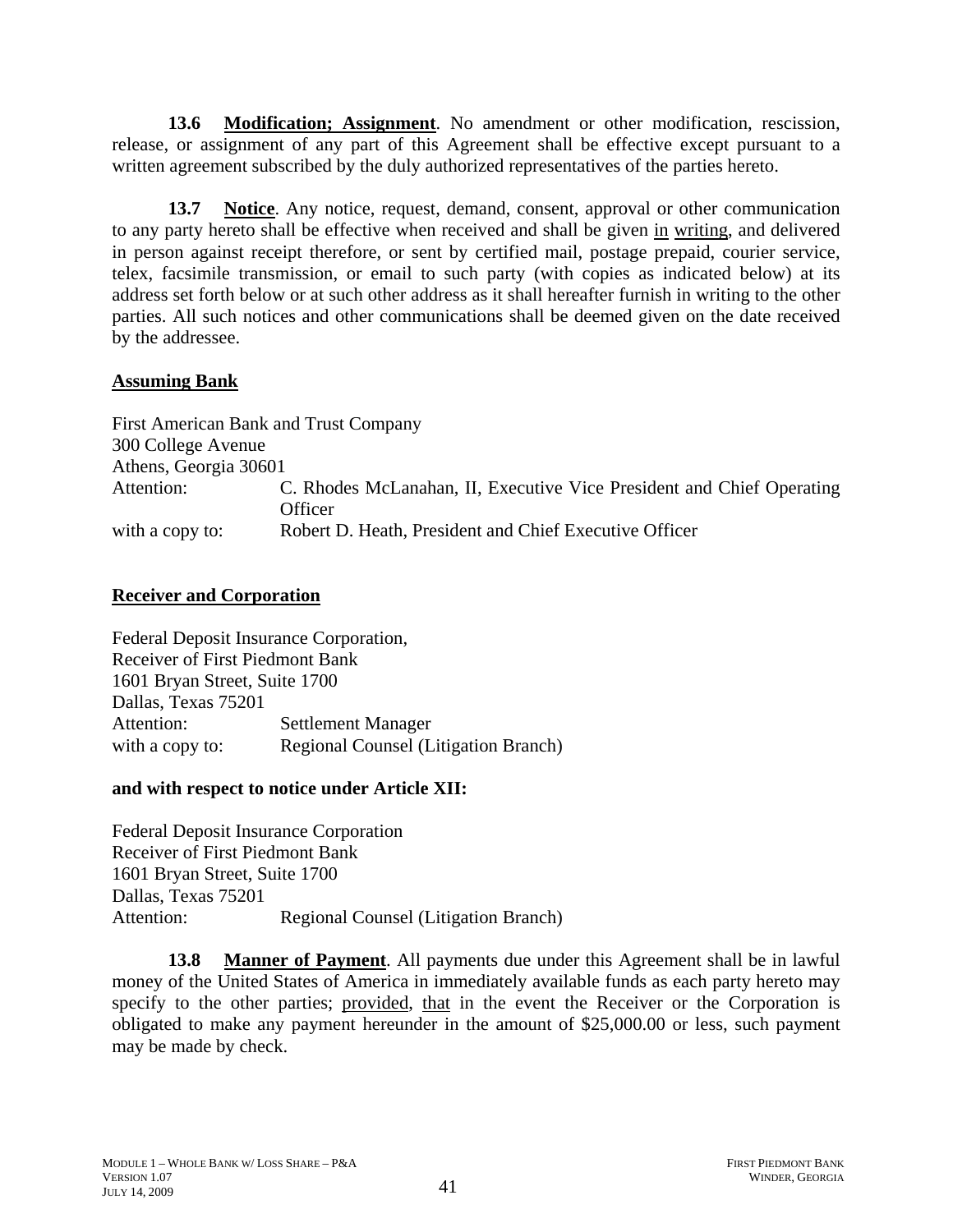**13.9 Costs, Fees and Expenses**. Except as otherwise specifically provided herein, each party hereto agrees to pay all costs, fees, and expenses which it has incurred in connection with or incidental to the matters contained in this Agreement, including without limitation any fees and disbursements to its accountants and counsel; provided, that the Assuming Bank shall pay all fees, costs, and expenses (other than attorneys' fees incurred by the Receiver) incurred in connection with the transfer to it of any Assets or Liabilities Assumed hereunder or in accordance herewith.

 **13.10 Waiver**. Each of the Receiver, the Corporation, and the Assuming Bank may waive its respective rights, powers, or privileges under this Agreement; provided, that such waiver shall be in writing; and further provided, that no failure or delay on the part of the Receiver, the Corporation or the Assuming Bank to exercise any right, power, or privilege under this Agreement shall operate as a waiver thereof, nor will any single or partial exercise of any right, power or privilege under this Agreement preclude any other or further exercise thereof or the exercise of any other right, power or privilege by the Receiver, the Corporation, or the Assuming Bank under this Agreement, nor will any such waiver operate or be construed as a future waiver of such right, power, or privilege under this Agreement.

 **13.11 Severability**. If any provision of this Agreement is declared invalid or unenforceable, then, to the extent possible, all of the remaining provisions of this Agreement shall remain in full force and effect and shall be binding upon the parties hereto.

 **13.12 Term of Agreement**. This Agreement shall continue in full force and effect until the sixth (6th) anniversary of Bank Closing; provided, that the provisions of Section 6.3 and 6.4 shall survive the expiration of the term of this Agreement. Provided, however, the receivership of the Failed Bank may be terminated prior to the expiration of the term of this Agreement; in such event, the guaranty of the Corporation, as provided in and in accordance with the provisions of Section 12.7 shall be in effect for the remainder of the term. Expiration of the term of this Agreement shall not affect any claim or liability of any party with respect to any (i) amount which is owing at the time of such expiration, regardless of when such amount becomes payable, and (ii) breach of this Agreement occurring prior to such expiration, regardless of when such breach is discovered.

 **13.13 Survival of Covenants, Etc.** The covenants, representations, and warranties in this Agreement shall survive the execution of this Agreement and the consummation of the transactions contemplated hereunder.

# **[Signature Page Follows]**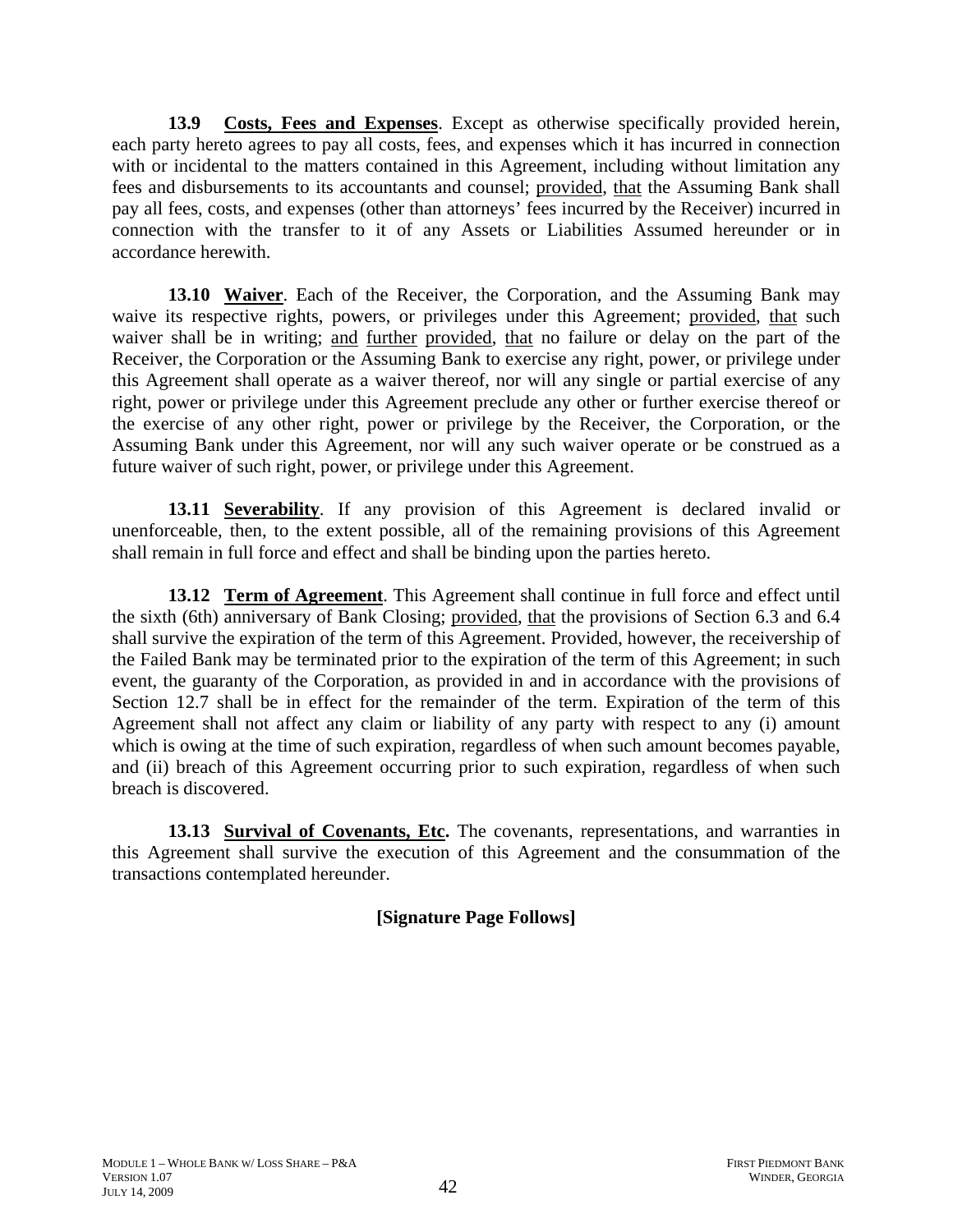**IN WITNESS WHEREOF,** the parties hereto have caused this Agreement to be executed by their duly authorized representatives as of the date first above written.

# **FEDERAL DEPOSIT INSURANCE CORPORATION, RECEIVER OF FIRST PIEDMONT BANK WINDER, GEORGIA**

|        | Redacted           |
|--------|--------------------|
| BY:    |                    |
| NAME:  | Dennis Trimper     |
| TITLE: | Receiver in Charge |

Attest:

*Redacted*

# **FEDERAL DEPOSIT INSURANCE CORPORATION**

| BY:             | Redacted                           |  |  |
|-----------------|------------------------------------|--|--|
| NAME:<br>TITLE: | Dennis/Trimper<br>Attorney-in-Fact |  |  |

Attest: *Redacted*

# **FIRST AMERICAN BANK AND TRUST COMPANY**

| $\mathbf{RY}$ | Redacted                           |
|---------------|------------------------------------|
| NAME:         | C. Rhodes McLanal an, II           |
| TITLE         | Executive Vice President and Chief |
|               | Operating Officer                  |

*Redacted*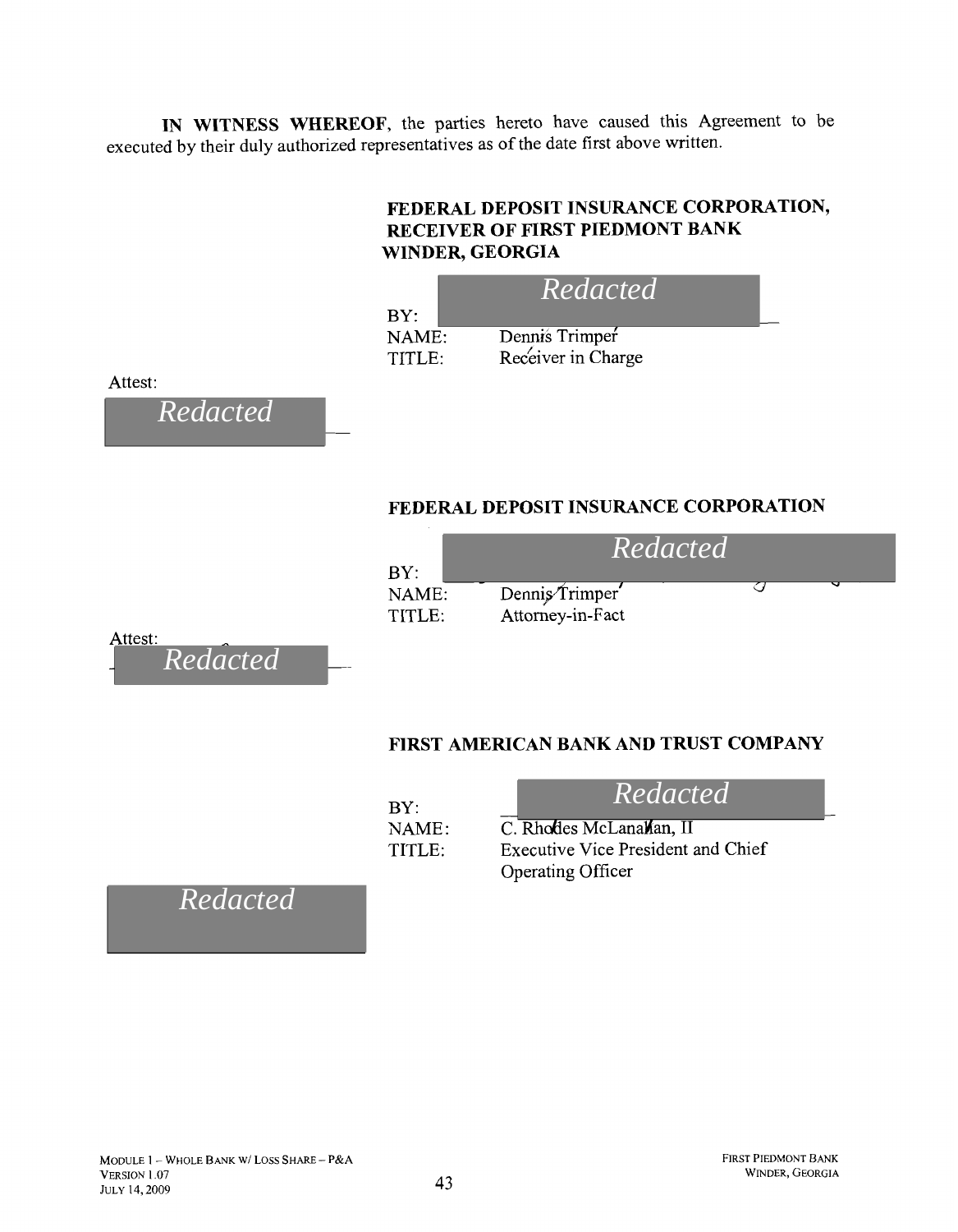# **SCHEDULE 2.1 - CERTAIN LIABILITIES ASSUMED BY THE ASSUMING BANK**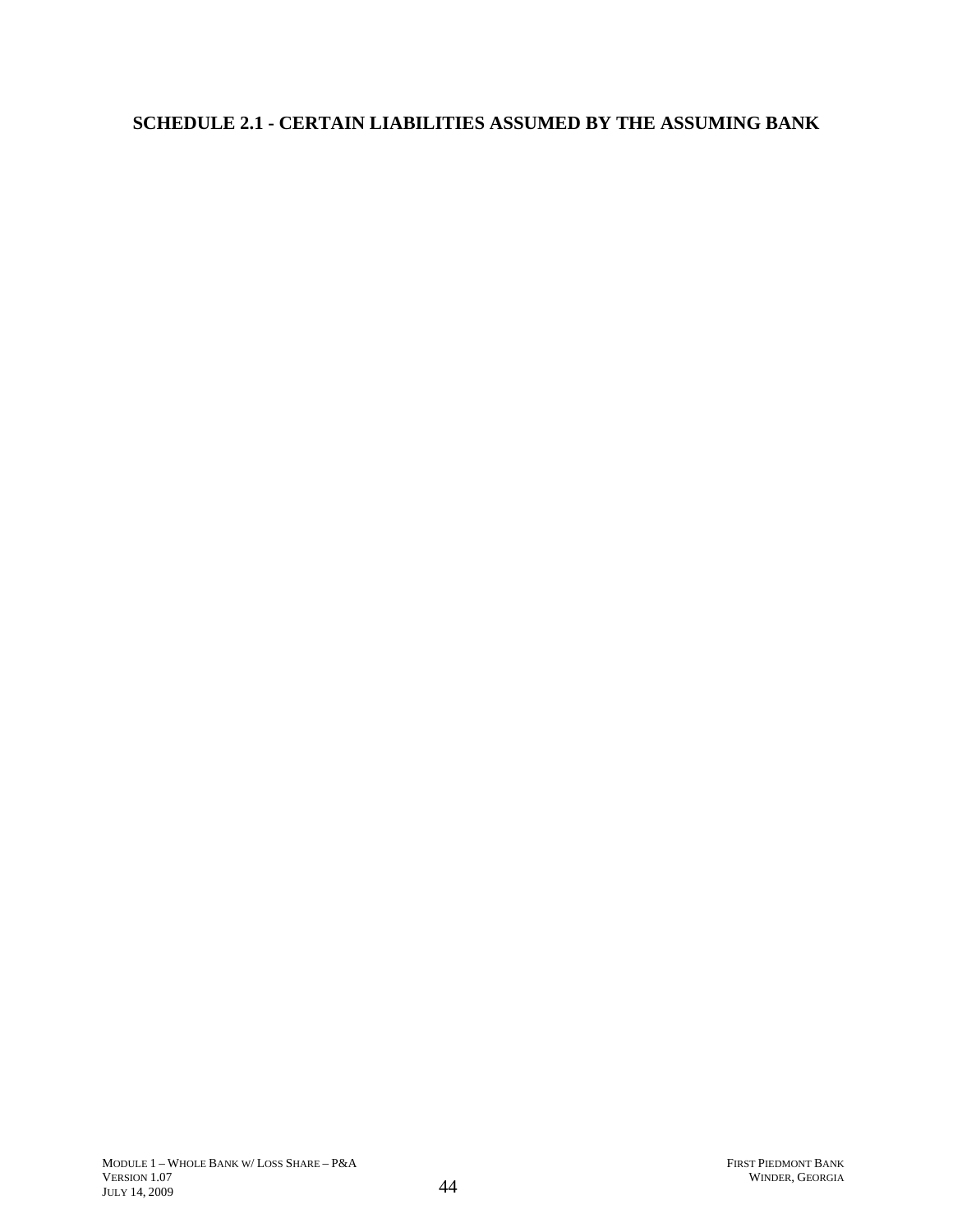# **SCHEDULE 2.1(a) – EXCLUDED DEPOSIT LIABILITY ACCOUNTS**

None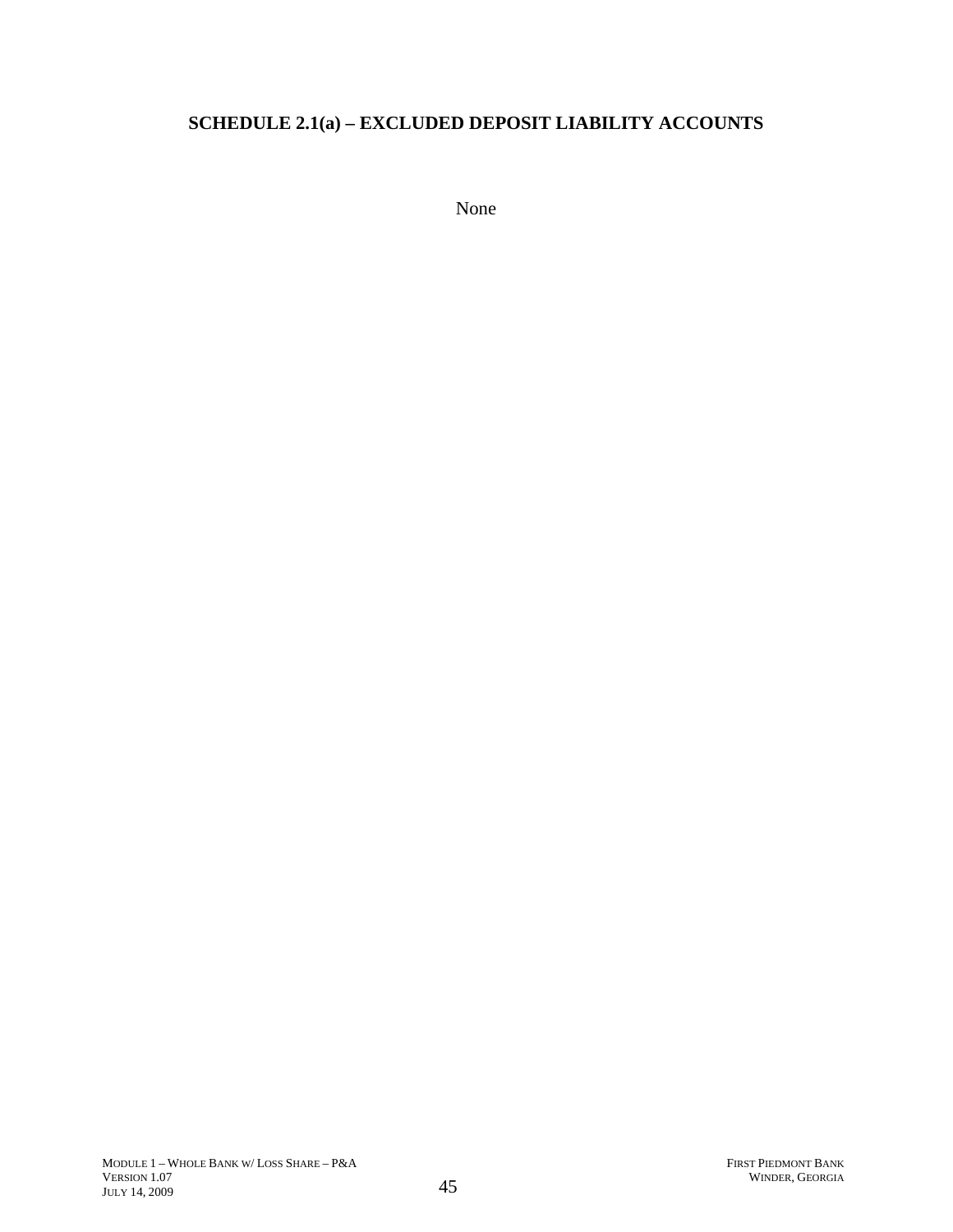#### **SCHEDULE 3.1 - CERTAIN ASSETS PURCHASED**

#### **SEE ATTACHED LIST**

**THE LIST(S) ATTACHED TO THIS SCHEDULE (OR SUBSCHEDULE(S)) AND THE INFORMATION THEREIN, IS AS OF THE DATE OF THE MOST RECENT PERTINENT DATA MADE AVAILABLE TO THE ASSUMING BANK AS PART OF THE INFORMATION PACKAGE. IT WILL BE ADJUSTED TO REFLECT THE COMPOSITION AND BOOK VALUE OF THE LOANS AND ASSETS AS OF THE DATE OF BANK CLOSING. THE LIST(S) MAY NOT INCLUDE ALL LOANS AND ASSETS (E.G., CHARGED OFF LOANS). THE LIST(S) MAY BE REPLACED WITH A MORE ACCURATE LIST POST CLOSING.**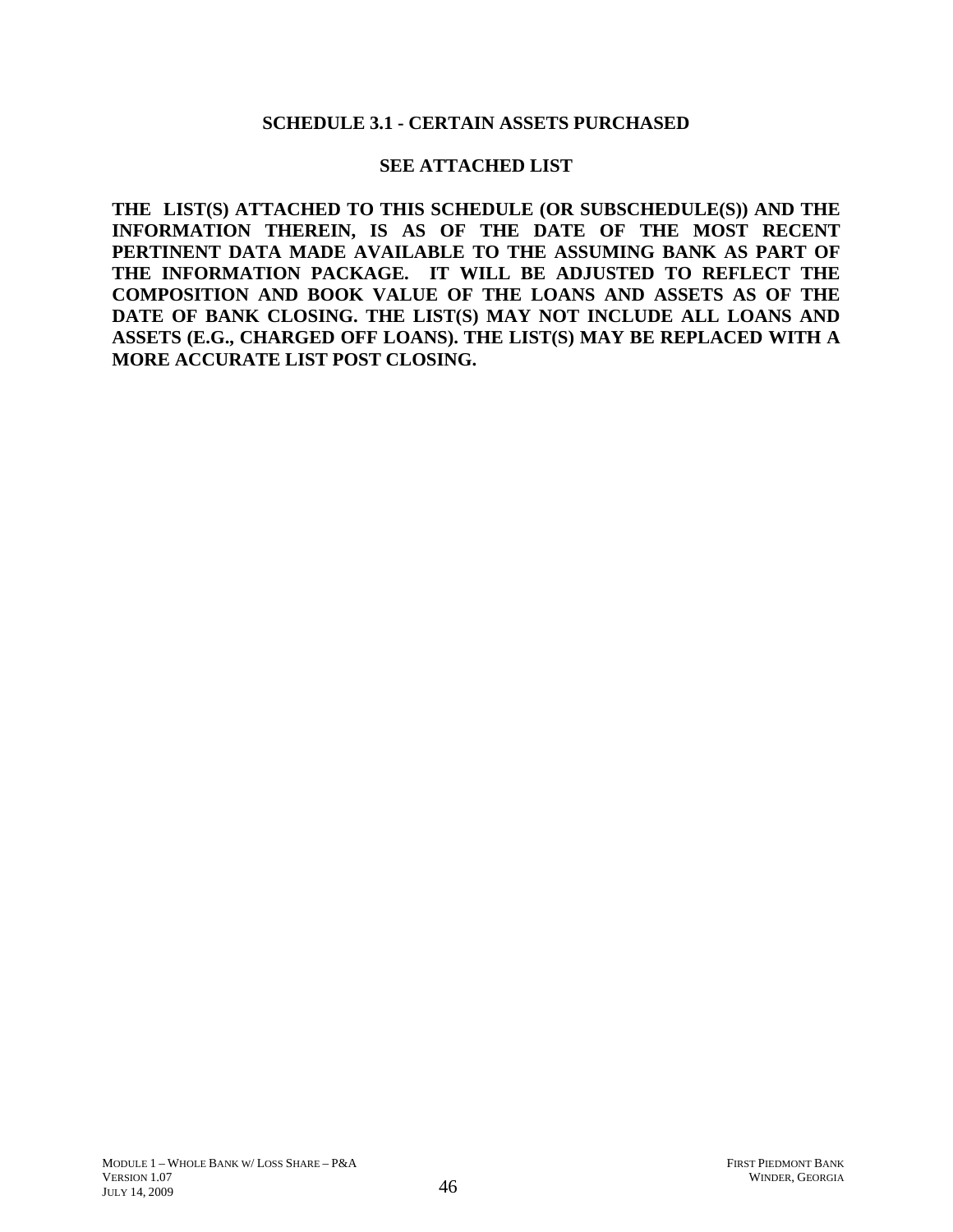# **SCHEDULE 3.1A – SUBSIDIARY AND OTHER BUSINESS COMBINATION ENTITIES ACQUIRED**

None known as of Bank Closing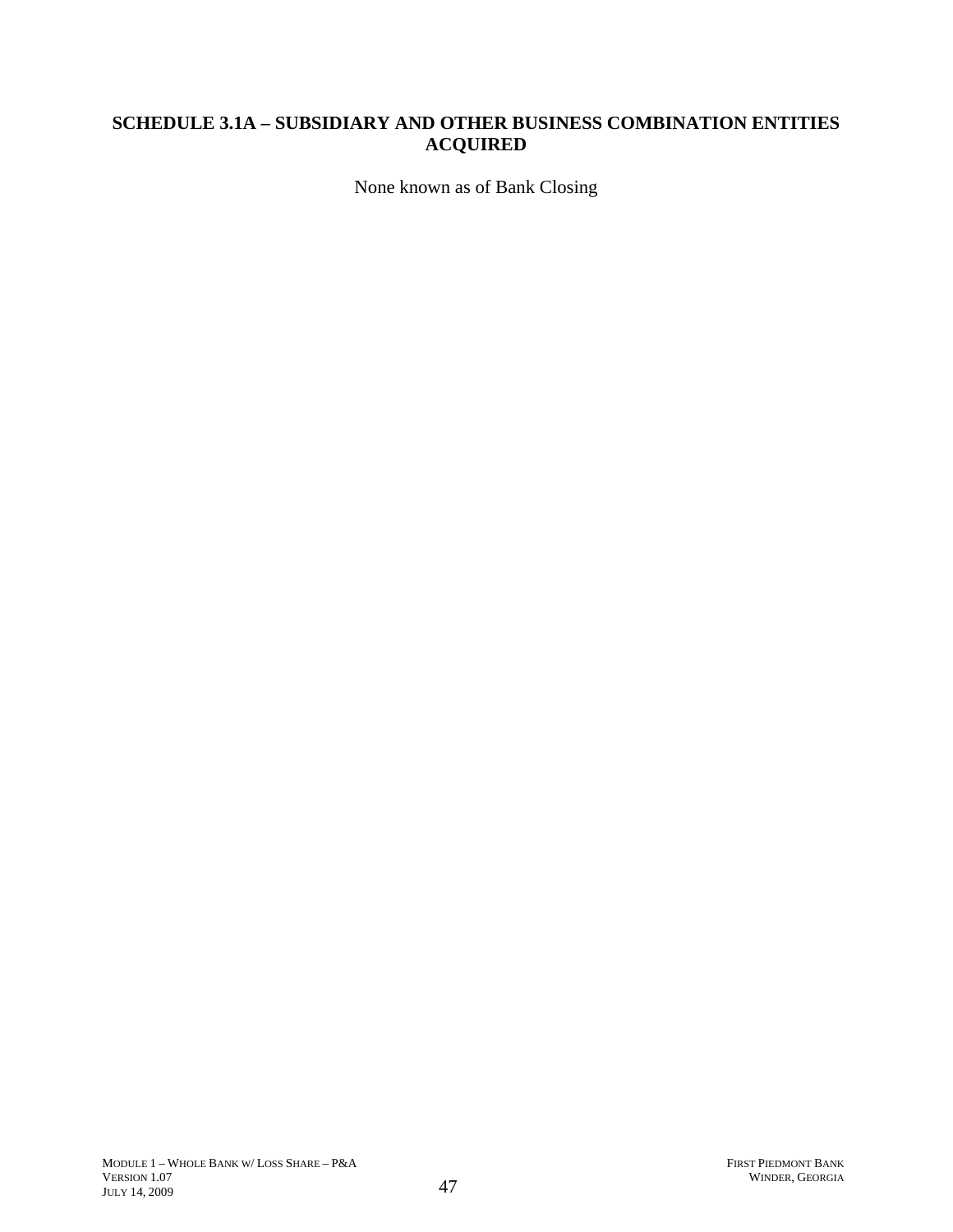# **SCHEDULE 3.2 - PURCHASE PRICE OF ASSETS OR ASSETS**

| (a) | cash and receivables from depository<br>institutions, including cash items in the<br>process of collection, plus<br>interest thereon:                                                           | <b>Book Value</b>               |
|-----|-------------------------------------------------------------------------------------------------------------------------------------------------------------------------------------------------|---------------------------------|
| (b) | securities (exclusive of the capital stock of<br>Acquired Subsidiaries), plus interest<br>thereon:                                                                                              | As provided in Section $3.2(b)$ |
| (c) | federal funds sold and repurchase<br>agreements, if any, including interest<br>thereon:                                                                                                         | <b>Book Value</b>               |
| (d) | Loans:                                                                                                                                                                                          | <b>Book Value</b>               |
| (e) | credit card business, if any, including all<br>outstanding extensions of credit and<br>offensive litigation, but excluding any class<br>action lawsuits related to the credit card<br>business: | <b>Book Value</b>               |
| (f) | Safe Deposit Boxes and related business,<br>safekeeping business and trust business, if<br>any:                                                                                                 | <b>Book Value</b>               |
| (g) | Records and other documents:                                                                                                                                                                    | <b>Book Value</b>               |
| (h) | capital stock of any Acquired Subsidiaries:                                                                                                                                                     | <b>Book Value</b>               |
| (i) | amounts owed to the Failed Bank by any<br><b>Acquired Subsidiary:</b>                                                                                                                           | <b>Book Value</b>               |
| (j) | assets securing Deposits of public money,<br>to the extent not otherwise purchased<br>hereunder:                                                                                                | <b>Book Value</b>               |
| (k) | Overdrafts of customers:                                                                                                                                                                        | <b>Book Value</b>               |
| (1) | rights, if any, with respect to Qualified<br>Financial Contracts.                                                                                                                               | As provided in Section $3.2(c)$ |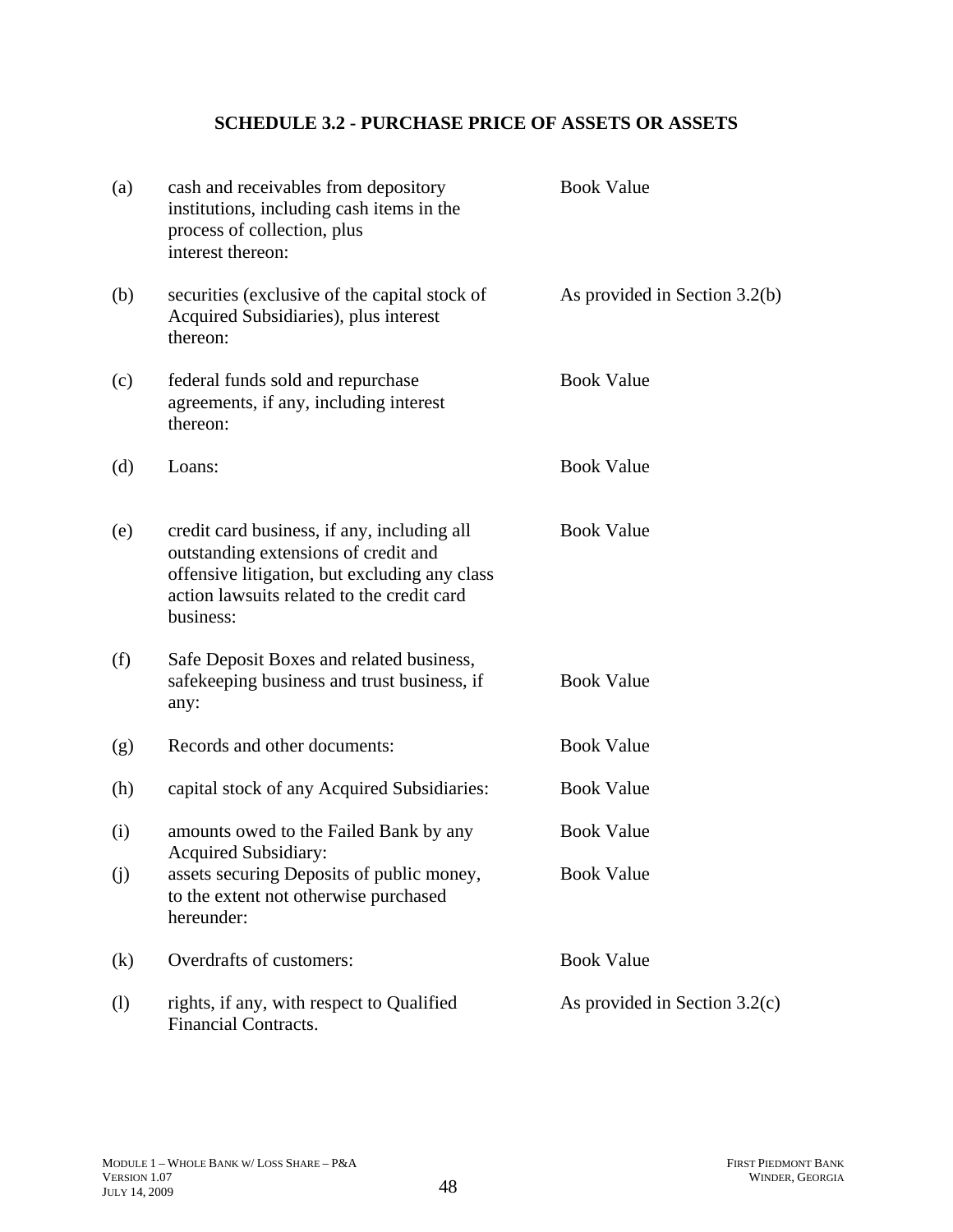(m) rights of the Failed Bank to provide mortgage servicing for others and to have mortgage servicing provided to the Failed Bank by others and related contracts. Book Value

### **assets subject to an option to purchase:**

(a) Bank Premises: Fair Market Value (b) Furniture and Equipment: Fair Market Value (c) Fixtures: Fair Market Value (d) Other Equipment: Fair Market Value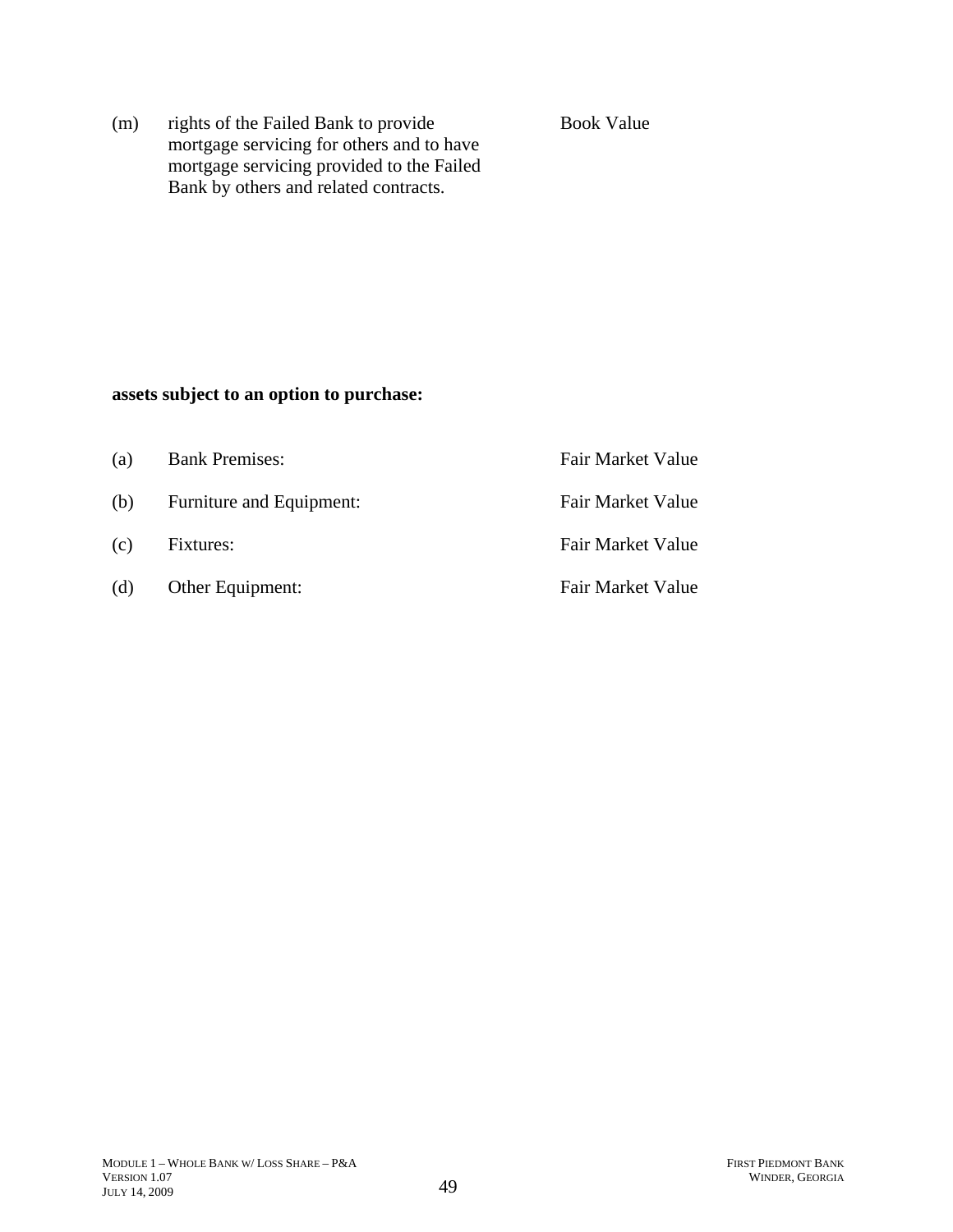# **SCHEDULE 3.5(l) – EXCLUDED PRIVATE LABEL ASSET-BACKED SECURITIES**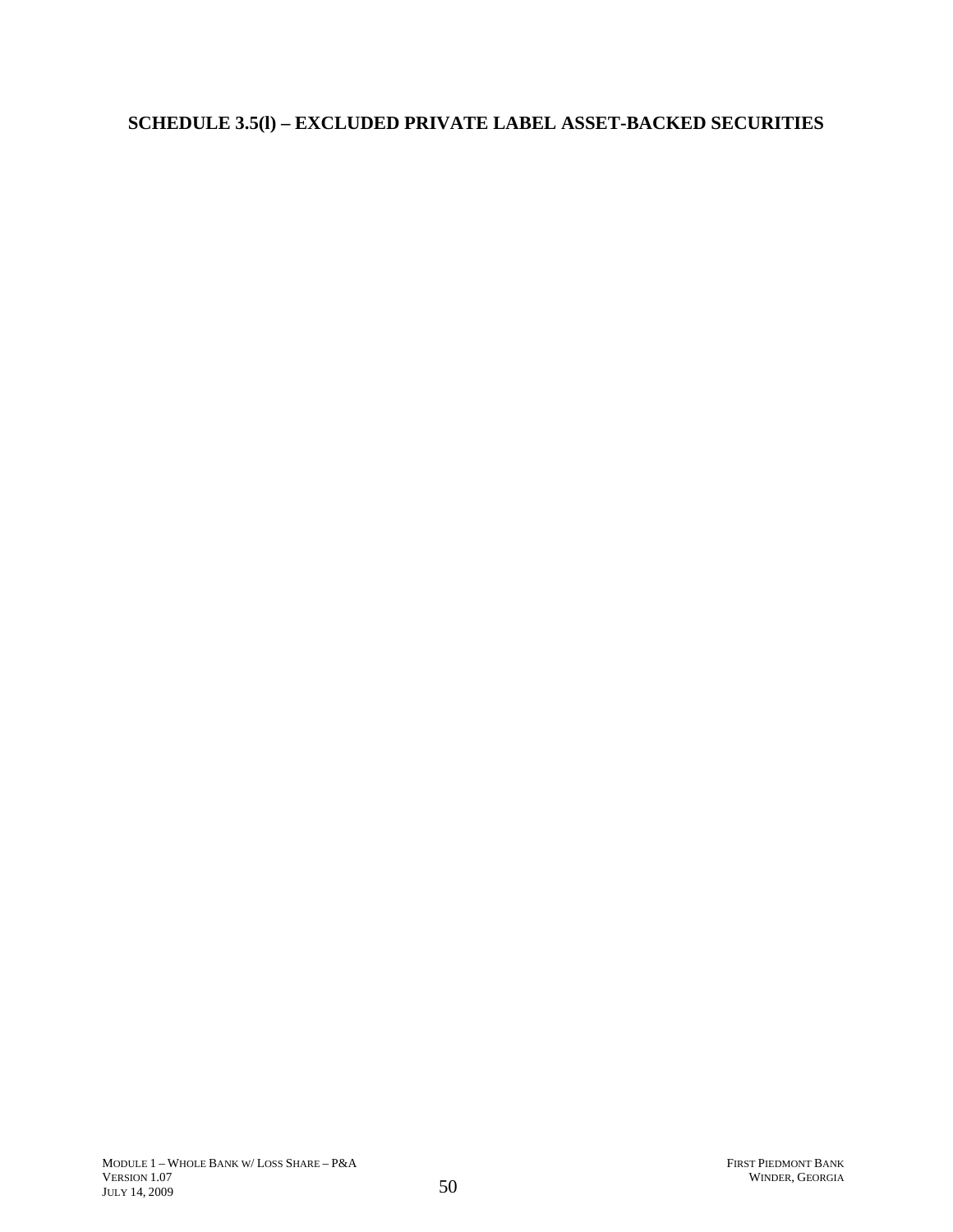### **SCHEDULE 4.15A**

### **LOANS SUBJECT TO LOSS SHARING UNDER THE SINGLE FAMILY SHARED-LOSS AGREEMENT**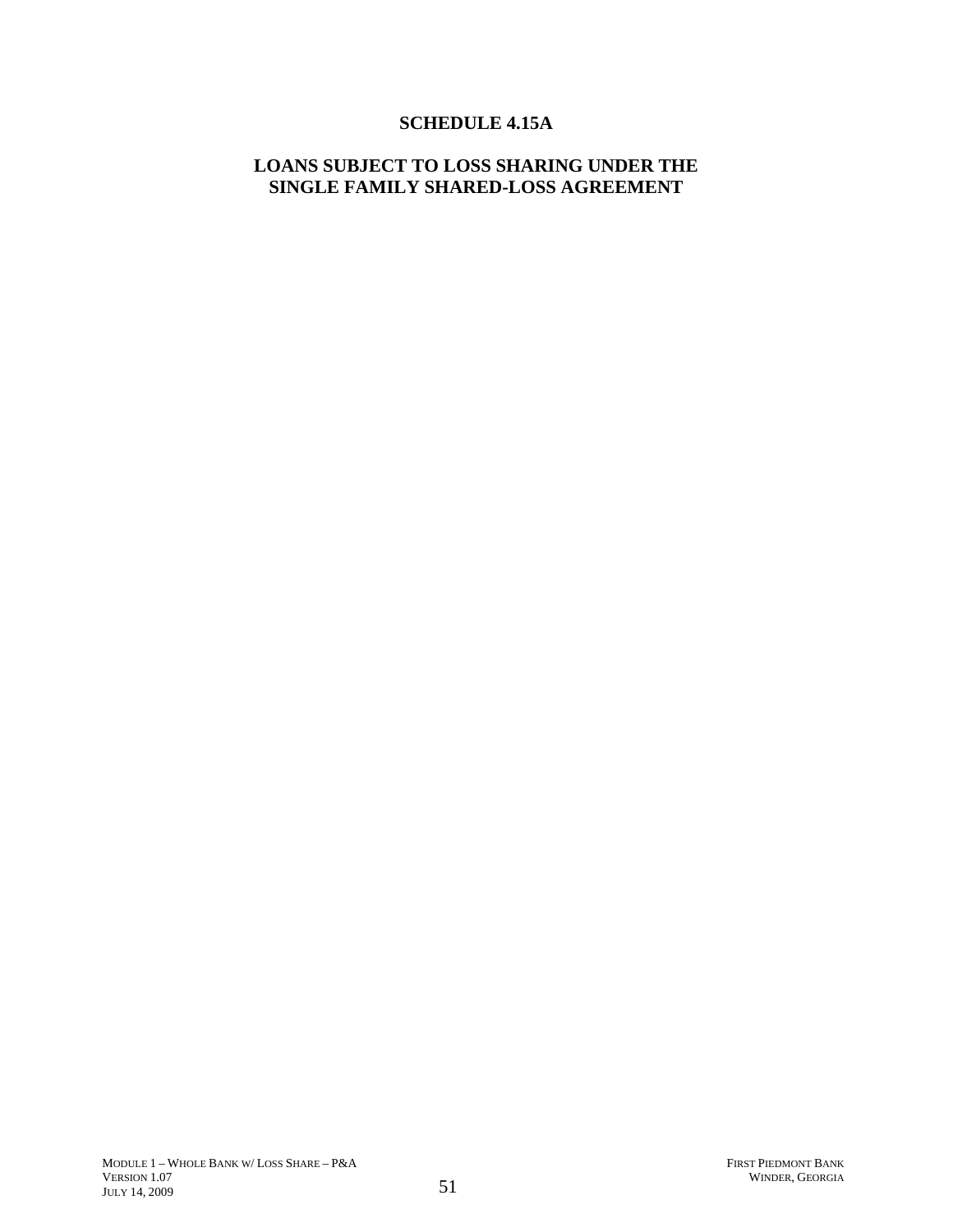### **SCHEDULE 4.15B**

### **LOANS SUBJECT TO LOSS SHARING UNDER THE NON-SINGLE FAMILY SHARED-LOSS AGREEMENT**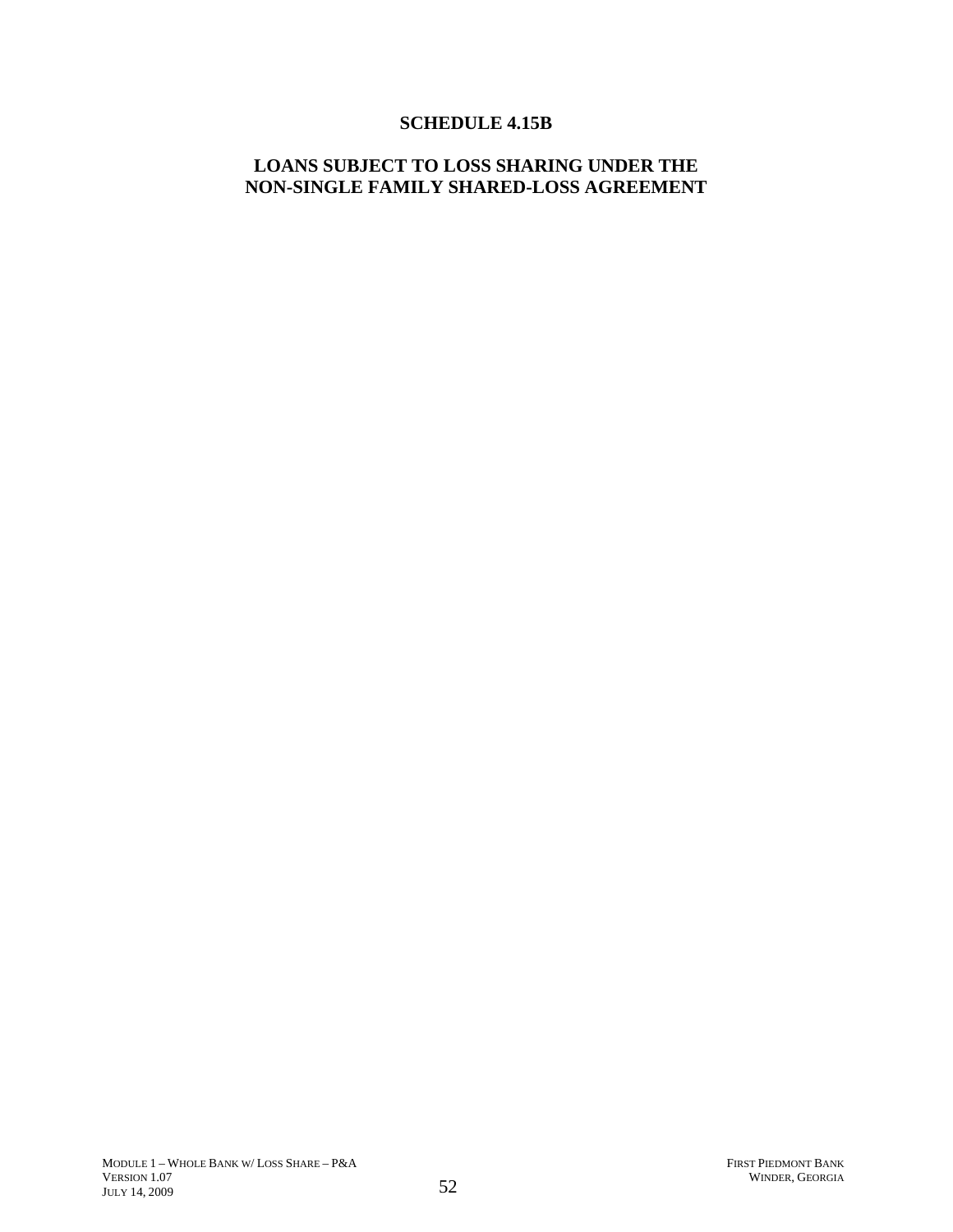#### **SCHEDULE 7 Accounts Excluded from Calculation of Deposit Franchise Bid Premium First Piedmont Bank Winder, GA**

The accounts identified below will pass to the Assuming Bank (unless otherwise noted). When calculating the premium to be paid on Assumed Deposits in a P&A transaction, the FDIC will exclude the following categories of deposit accounts:

| <b>Category</b>                                     | <b>Description</b>              | <b>Amount</b>   |
|-----------------------------------------------------|---------------------------------|-----------------|
|                                                     | <b>Non-DO Brokered Deposits</b> | \$1,429,187.00  |
| ш                                                   | <b>CDARS</b>                    | \$0.00          |
| Ш                                                   | <b>Market Place Deposits</b>    | \$35,534,500.00 |
| Total deposits excluded from Calculation of premium |                                 | \$36,963,687.00 |

### **Category Description**

#### **I Brokered Deposits**

Brokered deposit accounts are accounts for which the "depositor of record" is an agent, nominee, or custodian who deposits funds for a principal or principals to whom "pass-through" deposit insurance coverage may be extended. The FDIC separates brokered deposit accounts into 2 categories: 1) Depository Organization (DO) Brokered Deposits and 2) Non-Depository Organization (Non-DO) Brokered Deposits. This distinction is made by the FDIC to facilitate our role as Receiver and Insurer. These terms will not appear on other "brokered deposit" reports generated by the institution.

Non-DO Brokered Deposits pass to the Assuming Bank, but are excluded from Assumed Deposits when the deposit premium is calculated. Please see the attached "Schedule 7 Non-DO Broker Deposit Detail Report" for a listing of these accounts. This list will be updated post closing with balances as of Bank Closing date.

If this institution had any DO Brokered Deposits (Cede & Co as Nominee for DTC), they are excluded from Assumed Deposits in the P&A transaction. A list of these accounts is provided on "Schedule 2.1 DO Brokered Deposit Detail Report".

#### **II CDARS**

CDARS deposits pass to the Assuming Bank, but are excluded from Assumed Deposits when the deposit premium is calculated.

First Piedmont Bank did not participate in the CDARS program as of the date of the deposit download. If CDARS deposits are taken between the date of the deposit download and the Bank Closing Date, they will be identified post closing and made part of Schedule 7 to the P&A Agreement.

#### **III Market Place Deposits**

"Market Place Deposits" is a description given to deposits that may have been solicited via a money desk, internet subscription service (for example, Qwickrate), or similar programs.

**First Piedmont Bank** does have Market Place Deposits as identified above. This list will be updated post closing with balances as of Bank Closing date.

This schedule provides account categories and balances as of the date of the deposit download, or as indicated. The deposit franchise bid premium will be calculated using account categories and balances as of Bank Closing Date that are reflected in the general ledger or subsystem as described above. The final numbers for Schedule 7 will be provided post closing.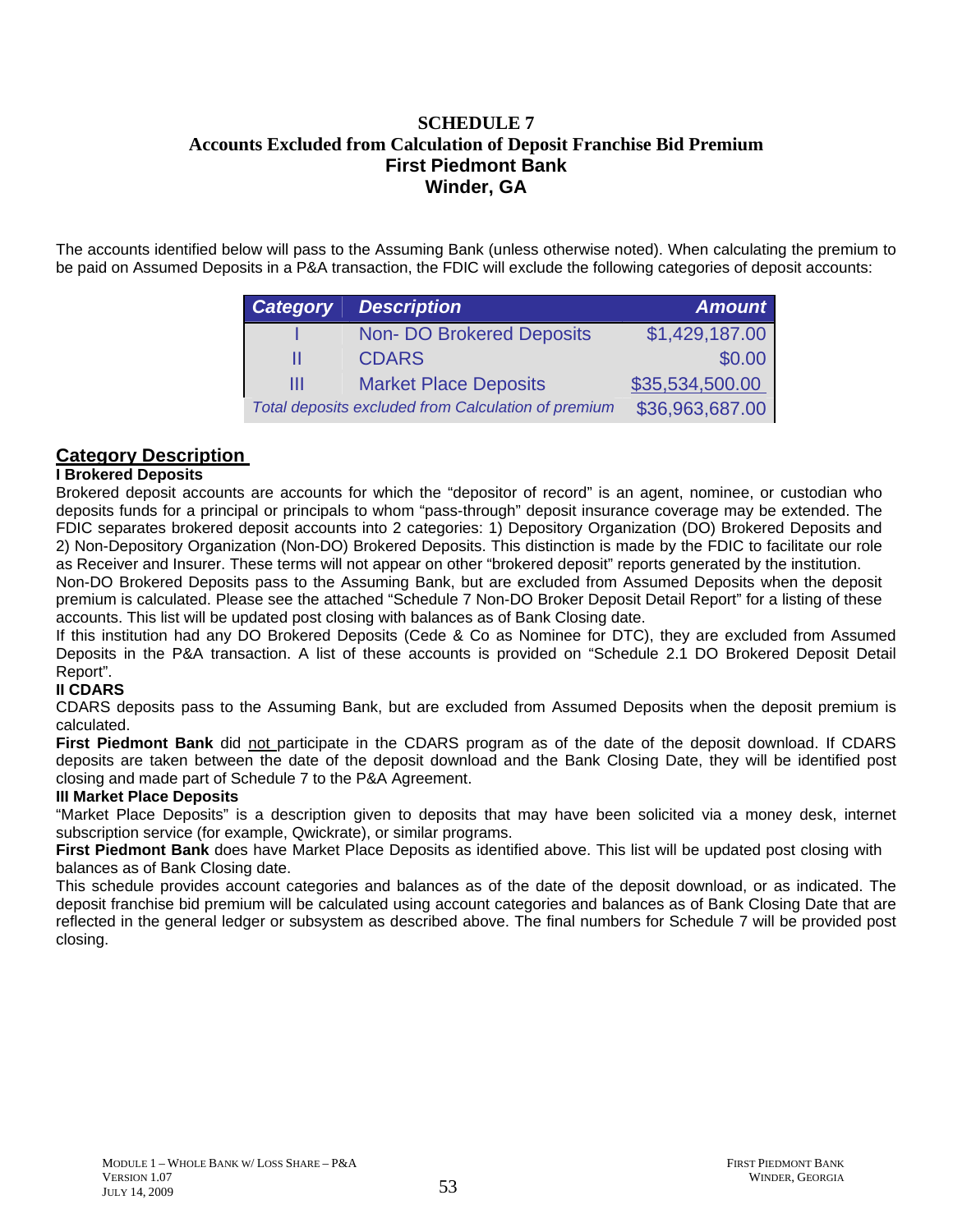#### **EXHIBIT 4.13 INTERIM ASSET SERVICING ARRANGEMENT**

 (a) With respect to each asset (or liability) designated from time to time by the Receiver to be serviced by the Assuming Bank pursuant to this Arrangement (such being designated as "Pool Assets"), during the term of this Arrangement, the Assuming Bank shall:

(i) Promptly apply payments received with respect to any Pool Assets;

(ii) Reverse and return insufficient funds checks;

(iii) Pay (A) participation payments to participants in Loans, as and when received; and (B) tax and insurance bills on Pool Assets as they come due, out of escrow funds maintained for purposes;

(iv) Maintain accurate records reflecting (A) the payment history of Pool Assets, with updated information received concerning changes in the address or identity of the obligors and (B) usage of data processing equipment and employee services with respect to servicing duties;

 (v) Send billing statements to obligors on Pool Assets to the extent that such statements were sent by the Failed Bank;

(vi) Send notices to obligors who are in default on Loans (in the same manner as the Failed Bank);

 (vii) Send to the Receiver, Attn: Managing Liquidator, at the address provided in Section 13.7 of the Agreement, via overnight delivery: (A) on a weekly basis, weekly reports for the Pool Assets, including, without limitation, reports reflecting collections and the trial balances, transaction journals and loan histories for Pool Assets having activity, together with copies of (1) checks received, (2) insufficient funds checks returned, (3) checks for payment to participants or for taxes and insurance, (4) pay-off requests, (5) notices to defaulted obligors, and (6) data processing and employee logs and (B) any other reports, copies or information as may be periodically or from time to time requested;

 (viii) Remit on a weekly basis to the Receiver, Attn: Division of Finance, Cashier Unit, Operations, at the address in (vii), via wire transfer to the account designated by the Receiver, all payments received on Pool Assets managed by the Assuming Bank or at such time and place and in such manner as may be directed by the Receiver;

(ix) prepare and timely file all information reports with appropriate tax authorities, and, if required by the Receiver, prepare and file tax returns and pay taxes due on or before the due date, relating to the Pool Assets; and

(x) provide and furnish such other services, operations or functions as may be required with regard to Pool Assets, including, without limitation, as may be required with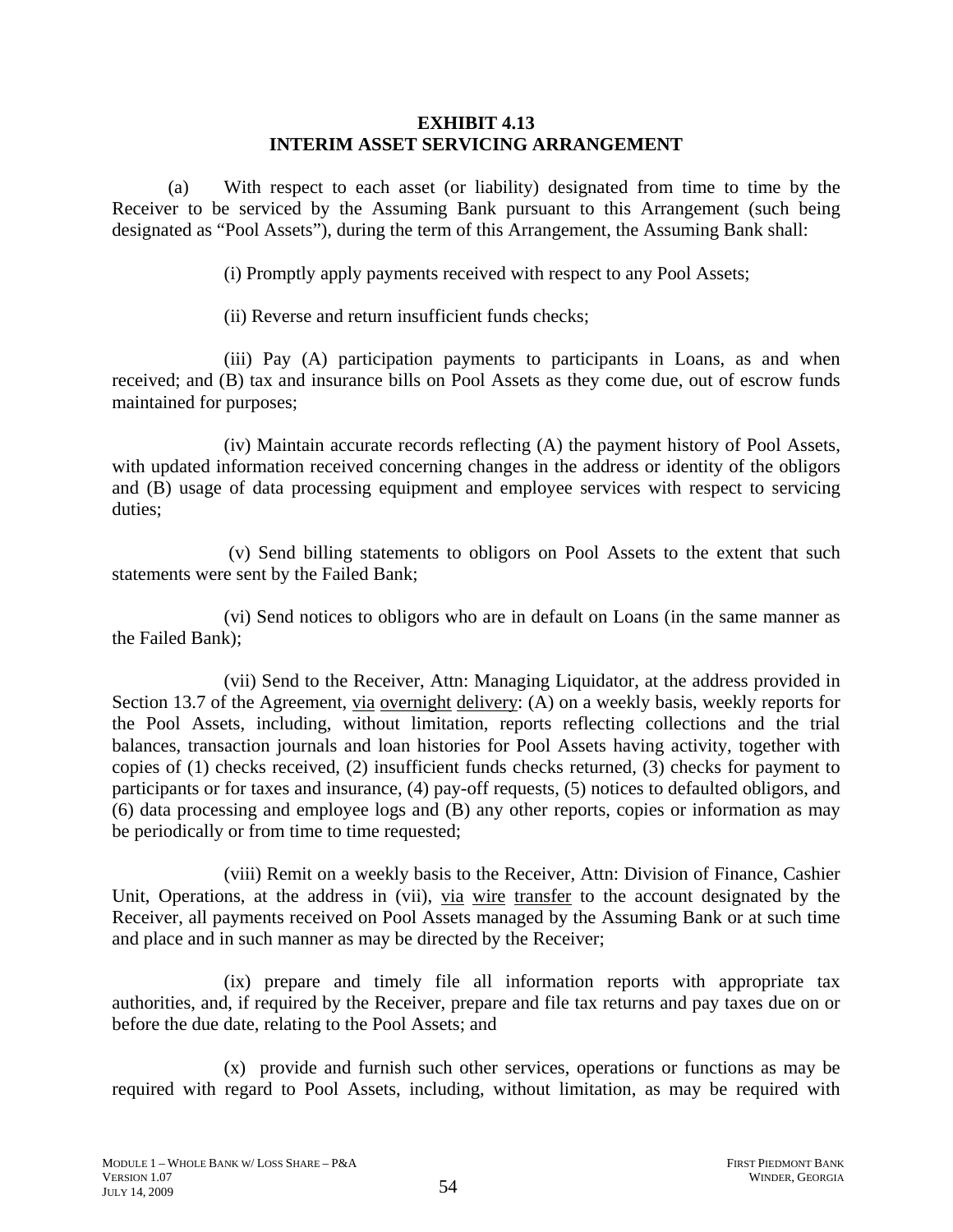regard to any business, enterprise or agreement which is a Pool Asset, all as may be required by the Receiver.

Notwithstanding anything to the contrary in this Section, the Assuming Bank shall not be required to initiate litigation or other collection proceedings against any obligor or any collateral with respect to any defaulted Loan. The Assuming Bank shall promptly notify the Receiver, at the address provided above in subparagraph (a)(vii), of any claims or legal actions regarding any Pool Asset.

 (b) The Receiver agrees to reimburse the Assuming Bank for actual, reasonable and necessary expenses incurred in connection with the performance of duties pursuant to this Arrangement, including expenses of photocopying, postage and express mail, and data processing and employee services (based upon the number of hours spent performing servicing duties).

 (c) The Assuming Bank shall provide the services described herein for an initial period of ninety (90) days after Bank Closing. At the option of the Receiver, exercisable by notice given not later than ten (10) days prior to the end of such initial period or a renewal period, the Assuming Bank shall continue to provide such services for such renewal period(s) as designated by the Receiver, up to the Settlement Date.

 (d) At any time during the term of this Arrangement, the Receiver may, upon written notice to the Assuming Bank, remove one or more Pool Assets from the Pool, at which time the Assuming Bank's responsibility with respect thereto shall terminate.

 (e) At the expiration of this Agreement or upon the termination of the Assuming Bank's responsibility with respect to any Pool Asset pursuant to paragraph (d) hereof, the Assuming Bank shall:

(i) deliver to the Receiver (or its designee) all of the Credit Documents and Pool Records relating to the Pool Assets; and

(ii) cooperate with the Receiver to facilitate the orderly transition of managing the Pool Assets to the Receiver (or its designee).

 (f) At the request of the Receiver, the Assuming Bank shall perform such transitional services with regard to the Pool Assets as the Receiver may request. Transitional services may include, without limitation, assisting in any due diligence process deemed necessary by the Receiver and providing to the Receiver or its designee(s) (x) information and data regarding the Pool Assets, including, without limitation, system reports and data downloads sufficient to transfer the Pool Assets to another system or systems, and (y) access to employees of the Assuming Bank involved in the management of, or otherwise familiar with, the Pool Assets.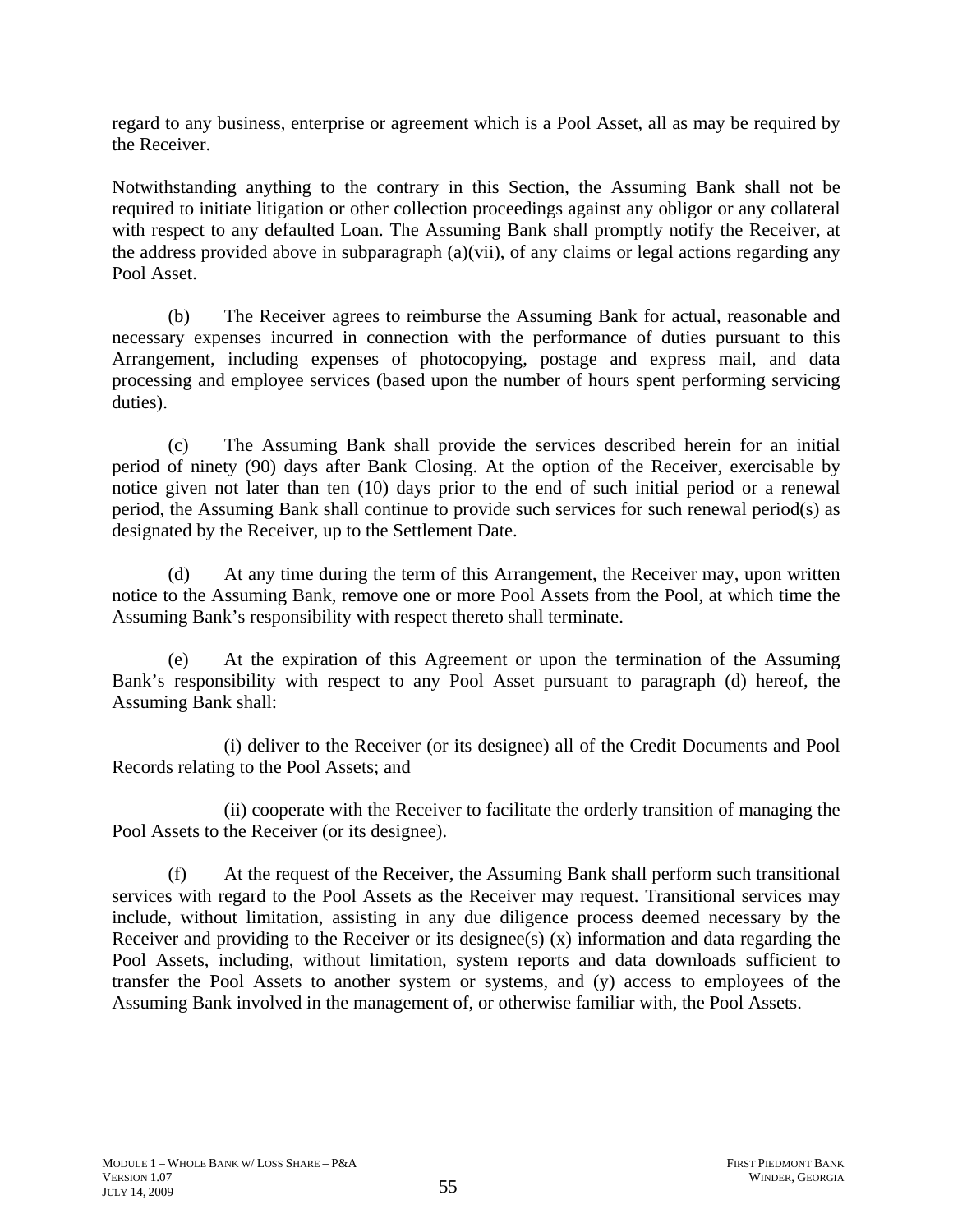#### **EXHIBIT 4.15A SINGLE FAMILY SHARED-LOSS AGREEMENT**

This agreement for the reimbursement of loss sharing on certain single family residential mortgage loans (the "Single Family Shared-Loss Agreement") shall apply when the Assuming Bank purchases Single Family Shared-Loss Loans as that term is defined herein. The terms hereof shall modify and supplement, as necessary, the terms of the Purchase and Assumption Agreement to which this Single Family Shared-Loss Agreement is attached as Exhibit 4.15A and incorporated therein. To the extent any inconsistencies may arise between the terms of the Purchase and Assumption Agreement and this Single Family Shared-Loss Agreement with respect to the subject matter of this Single Family Shared-Loss Agreement, the terms of this Single Family Shared-Loss Agreement shall control. References in this Single Family Shared-Loss Agreement to a particular Section shall be deemed to refer to a Section in this Single Family Shared-Loss Agreement, unless the context indicates that it is intended to be a reference to a Section of the Purchase and Assumption Agreement.

#### **ARTICLE I -- DEFINITIONS**

The capitalized terms used in this Single Family Shared-Loss Agreement that are not defined in this Single Family Shared-Loss Agreement are defined in the Purchase and Assumption Agreement. In addition to the terms defined above, defined below are certain additional terms relating to loss-sharing, as used in this Single Family Shared-Loss Agreement.

"**Accounting Records**" means the subsidiary system of record on which the loan history and balance of each Single Family Shared-Loss Loan is maintained; individual loan files containing either an original or copies of documents that are customary and reasonable with respect to loan servicing, including management and disposition of Other Real Estate; the records documenting alternatives considered with respect to loans in default or for which a default is reasonably foreseeable; records of loss calculations and supporting documentation with respect to line items on the loss calculations; and, monthly delinquency reports and other performance reports customarily utilized by the Assuming Bank in management of loan portfolios.

"**Accrued Interest**" means, with respect to Single Family Shared-Loss Loans, the amount of earned and unpaid interest at the note rate specified in the applicable loan documents, limited to 90 days.

**"Affiliate"** shall have the meaning set forth in the Purchase and Assumption Agreement; provided, that, for purposes of this Single Family Shared-Loss Agreement, no Third Party Servicer shall be deemed to be an Affiliate of the Assuming Bank.

"**Commencement Date**" means the first calendar day following the Bank Closing.

**"Commercial Shared-Loss Agreement**" means the Commercial and Other Assets Shared-Loss Agreement attached to the Purchase and Assumption Agreement as Exhibit 4.15B.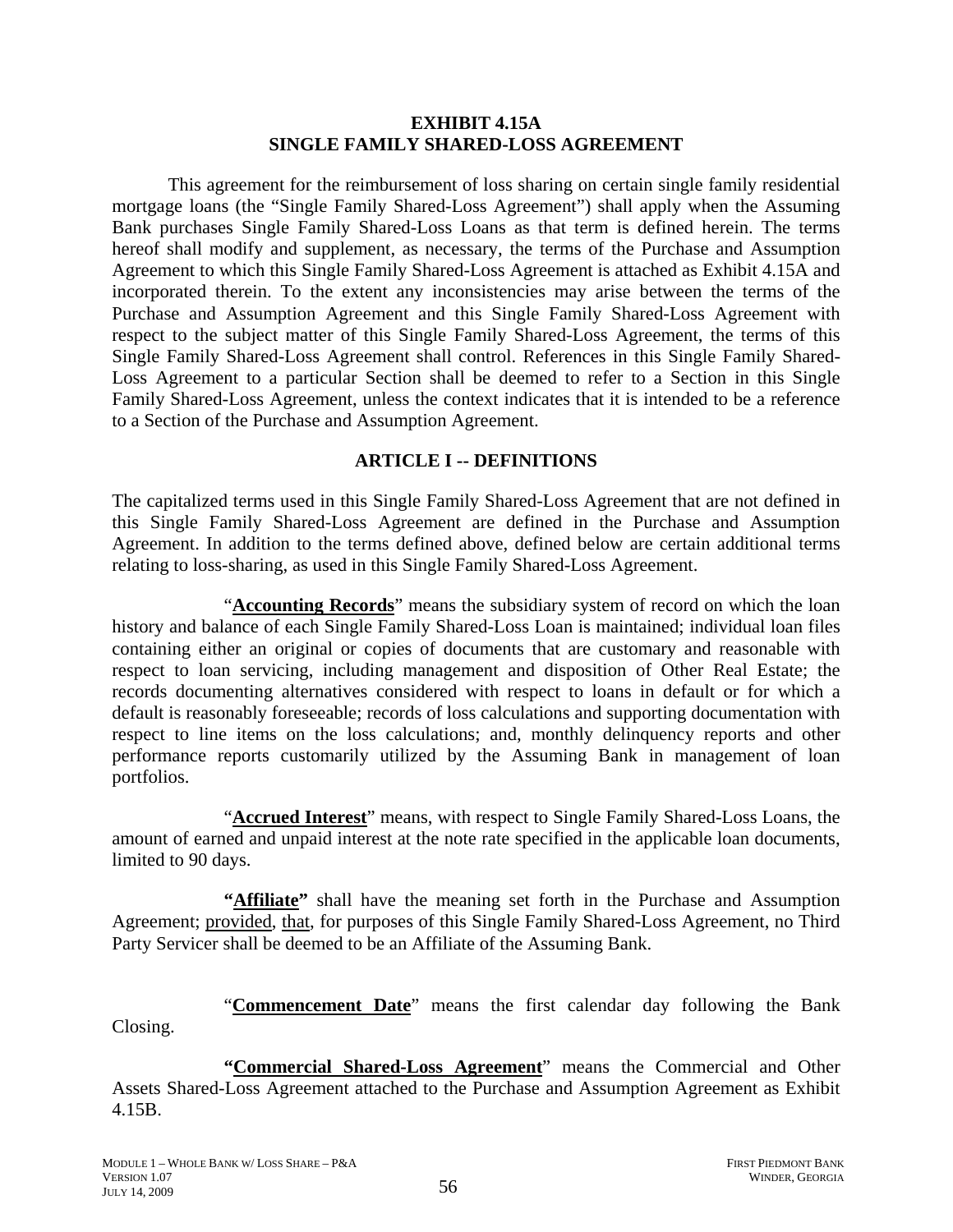"**Cumulative Loss Amount**" means the sum of the Monthly Loss Amounts less the sum of all Recovery Amounts.

"**Cumulative Shared-Loss Amount**" means the excess, if any, of the Cumulative Loss Amount over the First Loss Tranche.

"**Customary Servicing Procedures**" means procedures (including collection procedures) that the Assuming Bank (or, to the extent a Third Party Servicer is engaged, the Third Party Servicer) customarily employs and exercises in servicing and administering mortgage loans for its own accounts and the servicing procedures established by FNMA or FHLMC (as in effect from time to time), which are in accordance with accepted mortgage servicing practices of prudent lending institutions.

"**Deficient Valuation"** means the determination by a court in a bankruptcy proceeding that the value of the collateral is less than the amount of the loan in which case the loss will be the difference between the then unpaid principal balance (or the NPV of a modified loan that defaults) and the value of the collateral so established.

**"Examination Criteria"** means the loan classification criteria employed by, or any applicable regulations of, the Assuming Bank's Chartering Authority at the time such action is taken, as such criteria may be amended from time to time.

"Home Equity Loans" means loans or funded portions of lines of credit secured by mortgages on one-to four-family residences or stock of cooperative housing associations, where the Failed Bank did not have a first lien on the same property as collateral.

"**Final Shared-Loss Month**" means the calendar month in which the tenth anniversary of the Commencement Date occurs.

"**Final Shared-Loss Recovery Month**" means the calendar month in which the tenth anniversary of the Commencement Date occurs.

"**Foreclosure Loss**" means the loss realized when the Assuming Bank has completed the foreclosure on a Single Family Shared-Loss Loan and realized final recovery on the collateral through liquidation and recovery of all insurance proceeds. Each Foreclosure Loss shall be calculated in accordance with the form and methodology specified in Exhibit 2a or Exhibit 2a(1).

"**Investor-Owned Residential Loans**" means Loans, excluding advances made pursuant to Home Equity Loans, that are secured by mortgages on one- to four family residences or stock of cooperative housing associations that are not owner-occupied. These loans can be treated as Restructured Loans on a commercially reasonable basis and can be a restructured under terms separate from the Exhibit 5 standards. Please refer to Exhibit 2b for guidance in Calculation of Loss for Restructured Loans.

"**Loss**" means a Foreclosure Loss, Restructuring Loss, Short Sale Loss, Portfolio Loss, Modification Default Loss or Deficient Valuation.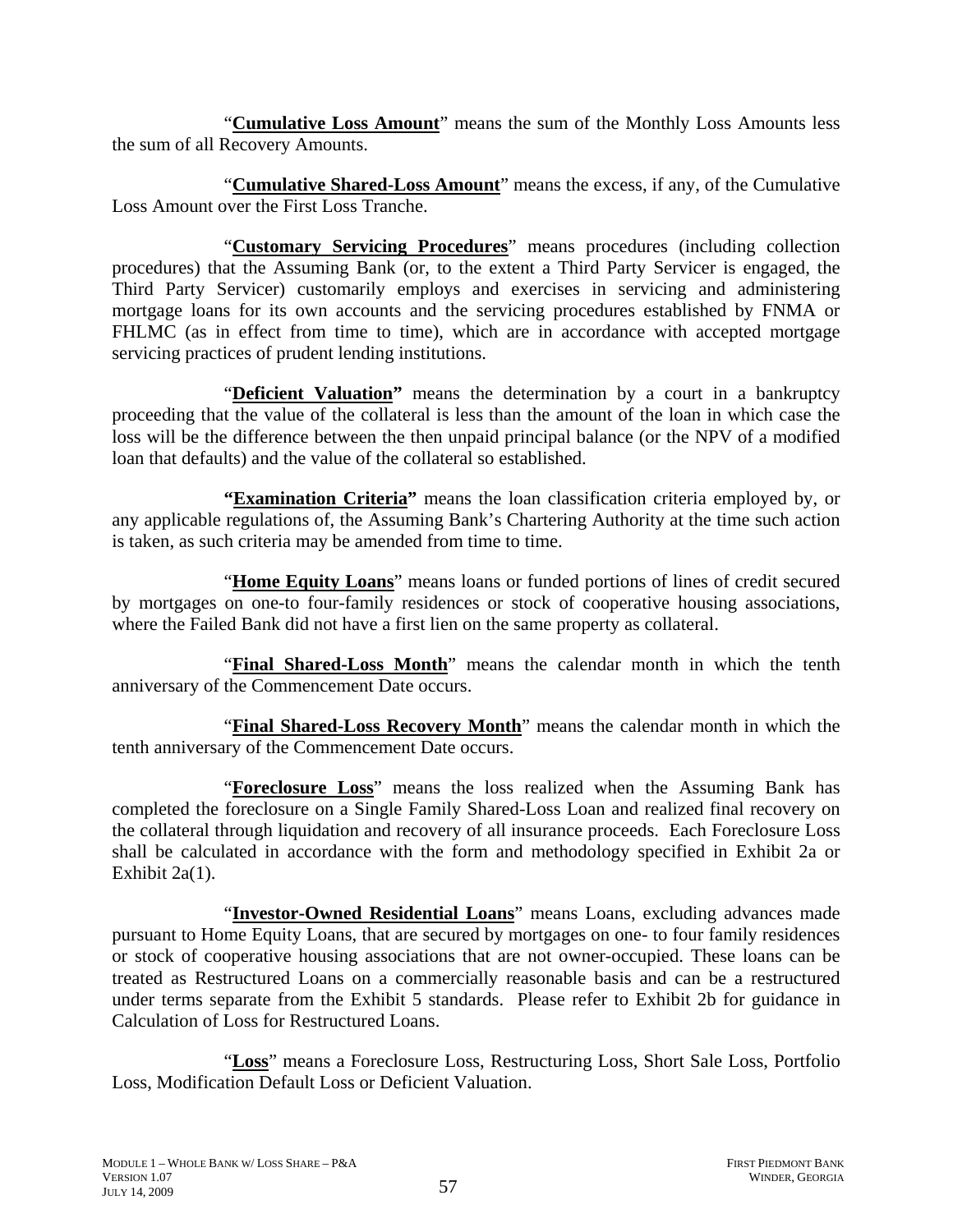"**Loss Amount**" means the dollar amount of loss incurred and reported on the Monthly Certificate for a Single Family Shared-Loss Loan.

"**Modification Default Loss**" means the loss calculated in Exhibits 2a(1) and 2c(1) for single family loans modified under this part of the agreement that default and result in a foreclosure or short sale.

"**Modification Guidelines**" has the meaning provided in Section 2.1(a) of this Single Family Shared-Loss Agreement.

"**Monthly Certificate**" has the meaning provided in Section 2.1(b) of this Single Family Shared-Loss Agreement.

"**Monthly Loss Amount**" means the sum of all Foreclosure Losses, Restructuring Losses, Short Sale Losses, Portfolio Losses, Modification Default Losses and losses in connection with Deficient Valuations realized by the Assuming Bank for any Shared Loss Month.

"**Monthly Shared-Loss Amount**" means the change in the Cumulative Shared-Loss Amount from the beginning of each month to the end of each month.

**"Neutral Member**" has the meaning provided in Section 2. 1(f)(ii) of this Single Family Shared-Loss Agreement.

"**Portfolio Loss**" means the loss realized on either (i) a portfolio sale of Single Family Shared-Loss Loans in accordance with the terms of Article IV or (ii) the sale of a loan with the consent of the Receiver as provided in Section 2.7.

"**Recovery Amount**" means, with respect to any period prior to the Termination Date, the amount of collected funds received by the Assuming Bank that (i) are applicable against a Foreclosure Loss which has previously been paid to the Assuming Bank by the Receiver or (ii) gains realized from a Section 4.1 sale of Single Family Shared-Loss Loans for which the Assuming Bank has previously received a Restructuring Loss payment from the Receiver (iii) or any incentive payments from national programs paid to an investor or borrower on loans that have been modified or otherwise treated (short sale or foreclosure) in accordance with Exhibit 5.

"**Restructuring Loss**" means the loss on a modified or restructured loan measured by the difference between (a) the principal, Accrued Interest, tax and insurance advances, third party or other fees due on a loan prior to the modification or restructuring, and (b) the net present value of estimated cash flows on the modified or restructured loan, discounted at the Then-Current Interest Rate. Each Restructuring Loss shall be calculated in accordance with the form and methodology attached as Exhibit 2b, as applicable.

"**Restructured Loan**" means a Single Family Shared-Loss Loan for which the Assuming Bank has received a Restructuring Loss payment from the Receiver. This applies to owner occupied and investor owned residences.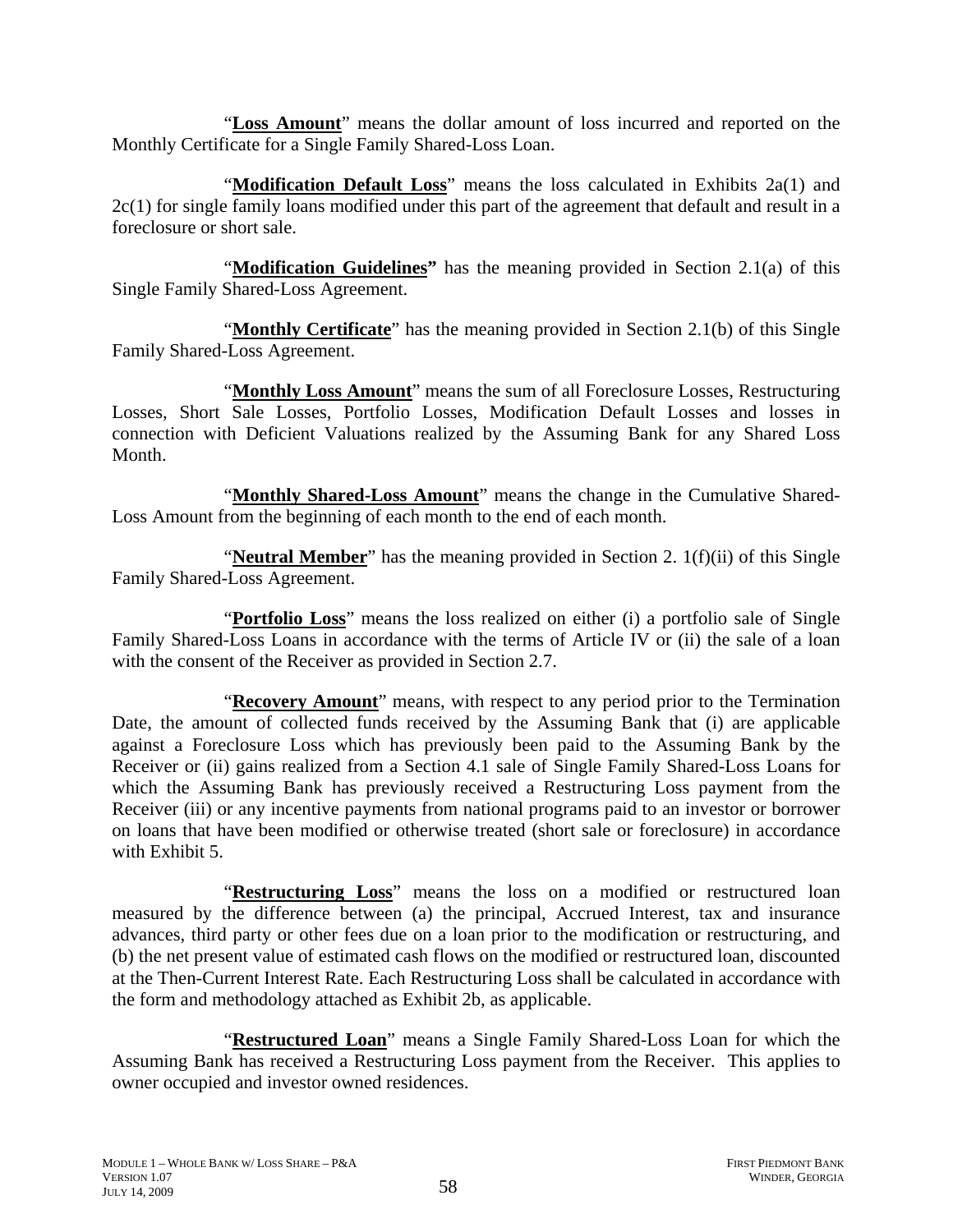"**Servicing Officer**" has the meaning provided in Section 2.1(b) of this Single Family Shared-Loss Agreement.

"Shared Loss Payment Trigger" means when the sum of the Cumulative Loss Amount under this Single Family Shared-Loss Agreement and the Shared-Loss Amount under the Commercial and Other Assets Shared-Loss Agreement, exceeds the First Loss Tranche. If the First Loss Tranche is zero or a negative number, the Shared Loss Payment Trigger shall be deemed to have been reached upon Bank Closing.

"**Shared-Loss Month**" means each calendar month between the Commencement Date and the last day of the month in which the tenth anniversary of the Commencement Date occurs, provided that, the first Shared-Loss Month shall begin on the Commencement Date and end on the last day of that month.

"**Short-Sale Loss**" means the loss resulting from the Assuming Bank's agreement with the mortgagor to accept a payoff in an amount less than the balance due on the loan (including the costs of any cash incentives to borrower to agree to such sale or to maintain the property pending such sale), further provided, that each Short-Sale Loss shall be calculated in accordance with the form and methodology specified in Exhibit  $2c$  or Exhibit  $2c(1)$ .

"**Single Family Shared-Loss Loans**" means the single family one-to-four residential mortgage loans (whether owned by the Assuming Bank or any Subsidiary) identified on Schedule 4.15A of the Purchase and Assumption Agreement.

"**Stated Threshold**" means total losses under the shared loss agreements in the amount of \$31,000,000.

"**Termination Date**" means the last day of the Final Shared-Loss Recovery Month.

"**Then-Current Interest Rate**" means the most recently published Freddie Mac survey rate for 30-year fixed-rate loans.

"**Third Party Servicer**" means any servicer appointed from time to time by the Assuming Bank or any Affiliate of the Assuming Bank to service the Shared-Loss Loans on behalf of the Assuming Bank, the identity of which shall be given to the Receiver prior to or concurrent with the appointment thereof.

# **ARTICLE II -- SHARED-LOSS ARRANGEMENT**

### **2.1 Shared-Loss Arrangement.**

(a) **Loss Mitigation and Consideration of Alternatives**. For each Single Family Shared-Loss Loan in default or for which a default is reasonably foreseeable, the Assuming Bank shall undertake reasonable and customary loss mitigation efforts, in accordance with any of the following programs selected by Assuming Bank in its sole discretion, Exhibit 5 (FDIC Mortgage Loan Modification Program), the United States Treasury's Home Affordable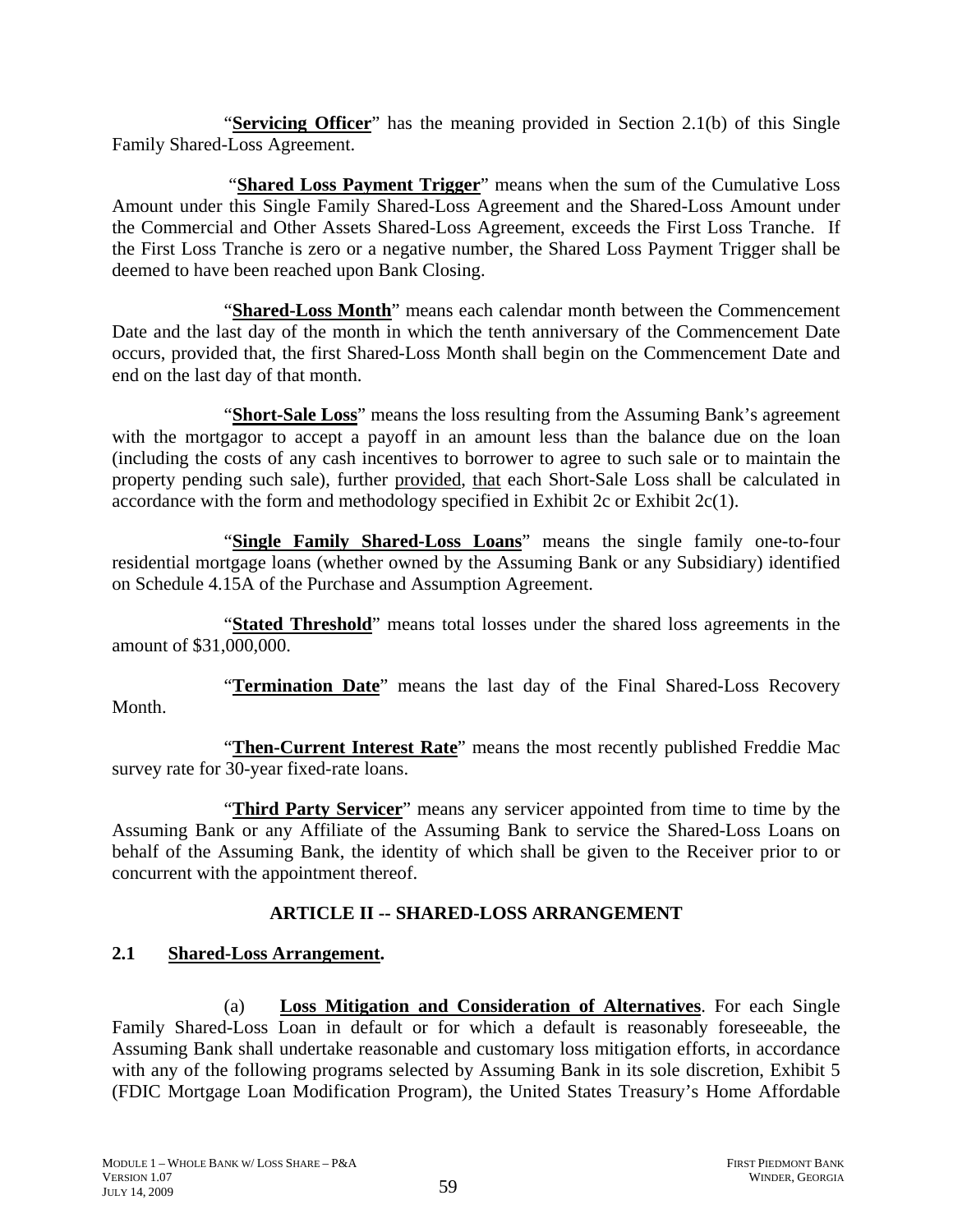Modification Program Guidelines or any other modification program approved by the United States Treasury Department, the Corporation, the Board of Governors of the Federal Reserve System or any other governmental agency (it being understood that the Assuming Bank can select different programs for the various Single Family Shared-Loss Loans) (such program chosen, the "Modification Guidelines"). After selecting the applicable Modification Guideline for any such Single Family Shared-Loss Loan, the Assuming Bank shall document its consideration of foreclosure, loan restructuring under such Modification Guideline chosen, and short-sale (if short-sale is a viable option) alternatives and shall select the alternative the Assuming Bank believes, based on its estimated calculations, will result in the least Loss. Losses on Home Equity Loans shall be shared under the charge-off policies of the Assuming Bank's Examination Criteria as if they were Single Family Shared-Loss Loans with respect to the calculation of the Stated Threshold. Assuming Bank shall retain its calculations of the estimated loss under each alternative, such calculations to be provided to the Receiver upon request. For the avoidance of doubt and notwithstanding anything herein to the contrary, (i) the Assuming Bank is not required to modify or restructure any Single Family Shared-Loss Loan on more than one occasion and (ii) the Assuming Bank is not required to consider any alternatives with respect to any Shared-Loss Loan in the process of foreclosure as of the Bank Closing and shall be entitled to continue such foreclosure measures and recover the Foreclosure Loss as provided herein, and (iii) the Assuming Bank shall have a transition period of up to 90 days after Bank Closing to implement the Modification Guidelines, during which time, the Assuming Bank may submit claims under such guidelines as may be in place at the Failed Bank.

#### (b) **Monthly Certificates**.

Not later than fifteen (15) days after the end of each Shared-Loss Month, beginning with the month in which the Commencement Date occurs and ending in the month in which the tenth anniversary of the Commencement Date occurs, the Assuming Bank shall deliver to the Receiver a certificate, signed by an officer of the Assuming Bank involved in, or responsible for, the administration and servicing of the Single Family Shared-Loss Loans whose name appears on a list of servicing officers furnished by the Assuming Bank to the Receiver, (a "Servicing Officer") setting forth in such form and detail as the Receiver may reasonably specify (a "Monthly Certificate"):

 $(i)$  (A) a schedule substantially in the form of Exhibit 1 listing:

(i) each Single Family Shared-Loss Loan for which a Loss Amount (calculated in accordance with the applicable Exhibit) is being claimed, the related Loss Amount for each Single Family Shared-Loss Loan, and the total Monthly Loss Amount for all Single Family Shared-Loss Loans;

(ii) each Single Family Shared-Loss Loan for which a Recovery Amount was received, the Recovery Amount for each Single Family Shared-Loss Loan, and the total Recovery Amount for all Single Family Shared-Loss Loans;

(iii) the total Monthly Loss Amount for all Single Family Shared-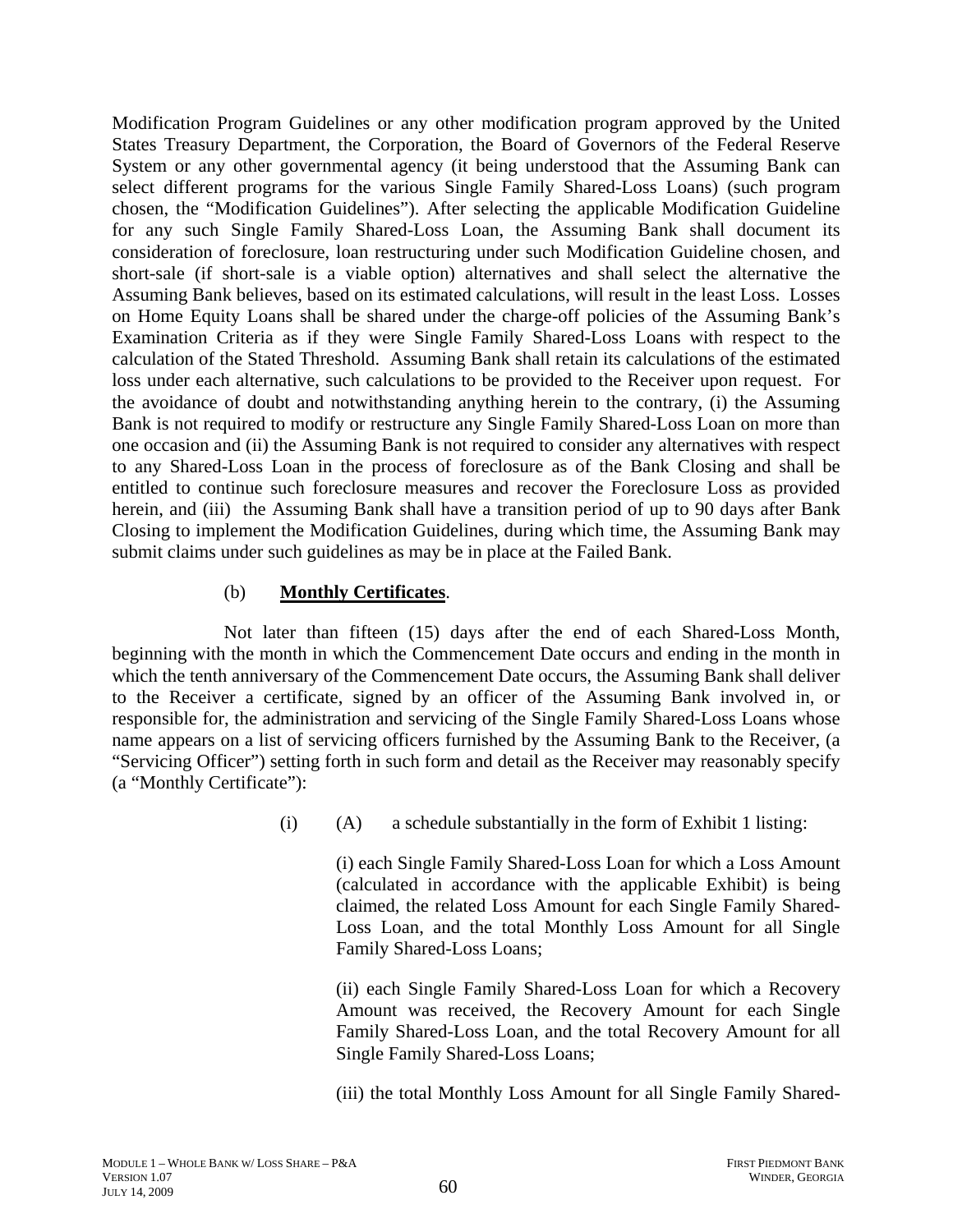Loss Loans minus the total monthly Recovery Amount for all Single Family Shared-Loss Loans;

(iv) the Cumulative Shared-Loss Amount as of the beginning and end of the month;

(v) the Monthly Shared Loss Amount;

(vi) the result obtained in (v) times 80%, or times 95% if the Stated Threshold has been reached, which in either case is the amount to be paid under Section 2.1(d) of this Single Family Shared-Loss Agreement by the Receiver to the Assuming Bank if the amount is a positive number, or by the Assuming Bank to the Receiver if the amount is a negative number;

- (ii) (B) for each of the Single Family Shared-Loss Loans for which a Loss is claimed for that Shared-Loss Month, a schedule showing the calculation of the Loss Amount using the form and methodology shown in Exhibit 2a, Exhibit 2b, or Exhibit 2c, as applicable.
- (iii) (C) For each of the Restructured Loans where a gain or loss is realized in a sale under Section 4.1 or 4.2, a schedule showing the calculation using the form and methodology shown in Exhibit 2d.
- (iv) (D) a portfolio performance and summary schedule substantially in the form shown in Exhibit 3.

(c) **Monthly Data Download**. Not later than fifteen (15) days after the end of each month, beginning with the month in which the Commencement Date occurs and ending with the Final Shared-Loss Recovery Month, Assuming Bank shall provide Receiver:

- (v) (i) the servicing file in machine-readable format including but not limited to the following fields for each outstanding Single Family Shared-Loss Loan, as applicable:
	- (A) Loan number
	- (B) FICO score
	- (C) Origination date
	- (D) Original principal amount
	- (E) Maturity date
	- (F) Paid-to date
	- (G) Last payment date
	- (H) Loan status (bankruptcy, in foreclosure, etc.)
	- (I) Delinquency counters
	- (J) Current principal balance
	- (K) Current escrow account balance
	- (L) Current Appraisal/BPO value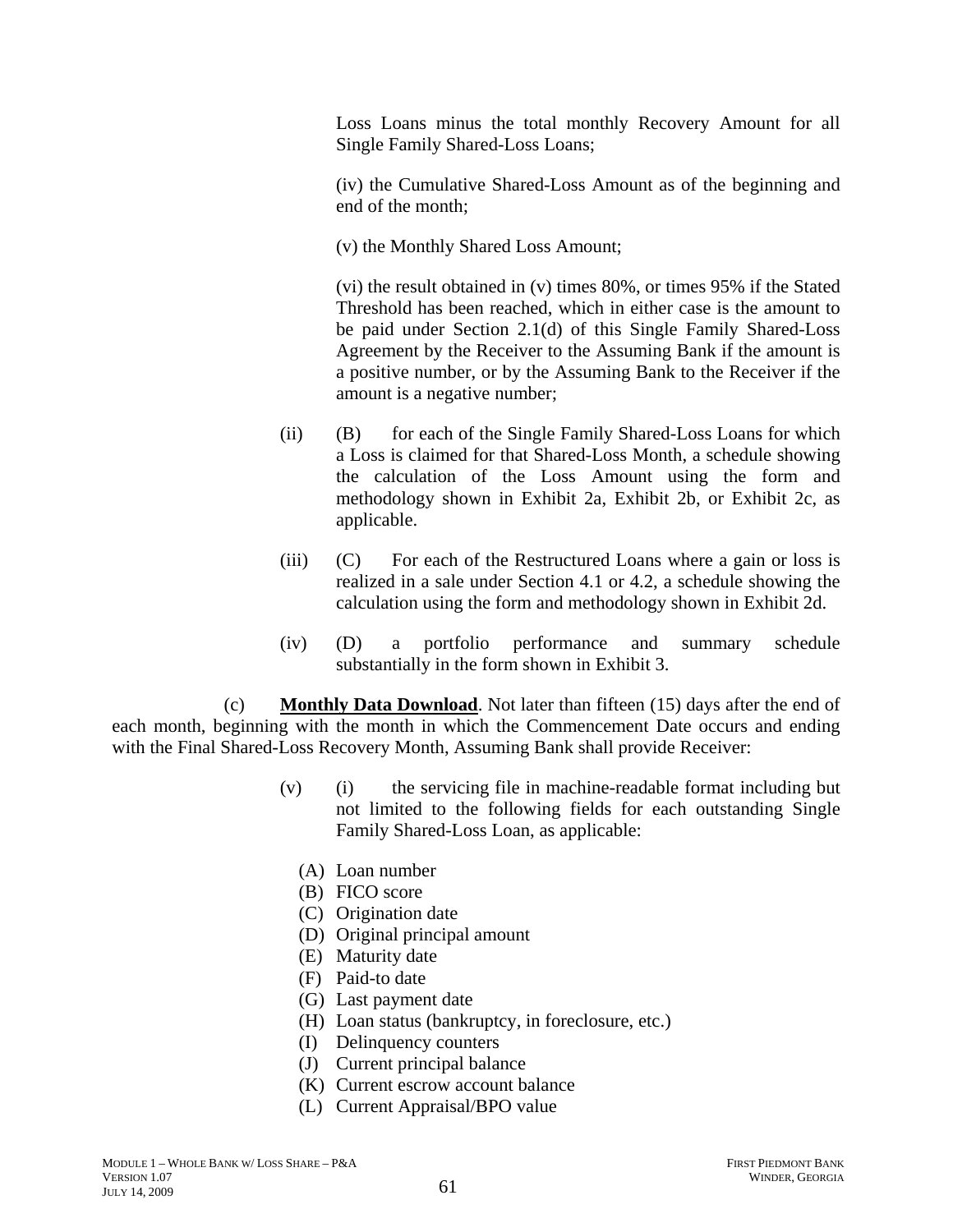- (M) Current Appraisal/BPO date
- (N) Interest rate
- (O) Monthly principal and interest payment amount
- (P) Monthly escrow payment for taxes and insurance
- (Q) Interest rate type (fixed or adjustable)
- (R) If adjustable: index, margin, next interest rate reset date
- (S) Payment/Interest rate cap and/or floor
- (T) Underwriting type (Full doc, Alt Doc, No Doc)
- (U) Lien type  $(1<sup>st</sup>, 2<sup>nd</sup>)$
- (V) Amortization type (amortizing or I/O)
- (W) Property address, including city, state, zip code
- (X) A code indicating whether the Mortgaged Property is owner occupied
- (Y) Property type (single-family detached, condominium, duplex, etc.)
- (vi) (ii) An Excel file for ORE held as a result of foreclosure on a Single Family Shared-Loss Loan listing:
	- (A) Foreclosure date
	- (B) Unpaid loan principal balance
	- (C) Appraised value or BPO value, as applicable
	- (D) Projected liquidation date

 Notwithstanding the foregoing, the Assuming Bank shall not be required to provide any of the foregoing information to the extent it is unable to do so as a result of the Failed Bank's or Receiver's failure to provide information required to produce the information set forth in this Section 2.1(c); provided, that the Assuming Bank shall, consistent with Customary Servicing Procedures seek to produce any such missing information or improve any inaccurate information previously provided to it.

### (d) **Payments With Respect to Shared-Loss Assets**.

(i) **Losses Under the Stated Threshold**. After the Shared Loss Payment Trigger is reached, not later than fifteen (15) days after the date on which the Receiver receives the Monthly Certificate, the Receiver shall pay to the Assuming Bank, in immediately available funds, an amount equal to eighty percent (80%) of the Monthly Shared-Loss Amount reported on the Monthly Certificate. If the total Monthly Shared-Loss Amount reported on the Monthly Certificate is a negative number, the Assuming Bank shall pay to the Receiver in immediately available funds eighty percent (80%) of that amount.

(ii) **Losses in Excess of the Stated Threshold**. In the event that the sum of the Cumulative Loss Amount under this Single Family Shared-Loss Agreement and the Stated Loss Amount under the Commercial Shared-Loss Agreement meets or exceeds the Stated Threshold, the loss/recovery sharing percentages set forth herein shall change from 80/20 to 95/5 and thereafter the Receiver shall pay to the Assuming Bank, in immediately available funds, an amount equal to ninety-five percent (95%) of the Monthly Shared-Loss Amount reported on the Monthly Certificate. If the Monthly Shared-Loss Amount reported on the Monthly Certificate is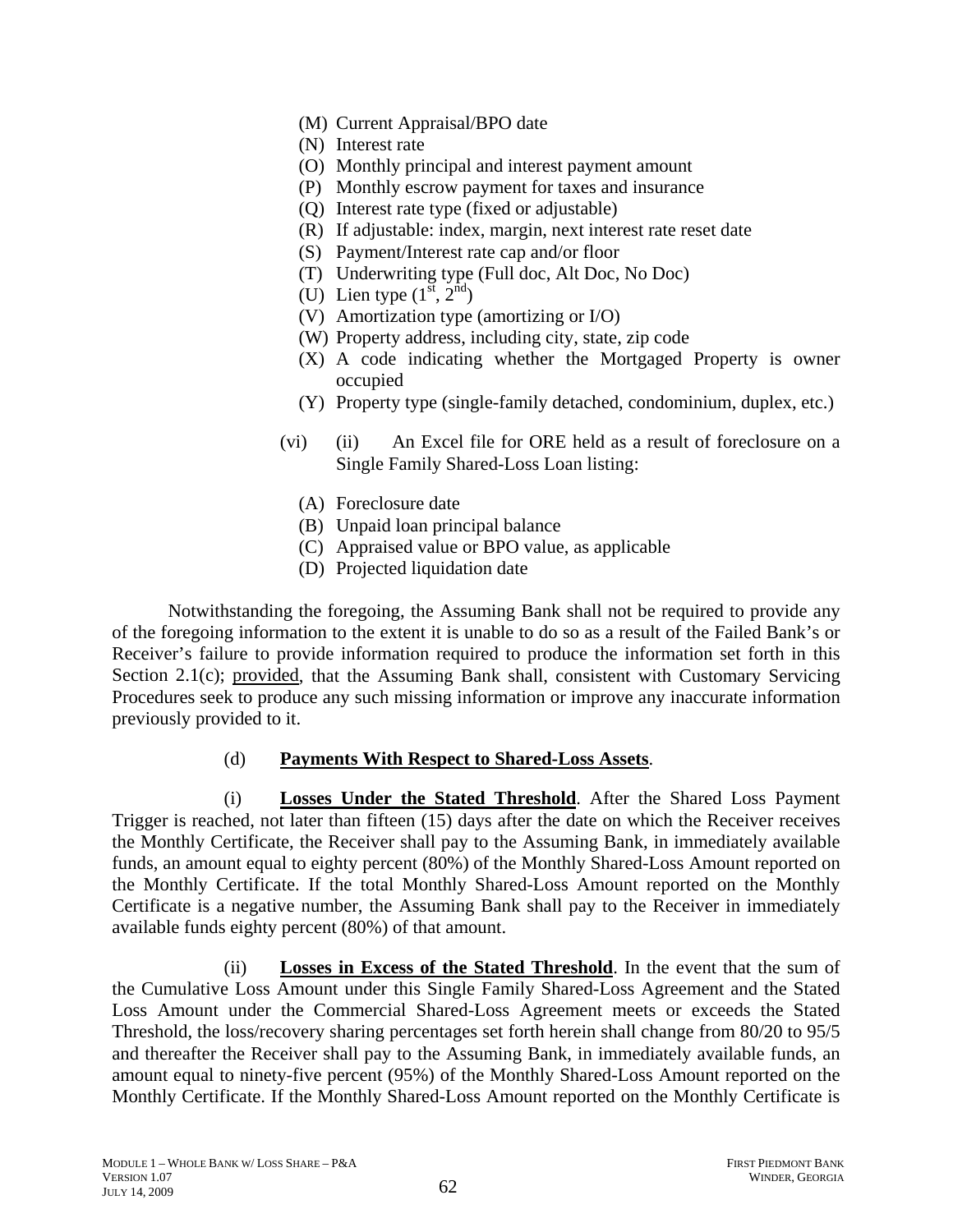a negative number, the Assuming Bank shall pay to the Receiver in immediately available funds ninety-five percent (95%) of that amount.

(e) **Limitations on Shared-Loss Payment**. The Receiver shall not be required to make any payments pursuant to Section 2.1(d) with respect to any Foreclosure Loss, Restructuring Loss, Short Sale Loss or Portfolio Loss that the Receiver determines, based upon the criteria set forth in this Single Family Shared-Loss Agreement (including the analysis and documentation requirements of Section 2.1(a)) or Customary Servicing Procedures, should not have been effected by the Assuming Bank; provided, however, (x) the Receiver must provide notice to the Assuming Bank detailing the grounds for not making such payment, (y) the Receiver must provide the Assuming Bank with a reasonable opportunity to cure any such deficiency and (z) (1) to the extent curable, if cured, the Receiver shall make payment with respect to the properly effected Loss, and (2) to the extent not curable, notwithstanding the foregoing, the Receiver shall make a payment as to all Losses (or portion of Losses) that were effected which would have been payable as a Loss if the Assuming Bank had properly effected such Loss. In the event that the Receiver does not make any payment with respect to Losses claimed pursuant to Section 2.1(d), the Receiver and Assuming Bank shall, upon final resolution, make the necessary adjustments to the Monthly Shared-Loss Amount for that Monthly Certificate and the payment pursuant to Section 2.1(d) above shall be adjusted accordingly.

(f) **Payments by Wire-Transfer**. All payments under this Single Family Shared-Loss Agreement shall be made by wire-transfer in accordance with the wire-transfer instructions on Exhibit 4.

# **2.2 Auditor Report; Right to Audit.**

(a) Within ninety (90) days after the end of each fiscal year during which the Receiver makes any payment to the Assuming Bank under this Single Family Shared-Loss Agreement, the Assuming Bank shall deliver to the Corporation and to the Receiver a report signed by its independent public accountants stating that they have reviewed the terms of this Single Family Shared-Loss Agreement and that, in the course of their annual audit of the Assuming Bank's books and records, nothing has come to their attention suggesting that any computations required to be made by the Assuming Bank during such year pursuant to this Article II were not made by the Assuming Bank in accordance herewith. In the event that the Assuming Bank cannot comply with the preceding sentence, it shall promptly submit to the Receiver corrected computations together with a report signed by its independent public accountants stating that, after giving effect to such corrected computations, nothing has come to their attention suggesting that any computations required to be made by the Assuming Bank during such year pursuant to this Article II were not made by the Assuming Bank in accordance herewith. In such event, the Assuming Bank and the Receiver shall make all such accounting adjustments and payments as may be necessary to give effect to each correction reflected in such corrected computations, retroactive to the date on which the corresponding incorrect computation was made. It is the intention of this provision to align the timing of the audit required under this Single-Family Shared-Loss Agreement with the examination audit required pursuant to 12 CFR Section 363.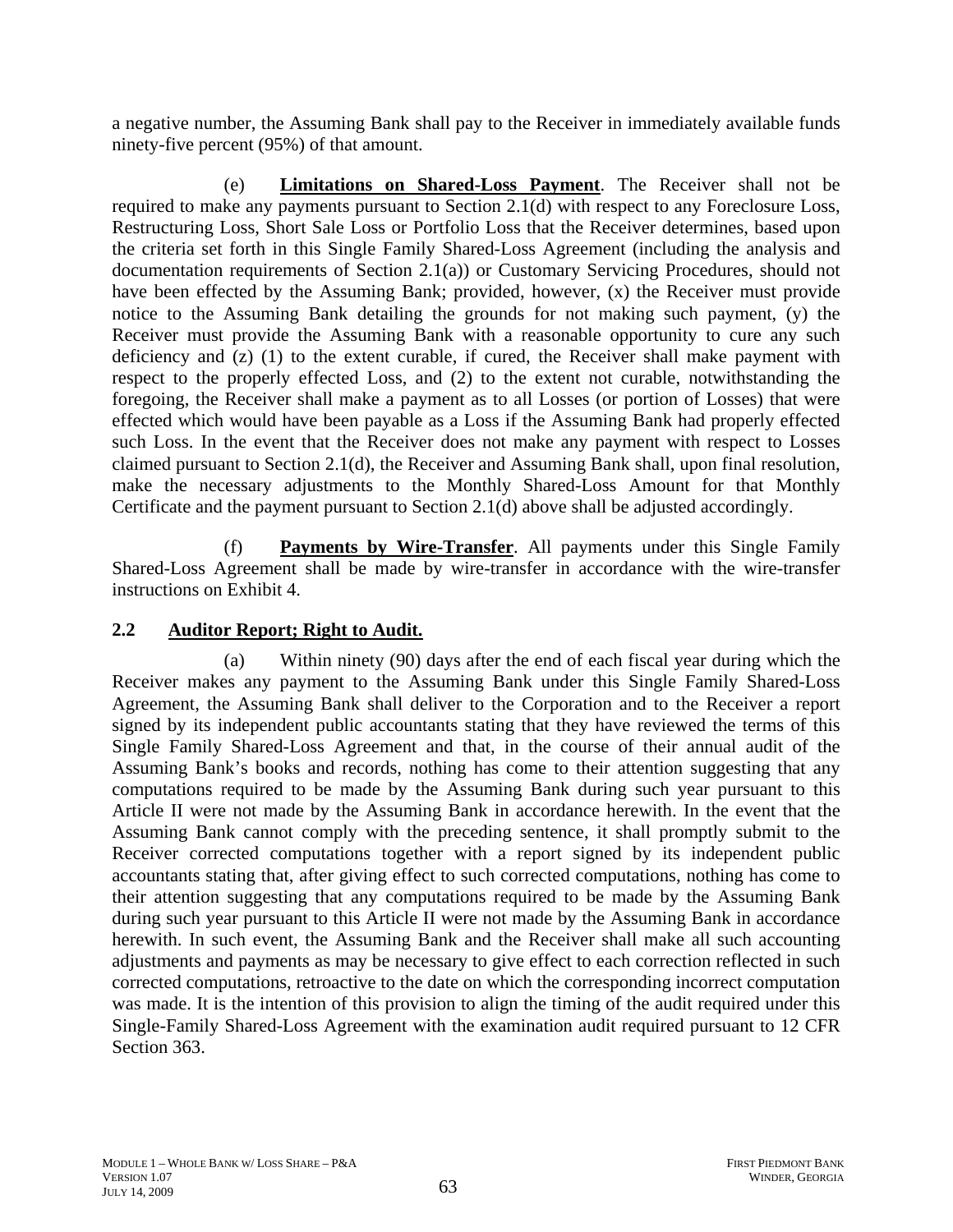(b) The Receiver or the FDIC in its corporate capacity ("Corporation") may perform an audit or audits to determine the Assuming Bank's compliance with the provisions of this Single Family Shared-Loss Agreement, including this Article II, by providing not less than ten (10) Business Days' prior written notice. Assuming Bank shall provide access to pertinent records and proximate working space in Assuming Bank's facilities. The scope and duration of any such audit shall be within the reasonable discretion of the Receiver or the Corporation, but shall in no event be administered in a manner that unreasonably interferes with the operation of the Assuming Bank's business. The Receiver or the Corporation, as the case may be, shall bear the expense of any such audit. In the event that any corrections are necessary as a result of such an audit or audits, the Assuming Bank and the Receiver shall make such accounting adjustments and payments as may be necessary to give retroactive effect to such corrections.

**2.3 Withholdings**. Notwithstanding any other provision in this Article II, the Receiver, upon the direction of the Director (or designee) of the Federal Deposit Insurance Corporation's Division of Resolutions and Receiverships, may withhold payment for any amounts included in a Monthly Certificate delivered pursuant to Section 2.1, if in its good faith and reasonable judgment there is a reasonable basis under the requirements of this Single Family Shared-Loss Agreement for denying the eligibility of an item for which reimbursement or payment is sought under such Section. In such event, the Receiver shall provide a written notice to the Assuming Bank detailing the grounds for withholding such payment. At such time as the Assuming Bank demonstrates to the satisfaction of the Receiver, in its reasonable judgment, that the grounds for such withholding of payment, or portion of payment, no longer exist or have been cured, then the Receiver shall pay the Assuming Bank the amount withheld which the Receiver determines is eligible for payment, within fifteen (15) Business Days.

**2.4 Books and Records**. The Assuming Bank shall at all times during the term of this Single Family Shared-Loss Agreement keep books and records sufficient to ensure and document compliance with the terms of this Single Family Shared-Loss Agreement, including but not limited to (a) documentation of alternatives considered with respect to defaulted loans or loans for which default is reasonably foreseeable, (b) documentation showing the calculation of loss for claims submitted to the Receiver, (c) retention of documents that support each line item on the loss claim forms, and (d) documentation with respect to the Recovery Amount on loans for which the Receiver has made a loss-share payment

2.5 **Information**. The Assuming Bank shall promptly provide to the Receiver such other information, including but not limited to, financial statements, computations, and bank policies and procedures, relating to the performance of the provisions of this Single Family Shared-Loss Agreement, as the Receiver may reasonably request from time to time.

**2.6 Tax Ruling**. The Assuming Bank shall not at any time, without the Receiver's prior written consent, seek a private letter ruling or other determination from the Internal Revenue Service or otherwise seek to qualify for any special tax treatment or benefits associated with any payments made by the Receiver pursuant to this Single Family Shared-Loss Agreement.

**2.7 Sale of Single Family Shared-Loss Loans**. The Receiver shall be relieved of its obligations with respect to a Single Family Shared-Loss Loan upon payment of a Foreclosure Loss amount or a Short Sale Loss amount with respect to such Single Family Shared-Loss Loan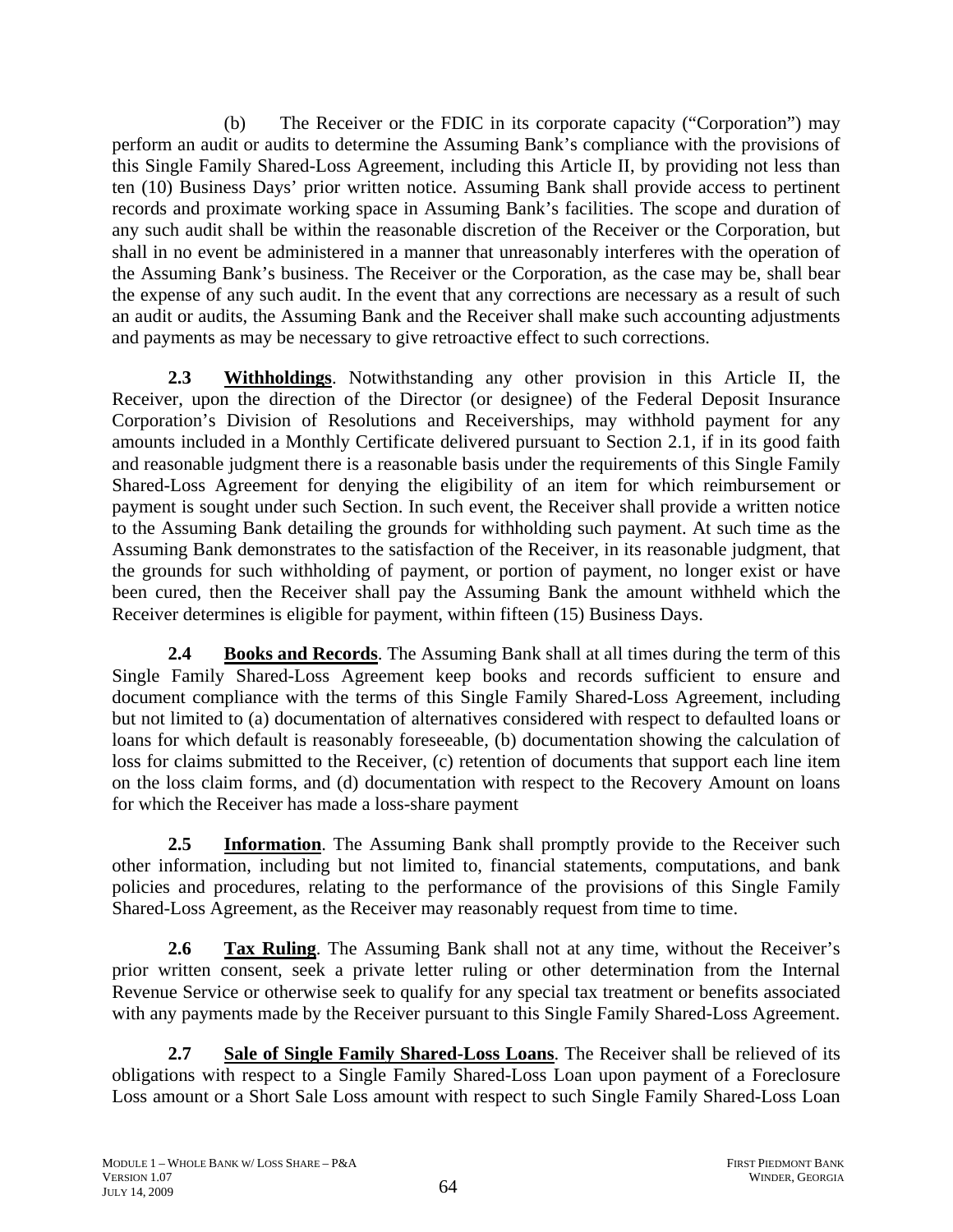or upon the sale of a Single Family Shared-Loss Loan by Assuming Bank to a person or entity that is not an Affiliate; provided, however, that if the Receiver consents to the sale of any such Single Family Shared-Loss Loan, any loss on such sale shall be a Portfolio Loss. The Assuming Bank shall provide the Receiver with timely notice of any such sale. Notwithstanding the foregoing, a sale of the Single Family Shared-Loss Loan, for purposes of this Section 2.7, shall not be deemed to have occurred as the result of (i) any change in the ownership or control of Assuming Bank or the transfer of any or all of the Single Family Shared-Loss Loan(s) to any Affiliate of Assuming Bank, (ii) a merger by Assuming Bank with or into any other entity, (iii) a sale by Assuming Bank of all or substantially all of its assets.

### **ARTICLE III - RULES REGARDING THE ADMINISTRATION OF SINGLE FAMILY SHARED-LOSS LOANS**

**3.1 Agreement with Respect to Administration**. The Assuming Bank shall (and shall cause any of its Affiliates to which the Assuming Bank transfers any Single Family Shared-Loss Loans to) manage, administer, and collect the Single Family Shared-Loss Loans while owned by the Assuming Bank or any Affiliate thereof during the term of this Single Family Shared-Loss Agreement in accordance with the rules set forth in this Article III. The Assuming Bank shall be responsible to the Receiver in the performance of its duties hereunder and shall provide to the Receiver such reports as the Receiver reasonably deems advisable, including but not limited to the reports required by Sections 2.1, 2.2 and 3.3 hereof, and shall permit the Receiver to monitor the Assuming Bank's performance of its duties hereunder.

**3.2 Duties of the Assuming Bank**. (a) In performance of its duties under this Article III, the Assuming Bank shall:

(i) manage and administer each Single Family Shared-Loss Loan in accordance with Assuming Bank's usual and prudent business and banking practices and Customary Servicing Procedures;

(ii) exercise its best business judgment in managing, administering and collecting amounts owed on the Single Family Shared-Loss Loans;

(iii) use commercially reasonable efforts to maximize Recoveries with respect to Losses on Single Family Shared-Loss Loans without regard to the effect of maximizing collections on assets held by the Assuming Bank or any of its Affiliates that are not Single Family Shared-Loss Loans;

(iv) retain sufficient staff (in Assuming Bank's discretion) to perform its duties hereunder; and

(v) other than as provided in Section 2.1(a), comply with the terms of the Modification Guidelines for any Single Family Shared-Loss Loans meeting the requirements set forth therein. For the avoidance of doubt, the Assuming Bank may propose exceptions to Exhibit 5 (the FDIC Loan Modification Program) for a group of Loans with similar characteristics, with the objectives of (1) minimizing the loss to the Assuming Bank and the FDIC and (2) maximizing the opportunity for qualified homeowners to remain in their homes with affordable mortgage payments.

(b) Any transaction with or between any Affiliate of the Assuming Bank with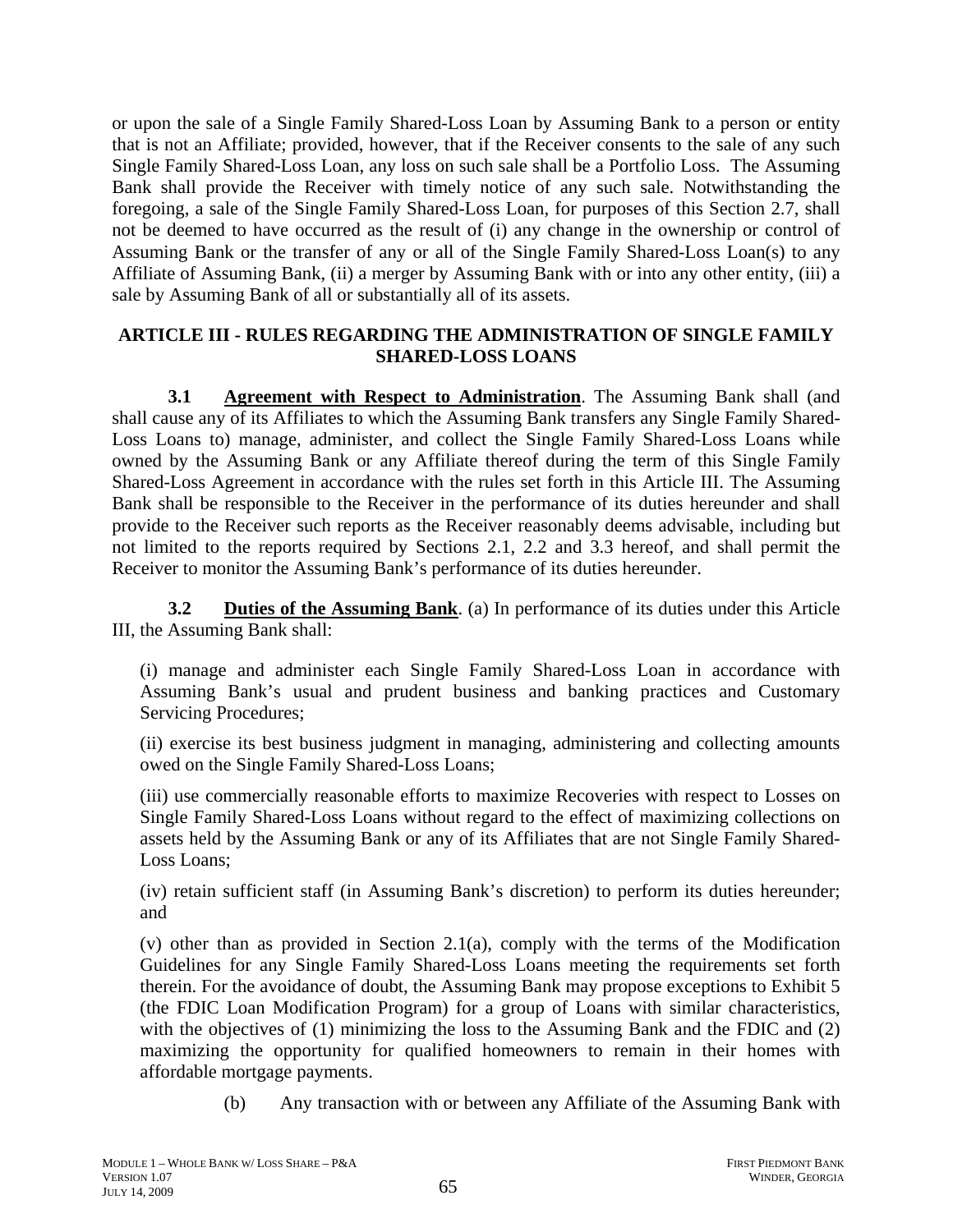respect to any Single Family Shared-Loss Loan including, without limitation, the execution of any contract pursuant to which any Affiliate of the Assuming Bank will manage, administer or collect any of the Single Family Shared-Loss Loans will be provided to FDIC for informational purposes and if such transaction is not entered into on an arm's length basis on commercially reasonable terms such transaction shall be subject to the prior written approval of the Receiver.

**3.3 Shared-Loss Asset Records and Reports**. The Assuming Bank shall establish and maintain such records as may be appropriate to account for the Single Family Shared-Loss Loans in such form and detail as the Receiver may reasonably require, and to enable the Assuming Bank to prepare and deliver to the Receiver such reports as the Receiver may from time to time request regarding the Single Family Shared-Loss Loans and the Monthly Certificates required by Section 2.1 of this Single Family Shared-Loss Agreement.

# **3.4 Related Loans**.

(a) Assuming Bank shall use its best efforts to determine which loans are "Related Loans", as hereinafter defined. The Assuming Bank shall not manage, administer or collect any "Related Loan" in any manner that would have the effect of increasing the amount of any collections with respect to the Related Loan to the detriment of the Single Family Shared-Loss Loan to which such loan is related. A "Related Loan" means any loan or extension of credit held by the Assuming Bank at any time on or prior to the end of the Final Shared-Loss Month that is made to an Obligor of a Single Family Shared-Loss Loan.

(b) The Assuming Bank shall prepare and deliver to the Receiver with the Monthly Certificates for the calendar months ending June 30 and December 31, a schedule of all Related Loans on the Accounting Records of the Assuming Bank as of the end of each such semi-annual period.

**3.5 Legal Action; Utilization of Special Receivership Powers**. The Assuming Bank shall notify the Receiver in writing (such notice to be given in accordance with Article V below and to include all relevant details) prior to utilizing in any legal action any special legal power or right which the Assuming Bank derives as a result of having acquired an asset from the Receiver, and the Assuming Bank shall not utilize any such power unless the Receiver shall have consented in writing to the proposed usage. The Receiver shall have the right to direct such proposed usage by the Assuming Bank and the Assuming Bank shall comply in all respects with such direction. Upon request of the Receiver, the Assuming Bank will advise the Receiver as to the status of any such legal action. The Assuming Bank shall immediately notify the Receiver of any judgment in litigation involving any of the aforesaid special powers or rights.

**3.6 Third Party Servicer**. The Assuming Bank may perform any of its obligations and/or exercise any of its rights under this Single Family Shared-Loss Agreement through or by one or more Third Party Servicers, who may take actions and make expenditures as if any such Third Party Servicer was the Assuming Bank hereunder (and, for the avoidance of doubt, such expenses incurred by any such Third Party Servicer on behalf of the Assuming Bank shall be included in calculating Losses to the extent such expenses would be included in such calculation if the expenses were incurred by Assuming Bank); provided, however, that the use thereof by the Assuming Bank shall not release the Assuming Bank of any obligation or liability hereunder.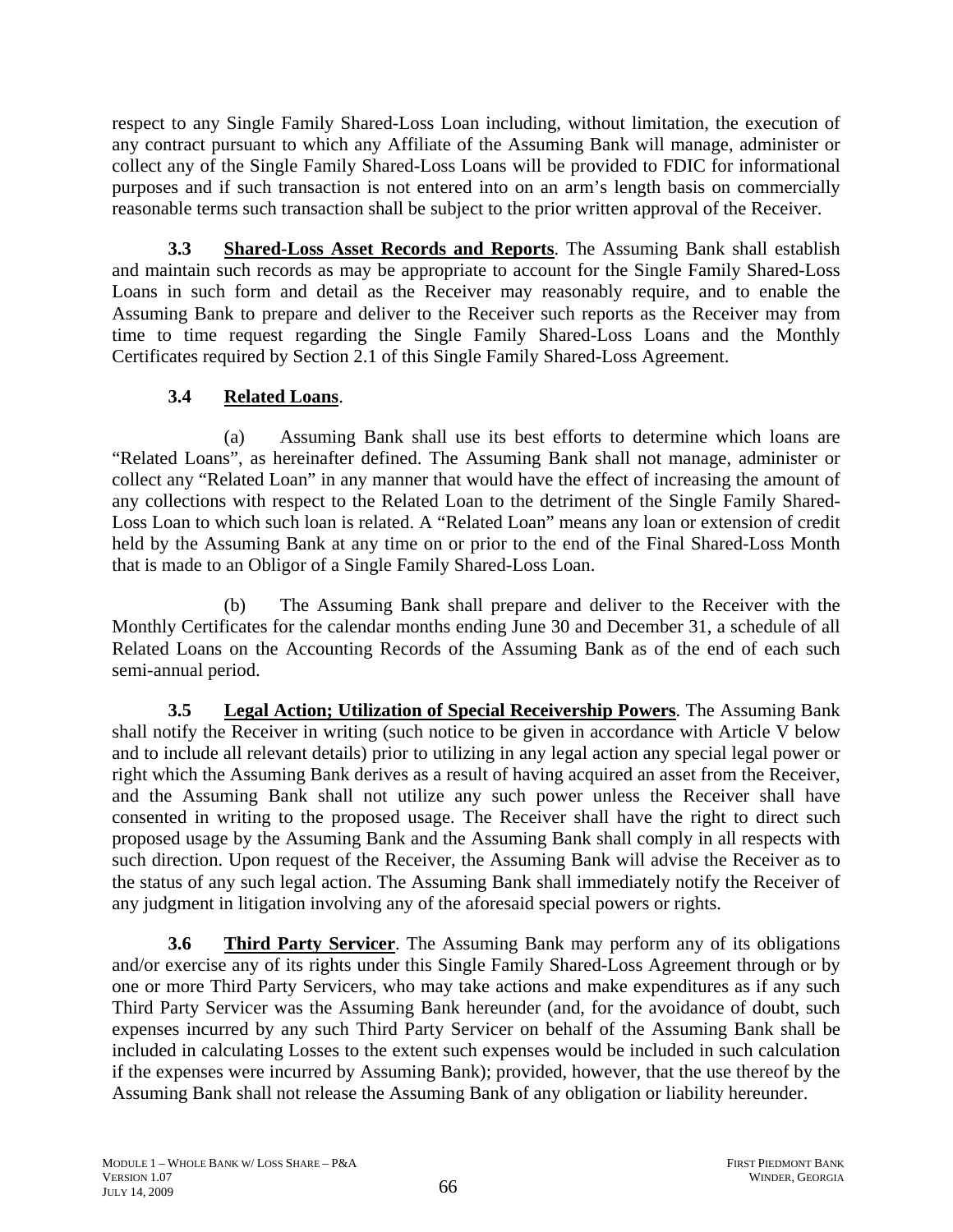### **ARTICLE IV – PORTFOLIO SALE**

**4.1 Assuming Bank Portfolio Sales of Remaining Single Family Shared-Loss Loans**. The Assuming Bank shall have the right with the concurrence of the Receiver to liquidate for cash consideration, from time to time in one or more transactions, all or a portion of Single Family Shared-Loss Loans held by the Assuming Bank at any time prior to the Termination Date ("Portfolio Sales"). If the Assuming Bank exercises its option under this Section 4.1, it must give thirty (30) days notice in writing to the Receiver setting forth the details and schedule for the Portfolio Sale which shall be conducted by means of sealed bid sales to third parties, not including any of the Assuming Bank's affiliates, contractors, or any affiliates of the Assuming Bank's contractors. Sales of Restructured Loans shall be sold in a separate pool from Single Family Shared-Loss Loans not restructured. The Receiver's review of the Assuming Bank's proposed Portfolio Sale will be considered in a timely fashion and approval will not be unreasonably withheld, delayed or conditioned.

**4.2 Assuming Bank's Liquidation of Remaining Single Family Shared-Loss Loans**. In the event that the Assuming Bank does not conduct a Portfolio Sale pursuant to Section 4.1, the Receiver shall have the right, exercisable in its sole and absolute discretion, to require the Assuming Bank to liquidate for cash consideration, any Single Family Shared-Loss Loans held by the Assuming Bank at any time after the date that is six months prior to the Termination Date. If the Receiver exercises its option under this Section 4.2, it must give notice in writing to the Assuming Bank, setting forth the time period within which the Assuming Bank shall be required to liquidate the Single Family Shared-Loss Loans. The Assuming Bank will comply with the Receiver's notice and must liquidate the Single Family Shared-Loss Loans as soon as reasonably practicable by means of sealed bid sales to third parties, not including any of the Assuming Bank's affiliates, contractors, or any affiliates of the Assuming Bank's contractors. The selection of any financial advisor or other third party broker or sales agent retained for the liquidation of the remaining Single Family Shared-Loss Loans pursuant to this Section shall be subject to the prior approval of the Receiver, such approval not to be unreasonably withheld, delayed or conditioned.

**4.3 Calculation of Sale Gain or Loss**. For Single Family Shared-Loss Loans that are not Restructured Loans gain or loss on the sales under Section 4.1 or Section 4.2 will be calculated as the sale price received by the Assuming Bank less the unpaid principal balance of the remaining Single Family Shared-Loss Loans. For any Restructured Loan included in the sale gain or loss on sale will be calculated as (a) the sale price received by the Assuming Bank less (b) the net present value of estimated cash flows on the Restructured Loan that was used in the calculation of the related Restructuring Loss plus (c) Loan principal payments collected by the Assuming Bank from the date the Loan was restructured to the date of sale. (See Exhibit 2d for example calculation).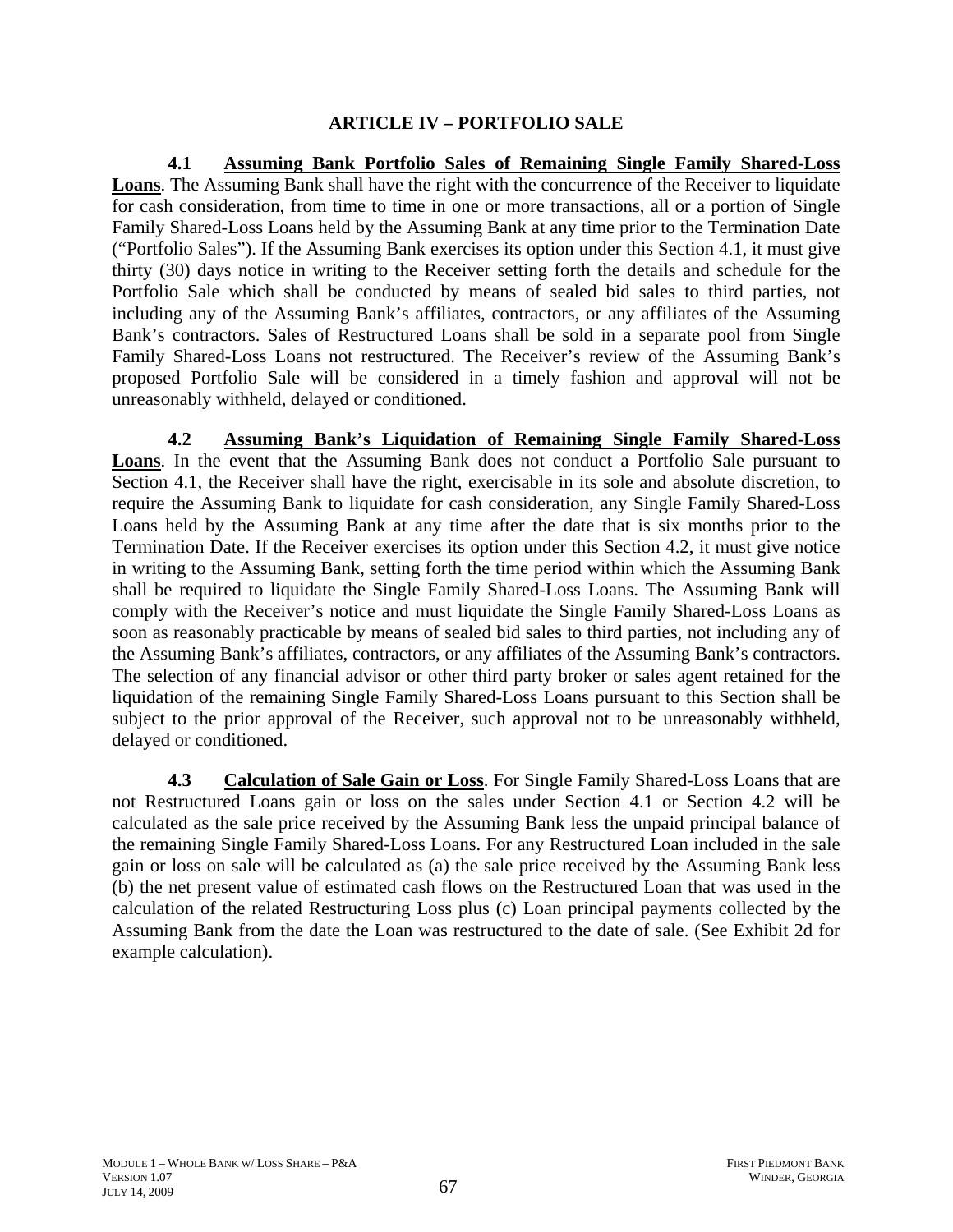#### **ARTICLE V -- LOSS-SHARING NOTICES GIVEN TO RECEIVER AND PURCHASER**

All notices, demands and other communications hereunder shall be in writing and shall be delivered by hand, or overnight courier, receipt requested, addressed to the parties as follows:

| If to Receiver, to:                     | Federal Deposit Insurance Corporation as Receiver<br>for First Piedmont Bank<br>Division of Resolutions and Receiverships<br>550 17th Street, N.W. |
|-----------------------------------------|----------------------------------------------------------------------------------------------------------------------------------------------------|
|                                         | Washington, D.C. 20429                                                                                                                             |
|                                         | Attention:<br>Ralph Malami, Manager, Capital<br><b>Markets</b>                                                                                     |
| with a copy to:                         | Federal Deposit Insurance Corporation as Receiver                                                                                                  |
|                                         | for First Piedmont Bank                                                                                                                            |
|                                         | Room E7056                                                                                                                                         |
|                                         | 3501 Fairfax Drive, Arlington, VA 2226                                                                                                             |
|                                         | Attention:<br>Special Issues Unit                                                                                                                  |
| copies of such notice shall be sent to: | With respect to a notice under Section 3.5 of this Single Family Shared-Loss Agreement,                                                            |
|                                         | <b>Federal Deposit Insurance Corporation</b>                                                                                                       |
|                                         | <b>Legal Division</b>                                                                                                                              |
|                                         | 1601 Bryan Street                                                                                                                                  |
|                                         | Dallas, Texas 75201                                                                                                                                |
|                                         | Attention:<br><b>Regional Counsel</b>                                                                                                              |
| If to Assuming Bank, to:                | First American Bank and Trust Company                                                                                                              |
|                                         | 300 College Avenue                                                                                                                                 |
|                                         | Athens, Georgia 30601                                                                                                                              |
|                                         | Attention:<br>C. Rhodes McLanahan, II, Executive                                                                                                   |
|                                         | Vice President and Chief Operating Officer                                                                                                         |
| with a copy to:                         | Robert D. Heath, President and Chief Executive                                                                                                     |

Such Persons and addresses may be changed from time to time by notice given pursuant to the provisions of this Article V. Any notice, demand or other communication delivered pursuant to the provisions of this Article IV shall be deemed to have been given on the date actually received.

**Officer** 

#### **ARTICLE VI -- MISCELLANEOUS**

**6.1. Expenses**. Except as otherwise expressly provided herein, all costs and expenses incurred by or on behalf of a party hereto in connection with this Single Family Shared-Loss Agreement shall be borne by such party whether or not the transactions contemplated herein shall be consummated.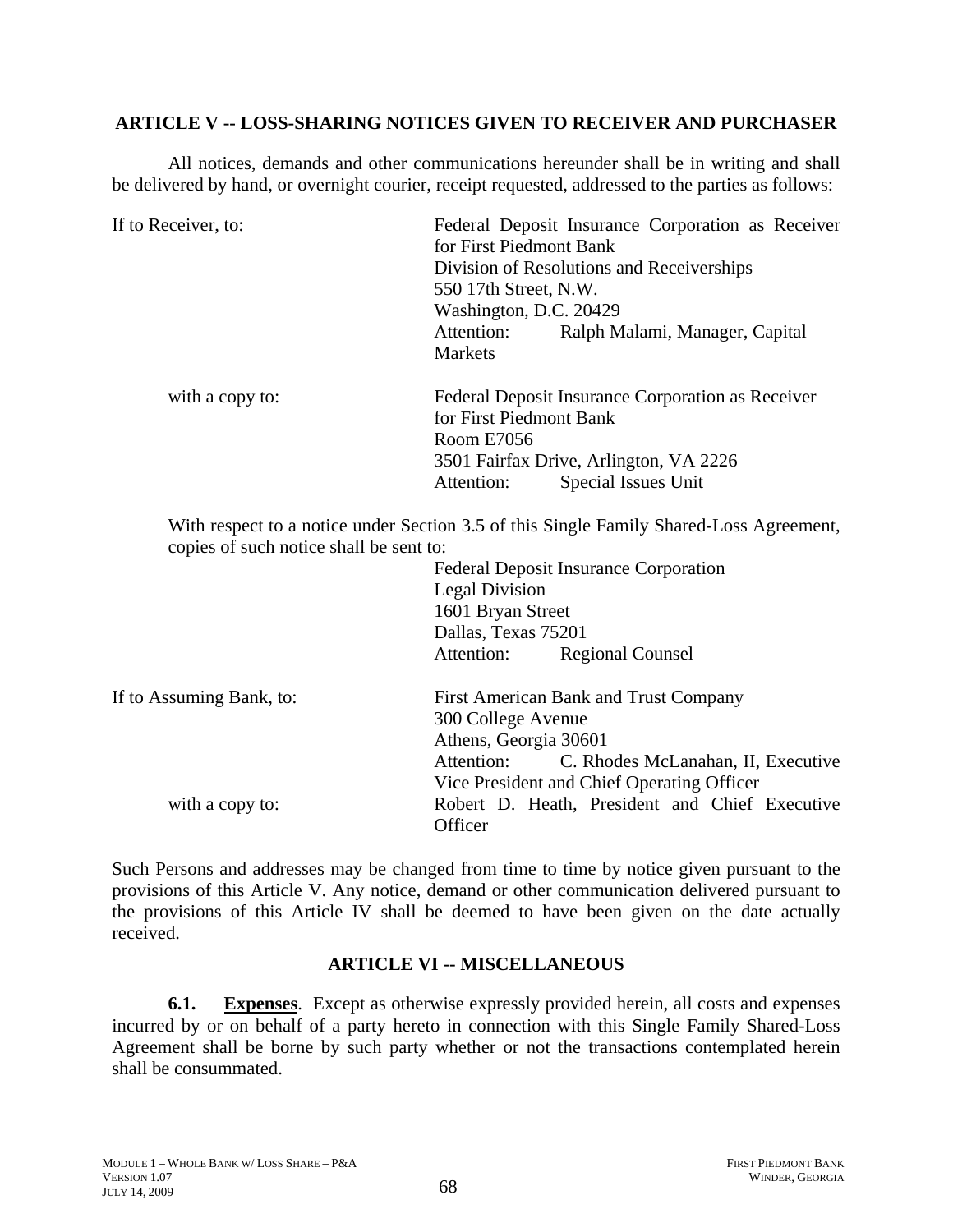**6.2 Successors and Assigns; Specific Performance.** All terms and provisions of this Single Family Shared-Loss Agreement shall be binding upon and shall inure to the benefit of the parties hereto only; provided, however, that, Receiver may assign or otherwise transfer this Single Family Shared-Loss Agreement (in whole or in part) to the Federal Deposit Insurance Corporation in its corporate capacity without the consent of Assuming Bank. Notwithstanding anything to the contrary contained in this Single Family Shared-Loss Agreement, except as is expressly permitted in this Section 6.2, Assuming Bank may not assign or otherwise transfer this Single Family Shared-Loss Agreement (in whole or in part) without the prior written consent of the Receiver, which consent may be granted or withheld by the Receiver in its sole discretion, and any attempted assignment or transfer in violation of this provision shall be void *ab initio.*  For the avoidance of doubt, a merger or consolidation of the Assuming Bank with and into another financial institution, the sale of all or substantially all of the assets of the Assuming Bank to another financial institution constitutes the transfer of this Single Family Shared-Loss Agreement which requires the consent of the Receive; and for a period of thirty-six (36) months after Bank Closing, a merger or consolidation shall also include the sale by any individual shareholder, or shareholders acting in concert, of more than 9% of the outstanding shares of the Assuming Bank, or of its holding company, or of any subsidiary holding Shared-Loss Assets, or the sale of shares by the Assuming Bank or its holding company or any subsidiary holding Shared-Loss Assets, in a public or private offering, that increases the number of shares outstanding by more than 9%, constitutes the transfer of this Single Family Shared-Loss Agreement which requires the consent of the Receiver. However, no Loss shall be recognized as a result of any accounting adjustments that are made due to any such merger, consolidation or sale consented to by the FDIC. The FDIC's consent shall not be required if the aggregate outstanding principal balance of Shared-Loss Assets is less than twenty percent (20%) of the initial aggregate balance of Shared-Loss Assets.

**6.3 Governing Law**. This Single Family Shared-Loss Agreement shall be construed in accordance with federal law, or, if there is no applicable federal law, the laws of the State of New York, without regard to any rule of conflict of law that would result in the application of the substantive law of any jurisdiction other than the State of New York.

**6.4 WAIVER OF JURY TRIAL**. EACH PARTY HERETO HEREBY IRREVOCABLY AND UNCONDITIONALLY WAIVES ALL RIGHT TO TRIAL BY JURY IN OR TO HAVE A JURY PARTICIPATE IN RESOLVING ANY DISPUTE, ACTION, PROCEEDING OR COUNTERCLAIM, WHETHER SOUNDING IN CONTRACT, TORT OR OTHERWISE, ARISING OUT OF OR RELATING TO OR IN CONNECTION WITH THIS SINGLE FAMILY SHARED-LOSS AGREEMENT OR ANY OF THE TRANSACTIONS CONTEMPLATED HEREBY.

**6.5 Captions**. All captions and headings contained in this Single Family Shared-Loss Agreement are for convenience of reference only and do not form a part of, and shall not affect the meaning or interpretation of, this Single Family Shared-Loss Agreement.

**6.6 Entire Agreement; Amendments**. This Single Family Shared-Loss Agreement, along with the Commercial Shared-Loss Agreement and the Purchase and Assumption Agreement, including the Exhibits and any other documents delivered pursuant hereto or thereto, embody the entire agreement of the parties with respect to the subject matter hereof, and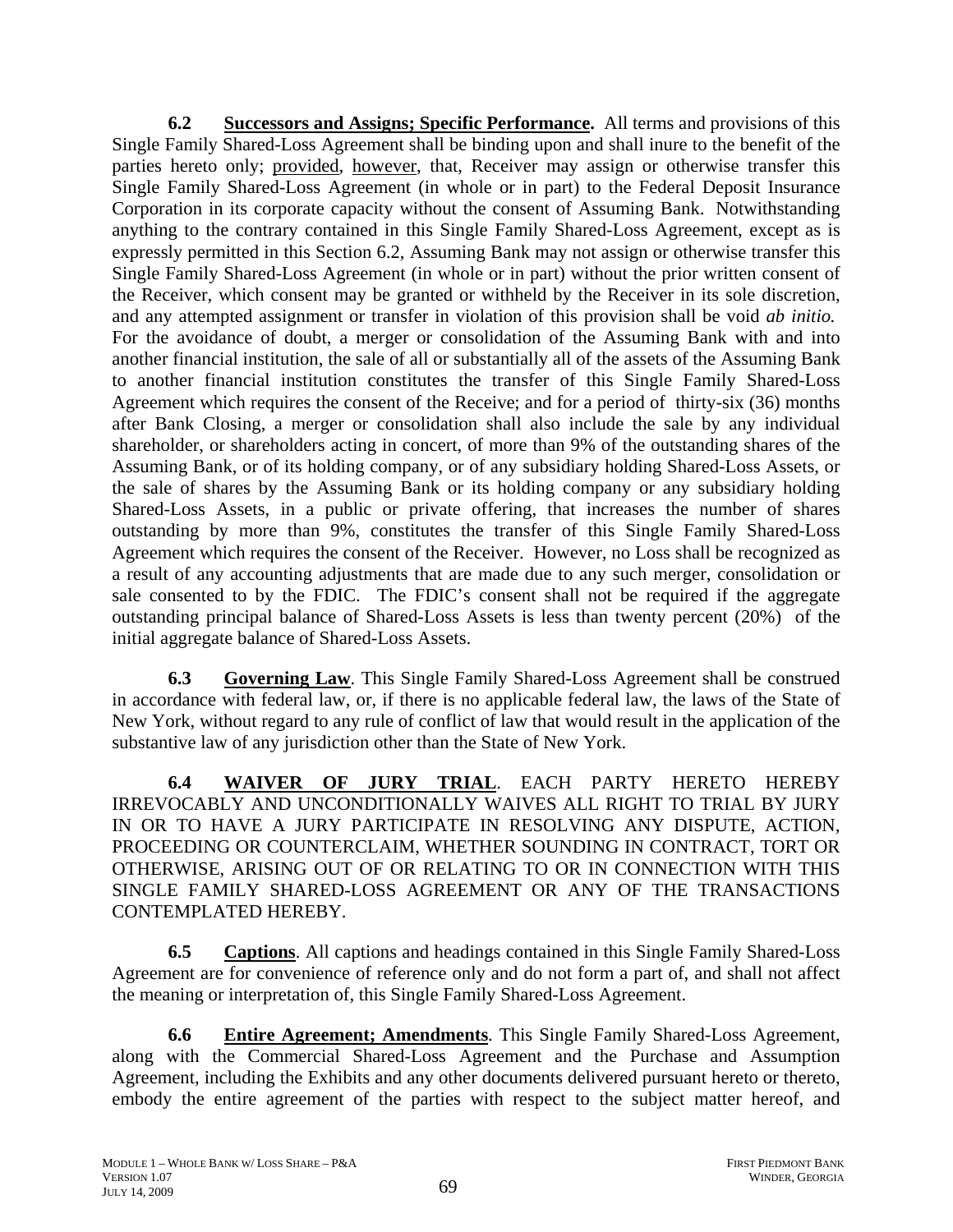supersede all prior representations, warranties, offers, acceptances, agreements and understandings, written or oral, relating to the subject matter herein. This Single Family Shared-Loss Agreement may be amended or modified or any provision thereof waived only by a written instrument signed by both parties or their respective duly authorized agents.

**6.7 Severability**. Whenever possible, each provision of this Single Family Shared-Loss Agreement shall be interpreted in such manner as to be effective and valid under applicable law, but if any provision of this Single Family Shared-Loss Agreement is held to be prohibited by or invalid, illegal or unenforceable under applicable law, such provision shall be construed and enforced as if it had been more narrowly drawn so as not to be prohibited, invalid, illegal or unenforceable, and the validity, legality and enforceability of the remainder of such provision and the remaining provisions of this Single Family Shared-Loss Agreement shall not in any way be affected or impaired thereby.

**6.8 No Third Party Beneficiary.** This Single Family Shared-Loss Agreement and the Exhibits hereto are for the sole and exclusive benefit of the parties hereto and their respective permitted successors and permitted assigns and there shall be no other third party beneficiaries, and nothing in this Single Family Shared-Loss Agreement or the Exhibits shall be construed to grant to any other Person any right, remedy or Claim under or in respect of this Single Family Shared-Loss Agreement or any provision hereof.

**6.9 Counterparts**. This Single Family Shared-Loss Agreement may be executed separately by Receiver and Assuming Bank in any number of counterparts, each of which when executed and delivered shall be an original, but such counterparts shall together constitute one and the same instrument.

**6.10 Consent**. Except as otherwise provided herein, when the consent of a party is required herein, such consent shall not be unreasonably withheld or delayed.

**6.11 Rights Cumulative**. Except as otherwise expressly provided herein, the rights of each of the parties under this Single Family Shared-Loss Agreement are cumulative, may be exercised as often as any party considers appropriate and are in addition to each such party's rights under the Purchase and Sale Agreement and any of the related agreements or under law. Except as otherwise expressly provided herein, any failure to exercise or any delay in exercising any of such rights, or any partial or defective exercise of such rights, shall not operate as a waiver or variation of that or any other such right.

# **ARTICLE VII --DISPUTE RESOLUTION**

# **Section 7.1 Dispute Resolution Procedures.**

(a) In the event a dispute arises about the interpretation, application, calculation of Loss, or calculation of payments or otherwise with respect to this Single Family Shared-Loss Agreement ("SF Shared-Loss Dispute Item"), then the Receiver and the Assuming Bank shall make every attempt in good faith to resolve such items within sixty (60) days following the receipt of a written description of the SF Shared-Loss Dispute Item, with notification of the possibility of taking the matter to arbitration (the date on which such 60-day period expires, or any extension of such period as the parties hereto may mutually agree to in writing, herein called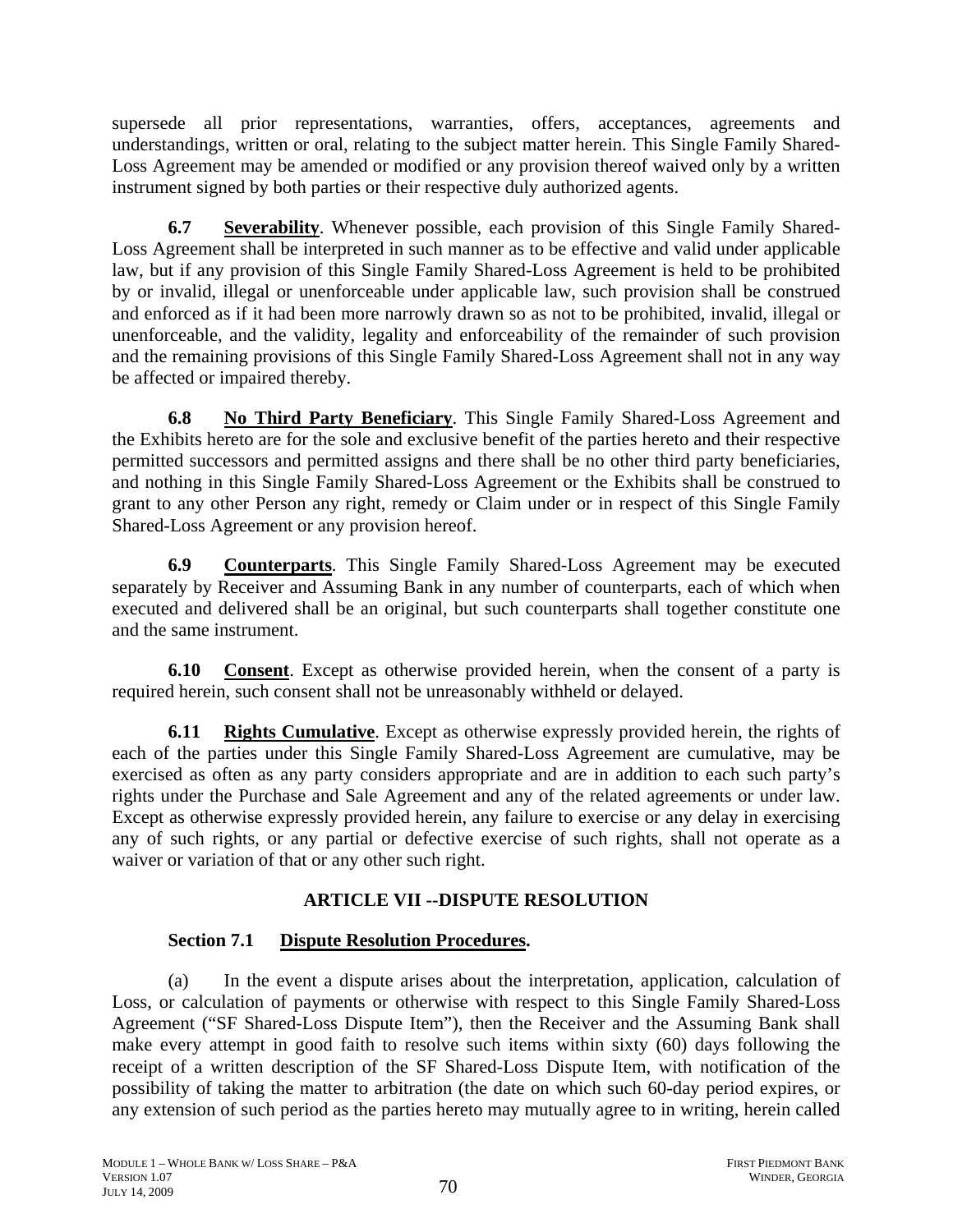the "Resolution Deadline Date"). If the Receiver and the Assuming Bank resolve all such items to their mutual satisfaction by the Resolution Deadline Date, then within thirty (30) days following such resolution, any payment arising out such resolution shall be made arising from the settlement of the SF Shared-Loss Dispute.

(b) If the Receiver and the Assuming Bank fail to resolve any outstanding SF Shared-Loss Dispute Items by the Resolution Deadline Date, then either party may notify the other of its intent to submit the SF Shared-Loss Dispute Item to arbitration pursuant to the provisions of this Article VII. Failure of either party to notify the other of its intent to submit any unresolved SF Shared-Loss Dispute Item to arbitration within thirty (30) days following the Resolution Deadline Date (the date on which such thirty (30) day period expires is herein called the "Arbitration Deadline Date") shall be deemed an acceptance of such SF Shared-Loss Dispute not submitted to arbitration, as well as a waiver of the submitting party's right to dispute such nonsubmitted SF Shared-Loss Dispute Item but not a waiver of any similar claim which may arise in the future.

(c) If a SF Shared-Loss Dispute Item is submitted to arbitration, it shall be governed by the rules of the American Arbitration Association (the "AAA"), except as otherwise provided herein. Either party may submit a matter for arbitration by delivering a notice, prior to the Arbitration Deadline Date, to the other party in writing setting forth:

> (i) A brief description of each SF Shared-Loss Dispute Item submitted for arbitration;

> (ii) A statement of the moving party's position with respect to each SF Shared-Loss Dispute Item submitted for arbitration;

> (iii) The value sought by the moving party, or other relief requested regarding each SF Shared-Loss Dispute Item submitted for arbitration, to the extent reasonably calculable; and

> (iv) The name and address of the arbiter selected by the moving party (the "Moving Arbiter"), who shall be a neutral, as determined by the AAA.

Failure to adequately include any information above shall not be deemed to be a waiver of the parties' right to arbitrate so long as after notification of such failure the moving party cures such failure as promptly as reasonably practicable.

(d) The non-moving party shall, within thirty (30) days following receipt of a notice of arbitration pursuant to this Section 6.1, deliver a notice to the moving party setting forth:

> (i) The name and address of the arbiter selected by the non-moving party (the "Respondent Arbiter"), who shall be a neutral, as determined by the AAA;

> (ii) A statement of the position of the respondent with respect to each Dispute Item; and

> (iii) The ultimate resolution sought by the respondent or other relief, if any, the respondent deems is due the moving party with respect to each SF Shared-Loss Dispute Item.

> Failure to adequately include any information above shall not be deemed to be a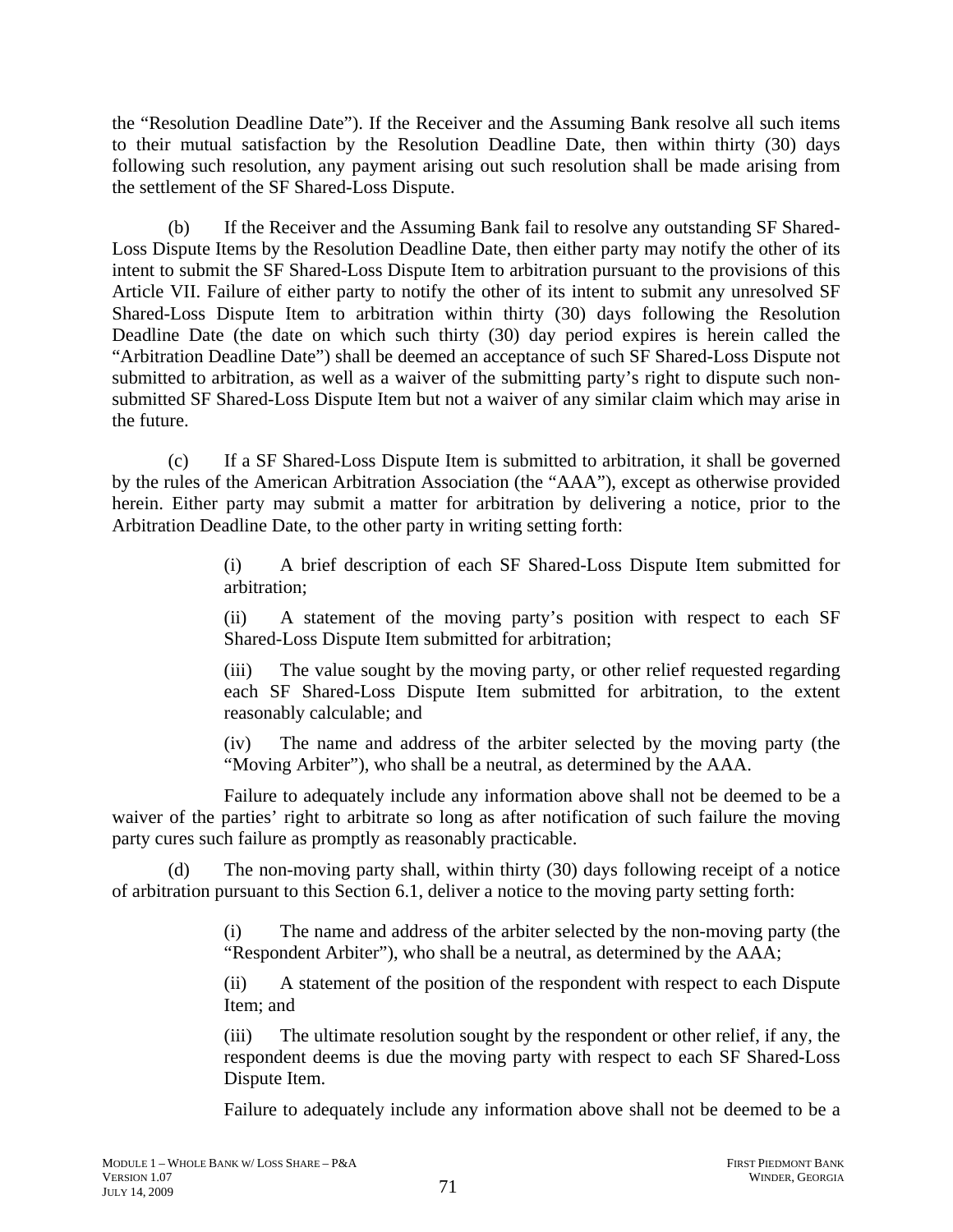waiver of the non-moving party's right to defend such arbitration so long as after notification of such failure the non-moving party cures such failure as promptly as reasonably practicable

(e) The Moving Arbiter and Respondent Arbiter shall select a third arbiter from a list furnished by the American Arbitration Association (the "AAA"). In accordance with the rules of the AAA, the three (3) arbiters shall constitute the arbitration panel for resolution of each SF Loss-Share Dispute Item. The concurrence of any two (2) arbiters shall be deemed to be the decision of the arbiters for all purposes hereunder. The arbitration shall proceed on such time schedule and in accordance with the Rules of Commercial Arbitration of the AAA then in effect, as modified by this Section 7.1. The arbitration proceedings shall take place at such location as the parties thereto may mutually agree, but if they cannot agree, then they will take place at the offices of the Corporation in Washington, DC, or Arlington, Virginia.

(f) The Receiver and Assuming Bank shall facilitate the resolution of each outstanding SF Shared-Loss Dispute Item by making available in a prompt and timely manner to one another and to the arbiters for examination and copying, as appropriate, all documents, books, and records under their respective control and that would be discoverable under the Federal Rules of Civil Procedure.

(g) The arbiters designated pursuant to subsections (c), (d) and (e) hereof shall select, with respect to each Dispute Item submitted to arbitration pursuant to this Section 7.1, either (i) the position and relief submitted by the Assuming Bank with respect to each SF Shared-Loss Dispute Item, or (ii) the position and relief submitted by the Receiver with respect to each SF Shared-Loss Dispute Item, in either case as set forth in its respective notice of arbitration. The arbiters shall have no authority to select a value for each Dispute Item other than the determination set forth in Section 7.1(c) and Section 7.1(d). The arbitration shall be final, binding and conclusive on the parties.

(h) Any amounts ultimately determined to be payable pursuant to such award shall bear interest at the Settlement Interest Rate from and including the date specified for the arbiters decisions specified in this Section 7.1, without regard to any extension of the finality of such award, to but not including the date paid. All payments required to be made under this Section 7.1 shall be made by wire transfer.

(i) For the avoidance of doubt, to the extent any notice of a SF Shared-Loss Dispute Item(s) is provided prior to the Termination Date, the terms of this Single Family Shared-Loss Agreement shall remain in effect with respect to the Single Family Shared-Loss Loans that are the subject of such SF Shared-Loss Dispute Item(s) until such time as any such dispute is finally resolved.

**Section 7.2 Fees and Expenses of Arbiters.** The aggregate fees and expenses of the arbiters shall be shall be borne equally by the parties. The parties shall the aggregate fees and expenses within thirty (30) days after receipt of the written decision of the arbiters (unless the arbiters agree in writing on some other payment schedule).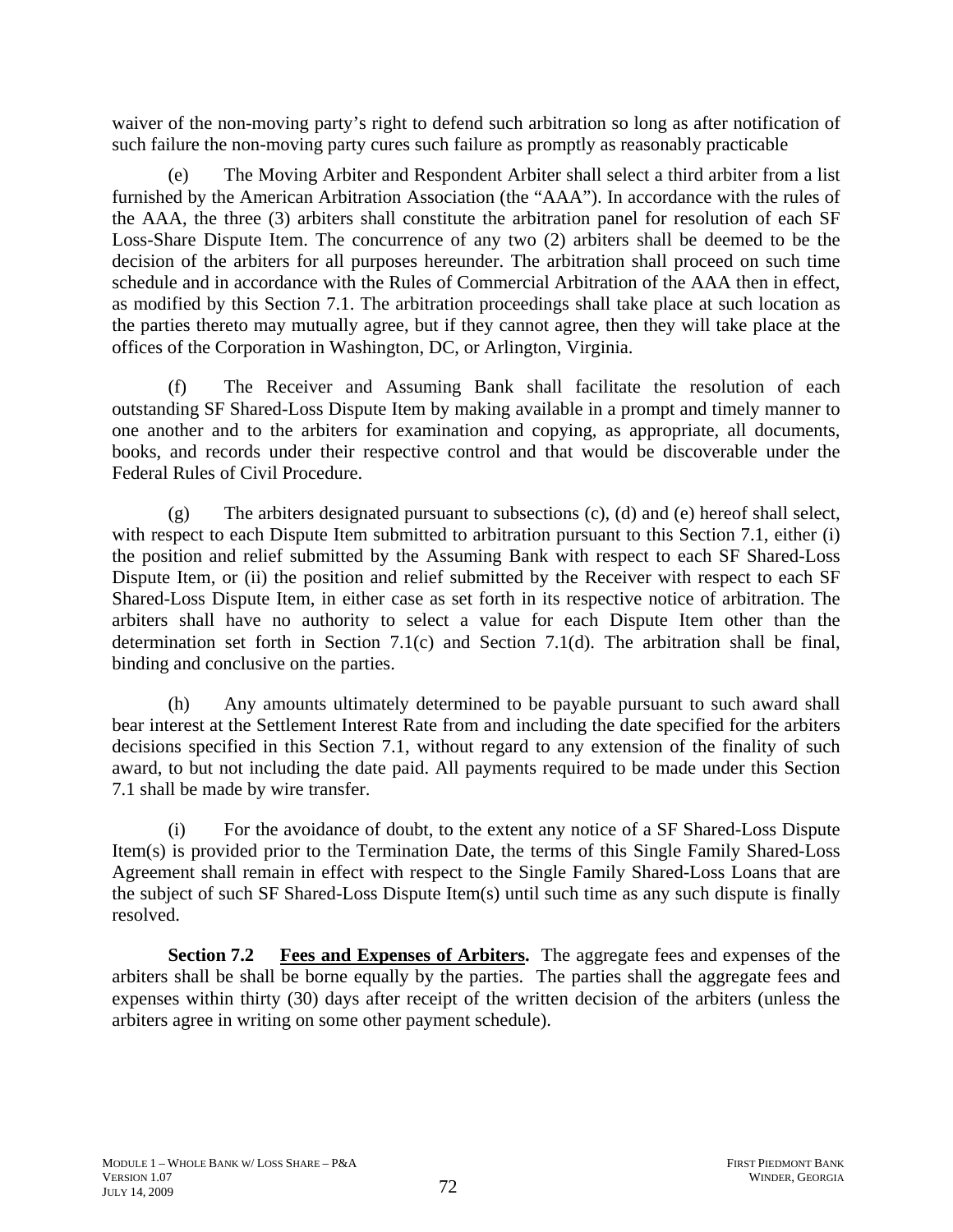# **Exhibit 1 Monthly Certificate**

| <b>PART 1 - CURRENT MONTH NET LOSS</b> |                      |                 |                                   |                                     |                                       |
|----------------------------------------|----------------------|-----------------|-----------------------------------|-------------------------------------|---------------------------------------|
|                                        |                      |                 |                                   |                                     |                                       |
|                                        |                      |                 | Specify loss type                 |                                     |                                       |
| <b>MONTH ENDED:</b>                    | [input report month] |                 | as Foreclosure,<br>or Short-Sale. |                                     |                                       |
|                                        |                      |                 |                                   |                                     |                                       |
| Losses                                 |                      |                 |                                   |                                     |                                       |
| Loan No.                               | Loss Type            | Loss            |                                   |                                     |                                       |
|                                        |                      | Amount          |                                   |                                     |                                       |
|                                        |                      |                 |                                   |                                     |                                       |
|                                        |                      |                 |                                   |                                     |                                       |
|                                        |                      |                 |                                   |                                     |                                       |
|                                        |                      |                 |                                   | <b>Loss Amount</b><br>is the amount | <b>Loss Month is</b><br>the reporting |
| <b>TOTAL</b>                           |                      | XX              | A                                 | of Loss                             | month in                              |
|                                        |                      |                 |                                   | incurred and                        | which the                             |
|                                        |                      |                 |                                   | reported on<br>the loan in a        | Loss was<br>reported.                 |
| <b>Recoveries</b>                      |                      |                 |                                   |                                     |                                       |
|                                        |                      | Recovery        | Loss                              | T<br>Loss                           |                                       |
| Loan No.                               |                      | Amount          | Amount                            | Month                               |                                       |
|                                        |                      |                 |                                   |                                     |                                       |
|                                        |                      |                 |                                   |                                     |                                       |
|                                        |                      |                 |                                   |                                     |                                       |
|                                        |                      |                 |                                   |                                     |                                       |
|                                        |                      |                 |                                   |                                     |                                       |
|                                        |                      |                 |                                   |                                     |                                       |
|                                        |                      |                 |                                   |                                     |                                       |
| <b>TOTAL</b>                           |                      | XX              | B                                 |                                     |                                       |
|                                        |                      |                 |                                   |                                     |                                       |
| Net Losses                             |                      | XX              | $C = A - B$                       |                                     |                                       |
| (Recoveries)                           |                      |                 |                                   |                                     |                                       |
|                                        |                      |                 |                                   |                                     |                                       |
|                                        |                      |                 |                                   |                                     | If Col. D minus Col. E is             |
| <b>PART 2 - FIRST LOSS TEST</b>        |                      |                 |                                   |                                     | less than zero, enter zero.           |
|                                        |                      |                 |                                   | Col. D - Col.                       |                                       |
|                                        |                      | Col. D          | Col. E                            | E                                   |                                       |
|                                        |                      | Cumulative      |                                   | Cumulative                          |                                       |
|                                        |                      | Loss            | <b>First Loss</b>                 | Shared-Loss                         |                                       |
|                                        |                      | Amount          | Tranche                           | Amount                              |                                       |
|                                        |                      |                 |                                   |                                     |                                       |
| Balance, beginning of month            |                      | XX              | $\overline{XX}$                   | $\overline{XX}$                     | $\overline{F}$                        |
| Current month Net Losses (from Part 1) |                      | $\overline{XX}$ |                                   |                                     |                                       |
|                                        |                      |                 |                                   |                                     |                                       |
| Balance, end of month                  |                      | $\overline{XX}$ | $\overline{XX}$                   | $\overline{XX}$                     | G                                     |
|                                        |                      |                 |                                   |                                     |                                       |
|                                        |                      |                 |                                   |                                     |                                       |
| <b>Shared Loss Amount</b>              |                      |                 |                                   | XX                                  | $G - F$                               |
| Times Loss Share percentage            |                      |                 |                                   | 80%                                 |                                       |
|                                        |                      |                 |                                   |                                     |                                       |
| Amount due from (to) FDIC as Receiver  |                      |                 |                                   | $\overline{XX}$                     |                                       |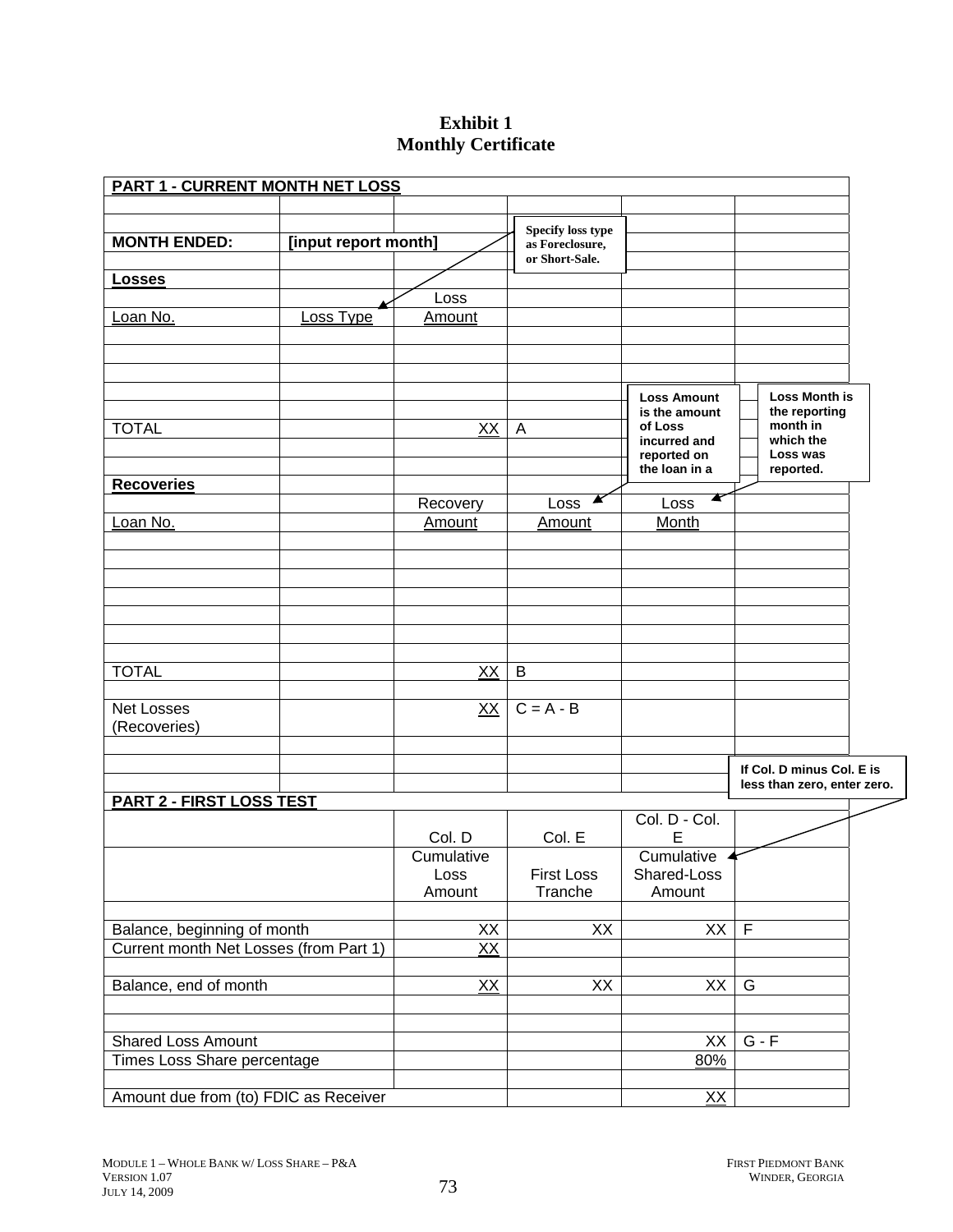| Pursuant to Section 2.1 of the Single Family Shared-Loss Agreement, the undersigned hereby certifies |  |              |  |  |  |
|------------------------------------------------------------------------------------------------------|--|--------------|--|--|--|
| the information on this Certificate is true, complete and correct.                                   |  |              |  |  |  |
| <b>OFFICER SIGNATURE</b>                                                                             |  |              |  |  |  |
| <b>OFFICER NAME:</b>                                                                                 |  | <b>TITLE</b> |  |  |  |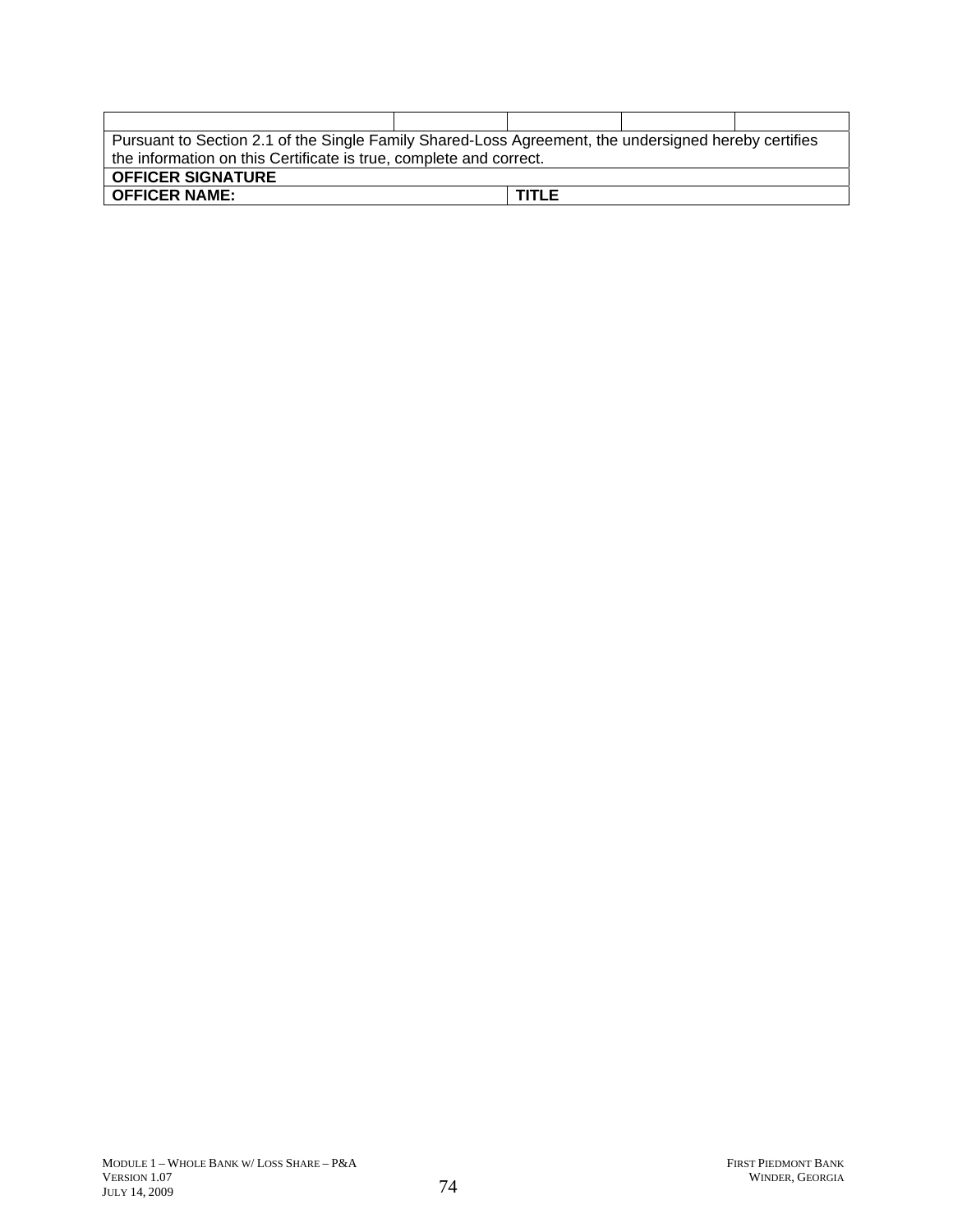## **Exhibit 2a**

This exhibit contains three versions of the loss share calculation for foreclosure, plus explanatory notes.

#### **Foreclosure Occurred Prior to Loss Share Agreement Exhibit 2a(1) CALCULATION OF FORECLOSURE LOSS**

| 1 Shared-Loss Month<br>2 Loan no:<br>3 REO #                                               | May-09<br>364574<br>621 |
|--------------------------------------------------------------------------------------------|-------------------------|
| 4 Foreclosure date                                                                         | 12/18/08                |
| 5 Liquidation date                                                                         | 4/12/09                 |
| 6 Note Interest rate                                                                       | 8.100%                  |
| 7 Most recent BPO                                                                          | 228,000                 |
| 8 Most recent BPO date                                                                     | 1/21/09                 |
| <b>Foreclosure Loss calculation</b>                                                        |                         |
| 9 Book value at date of Loss Share agreement                                               | 244,900                 |
| Accrued interest, limited to 90 days or days from failure<br>10 to sale, whichever is less | 3,306                   |
| 11 Costs incurred after Loss Share agreement in place:                                     |                         |
| 12<br>Attorney's fees                                                                      | 0                       |
| Foreclosure costs, including title search, filing fees,                                    |                         |
| 13 advertising, etc.                                                                       | 0                       |
| 14<br>Property protection costs, maint. and repairs                                        | 6,500                   |
| 15<br>Tax and insurance advances                                                           | 0                       |
| <b>Other Advances</b>                                                                      |                         |
| 16<br>Appraisal/Broker's Price Opinion fees                                                | 0                       |
| 17<br>Inspections                                                                          | 0                       |
| Other<br>18                                                                                | 0                       |
| 19 Gross balance recoverable by Purchaser                                                  | 254,706                 |
| <b>Cash Recoveries:</b>                                                                    |                         |
| 20 Net liquidation proceeds (from HUD-1 settl stmt)                                        | 219,400                 |
| 21 Hazard Insurance proceeds                                                               | 0                       |
| 22 Mortgage Insurance proceeds                                                             | 0                       |
| 23 T & I escrow account balances, if positive                                              | 0                       |
| 24 Other credits, if any (itemize)                                                         | 0                       |
| 25<br><b>Total Cash Recovery</b>                                                           | 219,400                 |
| 26 Loss Amount                                                                             | 35,306                  |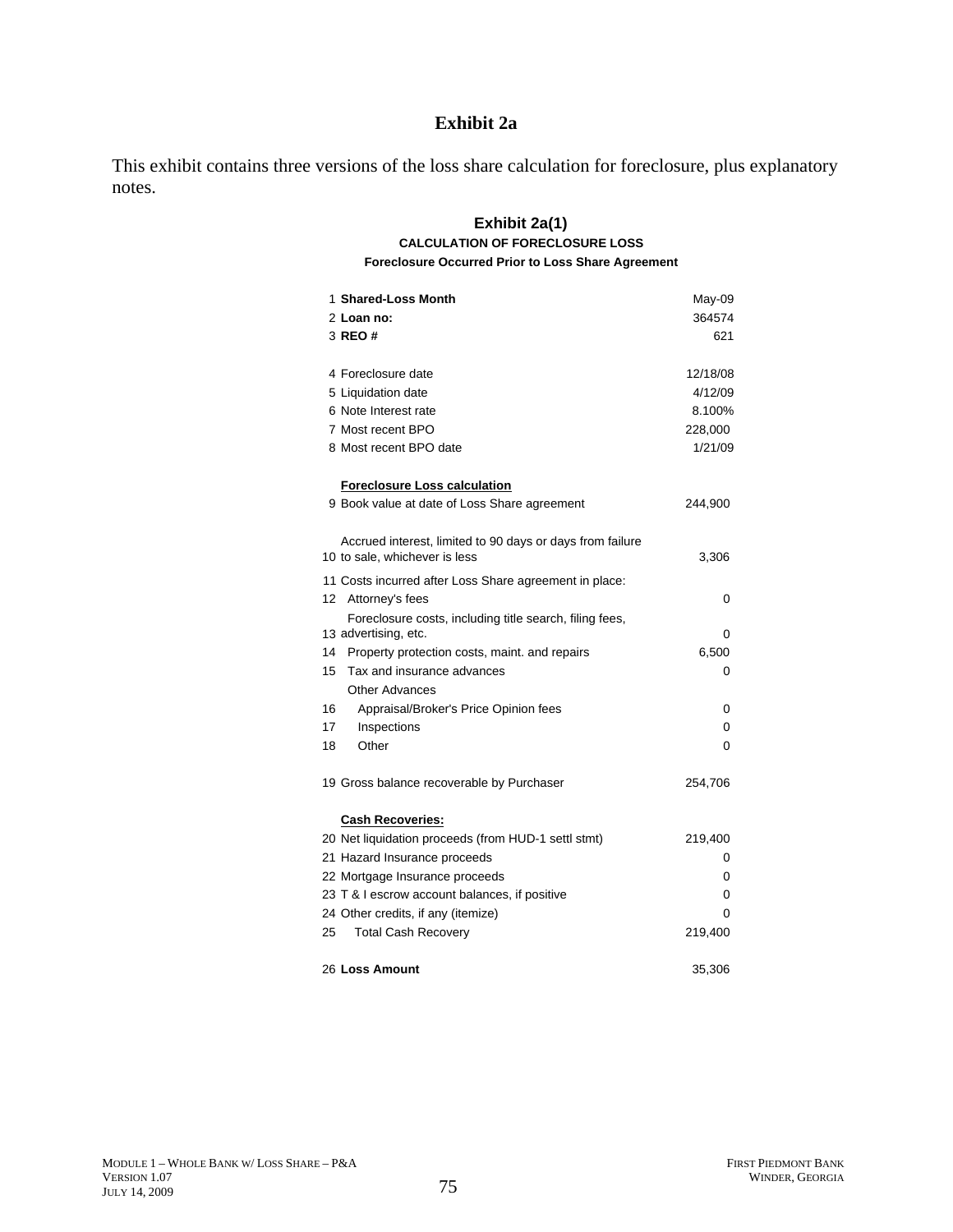### **Exhibit 2a(2)**

### **CALCULATION OF FORECLOSURE LOSS**

#### **No Preceeding Loan Mod under Loss Share**

| 1 Shared-Loss Month                                     | May-09  |
|---------------------------------------------------------|---------|
| 2 Loan no:                                              | 292334  |
| 3 REO #                                                 | 477     |
| 4 Interest paid-to-date                                 | 4/30/08 |
| 5 Foreclosure date                                      | 1/15/09 |
| 6 Liquidation date                                      | 4/12/09 |
| 7 Note Interest rate                                    | 8.000%  |
| 8 Owner occupied?                                       | Yes     |
| 9 If owner-occupied:                                    |         |
| 10<br>Borrower current gross annual income              | 42,000  |
| 11<br>Estimated NPV of loan mod                         | 195,000 |
| 12 Most recent BPO                                      | 235,000 |
| 13 Most recent BPO date                                 | 1/21/09 |
| <b>Foreclosure Loss calculation</b>                     |         |
| 16 Loan Principal balance after last paid installment   | 300,000 |
| 17 Accrued interest, limited to 90 days                 | 6,000   |
| 18 Attorney's fees                                      | 0       |
| Foreclosure costs, including title search, filing fees, |         |
| 19 advertising, etc.                                    | 4,000   |
| 20 Property protection costs, maint. and repairs        | 5,500   |
| 21 Tax and insurance advances                           | 1,500   |
| <b>Other Advances</b>                                   |         |
| 22<br>Appraisal/Broker's Price Opinion fees             | 0       |
| 23<br>Inspections                                       | 50      |
| 24<br>Other                                             | 0       |
| 25 Gross balance recoverable by Purchaser               | 317,050 |
| <b>Cash Recoveries:</b>                                 |         |
| 26 Net liquidation proceeds (from HUD-1 settl stmt)     | 205,000 |
| 27 Hazard Insurance proceeds                            | 0       |
| 28 Mortgage Insurance proceeds                          | 0       |
| 29 T & I escrow account balances, if positive           | 0       |
| 30 Other credits, if any (itemize)                      | 0       |
| 31<br><b>Total Cash Recovery</b>                        | 205,000 |
| 32 Loss Amount                                          | 112,050 |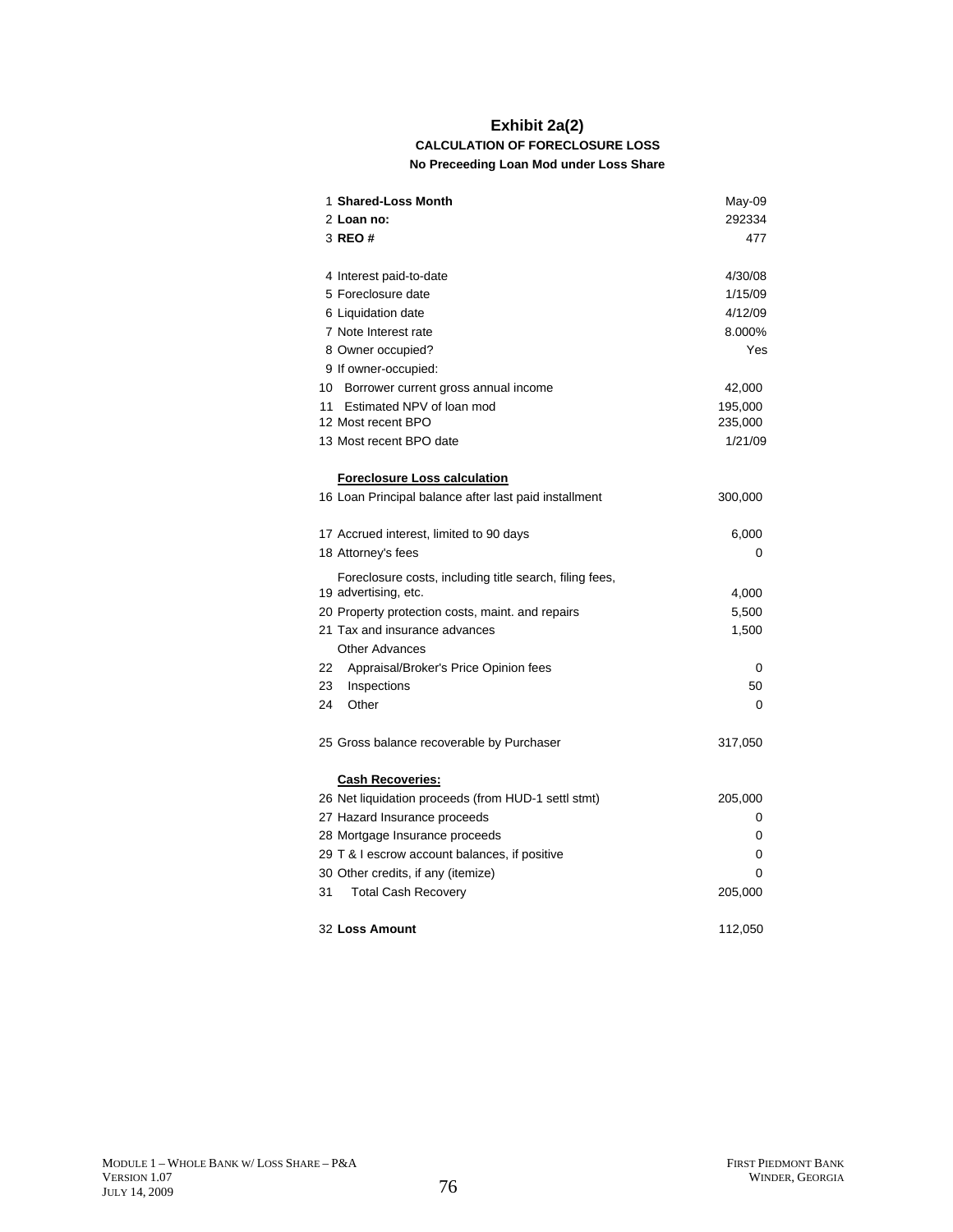# **Exhibit 2a(3)**

#### **CALCULATION OF FORECLOSURE LOSS Foreclosure after a Covered Loan Mod**

| 1 Shared-Loss Month                                                  | May-09  |
|----------------------------------------------------------------------|---------|
| 2 Loan no:                                                           | 138554  |
| 3 REO #                                                              | 843     |
|                                                                      |         |
| 4 Loan mod date                                                      | 1/17/08 |
| 5 Interest paid-to-date                                              | 4/30/08 |
| 6 Foreclosure date                                                   | 1/15/09 |
| 7 Liquidation date                                                   | 4/12/09 |
| 8 Note Interest rate                                                 | 4.000%  |
| 9 Most recent BPO                                                    | 210,000 |
| 10 Most recent BPO date                                              | 1/20/09 |
|                                                                      |         |
| <b>Foreclosure Loss calculation</b>                                  |         |
| 11 NPV of projected cash flows at loan mod                           | 285,000 |
| 12 Less: Principal payments between loan mod and deliquency          | 2,500   |
| 13 Plus:                                                             |         |
| Attorney's fees<br>14                                                | 0       |
| Foreclosure costs, including title search, filing fees, advertising, |         |
| 15 etc.                                                              | 4,000   |
| 16<br>Property protection costs, maint. and repairs                  | 7,000   |
| 17<br>Tax and insurance advances                                     | 2,000   |
| <b>Other Advances</b><br>18                                          |         |
| 19 Appraisal/Broker's Price Opinion fees                             | 0       |
| 20<br>Inspections                                                    | 0       |
| 21<br>Other                                                          | 0       |
|                                                                      |         |
| 22 Gross balance recoverable by Purchaser                            | 295,500 |
| <b>Cash Recoveries:</b>                                              |         |
| 23 Net liquidation proceeds (from HUD-1 settl stmt)                  | 201,000 |
| 24 Hazard Insurance proceeds                                         | 0       |
| 25 Mortgage Insurance proceeds                                       | 0       |
| 26 T & I escrow account balances, if positive                        | 0       |
| 27 Other credits, if any (itemize)                                   | 0       |
| 28<br><b>Total Cash Recovery</b>                                     | 201,000 |
|                                                                      |         |
| 29 Loss Amount                                                       | 94,500  |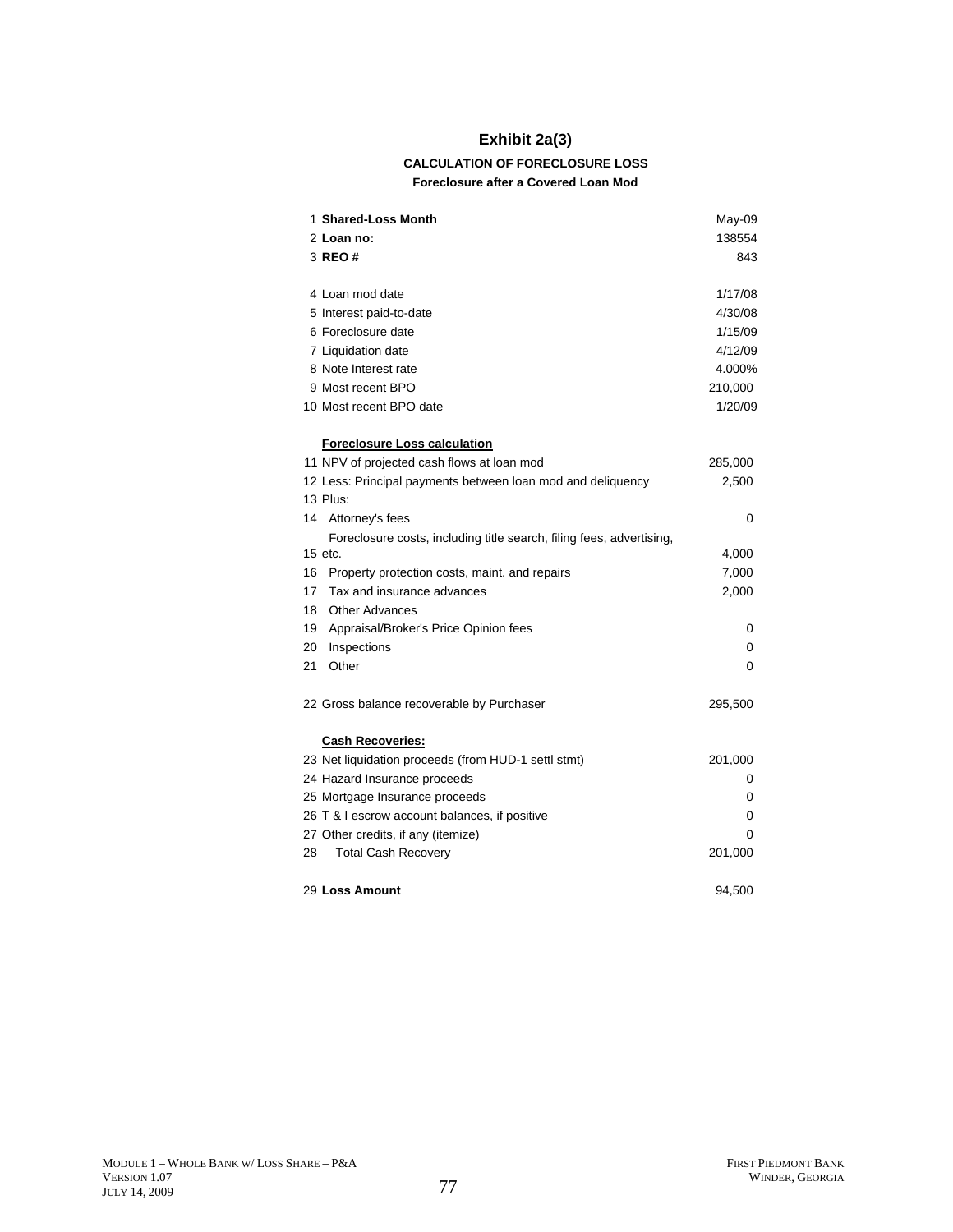## **Notes to Exhibit 2a (foreclosure)**

- 1. The data shown are for illustrative purpose. The figures will vary for actual restructurings.
- 2. The covered loss is the difference between the gross balance recoverable by Purchaser and the total cash recovery. There are three methods of calculation for covered losses from foreclosures, depending upon the circumstances. They are shown below:
	- a. If foreclosure occurred prior to the beginning of the Loss Share agreement, use Exhibit  $2a(1)$ . This version uses the book value of the REO as the starting point for the covered loss.
	- b. If foreclosure occurred after the Loss Share agreement was in place, and if the loan was not restructured when the Loss Share agreement was in place, use Exhibit 2a(2). This version uses the unpaid balance of the loan as of the last payment as the starting point for the covered loss.
	- c. If the loan was restructured when the Loss Share agreement was in place, and then foreclosure occurred, use Exhibit 2a(3). This version uses the Net Present Value (NPV) of the modified loan as the starting point for the covered loss.
- 3. For Exhibit 2a(1), the gross balance recoverable by the purchaser is calculated as the sum of lines  $9 - 18$ ; it is shown in line 19. For Exhibit 2a(2), the gross balance recoverable by the purchaser is calculated as the sum of lines  $16 - 24$ ; it is shown in line 25. For Exhibit 2a(3), the gross balance recoverable by the purchaser is calculated as line 11 minus line 12 plus lines  $13 - 21$ ; it is shown in line 22.
- 4. For Exhibit 2a(1), the total cash recovery is calculated as the sum of lines  $20 24$ ; it is shown in line 25. For Exhibit 2a(2), the total cash recovery is calculated as the sum of lines  $26 - 30$ ; it is shown in line 31. For Exhibit 2a(3), the total cash recovery is calculated as the sum of lines  $23 - 27$ ; it is shown in line 28.
- 5. Reasonable and customary third party attorney's fees and expenses incurred by or on behalf of Assuming Bank in connection with any enforcement procedures, or otherwise with respect to such loan, are reported under Attorney's fees.
- 6. Assuming Bank's (or Third Party Servicer's) reasonable and customary out-of-pocket costs paid to either a third party or an affiliate (if affiliate is pre-approved by the FDIC) for foreclosure, property protection and maintenance costs, repairs, assessments, taxes, insurance and similar items are treated as part of the gross recoverable balance, to the extent they are not paid from funds in the borrower's escrow account. Allowable costs are limited to amounts per Freddie Mac and Fannie Mae guidelines (as in effect from time to time), where applicable, provided that this limitation shall not apply to costs or expenses relating to environmental conditions.
- 7. Do not include late fees, prepayment penalties, or any similar lender fees or charges by the Failed Bank or Assuming Bank to the loan account, any allocation of Assuming Bank's servicing costs, or any allocations of Assuming Bank's general and administrative (G&A) or other operating costs.
- 8. If Exhibit 2a(3) is used, then no accrued interest may be included as a covered loss. Otherwise, the amount of accrued interest that may be included as a covered loss is limited to the minimum of:
	- a. 90 days
	- b. The number of days that the loan is delinquent when the property was sold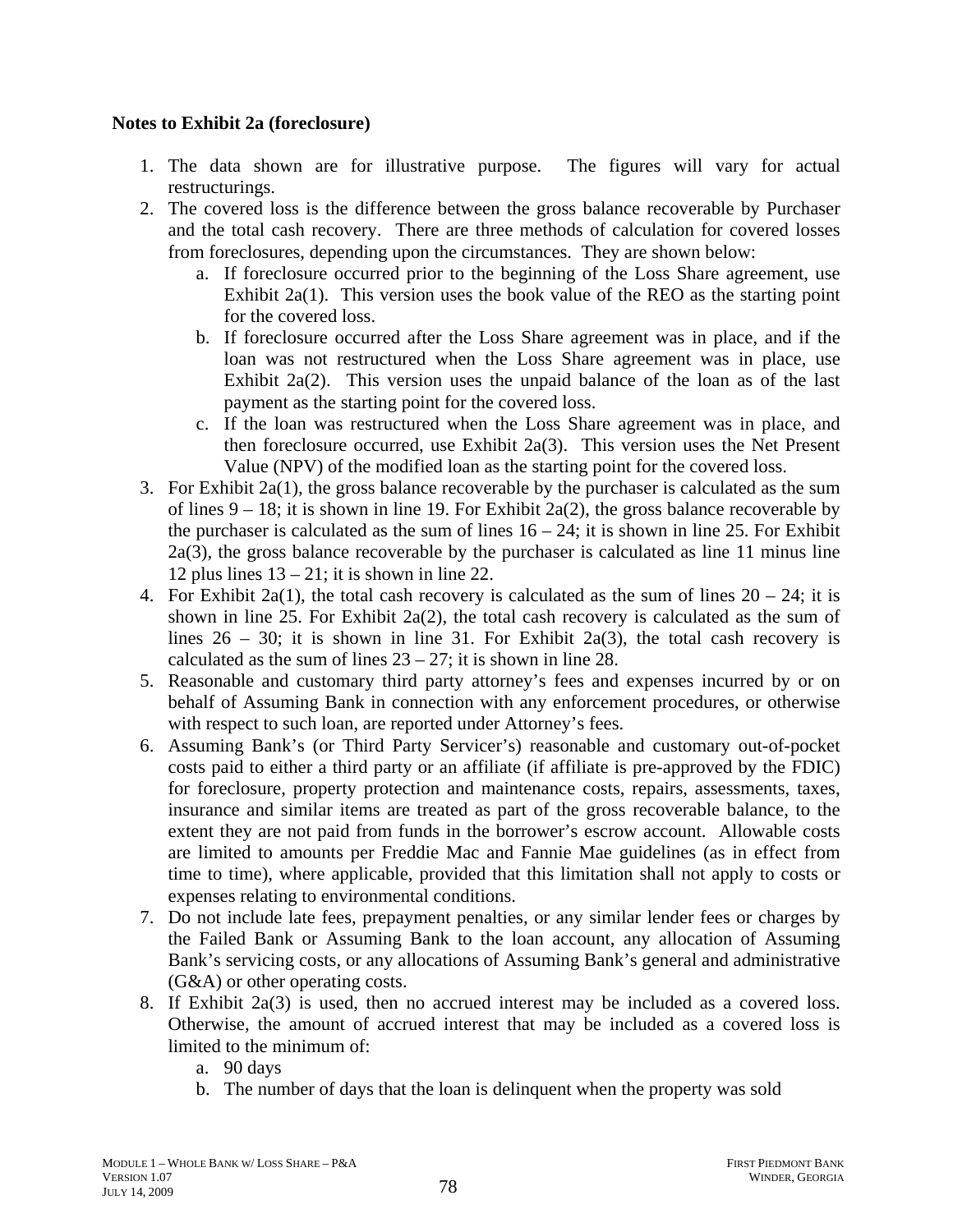c. The number of days between the resolution date and the date when the property was sold

To calculate accrued interest, apply the note interest rate that would have been in effect if the loan were performing to the principal balance after application of the last payment made by the borrower.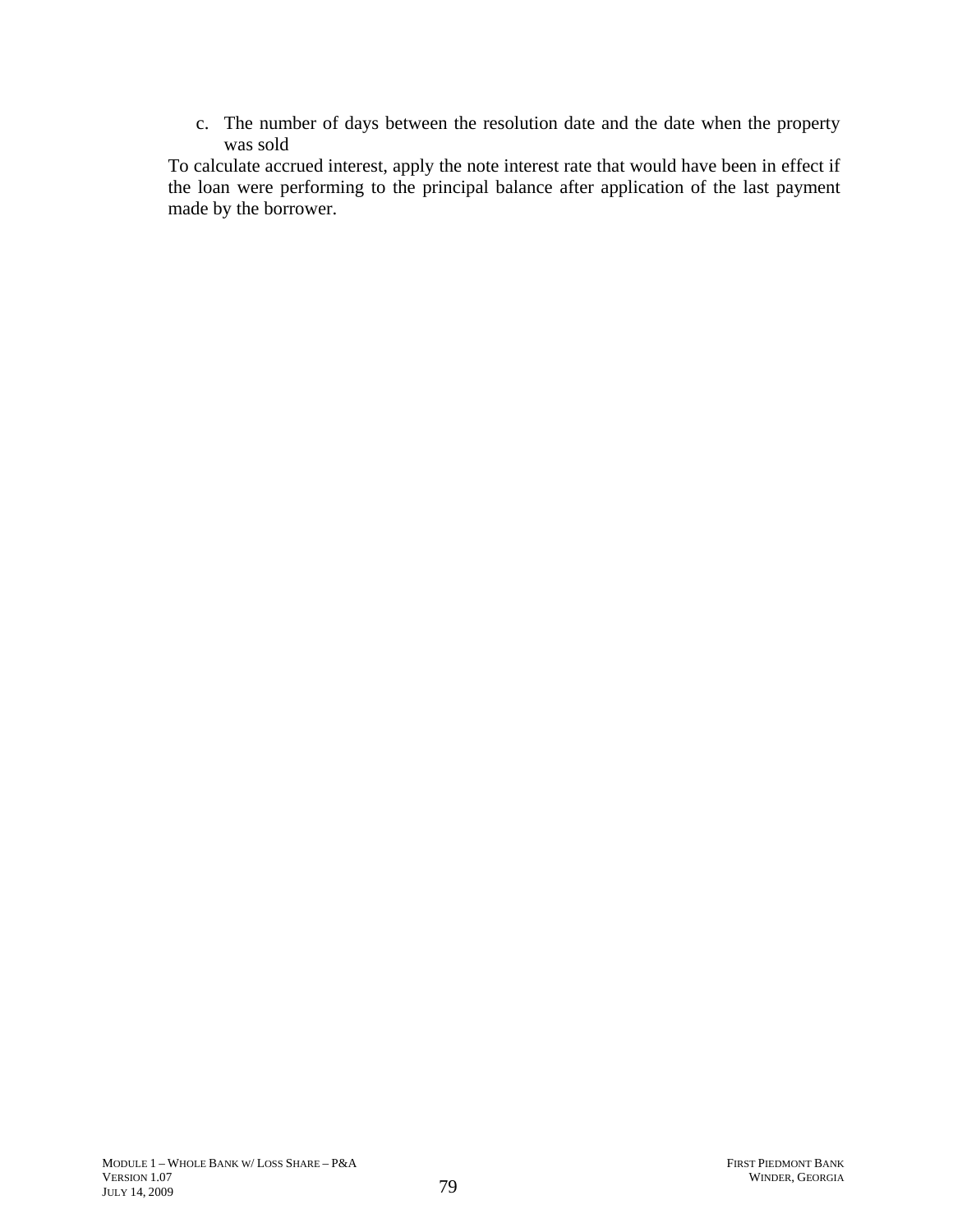# **Exhibit 2b**

This exhibit contains the loss share calculation for restructuring (loan mod), plus explanatory notes.

### **Exhibit 2b CALCULATION OF RESTRUCTURING LOS S**

|                                                                      | 1 Shared-Loss Month                                   | May-09                               |                                  |
|----------------------------------------------------------------------|-------------------------------------------------------|--------------------------------------|----------------------------------|
|                                                                      | 2 Loan no:                                            | 123456                               |                                  |
|                                                                      | <b>Loan before Restructuring</b>                      |                                      |                                  |
|                                                                      | 3 Original loan amount                                | 500,000                              |                                  |
|                                                                      | 4 Current unpaid principal balance                    | 450,000                              |                                  |
|                                                                      | 5 Remaining term                                      | 298                                  |                                  |
|                                                                      | 6 Interest rate                                       | 7.500%                               |                                  |
|                                                                      | 7 Interest Paid-To-Date                               | 2/29/08                              |                                  |
|                                                                      | 8 Monthly payment - P&I                               | 3,333                                |                                  |
|                                                                      | 9 Monthly payment - T&I                               | 1,000                                |                                  |
|                                                                      | 10 Total monthly payment                              | 4,333                                |                                  |
|                                                                      | 11 Loan type (fixed-rate, ARM, I/O, Option ARM, etc.) | <b>Option ARM</b>                    |                                  |
|                                                                      | 12 Borrower current annual income                     | 82,000                               |                                  |
|                                                                      | <b>Terms of Modified/Restructured Loan</b>            |                                      |                                  |
|                                                                      | 13 Closing date on modified/restructured loan         | 4/19/09                              |                                  |
|                                                                      | 14 New Principal balance                              | 461,438                              |                                  |
|                                                                      | 15 Remaining term                                     | 313                                  |                                  |
|                                                                      | 16 Interest rate                                      | 3.500%                               |                                  |
|                                                                      | 17 Monthly payment - P&I                              | 1,346                                |                                  |
|                                                                      | 18 Monthly payment - T&I                              | 800                                  |                                  |
|                                                                      | 19 Total monthly payment                              | 2,146                                |                                  |
|                                                                      | 20 Loan type (fixed-rate, ARM, I/O, Option ARM, etc.) | IO Hybrid                            |                                  |
|                                                                      | 21 Lien type (1st, 2nd)                               | 1st                                  |                                  |
|                                                                      | If adjustable:                                        |                                      |                                  |
|                                                                      | 22 Initial interest rate                              | 3.500%                               |                                  |
| 23                                                                   | Term - initial interest rate                          | 60 Months                            |                                  |
|                                                                      | 24 Initial payment amount                             | 2,146                                |                                  |
|                                                                      | 25 Term-initial payment amount                        | 60 Months                            |                                  |
|                                                                      | 26 Negative amortization?                             | No                                   |                                  |
|                                                                      | 27 Rate reset frequency after first adjustment        | 6 Months                             |                                  |
|                                                                      | 28 Next reset date                                    | 5/1/14                               |                                  |
|                                                                      | 29 Index                                              | <b>LIBOR</b>                         |                                  |
|                                                                      | 30 Margin                                             | 2.750%                               |                                  |
|                                                                      | 31 Cap per adjustment                                 | 2.000%                               |                                  |
|                                                                      | 32 Lifetime Cap                                       | 9.500%                               |                                  |
|                                                                      | 33 Floor                                              | 2.750%                               |                                  |
|                                                                      | 34 Front end DTI                                      | 31%                                  |                                  |
|                                                                      | 35 Back end DTI                                       | 45%                                  |                                  |
|                                                                      | <b>Restructuring Loss Calculation</b>                 |                                      |                                  |
|                                                                      | 36 Loan Principal balance before restructuring        | 450,000                              |                                  |
|                                                                      | 37 Accrued interest, limited to 90 days               | 8,438                                |                                  |
|                                                                      | 38 Tax and insurance advances                         | 3,000                                |                                  |
|                                                                      | 39 3rd party fees due                                 |                                      |                                  |
|                                                                      | 40 Total loan balance due before restructuring        | 461,438                              |                                  |
|                                                                      | Assumptions for NPV Calculation, Restructured Loan:   |                                      |                                  |
|                                                                      | 41 Discount rate for projected cash flows             | 5.530%                               |                                  |
|                                                                      | 42 Loan prepayment in full                            | 120 Months                           |                                  |
|                                                                      | 43 NPV of projected cash flows                        | 403,000                              |                                  |
|                                                                      | 44 Loss Amount                                        |                                      |                                  |
| MODULE 1 – WHOLE BANK W/ LOSS SHARE – P&A<br>$V_{\text{PDCIM}}$ 1.07 |                                                       | 58,438<br><b>FIRST PIEDMONT BANK</b> | $W$ <i>n</i> $n$ rn $C$ ron $C1$ |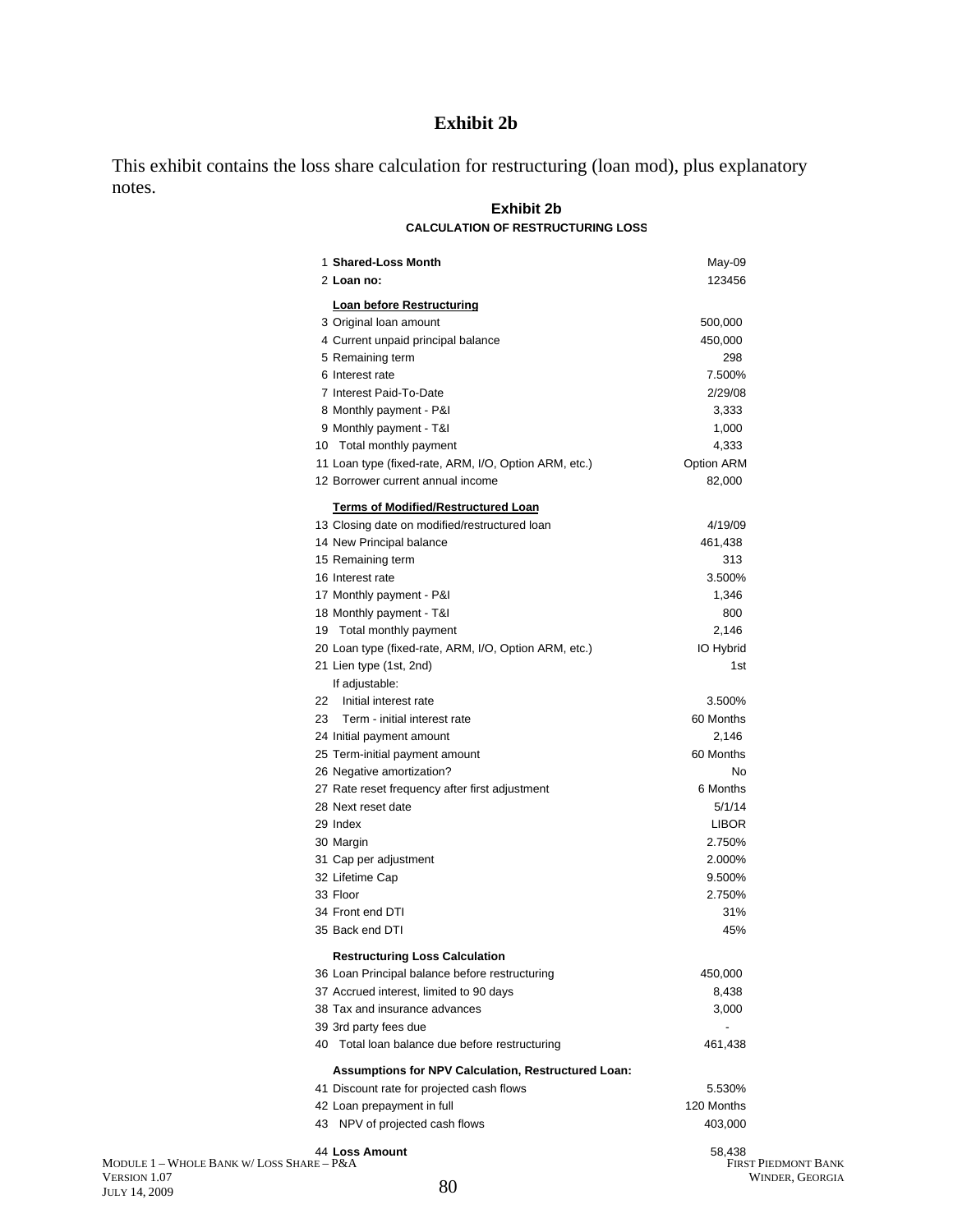## **Notes to Exhibit 2b (restructuring)**

- 1. The data shown are for illustrative purpose. The figures will vary for actual restructurings.
- 2. For purposes of loss sharing, losses on restructured loans are calculated as the difference between:
	- a. The principal, accrued interest, advances due on the loan, and allowable  $3<sup>rd</sup>$  party fees prior to restructuring (lines 36-39), and
	- b. The Net Present Value (NPV) of the estimated cash flows (line 43). The cash flows should assume no default or prepayment for 10 years, followed by prepayment in full at the end of 10 years (120 months).
- 3. For owner-occupied residential loans, the NPV is calculated using the most recently published Freddie Mac survey rate on 30-year fixed rate loans as of the restructure date.
- 4. For investor owned or non-owner occupied residential loans, the NPV is calculated using commercially reasonable rate on 30-year fixed rate loans as of the restructure date.
- 5. If the new loan is an adjustable-rate loan, interest rate resets and related cash flows should be projected based on the index rate in effect at the date of the loan restructuring. If the restructured loan otherwise provides for specific charges in monthly P&I payments over the term of the loan, those changes should be reflected in the projected cash flows. Assuming Bank must retain supporting schedule of projected cash flows as required by Section 2.1 of the Single Family Shared-Loss Agreement and provide it to the FDIC if requested for a sample audit.
- 6. Do not include late fees, prepayment penalties, or any similar lender fees or charges by the Failed Bank or Assuming Bank to the loan account, any allocation of Assuming Bank's servicing costs, or any allocations of Assuming Bank's general and administrative (G&A) or other operating costs.
- 7. The amount of accrued interest that may be added to the balance of the loan is limited to the minimum of:
	- a. 90 days
	- b. The number of days that the loan is delinquent at the time of restructuring
	- c. The number of days between the resolution date and the restructuring

To calculate accrued interest, apply the note interest rate that would have been in effect if the loan were performing to the principal balance after application of the last payment made by the borrower.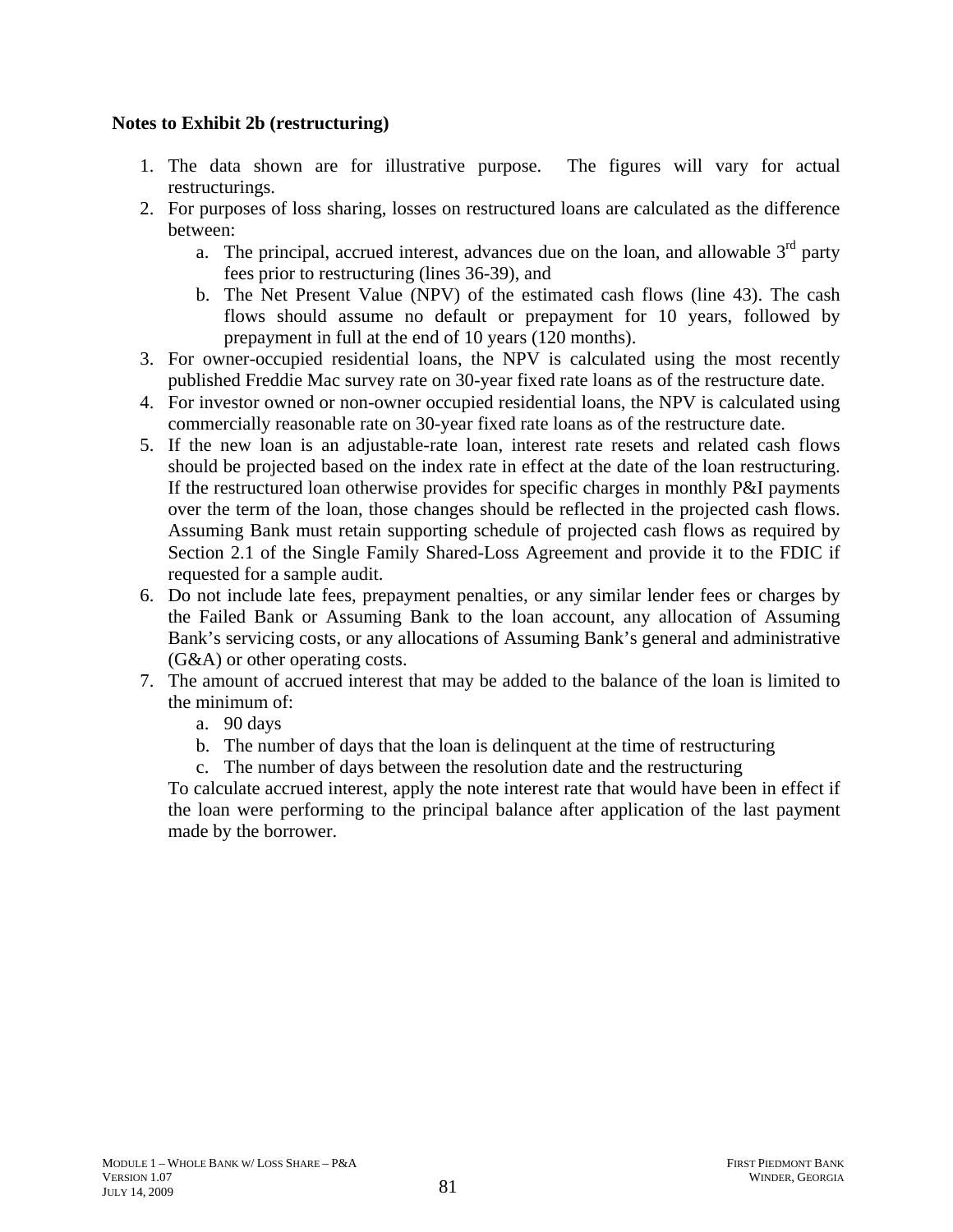## **Exhibit 2c**

This exhibit contains two versions of the loss share calculation for short sales, plus explanatory notes.

#### **Exhibit 2c(1) CALCULATION OF LOSS FOR SHORT SALE LOANS No Preceeding Loan Mod under Loss Share**

| 1 Shared-Loss Month:<br>2 Loan #<br>3 RO #     | May-09<br>58776<br>542 |
|------------------------------------------------|------------------------|
| 4 Interest paid-to-date<br>5 Short Payoff Date | 7/31/08<br>4/17/09     |
| 6 Note Interest rate<br>7 Owner occupied?      | 7.750%<br>Yes          |
| If so:                                         |                        |
| Borrower current gross annual income<br>8      | 38,500                 |
| Estimated NPV of loan mod<br>9                 | 200,000                |
| 10 Most recent BPO                             | 380,000                |
| 11 Most recent BPO date                        | 1/31/06                |
| <b>Short-Sale Loss calculation</b>             |                        |
| 12 Loan Principal balance                      | 375,000                |
| 13 Accrued interest, limited to 90 days        | 7,266                  |
| 14 Attorney's fees                             | 0                      |
| 15 Tax and insurance advances                  | 0                      |
| 16 3rd party fees due                          | 2,800                  |
| 17 Incentive to borrower                       | 2,000                  |
| 18 Gross balance recoverable by Purchaser      | 387,066                |
| 19 Amount accepted in Short-Sale               | 255,000                |
| 20 Hazard Insurance                            | 0                      |
| 21 Mortgage Insurance                          | 0                      |
| 22 Total Cash Recovery                         | 255,000                |
| 23 Loss Amount                                 | 132,066                |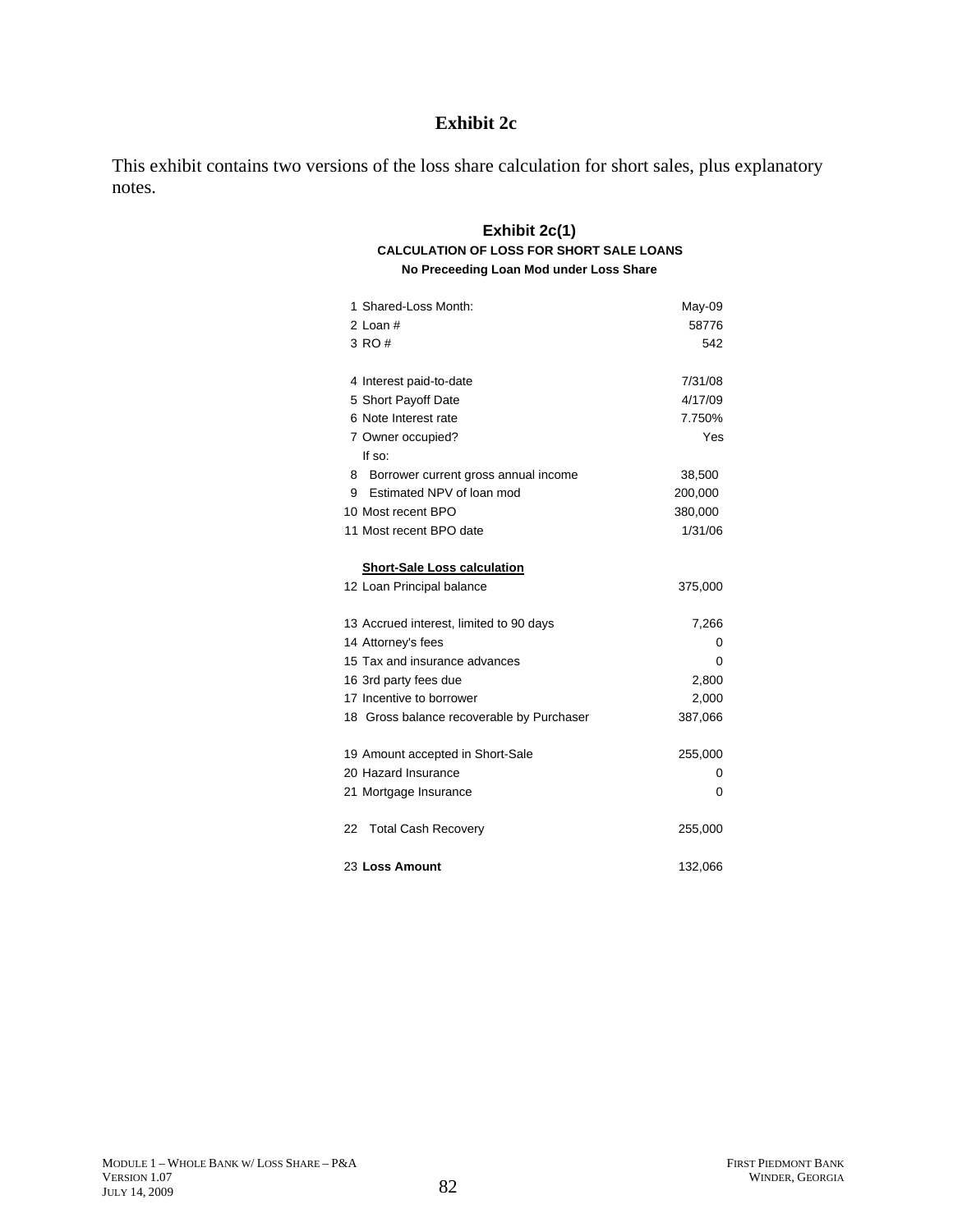### **Short Sale after a Covered Loan Mod Exhibit 2c(2) CALCULATION OF LOSS FOR SHORT SALE LOANS**

| 1 Shared-Loss Month:                                        | May-09  |
|-------------------------------------------------------------|---------|
| 2 Loan $#$                                                  | 20076   |
| 3 REO #                                                     | 345     |
|                                                             |         |
| 4 Loan mod date                                             | 5/12/08 |
| 5 Interest paid-to-date                                     | 9/30/08 |
| 6 Short Payoff Date                                         | 4/2/09  |
| 7 Note Interest rate                                        | 7.500%  |
| 8 Most recent BPO                                           | 230,000 |
| 9 Most recent BPO date                                      | 1/21/09 |
|                                                             |         |
| <b>Short-Sale Loss calculation</b>                          |         |
| 11 NPV of projected cash flows at loan mod                  | 311,000 |
| 12 Less: Principal payments between loan mod and deliquency | 1,000   |
| Plus:                                                       |         |
| Attorney's fees<br>13                                       | 0       |
| Tax and insurance advances<br>14                            | 1,500   |
| 3rd party fees due<br>15                                    | 2,600   |
| Incentive to borrower<br>16                                 | 3,500   |
| 17 Gross balance recoverable by Purchaser                   | 317,600 |
|                                                             |         |
| 18 Amount accepted in Short-Sale                            | 234,000 |
| 19 Hazard Insurance                                         | 0       |
| 20 Mortgage Insurance                                       | 0       |
|                                                             |         |
| <b>Total Cash Recovery</b><br>21                            | 234,000 |
|                                                             |         |
| 22 Loss Amount                                              | 83,600  |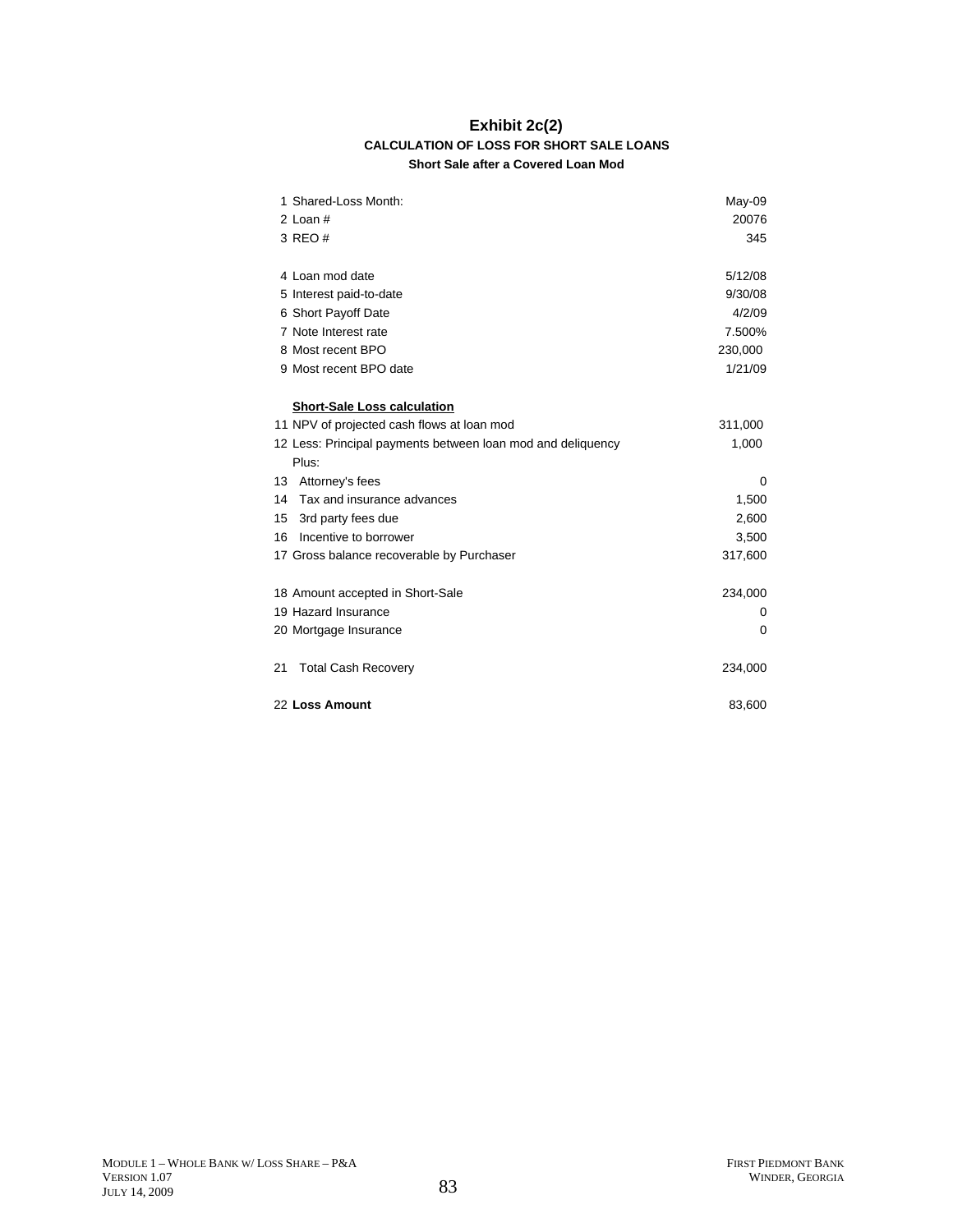## **Notes to Exhibit 2c (short sale)**

- 1. The data shown are for illustrative purpose. The figures will vary for actual short sales.
- 2. The covered loss is the difference between the gross balance recoverable by Purchaser and the total cash recovery. There are two methods of calculation for covered losses from short sales, depending upon the circumstances. They are shown below:
	- a. If the loan was restructured when the Loss Share agreement was in place, and then the short sale occurred, use Exhibit  $2c(2)$ . This version uses the Net Present Value (NPV) of the modified loan as the starting point for the covered loss.
	- b. Otherwise, use Exhibit  $2c(1)$ . This version uses the unpaid balance of the loan as of the last payment as the starting point for the covered loss.
- 3. For Exhibit  $2c(1)$ , the gross balance recoverable by the purchaser is calculated as the sum of lines  $12 - 17$ ; it is shown in line 18. For Exhibit 2a(2), the gross balance recoverable by the purchaser is calculated as line 11 minus line  $12$  plus lines  $13 - 16$ ; it is shown in line 17.
- 4. For Exhibit 2c(1), the total cash recovery is calculated as the sum of lines  $19 21$ ; it is shown in line 22. For Exhibit  $2c(2)$ , the total cash recovery is calculated as the sum of lines  $18 - 20$ ; it is shown in line 21.
- 5. Reasonable and customary third party attorney's fees and expenses incurred by or on behalf of Assuming Bank in connection with any enforcement procedures, or otherwise with respect to such loan, are reported under Attorney's fees.
- 6. Do not include late fees, prepayment penalties, or any similar lender fees or charges by the Failed Bank or Assuming Bank to the loan account, any allocation of Assuming Bank's servicing costs, or any allocations of Assuming Bank's general and administrative (G&A) or other operating costs.
- 7. If Exhibit  $2c(2)$  is used, then no accrued interest may be included as a covered loss. Otherwise, the amount of accrued interest that may be included as a covered loss is limited to the minimum of:
	- d. 90 days
	- e. The number of days that the loan is delinquent when the property was sold
	- f. The number of days between the resolution date and the date when the property was sold

To calculate accrued interest, apply the note interest rate that would have been in effect if the loan were performing to the principal balance after application of the last payment made by the borrower.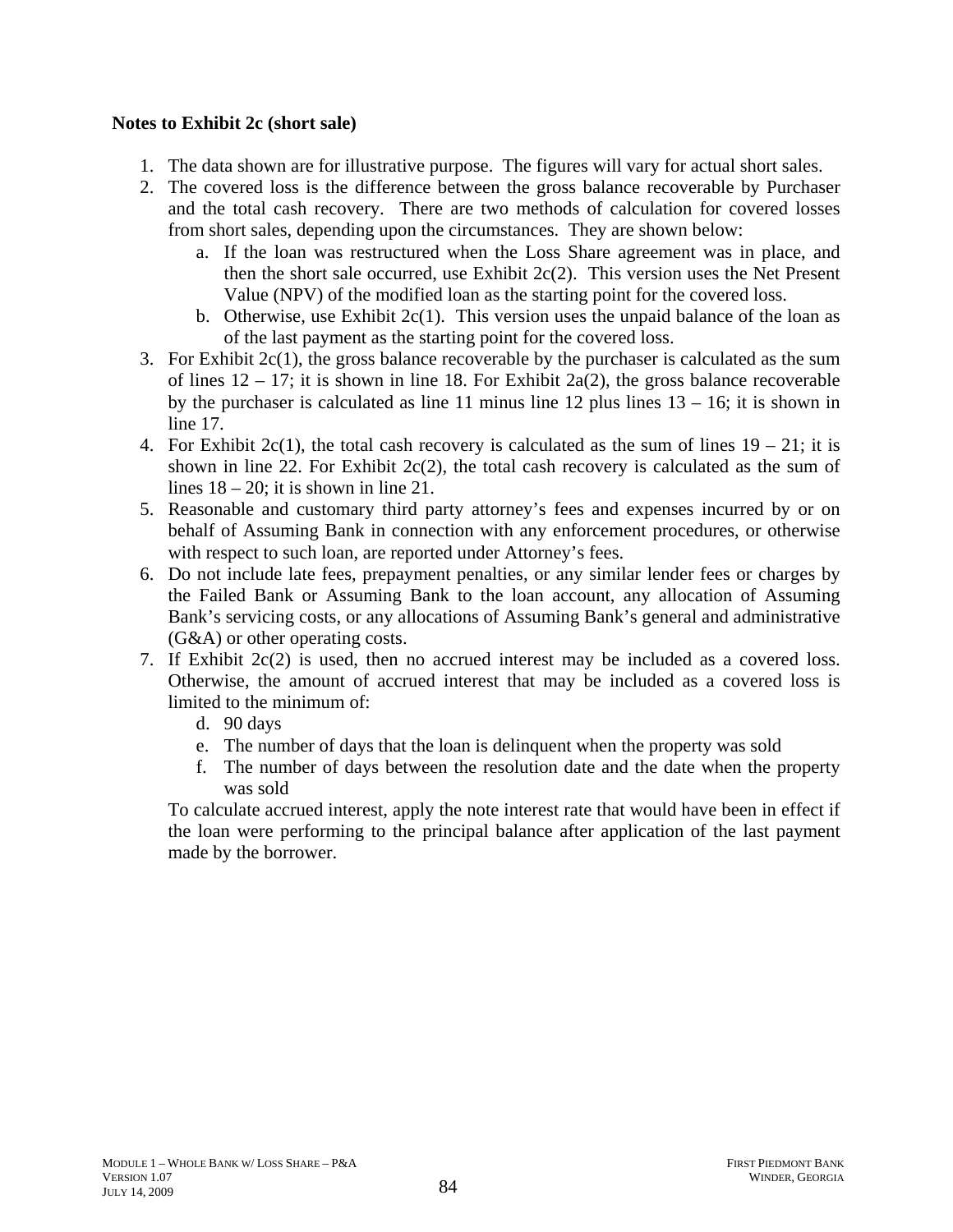# **Exhibit 2d**

| <b>Shared-Loss Month:</b>                                                                                 |     | [input month]    |         |  |
|-----------------------------------------------------------------------------------------------------------|-----|------------------|---------|--|
| Loan no.:                                                                                                 |     | [input loan no.) |         |  |
|                                                                                                           |     |                  |         |  |
|                                                                                                           |     |                  |         |  |
| <b>NOTE</b>                                                                                               |     |                  |         |  |
| The calculation of recovery on a loan for which a Restructuring Loss has been paid will only apply if the |     |                  |         |  |
| loan is sold.                                                                                             |     |                  |         |  |
|                                                                                                           |     |                  |         |  |
| <b>EXAMPLE CALCULATION</b>                                                                                |     |                  |         |  |
|                                                                                                           |     |                  |         |  |
| <b>Restructuring Loss Information</b>                                                                     |     |                  |         |  |
| Loan principal balance before restructuring                                                               |     | \$200,000        | A       |  |
| NPV, restructured loan                                                                                    |     | 165,000          | в       |  |
| Loss on restructured loan                                                                                 |     | \$<br>35,000     | $A - B$ |  |
| Times FDIC applicable loss share % (80% or 95%)                                                           |     | 80%              |         |  |
| Loss share payment to purchaser                                                                           |     | \$28,000         | C       |  |
|                                                                                                           |     |                  |         |  |
| Calculation - Recovery amount due to Receiver                                                             |     |                  |         |  |
| Loan sales price                                                                                          |     | \$190,000        |         |  |
| NPV of restructured loan at mod date                                                                      |     | 165,000          |         |  |
| Gain - step 1                                                                                             |     | 25,000           | D       |  |
| <b>PLUS</b>                                                                                               |     |                  |         |  |
| Loan UPB after restructuring                                                                              | (1) | 200,000          |         |  |
| Loan UPB at liquidation date                                                                              |     | 192,000          |         |  |
| Gain - step 2 (principal collections after restructuring)                                                 |     | 8,000            | Е       |  |
| Recovery amount                                                                                           |     | 33,000           | $D + E$ |  |
| Times FDIC loss share %                                                                                   |     | 80%              |         |  |
| <b>Recovery due to FDIC</b>                                                                               |     | 26,400<br>\$     | F       |  |
| Net loss share paid to purchaser $(C - F)$                                                                |     | 1,600<br>\$      |         |  |
|                                                                                                           |     |                  |         |  |
| <b>Proof Calculation</b>                                                                                  | (2) |                  |         |  |
| Loan principal balance                                                                                    |     | \$200,000        | G       |  |
|                                                                                                           |     |                  |         |  |
| Principal collections on loan                                                                             |     | 8,000            |         |  |
| Sales price for loan                                                                                      |     | 190,000          |         |  |
| Total collections on loan                                                                                 |     | 198,000          | H       |  |
| Net loss on loan                                                                                          |     | \$<br>2,000      | $G - H$ |  |
| Times FDIC applicable loss share % (80% or 95%)                                                           |     | 80%              |         |  |
| Loss share payment to purchaser                                                                           |     | 1,600<br>\$      |         |  |
|                                                                                                           |     |                  |         |  |
|                                                                                                           |     |                  |         |  |
| (1) This example assumes that the FDIC loan modification program as shown in Exhibit 5 is applied and     |     |                  |         |  |
| the loan restructuring does not result in a reduction in the loan principal balance due from the          |     |                  |         |  |
| borrower.                                                                                                 |     |                  |         |  |
| (2) This proof calculation is provided to illustrate the concept and the Assuming Bank is not required to |     |                  |         |  |
| provide this with its Recovery calculations.                                                              |     |                  |         |  |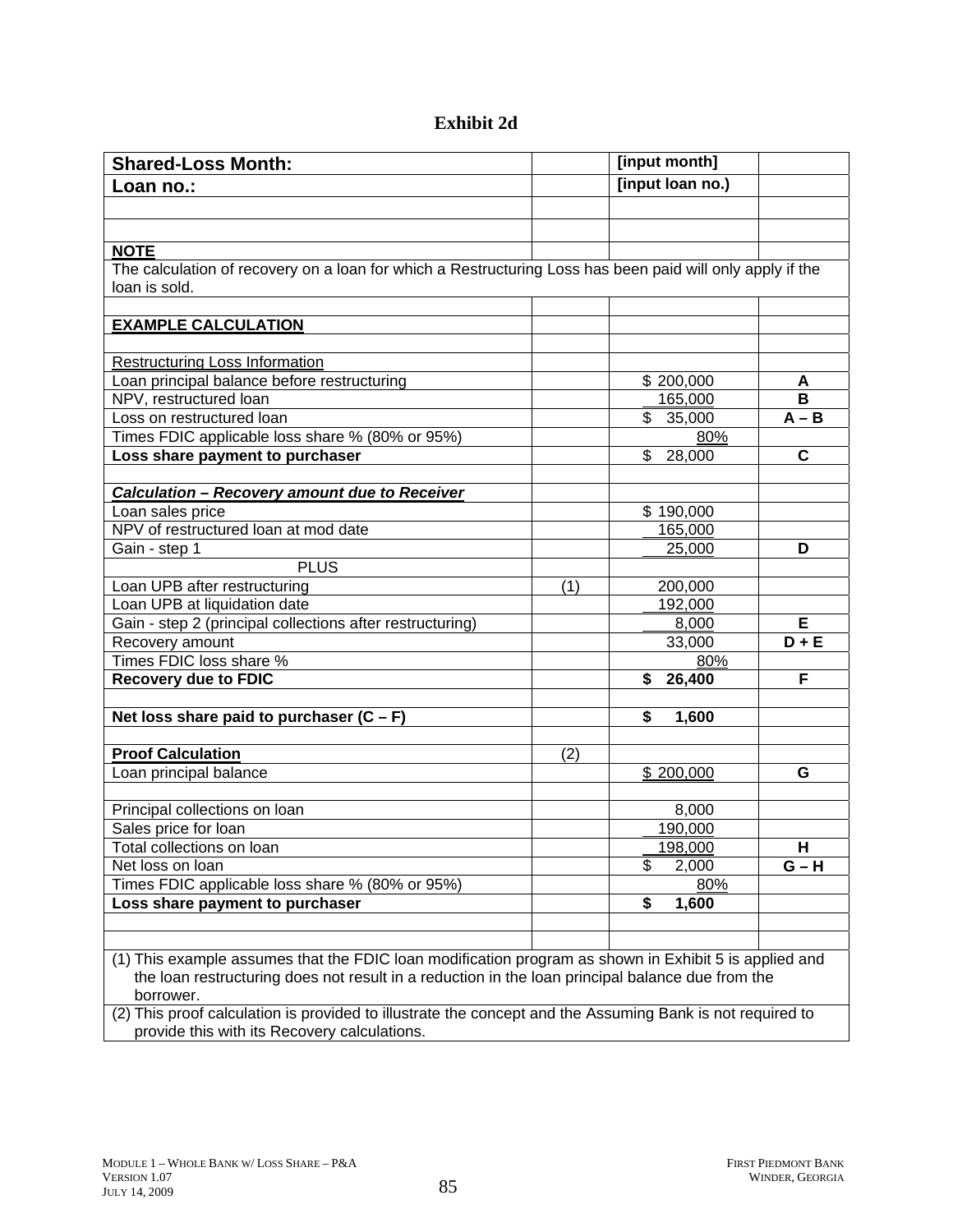| <b>SHARED-LOSS LOANS</b><br>PORTFOLIO PERFORMANCE AND SUMMARY SCHEDULE |                      |    |                  |
|------------------------------------------------------------------------|----------------------|----|------------------|
| <b>MONTH ENDED:</b>                                                    | [input report month] |    |                  |
|                                                                        |                      |    |                  |
|                                                                        |                      |    |                  |
| <b>POOL SUMMARY</b>                                                    |                      |    |                  |
|                                                                        | $\#$                 | \$ |                  |
| Loans at Sale Date                                                     | XX                   | XX |                  |
|                                                                        |                      |    |                  |
| Loans as of this month-end                                             | XX                   | XX |                  |
|                                                                        |                      |    |                  |
| <b>STATED THRESHOLD TRACKING</b>                                       | $\#$                 | \$ |                  |
| <b>Stated Threshold amount</b>                                         |                      |    | A                |
|                                                                        |                      |    |                  |
| Cumulative loss payments, prior month                                  |                      |    |                  |
| Loss payment for current month                                         |                      |    |                  |
| Cumulative loss payment, this month                                    |                      |    |                  |
| Cumulative Commercial & Other Loans Net Charge-Offs                    |                      |    |                  |
|                                                                        |                      |    | B                |
| Remaining to Stated Threshold                                          |                      |    | $A - B$          |
|                                                                        |                      |    |                  |
|                                                                        |                      |    | Percent of Total |
| <b>PORTFOLIO PERFORMANCE STATUS</b>                                    | $\#$                 | \$ | $\#$             |
| Current                                                                |                      |    |                  |
| $30 - 59$ days past due                                                |                      |    |                  |
| $60 - 89$ days past due                                                |                      |    |                  |
| $90 - 119$ days past due                                               |                      |    |                  |
| 120 and over days past due                                             |                      |    |                  |
| In foreclosure                                                         |                      |    |                  |
| <b>ORE</b>                                                             |                      |    |                  |
| Total                                                                  |                      |    |                  |
|                                                                        |                      |    |                  |
| Memo Item:                                                             |                      |    |                  |
| Loans in process of restructuring - total                              |                      |    |                  |
| Loans in bankruptcy                                                    |                      |    |                  |
|                                                                        |                      |    |                  |
| Loans in process of restructuring by delinquency status                |                      |    |                  |
| Current                                                                |                      |    |                  |
| 30 - 59 days past due                                                  |                      |    |                  |
| 60 - 89 days past due                                                  |                      |    |                  |
| 90 - 119 days past due                                                 |                      |    |                  |
| 120 and over days past due In foreclosure                              |                      |    |                  |
| Total                                                                  |                      |    |                  |

# **Exhibit 3 Portfolio Performance and Summary Schedule**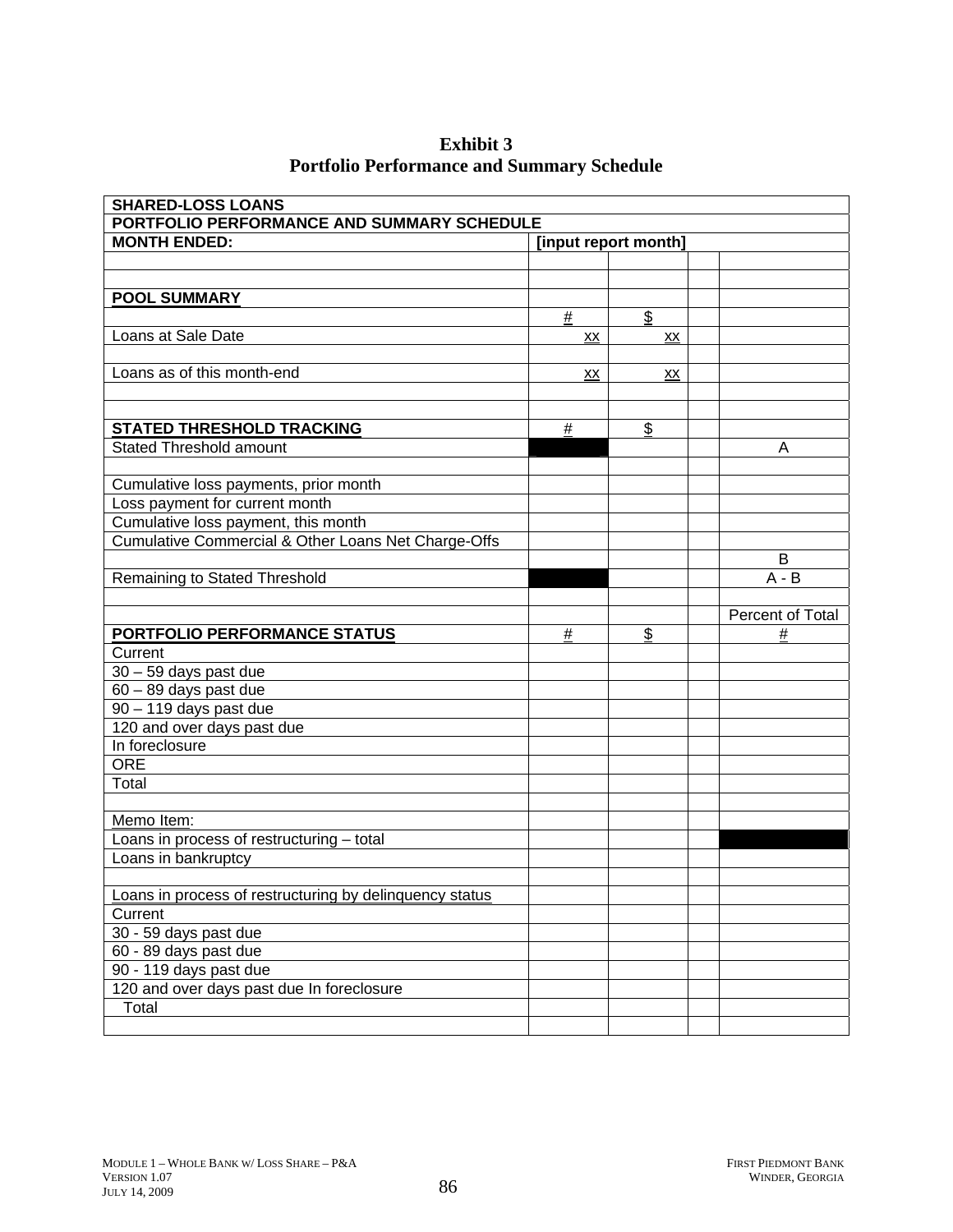| List of Loans Paid Off During Month    |                      |  |  |
|----------------------------------------|----------------------|--|--|
|                                        | Principal            |  |  |
| <u>Loan #</u>                          | Balance              |  |  |
|                                        |                      |  |  |
| <b>List of Loans Sold During Month</b> |                      |  |  |
|                                        |                      |  |  |
|                                        | Principal<br>Balance |  |  |
| Loan #                                 |                      |  |  |
|                                        |                      |  |  |
|                                        |                      |  |  |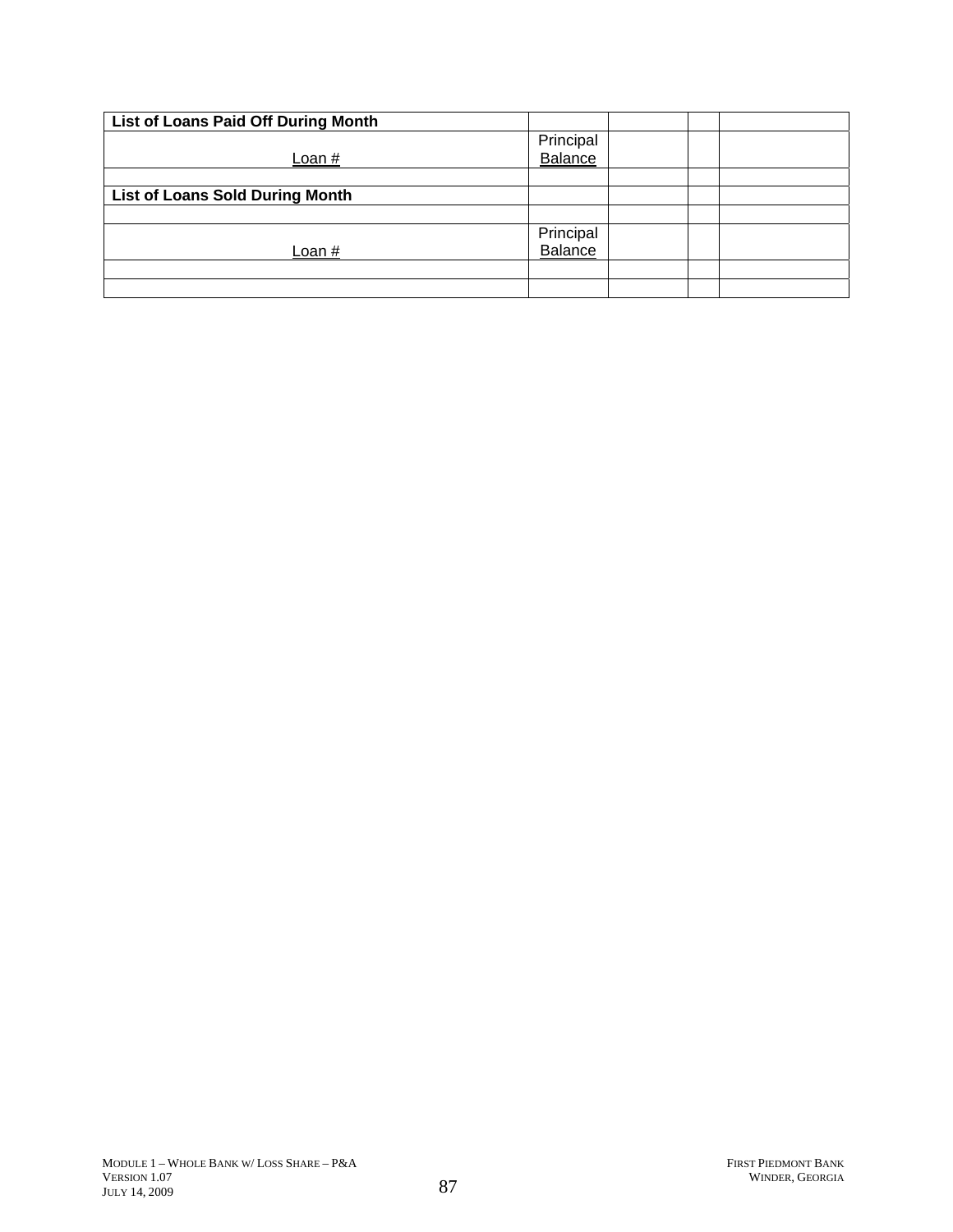## **Exhibit 4 Wire Transfer Instructions**

# **PURCHASER WIRING INSTRUCTIONS**

| <b>BANK RECEIVING WIRE</b>            |  |
|---------------------------------------|--|
|                                       |  |
| <b>9 DIGIT ABA ROUTING NUMBER</b>     |  |
|                                       |  |
| <b>ACCOUNT NUMBER</b>                 |  |
|                                       |  |
| <b>NAME OF ACCOUNT</b>                |  |
|                                       |  |
| <b>ATTENTION TO WHOM</b>              |  |
|                                       |  |
| <b>PURPOSE OF WIRE</b>                |  |
| FDIC RECEIVER WIRING INSTRUCTIONS     |  |
|                                       |  |
| <b>BANK RECEIVING WIRE</b>            |  |
|                                       |  |
| <b>SHORT NAME</b>                     |  |
|                                       |  |
| <b>ADDRESS OF BANK RECEIVING WIRE</b> |  |
|                                       |  |
| <b>9 DIGIT ABA ROUTING NUMBER</b>     |  |
|                                       |  |
| <b>ACCOUNT NUMBER</b>                 |  |
|                                       |  |
| <b>NAME OF ACCOUNT</b>                |  |
|                                       |  |
| <b>ATTENTION TO WHOM</b>              |  |
|                                       |  |
| <b>PURPOSE OF WIRE</b>                |  |
|                                       |  |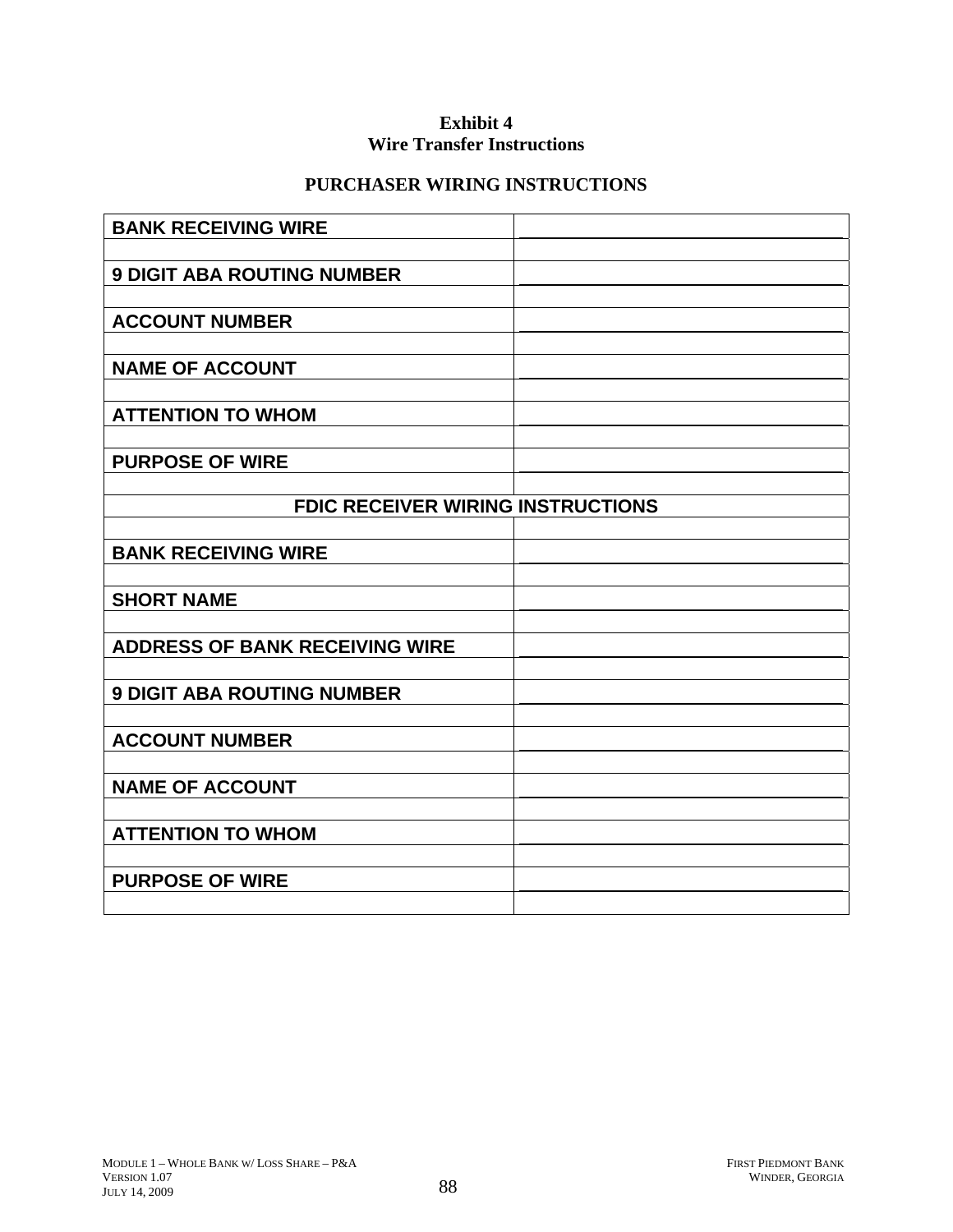# **Exhibit 5**

# **FDIC MORTGAGE LOAN MODIFICATION PROGRAM**

## **Objective**

The objective of this FDIC Mortgage Loan Modification Program ("Program") is to modify the terms of certain residential mortgage loans so as to improve affordability, increase the probability of performance, allow borrowers to remain in their homes and increase the value of the loans to the FDIC and assignees. The Program provides for the modification of Qualifying Loans (as defined below) by reducing the borrower's monthly housing debt to income ratio ("DTI Ratio") to no more than 31% at the time of the modification and eliminating adjustable interest rate and negative amortization features.

## Qualifying Mortgage Loans

In order for a mortgage loan to be a Qualifying Loan it must meet all of the following criteria, which must be confirmed by the lender:

- The collateral securing the mortgage loan is owner-occupied and the owner's primary residence; and
- The mortgagor has a first priority lien on the collateral; and
- Either the borrower is at least 60 days delinquent or a default is reasonably foreseeable.

## Modification Process

The lender shall undertake a review of its mortgage loan portfolio to identify Qualifying Loans. For each Qualifying Loan, the lender shall determine the net present value of the modified loan and, if it will exceed the net present value of the foreclosed collateral upon disposition, then the Qualifying Loan shall be modified so as to reduce the borrower's monthly DTI Ratio to no more than 31% at the time of the modification. To achieve this, the lender shall use a combination of interest rate reduction, term extension and principal forbearance, as necessary.

The borrower's monthly DTI Ratio shall be a percentage calculated by dividing the borrower's monthly income by the borrower's monthly housing payment (including principal, interest, taxes and insurance). For these purposes, (1) the borrower's monthly income shall be the amount of the borrower's (along with any co-borrowers') documented and verified gross monthly income, and (2) the borrower's monthly housing payment shall be the amount required to pay monthly principal and interest plus one-twelfth of the then current annual amount required to pay real property taxes and homeowner's insurance with respect to the collateral.

In order to calculate the monthly principal payment, the lender shall capitalize to the outstanding principal balance of the Qualifying Loan the amount of all delinquent interest, delinquent taxes, past due insurance premiums, third party fees and (without duplication) escrow advances (such amount, the "Capitalized Balance").

In order to achieve the goal of reducing the DTI Ratio to 31%, the lender shall take the following steps in the following order of priority with respect to each Qualifying Loan: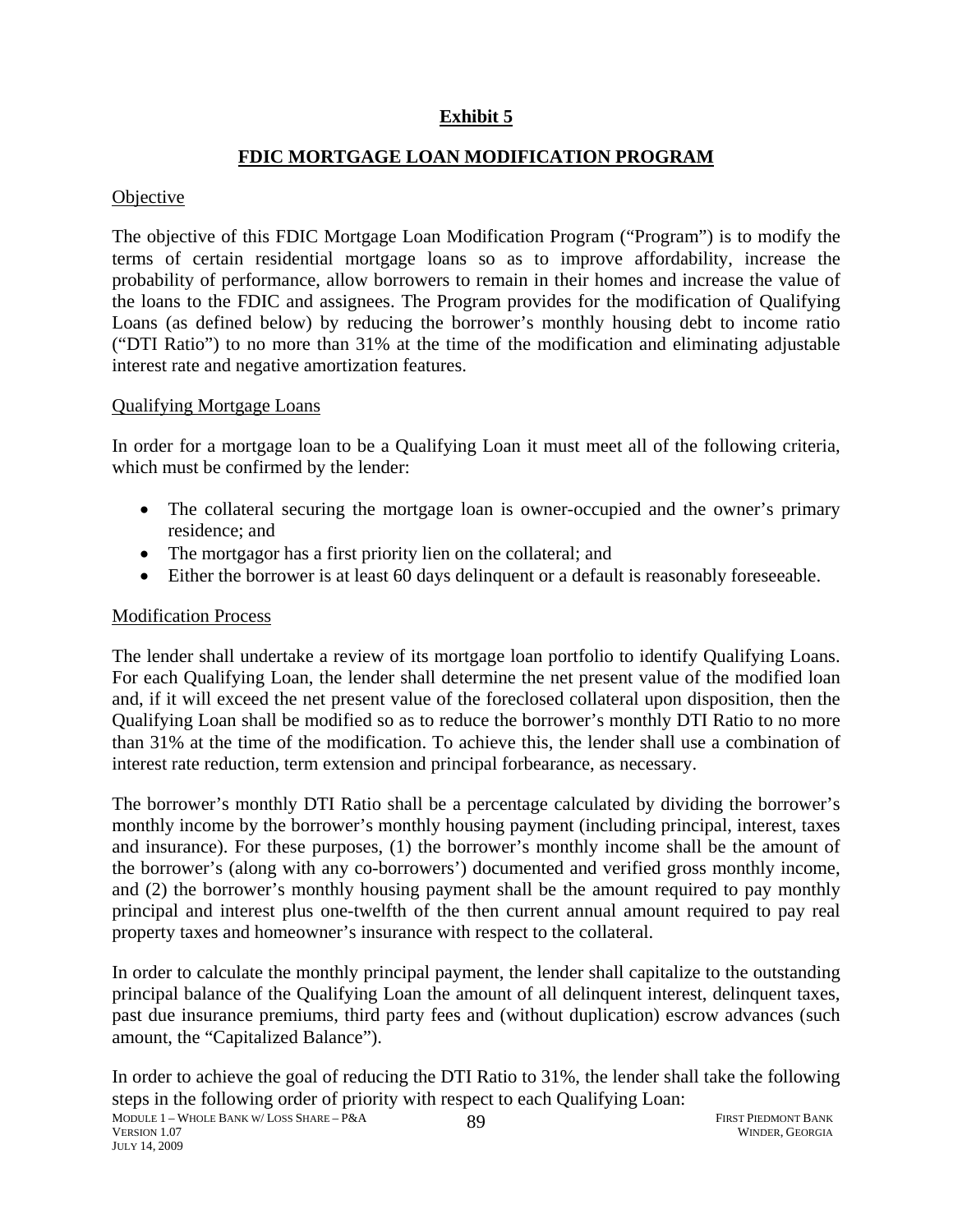- 1. Reduce the interest rate to the then current Freddie Mac Survey Rate for 30-year fixed rate mortgage loans, and adjust the term to 30 years.
- 2. If the DTI Ratio is still in excess of 31%, reduce the interest rate further, but no lower than 3%, until the DTI ratio of 31% is achieved.
- 3. If the DTI Ratio is still in excess of 31% after adjusting the interest rate to 3%, extend the remaining term of the loan by 10 years.
- 4. If the DTI Ratio is still in excess of 31%, calculate a new monthly payment (the "Adjusted Payment Amount") that will result in the borrower's monthly DTI Ratio not exceeding 31%. After calculating the Adjusted Payment Amount, the lender shall bifurcate the Capitalized Balance into two portions – the amortizing portion and the non-amortizing portion. The amortizing portion of the Capitalized Balance shall be the mortgage amount that will fully amortize over a 40-year term at an annual interest rate of 3% and monthly payments equal to the Adjusted Payment Amount. The nonamortizing portion of the Capitalized Balance shall be the difference between the Capitalized Balance and the amortizing portion of the Capitalized Balance. If the amortizing portion of the Capitalized Balance is less than 75% of the current estimated value of the collateral, then the lender may choose not to restructure the loan. If the lender chooses to restructure the loan, then the lender shall forbear on collecting the non-amortizing portion of the Capitalized Balance, and such amount shall be due and payable only upon the earlier of (i) maturity of the modified loan, (ii) a sale of the property or (iii) a pay-off or refinancing of the loan. No interest shall be charged on the non-amortizing portion of the Capitalized Balance, but repayment shall be secured by a first lien on the collateral.

## Special Note:

The net present value calculation used to determine whether a loan should be modified based on the modification process above is distinct and different from the net present value calculation used to determine the covered loss if the loan is modified. Please refer only to the net present value calculation described in this exhibit for the modification process, with its separate assumptions, when determining whether to provide a modification to a borrower. Separate assumptions may include, without limitation, Assuming Bank's determination of a probability of default without modification, a probability of default with modification, home price forecasts, prepayment speeds, and event timing. These assumptions are applied to different projected cash flows over the term of the loan, such as the projected cash flow of the loan performing or defaulting without modification and the projected cash flow of the loan performing or defaulting with modification.

By contrast, the net present value for determining the covered loss is based on a 10 year period. While the assumptions in the net present value calculation used in the modification process may change, the net present value calculation for determining the covered loss remains constant.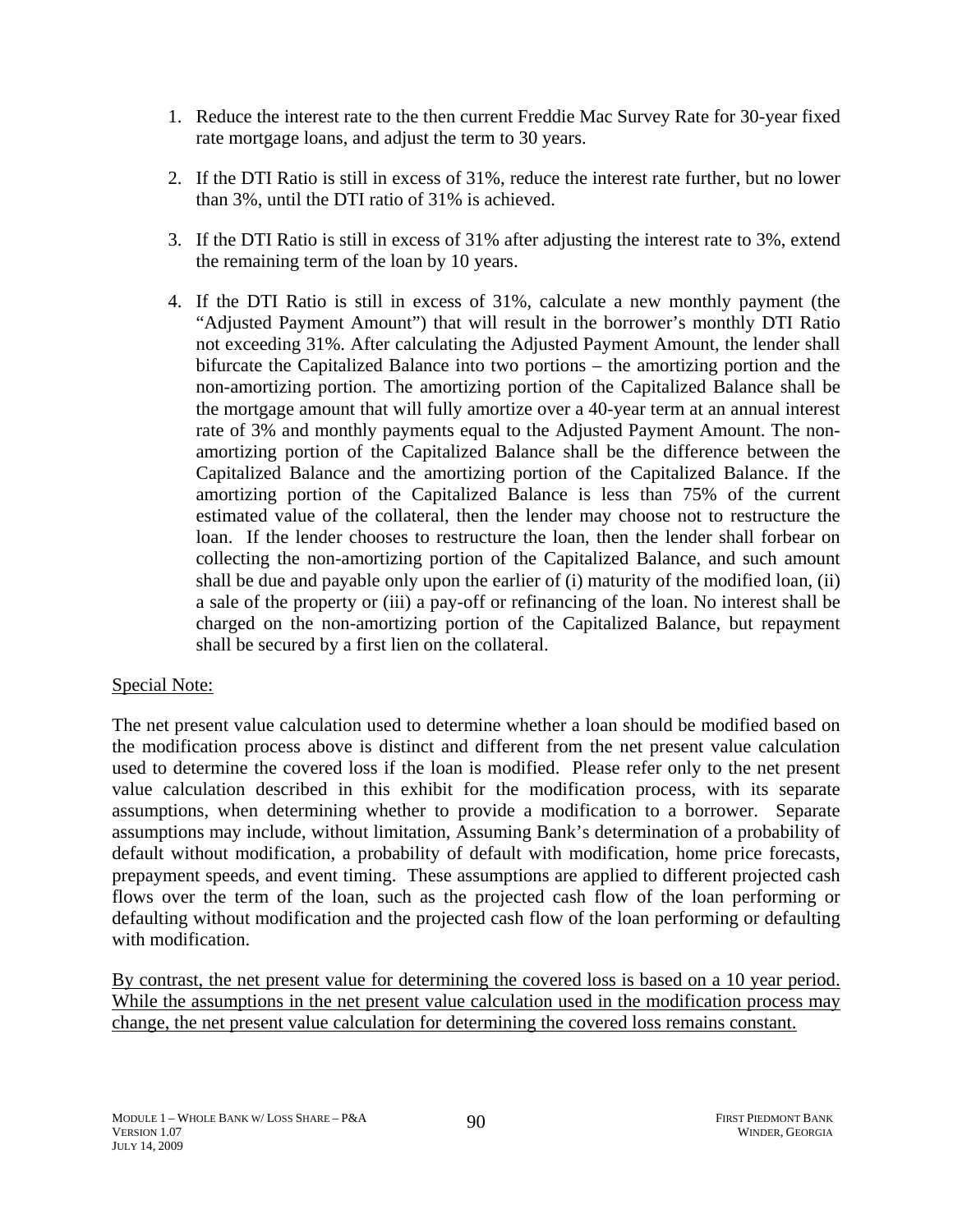### **EXHIBIT 4.15B COMMERCIAL AND OTHER ASSETS SHARED-LOSS AGREEMENT**

This agreement for reimbursement of loss sharing expenses on certain loans and other assets (the "Commercial Shared-Loss Agreement") shall apply when the Assuming Bank purchases Shared-Loss Assets as that term is defined herein. The terms hereof shall modify and supplement, as necessary, the terms of the Purchase and Assumption Agreement to which this Commercial Shared-Loss Agreement is attached as Exhibit 4.15B and incorporated therein. To the extent any inconsistencies may arise between the terms of the Purchase and Assumption Agreement and this Commercial Shared-Loss Agreement with respect to the subject matter of this Commercial Shared-Loss Agreement, the terms of this Commercial Shared-Loss Agreement shall control. References in this Commercial Shared-Loss Agreement to a particular Section shall be deemed to refer to a Section in this Commercial Shared-Loss Agreement unless the context indicates that a Section of the Purchase and Assumption Agreement is intended.

## **ARTICLE I -- DEFINITIONS**

Capitalized terms used in this Commercial Shared-Loss Agreement that are not defined in this Commercial Shared-Loss Agreement are defined in the Purchase and Assumption Agreement In addition to the terms defined above, defined below are certain additional terms relating to loss-sharing, as used in this Commercial Shared-Loss Agreement.

"AAA" means the American Arbitration Association as provided in Section 2.1(f)(iii) of this Commercial Shared-Loss Agreement.

**"Accrued Interest"** means, with respect to any Shared-Loss Loan, Permitted Advance or Shared-Loss Loan Commitment Advance at any time, the amount of earned and unpaid interest, taxes, credit life and/or disability insurance premiums (if any) payable by the Obligor accrued on or with respect to such Shared-Loss Loan, Permitted Advance or Shared-Loss Loan Commitment Advance, all as reflected on the Accounting Records of the Failed Bank or the Assuming Bank (as applicable); provided, that Accrued Interest shall not include any amount that accrues on or with respect to any Shared-Loss Loan, Permitted Advance or Shared-Loss Loan Commitment Advance after that Asset has been placed on non-accrual or nonperforming status by either the Failed Bank or the Assuming Bank (as applicable).

**"Additional ORE"** means Shared-Loss Loans that become Other Real Estate after Bank Closing Date.

**"Affiliate"** shall have the meaning set forth in the Purchase and Assumption Agreement; provided, that, for purposes of this Commercial Shared-Loss Agreement, no Third Party Servicer shall be deemed to be an Affiliate of the Assuming Bank.

**"Applicable Anniversary of the Commencement Date"** means the fifth (5th) anniversary of the Commencement Date.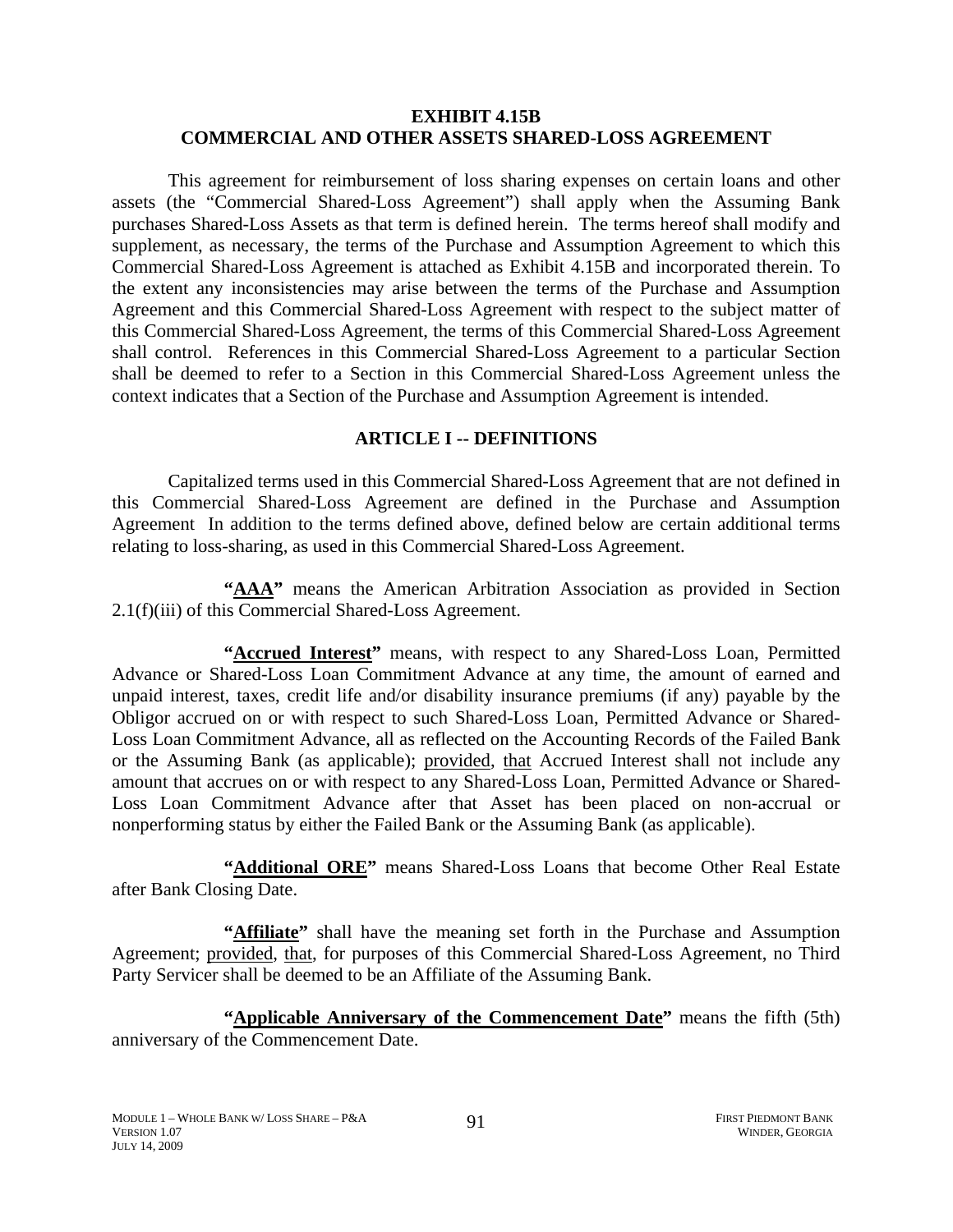**"Calendar Quarter"** means a quarterly period (a) for the first such period, beginning on the Commencement Date and ending on the last calendar day of either March, June, September or December, whichever is the first to occur after the Commencement Date, and (b) for quarterly periods thereafter, beginning on the first calendar day of the calendar month immediately after the month that ended the prior period and ending on the last calendar day of each successive three-calendar-month period thereafter (i.e., each March, June, September and December, starting in the applicable order depending on the ending date of first such period) of any year.

**"Capitalized Expenditures"** means those expenditures that (i) would be capitalized under generally accepted accounting principles, and (ii) are incurred with respect to Shared-Loss Loans, Other Real Estate, Additional ORE or Subsidiary ORE. Capitalized Expenditures shall not include expenses related to environmental conditions including, but not limited to, remediation, storage or disposal of any hazardous or toxic substances or any pollutant or contaminant.

**"Charge-Offs"** means, with respect to any Shared-Loss Assets for any period, an amount equal to the aggregate amount of loans or portions of loans classified as "Loss" under the Examination Criteria, including (a) charge-offs of (i) the principal amount of such assets net of unearned interest (including write-downs associated with Other Real Estate, Additional ORE, Subsidiary ORE or loan modification(s)) (ii) Accrued Interest, and (iii) Capitalized Expenditures plus (b) Pre-Charge-Off Expenses incurred on the respective Shared-Loss Loans, all as effected by the Assuming Bank during such period and reflected on the Accounting Records of the Assuming Bank; provided, that: (i) the aggregate amount of Accrued Interest (including any reversals thereof) for the period after Bank Closing that shall be included in determining the amount of Charge-Offs for any Shared-Loss Loan shall not exceed ninety (90) days' Accrued Interest; (ii) no Charge-Off shall be taken with respect to any anticipated expenditure by the Assuming Bank until such expenditure is actually incurred; (iii) any financial statement adjustments made in connection with the purchase of any Assets pursuant to this Purchase and Assumption Agreement or any future purchase, merger, consolidation or other acquisition of the Assuming Bank shall not constitute "Charge-Offs"; and (iv) except for Portfolio Sales or any other sales or dispositions consented to by the Receiver, losses incurred on the sale or other disposition of Shared-Loss Assets to any Person (other than the sale or other disposition of Other Real Estate, Additional ORE or Subsidiary ORE to a Person other than an Affiliate of the Assuming Bank which is conducted in a commercially reasonable and prudent manner) shall not constitute Charge-Offs.

**"Commencement Date"** means the first calendar day following Bank Closing.

**"Consumer Loans"** means Loans to individuals for household, family and other personal expenditures (including United States and/or State-guaranteed student loans and extensions of credit pursuant to a credit card plan or debit card plan).

 **"Environmental Assessment"** means an assessment of the presence, storage or release of any hazardous or toxic substance, pollutant or contaminant with respect to the collateral securing a Shared-Loss Loan that has been fully or partially charged off.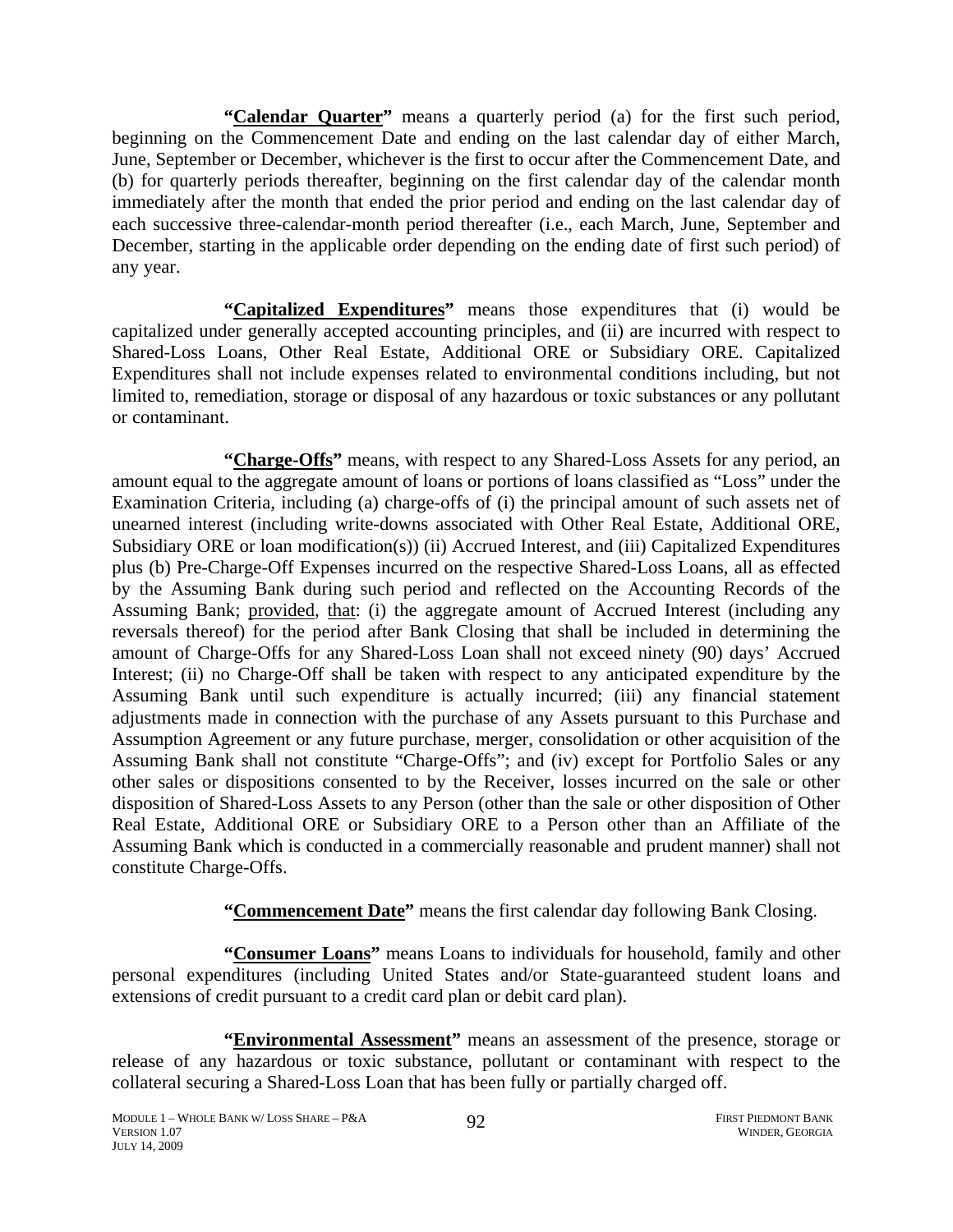**"Examination Criteria"** means the loan classification criteria employed by, or any applicable regulations of, the Assuming Bank's Chartering Authority at the time such action is taken, as such criteria may be amended from time to time.

**"Failed Bank Charge-Offs/Write-Downs"** means, with respect to any Shared-Loss Asset, an amount equal to the aggregate amount of reversals or charge-offs of Accrued Interest and charge-offs and write-downs of principal effected by the Failed Bank with respect to that Shared-Loss Asset as reflected on the Accounting Records of the Failed Bank.

**"Fair Value"** means the fair value of a Shared Loss MTM Asset as determined in accordance with FAS 157 as in effect on Bank Closing.

**"FDIC Party"** has the meaning provided in Section 2.1(f)(ii) of this Commercial Shared-Loss Agreement.

**"Net Charge-Offs"** means, with respect to any period, an amount equal to the aggregate amount of Charge-Offs for such period less the amount of Recoveries for such period.

**"Neutral Member"** has the meaning provided in Section 2.1(f)(ii) of this Commercial Shared-Loss Agreement.

**"New Shared-Loss Loans"** means loans that would otherwise be subject to loss sharing under this Commercial Shared-Loss Agreement that were originated after April 17, 2009, and before Bank Closing.

**"Notice of Dispute"** has the meaning provided in Section 2.1(f)(iii) of this Commercial Shared-Loss Agreement.

**"ORE Subsidiary"** means any Subsidiary of the Assuming Bank that engages solely in holding, servicing, managing or liquidating interests of a type described in clause (A) of the definition of "Other Real Estate," which interests have arisen from the collection or settlement of a Shared-Loss Loan.

**"Other Real Estate"** means all of the following (including any of the following fully or partially charged off the books and records of the Failed Bank or the Assuming Bank) that (i) are owned by the Failed Bank as of Bank Closing and are purchased pursuant to the Purchase and Assumption Agreement or (ii) have arisen subsequent to Bank Closing from the collection or settlement by the Assuming Bank of a Shared-Loss Loan:

(A) all interests in real estate (other than Bank Premises and Fixtures), including but not limited to mineral rights, leasehold rights, condominium and cooperative interests, air rights and development rights; and

(B) all other assets (whether real or personal property) acquired by foreclosure or in full or partial satisfaction of judgments or indebtedness.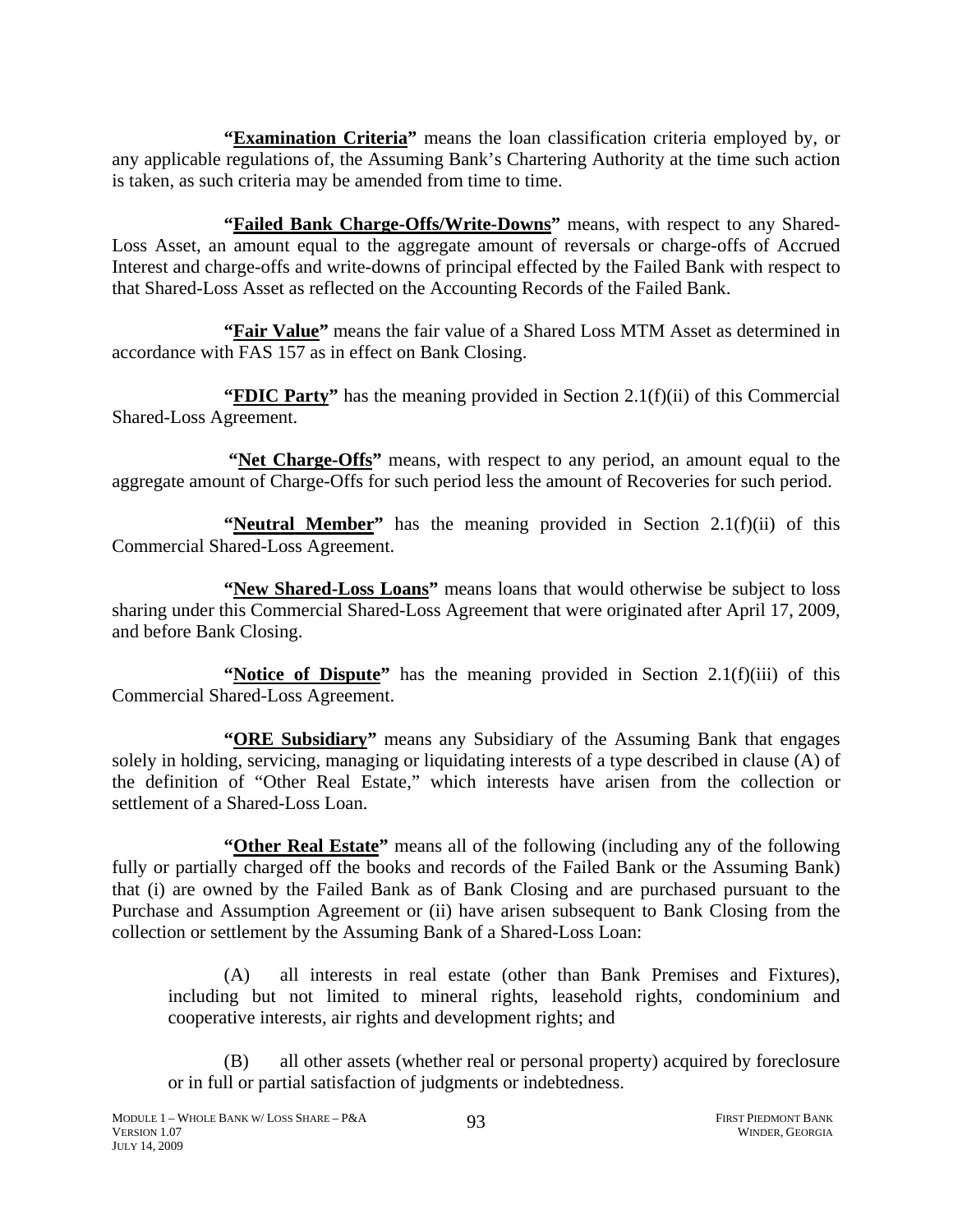"Permitted Advance" means an advance of funds by the Assuming Bank with respect to a Shared-Loss Loan, or the making of a legally binding commitment by the Assuming Bank to advance funds with respect to a Shared-Loss Loan, that (i) in the case of such an advance, is actually made, and, in the case of such a commitment, is made and all of the proceeds thereof actually advanced, within one (1) year after the Commencement Date, (ii) does not cause the sum of (A) the book value of such Shared-Loss Loan as reflected on the Accounting Records of the Assuming Bank after any such advance has been made by the Assuming Bank plus (B) the unfunded amount of any such commitment made by the Assuming Bank related thereto, to exceed 110% of the Book Value of such Shared-Loss Loan, (iii) is not made with respect to a Shared-Loss Loan with respect to which (A) there exists a related Shared-Loss Loan Commitment or (B) the Assuming Bank has taken a Charge-Off and (iv) is made in good faith, is supported at the time it is made by documentation in the Credit Files and conforms to and is in accordance with the applicable requirements set forth in Article III of this Commercial Shared-Loss Agreement and with the then effective written internal credit policy guidelines of the Assuming Bank; provided, that the limitations in subparagraphs (i), (ii) and (iii) of this definition shall not apply to any such action (other than to an advance or commitment related to the remediation, storage or final disposal of any hazardous or toxic substance, pollutant or contaminant) that is taken by Assuming Bank in its reasonable discretion to preserve or secure the value of the collateral for such Shared-Loss Loan.

"Permitted Amendment" means, with respect to any Shared-Loss Loan Commitment or Shared-Loss Loan, any amendment, modification, renewal or extension thereof, or any waiver of any term, right, or remedy thereunder, made by the Assuming Bank in good faith and otherwise in accordance with the applicable requirements set forth in Article III of this Commercial Shared-Loss Agreement and the then effective written internal credit policy guidelines of the Assuming Bank; provided, that:

(i) with respect to a Shared-Loss Loan Commitment or a Shared-Loss Loan that is not a revolving line of credit, no such amendment, modification, renewal, extension, or waiver, except as allowed under the definition of Permitted Advance, shall operate to increase the amount of principal (A) then remaining available to be advanced by the Assuming Bank under the Shared-Loss Loan Commitment or (B) then outstanding under the Shared-Loss Loan;

(ii) with respect to a Shared-Loss Loan Commitment or a Shared-Loss Loan that is a revolving line of credit, no such amendment, modification, renewal, extension, or waiver, except as allowed under the definition of Permitted Advance, shall operate to increase the maximum amount of principal authorized as of Bank Closing to be outstanding at any one time under the underlying revolving line of credit relationship with the debtor (regardless of the extent to which such revolving line of credit may have been funded as of Bank Closing or may subsequently have been funded and/or repaid); and

(iii) no such amendment, modification, renewal, extension or waiver shall extend the term of such Shared-Loss Loan Commitment or Shared-Loss Loan beyond the end of the final Shared-Loss Quarter unless the term of such Shared-Loss Loan Commitment or Shared-Loss Loan as existed on Bank Closing was beyond the end of the final Shared-Loss Quarter, in which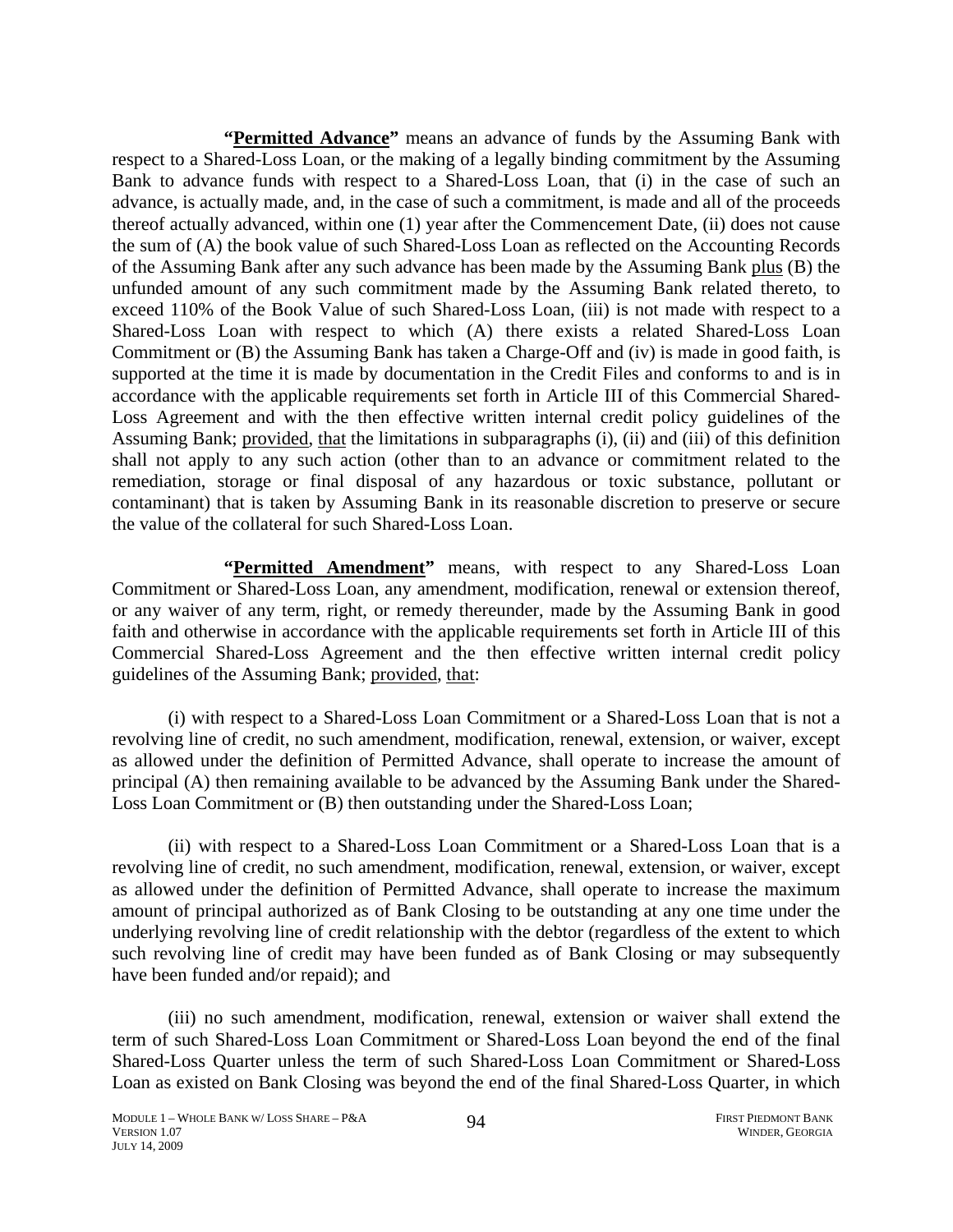event no such amendment, modification, renewal, extension or waiver shall extend such term beyond the term as existed as of Bank Closing.

 "**Pre-Charge-Off Expenses"** means those expenses incurred in the usual and prudent management of a Shared-Loss Loan that would qualify as a Reimbursable Expense or Recovery Expense if incurred after a Charge-Off of the related Shared-Loss Asset had occurred.

**"Quarterly Certificate"** has the meaning provided in Section 2.1(a)(i) of this Commercial Shared-Loss Agreement.

**"Recoveries"** (I)(A) In addition to any sums to be applied as Recoveries pursuant to subparagraph (II) below, "Recoveries" means, with respect to any period, the sum of (without duplication):

(i) the amount of collections during such period by the Assuming Bank on Charge-Offs of Shared-Loss Assets effected by the Assuming Bank prior to the end of the final Shared-Loss Quarter; plus

(ii) the amount of collections during such period by the Assuming Bank on Failed Bank Charge-Offs/Write-Downs; plus

(iii) the amount of gain on any sale or other disposition during such period by the Assuming Bank of Shared Loss Loans, Other Real Estate, Additional ORE or Subsidiary ORE (provided, that the amount of any such gain included in Recoveries shall not exceed the aggregate amount of the related Failed Bank Charge-Offs/Write-Downs and Charge-Offs taken and any related Reimbursable Expenses and Recovery Expenses); plus

(iv) the amount of collections during such period by the Assuming Bank of any Reimbursable Expenses or Recovery Expenses; plus

(v) the amount of any fee or other consideration received by the Assuming Bank during or prior to such period in connection with any amendment, modification, renewal, extension, refinance, restructure, commitment or other similar action taken by the Assuming Bank with respect to a Shared-Loss Asset with respect to which there exists a Failed Bank Charge-Off/Write-Down or a Shared-Loss Loan as to which a Charge-Off has been effected by the Assuming Bank during or prior to such period (provided, that the amount of any such fee or other consideration included in Recoveries shall not exceed the aggregate amount of the related Failed Bank Charge-Offs/Write-Downs and Charge-Offs taken and any related Reimbursable Expenses and Recovery Expenses).

(I)(B) For the purpose of determining the amounts to be applied as Recoveries pursuant to subparagraph (I)(A) above, the Assuming Bank shall apply amounts received on the Assets that are not otherwise applied to reduce the book value of principal of a Shared-Loss Loan (or, in the case of Other Real Estate, Additional ORE, Subsidiary ORE and Capitalized Expenditures, that are not otherwise applied to reduce the book value thereof) in the following order: first to Charge-Offs and Failed Bank Charge-Offs/Write Downs; then to Reimbursable Expenses and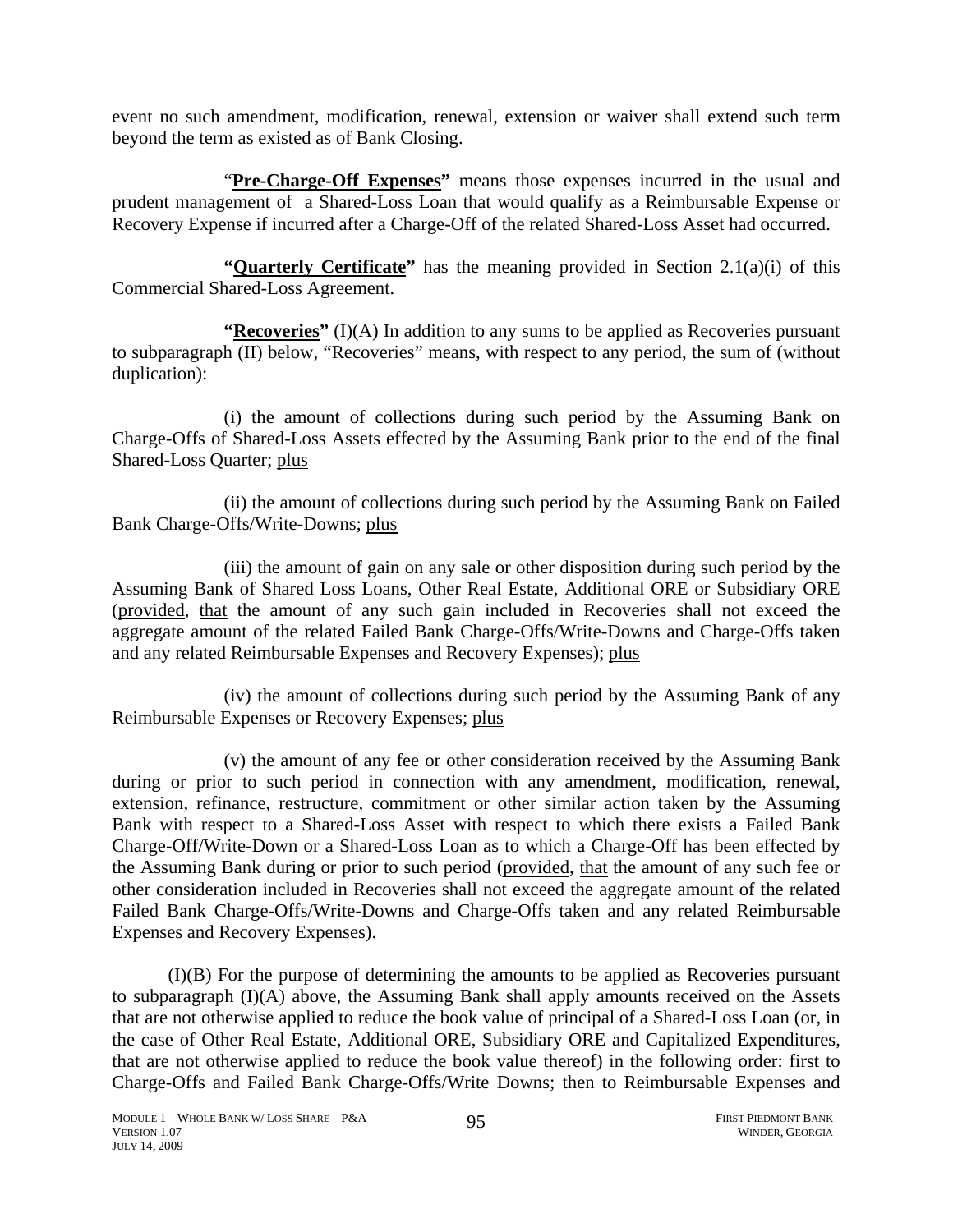Recovery Expenses; then to interest income; and then to other expenses incurred by the Assuming Bank.

(II) If there occurs an amendment, modification, renewal, extension, refinance, restructure, commitment, sale or other similar action with respect to a Shared-Loss Loan as to which there exists a Failed Bank Charge-Off/Write Down or as to which a Charge-Off has been effected by the Assuming Bank during or prior to such period, and if, as a result of such occurrence, the Assuming Bank recognizes any interest income for financial accounting purposes on that Shared-Loss Loan, then "Recoveries" shall also include the portion of the total amount of any such interest income recognized by the Assuming Bank which is derived by multiplying:

(A) the total amount of any such interest income recognized by the Assuming Bank during such period with respect to that Shared-Loss Loan as described above, by

(B) a fraction, the numerator of which is the aggregate principal amount (excluding reversals or charge-offs of Accrued Interest) of all such Failed Bank Charge-Offs/Write-Downs and Charge-Offs effected by the Assuming Bank with respect to that Shared-Loss Loan plus the principal amount of that Shared-Loss Loan that has not yet been chargedoff but has been placed on nonaccrual status, all of which occurred at any time prior to or during the period in which the interest income referred to in subparagraph (II)(A) immediately above was recognized, and the denominator of which is the total amount of principal indebtedness (including all such prior Failed Bank Charge-Offs/Write-Downs and Charge-Offs as described above) due from the Obligor on that Shared-Loss Loan as of the end of such period;

provided, however, that the amount of any interest income included as Recoveries for a particular Shared-Loss Loan shall not exceed the aggregate amount of (a) Failed Bank Charge-Offs/Write-Downs, (b) Charge-Offs effected by the Assuming Bank during or prior to the period in which the amount of Recoveries is being determined, plus (c) any Reimbursable Expenses and Recovery Expenses paid to the Assuming Bank pursuant to this Commercial Shared-Loss Agreement during or prior to the period in which the amount of Recoveries is being determined, all with respect to that particular Shared-Loss Loan; and, provided, further, that any collections on any such Shared-Loss Loan that are not applied to reduce book value of principal or recognized as interest income shall be applied pursuant to subparagraph (I) above.

(III) Notwithstanding subparagraphs (I) and (II) above, the term "Recoveries" shall not include: (a) any amounts paid to the Assuming Bank by the Receiver pursuant to Section 2.1 of this Commercial Shared-Loss Agreement, (b) amounts received with respect to Charge-Offs effected by the Assuming Bank after the final Shared-Loss Quarter, (c) after the final Shared-Loss Quarter, income received by the Assuming Bank from the operation of, and any gains recognized by the Assuming Bank on the disposition of, Other Real Estate, Additional ORE or Subsidiary ORE (such income and gains being hereinafter together referred to as "ORE Income"), except to the extent that aggregate ORE Income exceeds the aggregate expenses paid to third parties by or on behalf of the Assuming Bank after the final Shared-Loss Quarter to manage, operate and maintain Other Real Estate, Additional ORE or Subsidiary ORE (such expenses being hereinafter referred to as "ORE Expenses"). In determining the extent aggregate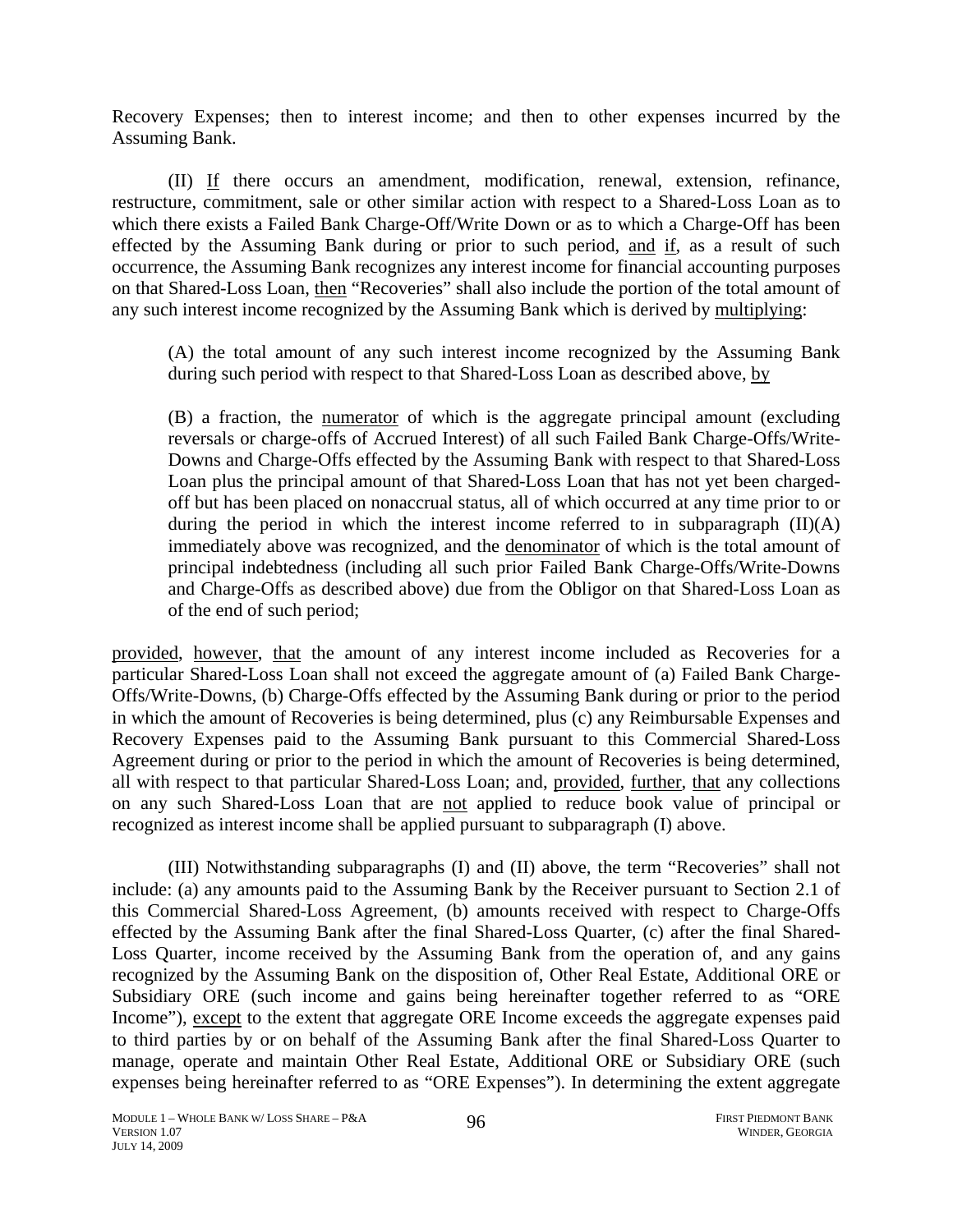ORE Income exceeds aggregate ORE Expenses for any Recovery Quarter as set forth immediately above in subparagraph (c), the Assuming Bank will subtract (i) ORE Expenses paid to third parties during such Recovery Quarter (provided, that, in the case of the final Recovery Quarter only, the Assuming Bank will subtract ORE Expenses paid to third parties from the beginning of the final Recovery Quarter up to the date the Assuming Bank is required to deliver the final Quarterly Certificate pursuant to this Commercial Shared-Loss Agreement) from (ii) ORE Income received during such Recovery Quarter, to calculate net ORE income ("Net ORE Income") for that Recovery Quarter. If the amount of Net ORE Income so calculated for a Recovery Quarter is positive, such amount shall be reported as Recoveries on the Quarterly Certificate for such Recovery Quarter. If the amount of Net ORE Income so calculated for a Recovery Quarter is negative ("Net ORE Loss Carryforward"), such amount shall be added to any ORE Expenses paid to third parties in the next succeeding Recovery Quarter, which sum shall then be subtracted from ORE Income for that next succeeding Recovery Quarter, for the purpose of determining the amount of Net ORE Income (or, if applicable, Net ORE Loss Carryforward) for that next succeeding Recovery Quarter. If, as of the end of the final Recovery Quarter, a Net ORE Loss Carryforward exists, then the amount of the Net ORE Loss Carryforward that does not exceed the aggregate amount of Net ORE Income reported as Recoveries on Quarterly Certificates for all Recovery Quarters may be included as a Recovery Expense on the Quarterly Certificate for the final Recovery Quarter.

**"Recovery Amount"** has the meaning provided in Section 2.1(b)(ii) of this Commercial Shared-Loss Agreement.

**"Recovery Expenses"** means, for any Recovery Quarter, the amount of actual, reasonable and necessary out-of-pocket expenses (other than Capitalized Expenditures) paid to third parties (other than Affiliates of the Assuming Bank) by or on behalf of the Assuming Bank, as limited by Sections 3.2(c) and (d) of Article III to this Commercial Shared-Loss Agreement, to recover amounts owed with respect to (i) any Shared-Loss Asset as to which a Charge-Off was effected prior to the end of the final Shared-Loss Quarter (provided that such amounts were incurred no earlier than the date the first Charge-Off on such Shared-Loss Asset could have been reflected on the Accounting Records of the Assuming Bank), and (ii) Failed Bank Charge-Offs/Write-Downs (including, in each case, all costs and expenses related to an Environmental Assessment and any other costs or expenses related to any environmental conditions with respect to the Shared-Loss Assets (it being understood that any remediation expenses for any such pollutant or contaminant are not recoverable if in excess of \$200,000 per Shared-Loss Asset, without the Assuming Bank having obtained the prior consent of the Receiver for such expenses); provided, that, so long as income with respect to a Shared-Loss Loan is being prorated pursuant to the arithmetical formula in subsection (II) of the definition of "Recoveries", the term "Recovery Expenses" shall not include that portion of any such expenses paid during such Recovery Quarter to recover any amounts owed on that Shared-Loss Loan that is derived by:

subtracting (1) the product derived by multiplying:

(A) the total amount of any such expenses paid by or on behalf of the Assuming Bank during such Recovery Quarter with respect to that Shared-Loss Loan, by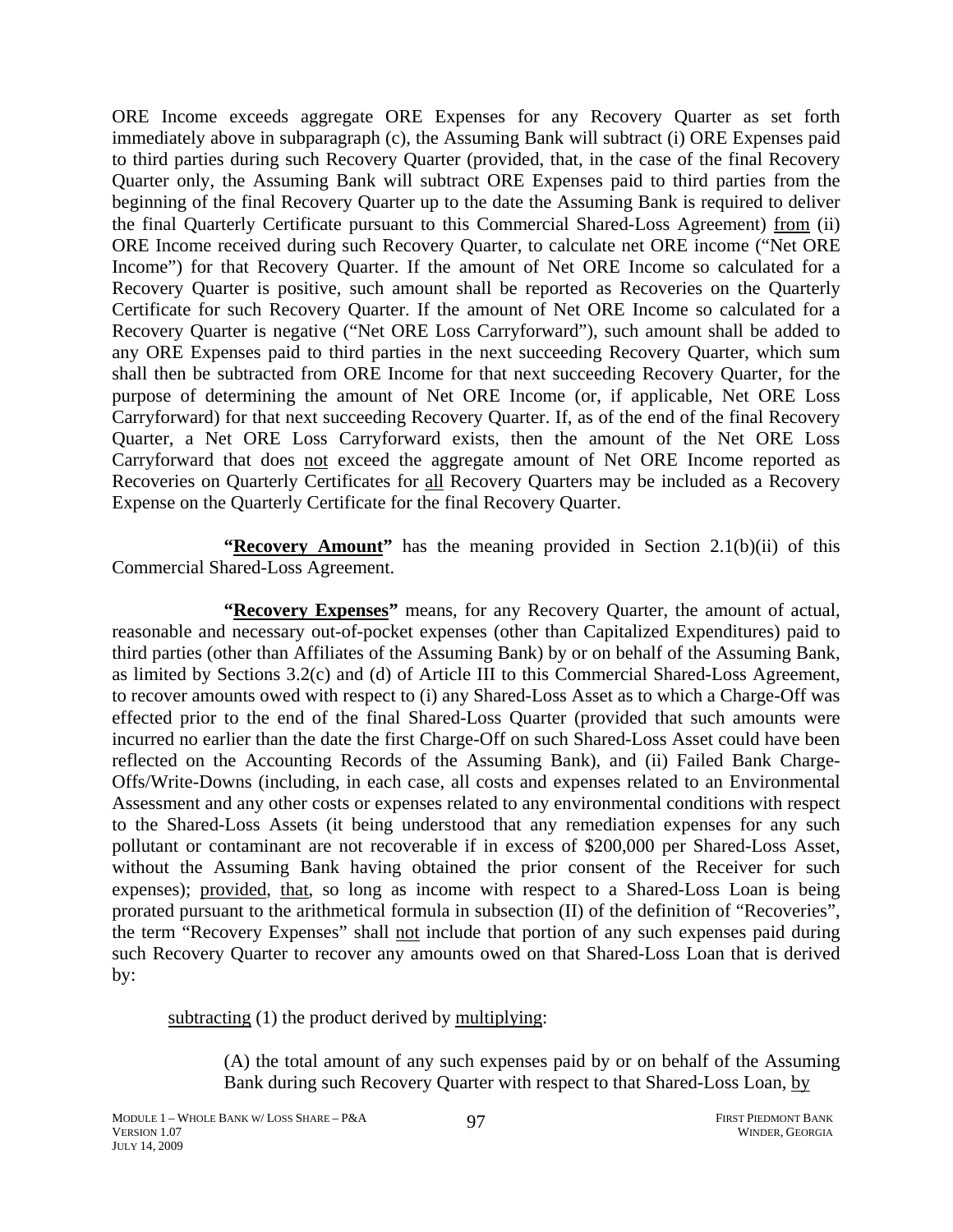(B) a fraction, the numerator of which is the aggregate principal amount (excluding reversals or charge-offs of Accrued Interest) of all such Failed Bank Charge-Offs/Write-Downs and Charge-Offs effected by the Assuming Bank with respect to that Shared-Loss Loan plus the principal amount of that Shared-Loss Loan that has not yet been charged-off but has been placed on nonaccrual status, all of which occurred at any time prior to or during the period in which the interest income referred to in subparagraph (II)(A) of the definition of "Recoveries" was recognized, and the denominator of which is the total amount of principal indebtedness (including all such prior Failed Bank Charge-Offs/Write-Downs and Charge-Offs as described above) due from the Obligor on that Shared-Loss Loan as of the end of such period;

from (2) the total amount of any such expenses paid during that Recovery Quarter with respect to that Shared-Loss Loan.

**"Recovery Quarter"** has the meaning provided in Section 2.1(a)(ii) of this Commercial Shared-Loss Agreement.

**"Reimbursable Expenses"** means, for any Shared-Loss Quarter, the amount of actual, reasonable and necessary out-of-pocket expenses (other than Capitalized Expenditures), paid to third parties (other than Affiliates of the Assuming Bank) by or on behalf of the Assuming Bank, as limited by Sections 3.2(c) and (d) of Article III of this Commercial Shared-Loss Agreement, to:

(i) recover amounts owed with respect to any Shared-Loss Asset as to which a Charge-Off has been effected prior to the end of the final Shared-Loss Quarter (provided that such amounts were incurred no earlier than the date the first Charge-Off on such Shared-Loss Asset could have been reflected on the Accounting Records of the Assuming Bank) and recover amounts owed with respect to Failed Bank Charge-Offs/Write-Downs (including, in each case, all costs and expenses related to an Environmental Assessment and any other costs or expenses related to any environmental conditions with respect to the Shared-Loss Assets (it being understood that any such remediation expenses for any such pollutant or contaminant are not recoverable if in excess of \$200,000 per Shared-Loss Asset, without the Assuming Bank having obtained the prior consent of the Receiver for such expenses); provided, that, so long as income with respect to a Shared-Loss Loan is being pro-rated pursuant to the arithmetical formula in subsection (II) of the definition of "Recoveries", the term "Reimbursable Expenses" shall not include that portion of any such expenses paid during such Shared-Loss Quarter to recover any amounts owed on that Shared-Loss Loan that is derived by:

subtracting (1) the product derived by multiplying:

(A) the total amount of any such expenses paid by or on behalf of the Assuming Bank during such Shared-Loss Quarter with respect to that Shared-Loss Loan, by

(B) a fraction, the numerator of which is the aggregate principal amount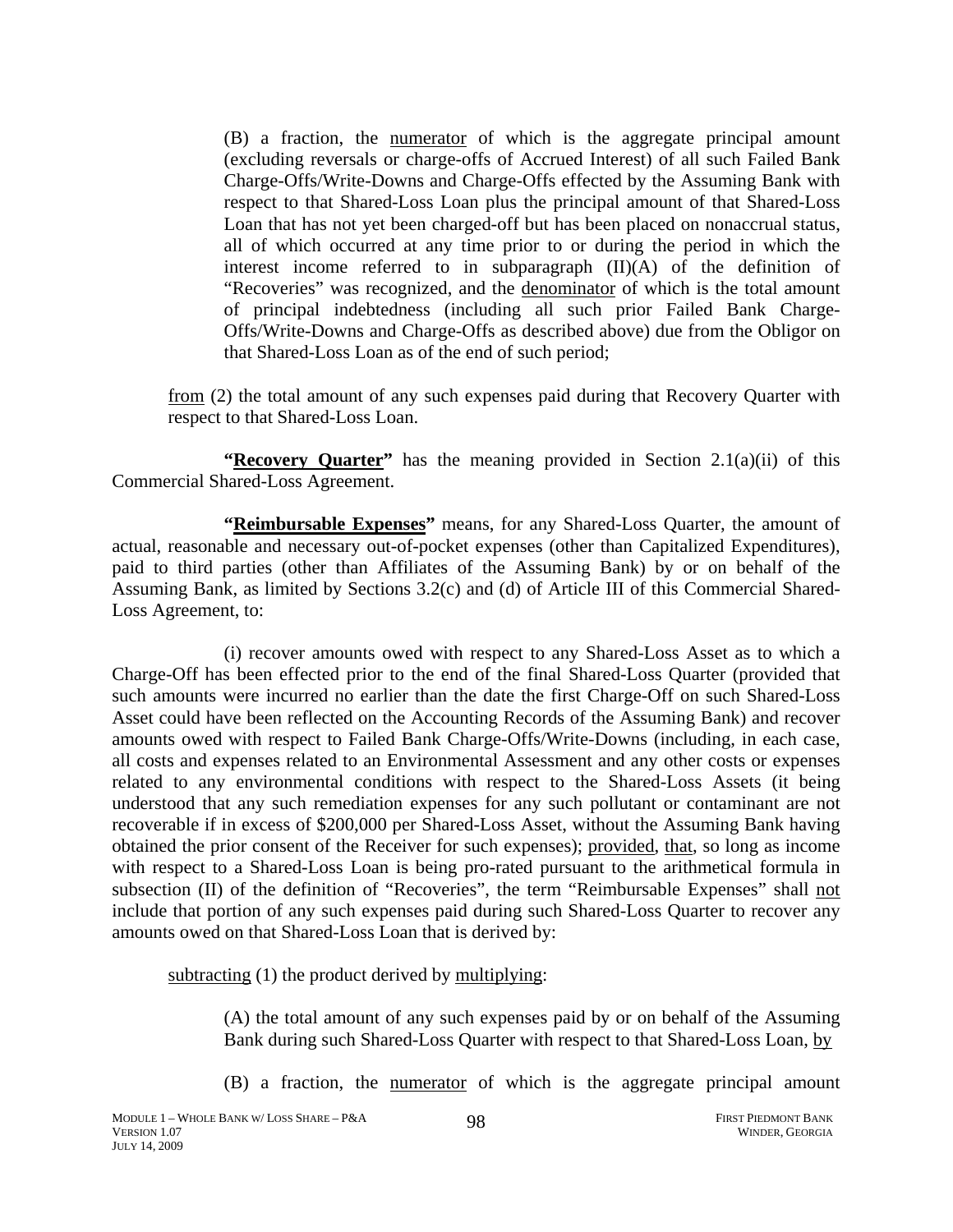(excluding reversals or charge-offs of Accrued Interest) of all such Failed Bank Charge-Offs/Write-Downs and Charge-Offs effected by the Assuming Bank with respect to that Shared-Loss Loan plus the principal amount of that Shared-Loss Loan that has not yet been charged-off but has been placed on nonaccrual status, all of which occurred at any time prior to or during the period in which the interest income referred to in subparagraph (II)(A) of the definition of "Recoveries" was recognized, and the denominator of which is the total amount of principal indebtedness (including all such prior Failed Bank Charge-Offs/Write-Downs and Charge-Offs as described above) due from the Obligor on that Shared-Loss Loan as of the end of such period;

from (2) the total amount of any such expenses paid during that Shared-Loss Quarter with respect to that Shared-Loss Loan; and

 (ii) manage, operate or maintain Other Real Estate, Additional ORE or Subsidiary ORE less the amount of any income received by the Assuming Bank during such Shared-Loss Quarter with respect to such Other Real Estate, Additional ORE or Subsidiary ORE (which resulting amount under this clause (ii) may be negative).

**"Review Board"** has the meaning provided in Section 2.1(f)(i) of this Commercial Shared-Loss Agreement.

**"Shared-Loss Amount"** has the meaning provided in Section 2.1(b)(i) of this Commercial Shared-Loss Agreement.

**"Shared-Loss Asset Repurchase Price"** means, with respect to any Shared-Loss Asset, the principal amount thereof plus any other fees or penalties due from an Obligor (including, subject to the limitations discussed below, the amount of any Accrued Interest) stated on the Accounting Records of the Assuming Bank, as of the date as of which the Shared-Loss Asset Repurchase Price is being determined (regardless, in the case of a Shared-Loss Loan, of the Legal Balance thereof) plus all Reimbursable Expenses and Recovery Expenses incurred up to and through the date of consummation of purchase of such Shared-Loss Asset; provided, that (i) in the case of a Shared-Loss Loan there shall be excluded from such amount the amount of any Accrued Interest accrued on or with respect to such Shared-Loss Loan prior to the ninety (90)-day period ending on the day prior to the purchase date determined pursuant to Sections  $2.1(e)(i)$  or  $2.1(e)(iii)$  of this Commercial Shared-Loss Agreement, except to the extent such Accrued Interest was included in the Book Value of such Shared-Loss Loan, and (ii) any collections on a Shared-Loss Loan received by the Assuming Bank after the purchase date applicable to such Shared-Loss Loan shall be applied (without duplication) to reduce the Shared-Loss Asset Repurchase Price of such Shared-Loss Loan on a dollar-for-dollar basis. For purposes of determining the amount of unpaid interest which accrued during a given period with respect to a variable-rate Shared-Loss Loan, all collections of interest shall be deemed to be applied to unpaid interest in the chronological order in which such interest accrued.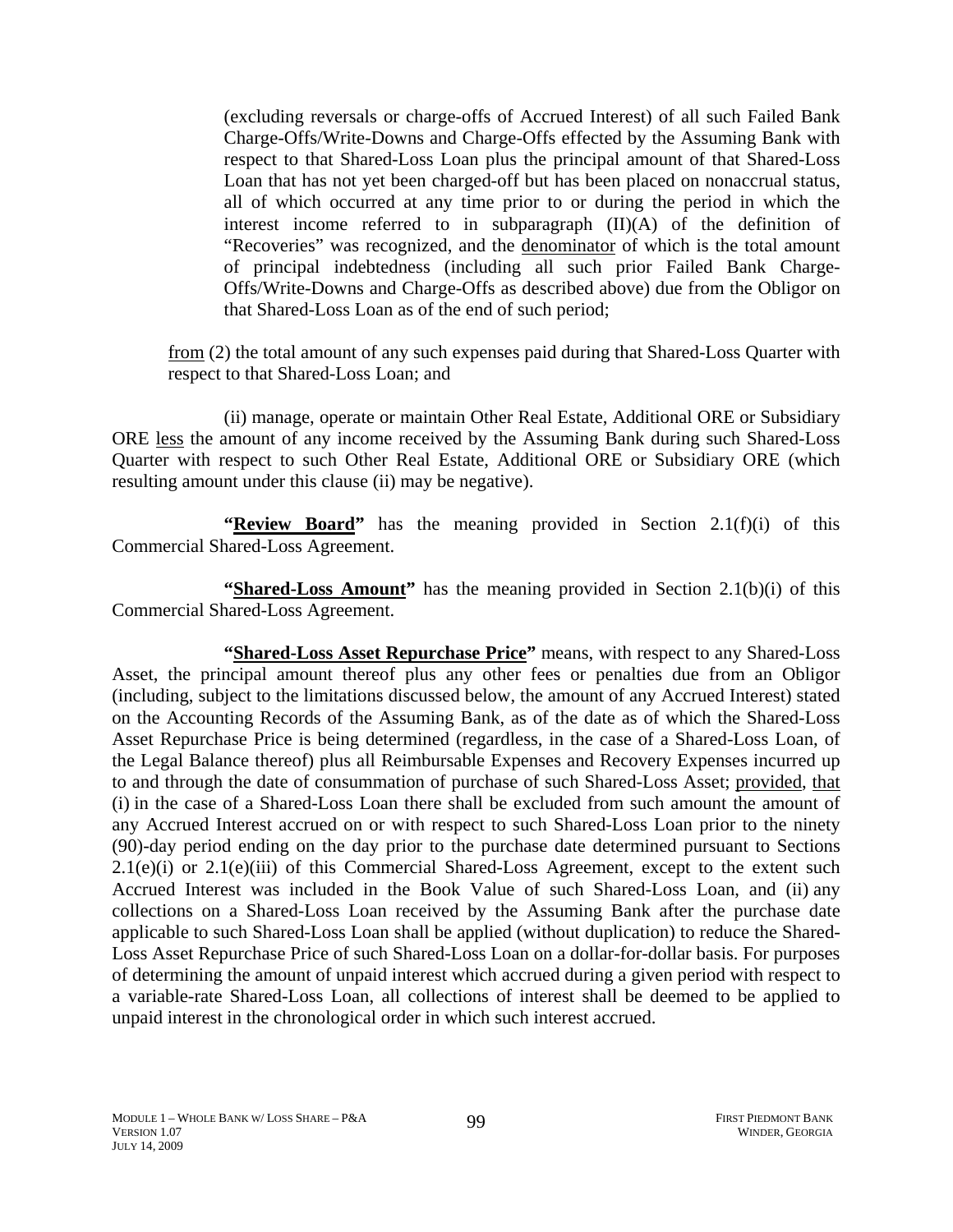**"Shared-Loss Assets"** means Shared-Loss Loans, Other Real Estate purchased by the Assuming Bank, Additional ORE, Subsidiary ORE and Capitalized Expenditures, but does not include Shared Loss MTM Assets.

## **"Shared-Loss Loan Commitment"** means:

(i) any Commitment to make a further extension of credit or to make a further advance with respect to an existing Shared-Loss Loan; and

(ii) any Shared-Loss Loan Commitment (described in subparagraph (i) immediately preceding) with respect to which the Assuming Bank has made a Permitted Amendment.

**"Shared-Loss Loan Commitment Advance"** means an advance pursuant to a Shared-Loss Loan Commitment with respect to which the Assuming Bank has not made a Permitted Advance.

## **"Shared-Loss Loans"** means:

 (i)(A) Loans purchased by the Assuming Bank pursuant to the Purchase and Assumption Agreement set forth on Exhibit 4.15(b) to the Purchase and Assumption Agreement, (B) New Shared-Loss Loans purchased by the Assuming Bank pursuant to the Purchase and Assumption Agreement, (C) Permitted Advances and (D) Shared-Loss Loan Commitment Advances, if any; provided, that Shared-Loss Loans shall not include Loans, New Shared-Loss Loans, Permitted Advances and Shared-Loss Loan Commitment Advances with respect to which an Acquired Subsidiary, or a constituent Subsidiary thereof, is an Obligor; (E) Loans owned by any Subsidiary which are not Shared-Loss Loans under the Single Family Shared-Loss Agreement; and (F) Consumer Loans; and

(ii) any Shared-Loss Loans (described in subparagraph (i) immediately preceding) with respect to which the Assuming Bank has made a Permitted Amendment.

"**Shared-Loss MTM Assets"** means those securities and other assets listed on Exhibit  $4.15(C)$ .

"Shared-Loss Payment Trigger" means when the sum of the Cumulative Loss Amount under the Single Family Shared-Loss Agreement and the cumulative Net Charge-Offs under this Commercial Shared-Loss Agreement, exceeds the First Loss Tranche. If the First Loss Tranche is zero or a negative number, the Shared-Loss Payment Trigger shall be deemed to have been reached upon Bank Closing.

**"Shared-Loss Quarter"** has the meaning provided in Section 2.1(a)(i) of this Commercial Shared-Loss Agreement.

 **"Stated Threshold"** means total losses under the shared loss agreements in the amount of \$31,000,000.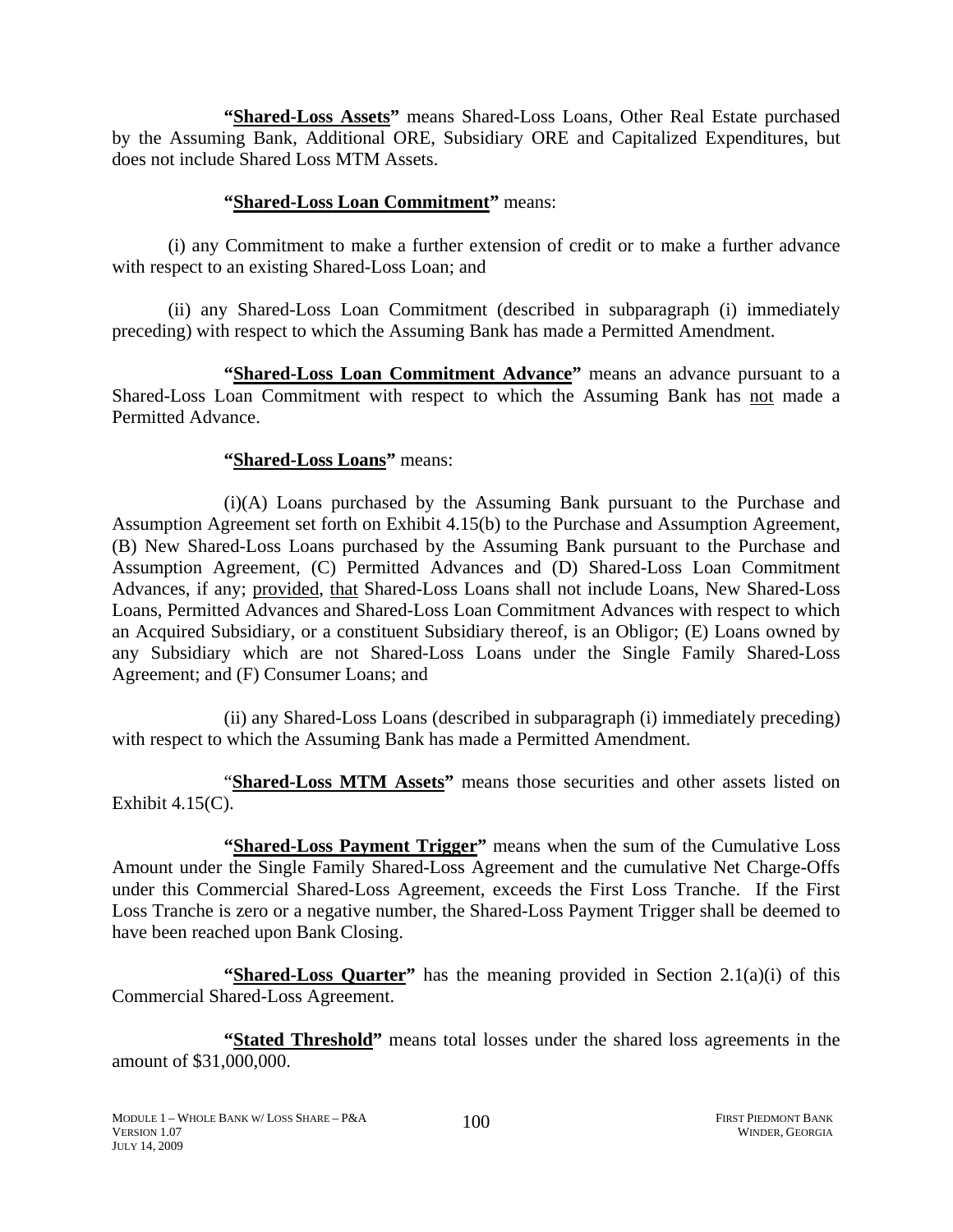"Subsidiary ORE" means all assets owned by ORE Subsidiaries that would constitute Additional ORE if such assets were on the books of the Assuming Bank.

**"Termination Date"** means the eighth (8th) anniversary of the Commencement

Date.

**"Third Party Servicer"** means any servicer appointed from time to time by the Assuming Bank or any Affiliate of the Assuming Bank to service the Shared-Loss Assets on behalf of the Assuming bank, the identity of which shall be given to the Receiver prior to or concurrent with the appointment thereof.

# **ARTICLE II** -- **SHARED-LOSS ARRANGEMENT**

# **2.1 Shared-Loss Arrangement.**

 **(a) Quarterly Certificates.** (i) Not later than thirty (30) days after the end of each Calendar Quarter from and including the initial Calendar Quarter to and including the Calendar Quarter in which the Applicable Anniversary of the Commencement Date falls (each of such Calendar Quarters being referred to herein as a "Shared-Loss Quarter"), the Assuming Bank shall deliver to the Receiver a certificate, signed by the Assuming Bank's chief executive officer and its chief financial officer, setting forth in such form and detail as the Receiver may specify (a "Quarterly Certificate"):

> (A) the amount of Charge-Offs, the amount of Recoveries and the amount of Net Charge-Offs (which amount may be negative) during such Shared-Loss Quarter with respect to the Shared-Loss Assets (and for Recoveries, with respect to the Assets for which a charge-off was effected by the Failed Bank prior to Bank Closing); and

> (B) the aggregate amount of Reimbursable Expenses (which amount may be negative) during such Shared-Loss Quarter; and

> (C) net realized loss on the Shared Loss MTM Assets determined pursuant to FAS 115, expressed as a positive number (MTM Net Realized Loss), or net realized gain on the Shared Loss MTM assets, expressed as a negative number (MTM Net Realized Gain); and

> (D) any other than temporary impairment of the Shared Loss MTM Assets, determined pursuant to FAS 115, expressed as a positive number ("OTTI Loss") or reversals of OTTI Loss, expressed as a negative number (for the avoidance of doubt, normal and customary unrealized mark-to-market changes by reason of the application of fair value accounting do not qualify for loss sharing payments).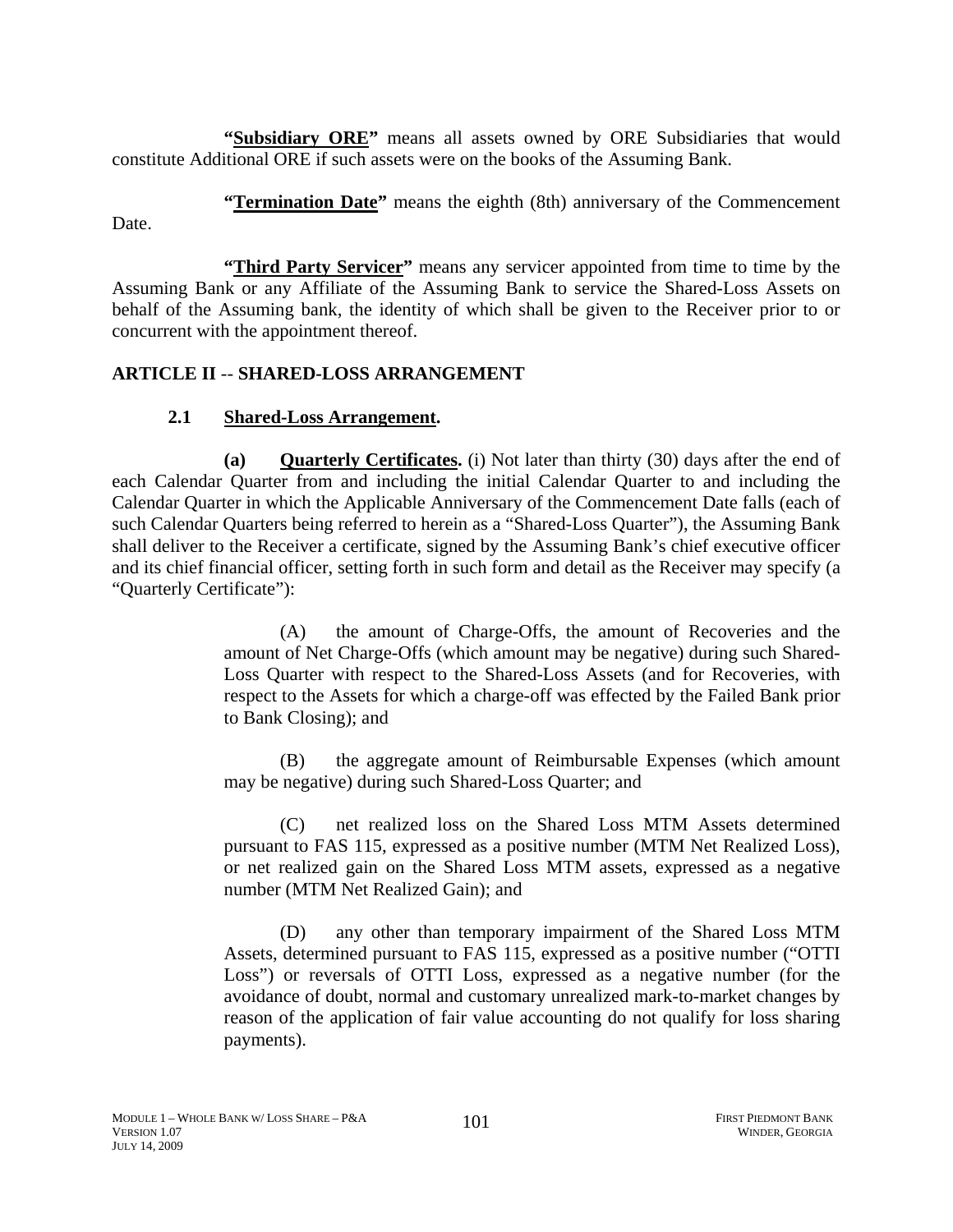(ii) Not later than thirty (30) days after the end of each Calendar Quarter from and including the first Calendar Quarter following the final Shared-Loss Quarter to and including the Calendar Quarter in which the Termination Date falls (each of such Calendar Quarters being referred to herein as a "Recovery Quarter"), the Assuming Bank shall deliver to the Receiver a Quarterly Certificate setting forth, in such form and detail as the Receiver may specify

> (A) the amount of Recoveries and Recovery Expenses during such Recovery Quarter. On the Quarterly Certificate for the first Recovery Quarter only, the Assuming Bank may report as a separate item, in such form and detail as the Receiver may specify, the aggregate amount of any Reimbursable Expenses that: (a) were incurred prior to or during the final Shared-Loss Quarter, and (b) had not been included in any Quarterly Certificate for any Shared-Loss Quarter because they had not been actually paid by or on behalf of the Assuming Bank (in accordance with the terms of this Commercial Shared-Loss Agreement) during any Shared-Loss Quarter and (c) were actually paid by or on behalf of the Assuming Bank (in accordance with the terms of this Commercial Shared-Loss Agreement) during the first Recovery Quarter; and

(B) net realized gain on the Shared Loss MTM Assets.

# **(b) Payments With Respect to Shared-Loss Assets.**

 (i) For purposes of this Section 2.1(b), the Assuming Bank shall initially record the Shared-Loss Assets on its Accounting Records at Book Value, and initially record the Shared Loss MTM Assets on its Accounting Records at Fair Value, and adjust such amounts as such values may change after the Bank Closing. If the amount of all Net Charge-Offs during any Shared-Loss Quarter plus Reimbursable Expenses, plus MTM Net Realized Gain or MTM Net Realized Loss, plus OTTI Loss during such Shared-Loss Quarter (the "Shared-Loss Amount") is positive, then, except as provided in Sections 2.1(c) and (e) below, and subject to the provisions of Section 2.1(b)(vi) below, not later than fifteen (15) days after the date on which the Receiver receives the Quarterly Certificate with respect to such Shared-Loss Quarter, the Receiver shall pay to the Assuming Bank an amount equal to eighty percent (80%) of the Shared-Loss Amount for such Shared-Loss Quarter. If the Shared-Loss Amount during any Shared-Loss Quarter is negative, the Assuming Bank shall pay to the Receiver an amount equal to eighty percent (80%) of the Shared-Loss Amount for such Shared-Loss Quarter, which payment shall be delivered to the Receiver together with the Quarterly Certificate for such Shared-Loss Quarter. When the cumulative Shared-Loss Amounts for all Shared-Loss Quarters plus the Cumulative Loss Amount under the Single Family Shared-Loss Agreement equals or exceeds the Stated Threshold, the Receiver shall pay to the Assuming Bank an amount equal to ninety-five percent ((95%) of the Shared-Loss Amount for each Shared-Loss Quarter, until such time as the cumulative Shared-Loss Amount for all Shared-Loss Quarters is less than the Stated Threshold, when the percentage shall revert back to eighty percent (80%).

(ii) If the amount of gross Recoveries during any Recovery Quarter less Recovery Expenses during such Recovery Quarter plus net realized gains or reversals of OTTI Loss on Shared Loss MTM Assets (the "Recovery Amount") is positive, then, simultaneously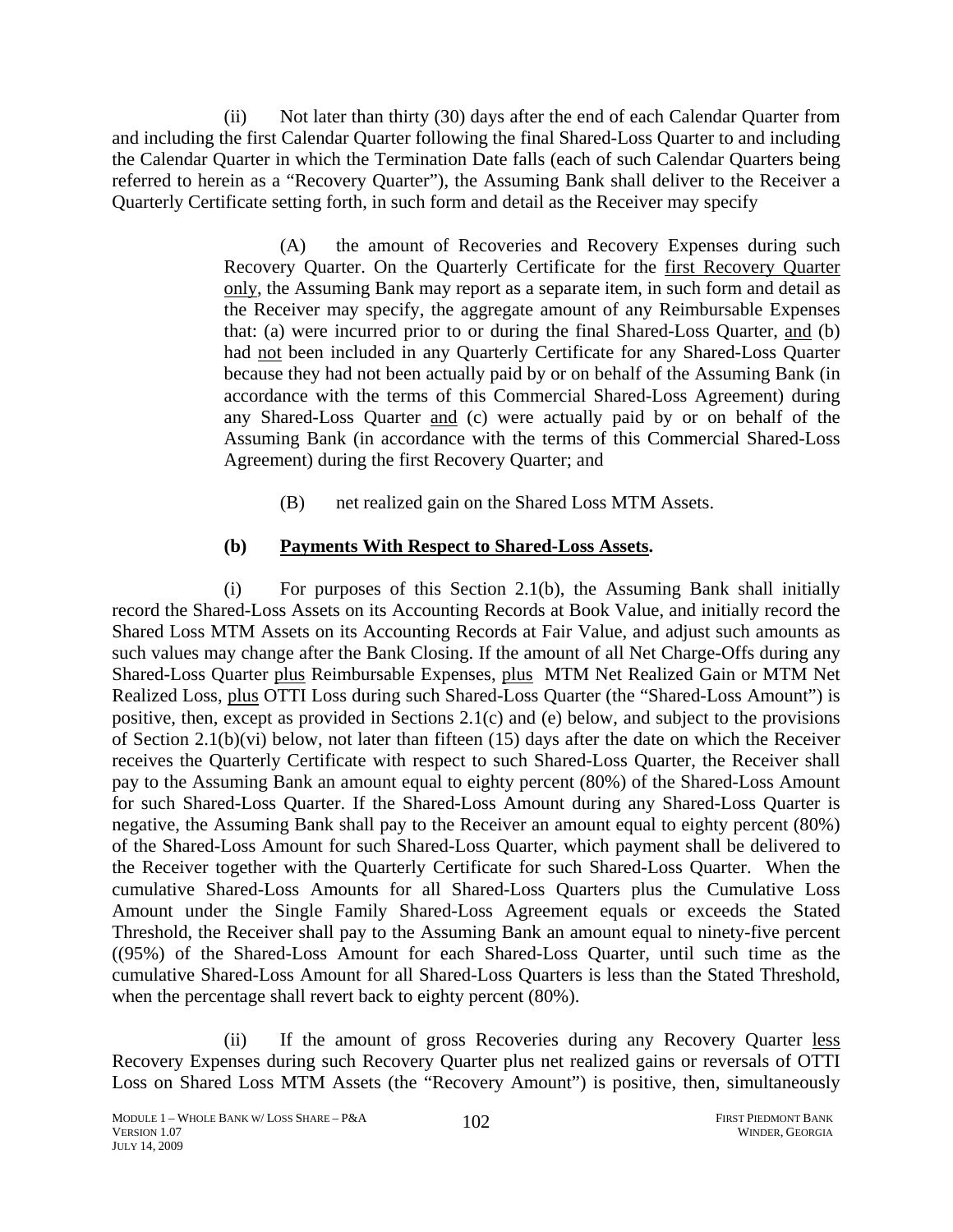with its delivery of the Quarterly Certificate with respect to such Recovery Quarter, the Assuming Bank shall pay to the Receiver an amount equal to eighty percent (80%) of the Recovery Amount for such Recovery Quarter. If the Recovery Amount is negative, then such negative amount shall be subtracted from the amount of gross Recoveries during the next succeeding Recovery Quarter in determining the Recovery Amount in such next succeeding Recovery Quarter; provided, that this Section 2.1(b)(ii) shall operate successively in the event that the Recovery Amount (after giving effect to this Section 2.1(b)(ii)) in such next succeeding Recovery Quarter is negative. The Assuming Bank shall specify, in the Quarterly Certificate for the final Recovery Quarter, the aggregate amount for all Recovery Quarters only, as of the end of, and including, the final Recovery Quarter of (A) Recoveries plus net realized gains or reversals of OTTI Loss on Shared Loss MTM Assets ("Aggregate Recovery Period Recoveries"), (B) Recovery Expenses ("Aggregate Recovery Expenses"), and (C) only those Recovery Expenses that have been actually "offset" against Aggregate Recovery Period Recoveries (including those so "offset" in that final Recovery Quarter) ("Aggregate Offset Recovery Expenses"); as used in this sentence, the term "offset" means the amount that has been applied to reduce gross Recoveries in any Recovery Quarter pursuant to the methodology set forth in this Section 2.1(b)(ii). If, at the end of the final Recovery Quarter the amount of Aggregate Recovery Expenses exceeds the amount of Aggregate Recovery Period Recoveries, the Receiver shall have no obligation to pay to the Assuming Bank all or any portion of such excess. Subsequent to the Assuming Bank's calculation of the Recovery Amount (if any) for the final Recovery Quarter, the Assuming Bank shall also show on the Quarterly Certificate for the final Recovery Quarter the results of the following three mathematical calculations: (i) Aggregate Recovery Period Recoveries minus Aggregate Offset Recovery Expenses; (ii) Aggregate Recovery Expenses minus Aggregate Offset Recovery Expenses; and (iii) the lesser of the two amounts calculated in (i) and (ii) immediately above ("Additional Recovery Expenses") multiplied by 80% (the amount so calculated in (iii) being defined as the "Additional Recovery Expense Amount"). If the Additional Recovery Expense Amount is greater than zero, then the Assuming Bank may request in the Quarterly Certificate for the final Recovery Quarter that the Receiver reimburse the Assuming Bank the amount of the Additional Recovery Expense Amount and the Receiver shall pay to the Assuming Bank the Additional Recovery Expense Amount within fifteen (15) days after the date on which the Receiver receives that Quarterly Certificate. On the Quarterly Certificate for the final Recovery Quarter only, the Assuming Bank may include, in addition to any Recovery Expenses for that Recovery Quarter that were paid by or on behalf of the Assuming Bank in that Recovery Quarter, those Recovery Expenses that: (a) were incurred prior to or during the final Recovery Quarter, and (b) had not been included in any Quarterly Certificate for any Recovery Quarter because they had not been actually paid by or on behalf of the Assuming Bank (in accordance with the terms of this Commercial Shared-Loss Agreement) during any Recovery Quarter, and (c) were actually paid by or on behalf of the Assuming Bank (in accordance with the terms of this Commercial Shared-Loss Agreement) prior to the date the Assuming Bank is required to deliver that final Quarterly Certificate to the Receiver under the terms of Section 2.1(a)(ii).

(iii) With respect to each Shared-Loss Quarter and Recovery Quarter, collections by or on behalf of the Assuming Bank on any charge-off effected by the Failed Bank prior to Bank Closing on an Asset other than a Shared-Loss Asset or Shared-Loss MTM Assets shall be reported as Recoveries under this Section 2.1 only to the extent such collections exceed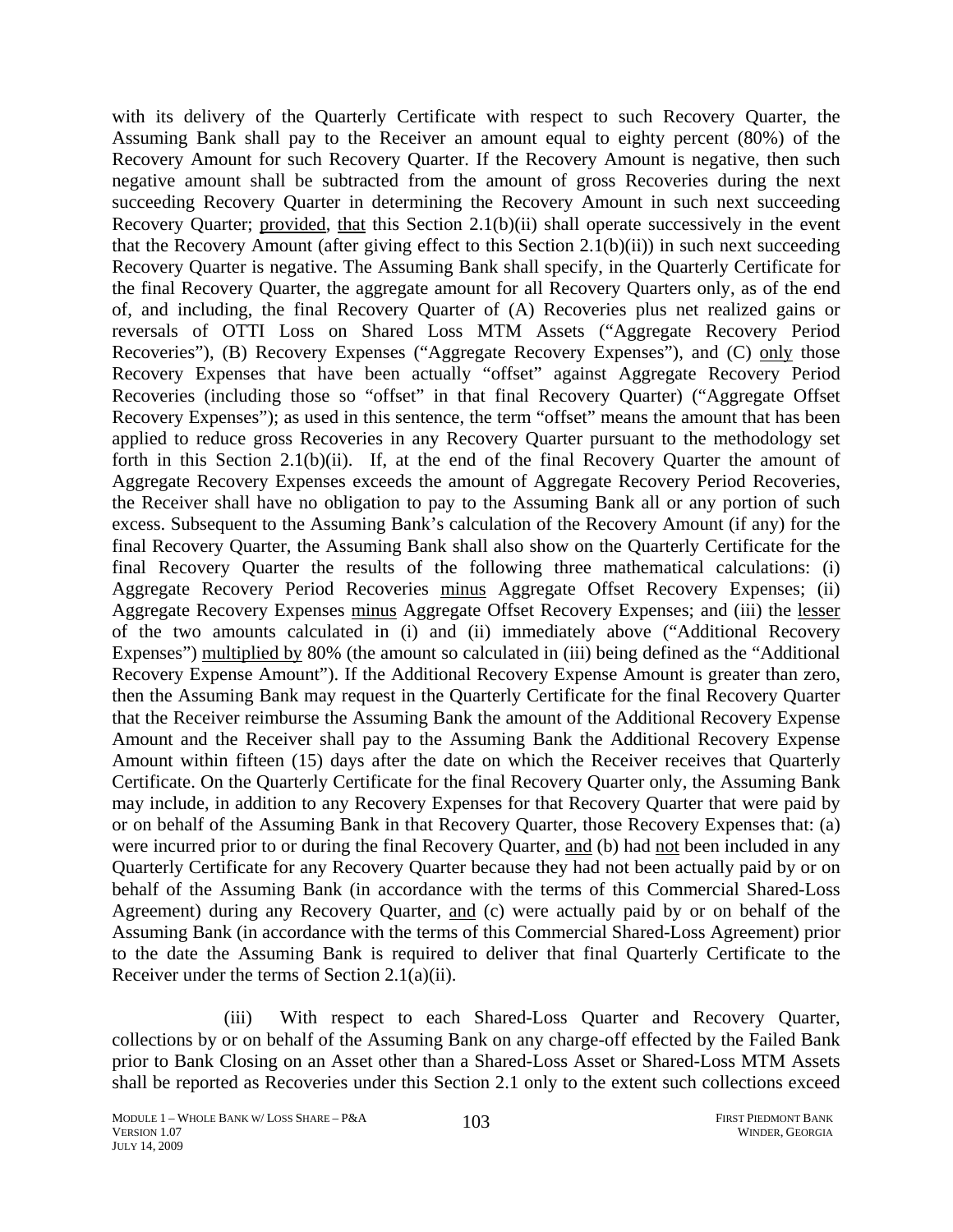the Book Value of such Asset, if any. For any Shared-Loss Quarter or Recovery Quarter in which collections by or on behalf of the Assuming Bank on such Asset are applied to both Book Value and to a charge-off effected by the Failed Bank prior to Bank Closing, the amount of expenditures incurred by or on behalf of the Assuming Bank attributable to the collection of any such Asset, that shall be considered a Reimbursable Expense or a Recovery Expense under this Section 2.1 will be limited to a proportion of such expenditures which is equal to the proportion derived by dividing (A) the amount of collections on such Asset applied to a charge-off effected by the Failed Bank prior to Bank Closing, by (B) the total collections on such Assets.

(iv) If the Assuming Bank has duly specified an amount of Reimbursable Expenses on the Quarterly Certificate for the first Recovery Quarter as described above in the last sentence of Section 2.1(a)(ii), then, not later than fifteen (15) days after the date on which the Receiver receives that Quarterly Certificate, the Receiver shall pay to the Assuming Bank an amount equal to eighty percent (80%) (or, if the Cumulative Loss Amount under the Single Family Shared-Loss Agreement plus the cumulative Shared-Loss Amount for all Shared-Loss Quarters equals or exceeds the Stated Threshold, ninety-five percent (95%)) of the amount of such Reimbursable Expenses.

(v) If the First Loss Tranche as determined under the Purchase and Assumption Agreement is a positive number, Receiver has no obligation to make payment for any Shared Loss Quarters until the Shared-Loss Payment Trigger is satisfied.

**(c) Limitation on Shared-Loss Payment.** The Receiver shall not be required to make any payments pursuant to this Section 2.1 with respect to any Charge-Off of a Shared-Loss Asset that the Receiver or the Corporation determines, based upon the Examination Criteria, should not have been effected by the Assuming Bank; provided, (x) the Receiver must provide notice to the Assuming Bank detailing the grounds for not making such payment, (y) the Receiver must provide the Assuming Bank with a reasonable opportunity to cure any such deficiency and (z) (1) to the extent curable, if cured, the Receiver shall make payment with respect to any properly effected Charge-Off and (2) to the extent not curable, the Receiver shall make a payment as to all Charge-Offs (or portion of Charge-Offs) that were effected which would have been payable as a Charge-Off if the Assuming Bank had properly effected such Charge-Off. In the event that the Receiver does not make any payments with respect to any Charge-Off of a Shared-Loss Asset pursuant to this Section 2.1 or determines that a payment was improperly made, the Assuming Bank and the Receiver shall, upon final resolution, make such accounting adjustments and payments as may be necessary to give retroactive effect to such corrections.

**(d) Sale of, or Additional Advances or Amendments with Respect to, Shared-Loss Loans and Administration of Related Loans.** No Shared-Loss Loan shall be treated as a Shared-Loss Asset pursuant to this Section 2.1 (i) if the Assuming Bank sells or otherwise transfers such Shared-Loss Loan or any interest therein (whether with or without recourse) to any Person, (ii) after the Assuming Bank makes any additional advance, commitment or increase in the amount of a commitment with respect to such Shared-Loss Loan that does not constitute a Permitted Advance or a Shared-Loss Loan Commitment Advance, (iii) after the Assuming Bank makes any amendment, modification, renewal or extension to such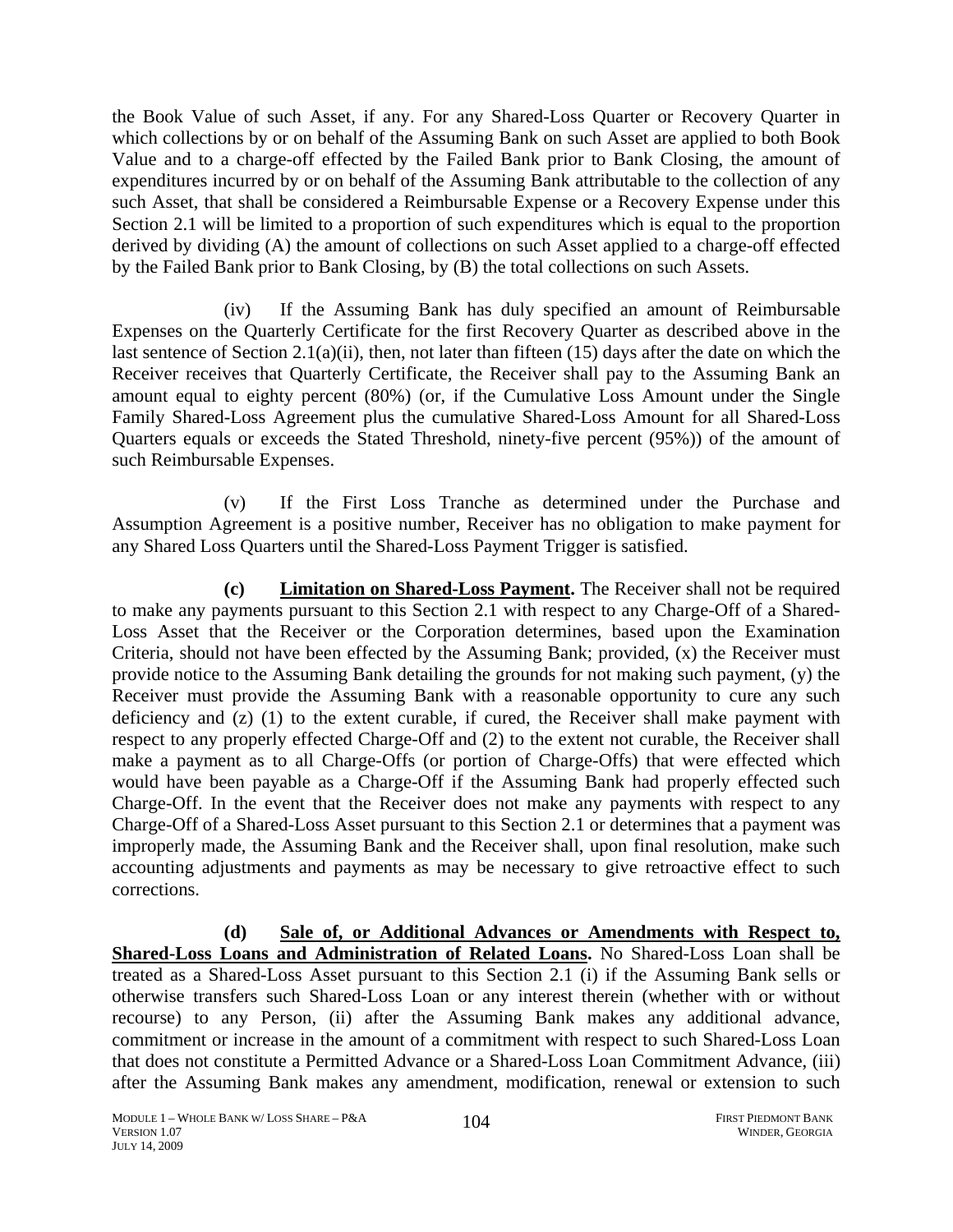Shared-Loss Loan that does not constitute a Permitted Amendment, or (iv) after the Assuming Bank has managed, administered or collected any "Related Loan" (as such term is defined in Section 3.4 of Article III of this Commercial Shared-Loss Agreement) in any manner which would have the effect of increasing the amount of any collections with respect to the Related Loan to the detriment of such Shared-Loss Asset to which such loan is related; provided, that any such Shared-Loss Loan that has been the subject of Charge-Offs prior to the taking of any action described in clause (i), (ii), or (iii) or (iv) of this Section 2.1(d) by the Assuming Bank shall be treated as a Shared-Loss Asset pursuant to this Section 2.1 solely for the purpose of treatment of Recoveries on such Charge-Offs until such time as the amount of Recoveries with respect to such Shared-Loss Asset equals such Charge-Offs.

## **(e) Option to Purchase.**

 (i) In the event that the Assuming Bank determines that there is a substantial likelihood that continued efforts to collect a Shared-Loss Asset or an Asset for which a chargeoff was effected by the Failed Bank with, in either case, a Legal Balance of \$500,000 or more on the Accounting Records of the Assuming Bank will result in an expenditure, after Bank Closing, of funds by on behalf of the Assuming Bank to a third party for a specified purpose (the expenditure of which, in its best judgment, will maximize collections), which do not constitute Reimbursable Expenses or Recovery Expenses, and such expenses will exceed ten percent (10%) of the then book value thereof as reflected on the Accounting Records of the Assuming Bank, the Assuming Bank shall (i) promptly so notify the Receiver and (ii) request that such expenditure be treated as a Reimbursable Expense or Recovery Expense for purposes of this Section 2.1. (Where the Assuming Bank determines that there is a substantial likelihood that the previously mentioned situation exists with respect to continued efforts to collect a Shared-Loss Asset or an Asset for which a charge-off was effected by the Failed Bank with, in either case, a Legal Balance of less than \$1,000,000 on the Accounting Records of the Assuming Bank, the Assuming Bank may so notify the Receiver and request that such expenditure be treated as a Reimbursable Expense or Recovery Expense.) Within thirty (30) days after its receipt of such a notice, the Receiver will advise the Assuming Bank of its consent or denial, that such expenditures shall be treated as a Reimbursable Expense or Recovery Expense, as the case may be. Notwithstanding the failure of the Receiver to give its consent with respect to such expenditures, the Assuming Bank shall continue to administer such Shared-Loss Asset in accordance with Section 2.2, except that the Assuming Bank shall not be required to make such expenditures. At any time after its receipt of such a notice and on or prior to the Termination Date the Receiver shall have the right to purchase such Shared-Loss Asset or Asset as provided in Section 2.1(e)(iii), notwithstanding any consent by the Receiver with respect to such expenditure.

(ii) During the period prior to the Termination Date, the Assuming Bank shall notify the Receiver within fifteen (15) days after any of the following becomes fully or partially charged-off:

> (A) a Shared-Loss Loan having a Legal Balance (or, in the case of more than one (1) Shared-Loss Loan made to the same Obligor, a combined Legal Balance) of \$500,000 or more in circumstances in which the legal claim against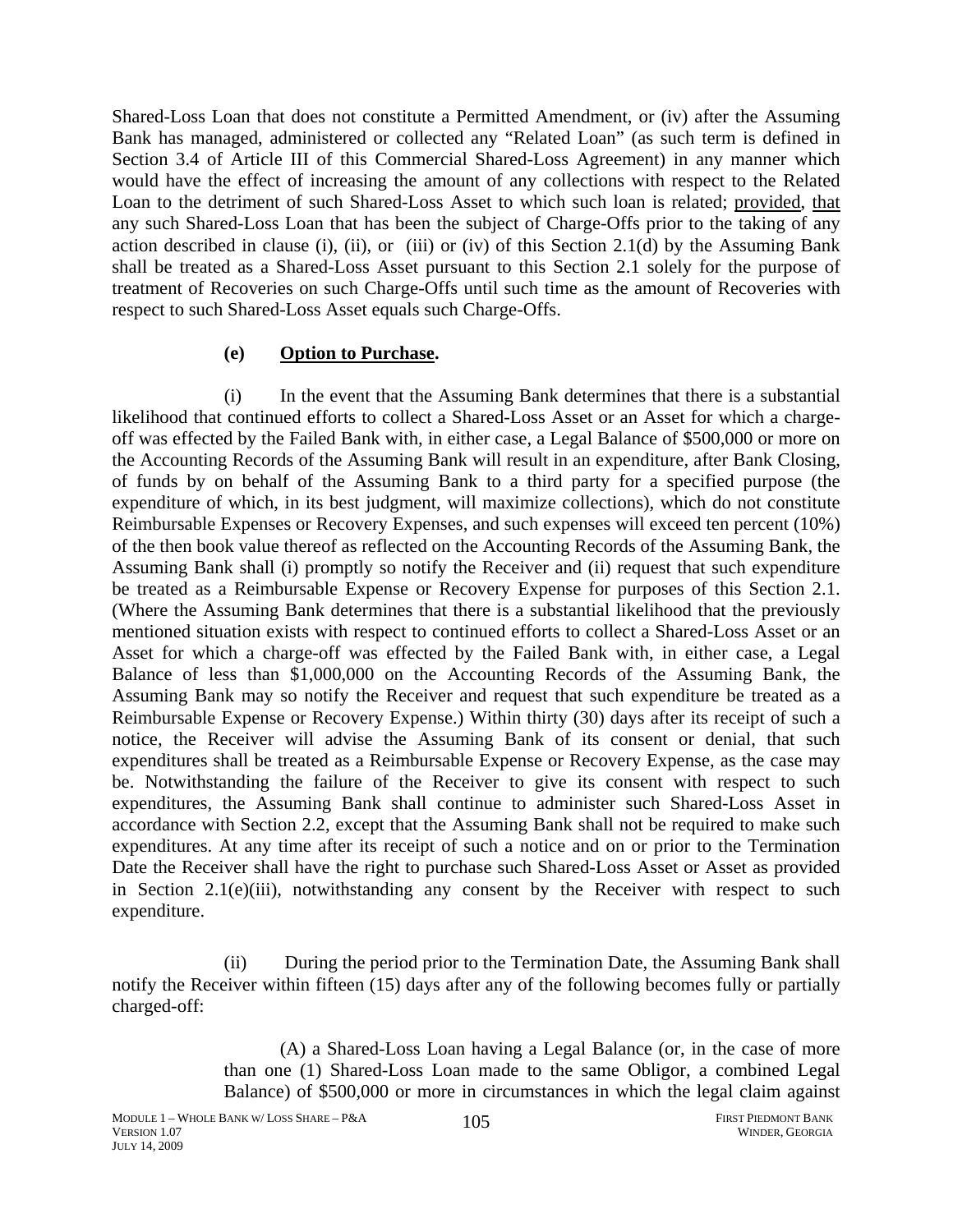the relevant Obligor survives; or

(B) a Shared-Loss Loan to a director, an "executive officer" as defined in 12 C.F.R. 215.2(d), a "principal shareholder" as defined in 12 C.F.R. 215.2(l), or an Affiliate of the Assuming Bank.

(iii) If the Receiver determines in its discretion that the Assuming Bank is not diligently pursuing collection efforts with respect to any Shared-Loss Asset which has been fully or partially charged-off or written-down (including any Shared-Loss Asset which is identified or required to be identified in a notice pursuant to Section  $2.1(e)(ii)$  or any Asset for which there exists a Failed Bank Charge-Off/Write-Down, the Receiver may at its option, exercisable at any time on or prior to the Termination Date, require the Assuming Bank to assign, transfer and convey such Shared-Loss Asset or Asset to and for the sole benefit of the Receiver for a price equal to the Shared-Loss Asset Repurchase Price thereof less the Related Liability Amount with respect to any Related Liabilities related to such Shared-Loss Asset or Asset.

(iv) Not later than ten (10) days after the date upon which the Assuming Bank receives notice of the Receiver's intention to purchase or require the assignment of any Shared-Loss Asset or Asset pursuant to Section 2.1(e)(i) or (iii), the Assuming Bank shall transfer to the Receiver such Shared-Loss Asset or Asset and any Credit Files relating thereto and shall take all such other actions as may be necessary and appropriate to adequately effect the transfer of such Shared-Loss Asset or Asset from the Assuming Bank to the Receiver. Not later than fifteen (15) days after the date upon which the Receiver receives such Shared-Loss Asset or Asset and any Credit Files relating thereto, the Receiver shall pay to the Assuming Bank an amount equal to the Shared-Loss Asset Repurchase Price of such Shared-Loss Asset or Asset less the Related Liability Amount.

(v) The Receiver shall assume all Related Liabilities with respect to any Shared-Loss Asset or Asset set forth in the notice described in Section 2.1(e)(iv).

# **(f) Dispute Resolution.**

(i) (A) Any dispute as to whether a Charge-Off of a Shared-Loss Asset was made in accordance with Examination Criteria shall be resolved by the Assuming Bank's Chartering Authority. (B) With respect to any other dispute arising under the terms of this Commercial Shared-Loss Agreement which the parties hereto cannot resolve after having negotiated such matter, in good faith, for a thirty (30) day period, other than a dispute the Corporation is not permitted to submit to arbitration under the Administrative Dispute Resolution Act of 1996 ("ADRA"), as amended, such other dispute shall be resolved by determination of a review board (a "Review Board") established pursuant to Section 2.1(f). Any Review Board under this Section 2.1(f) shall follow the provisions of the Federal Arbitration Act and shall follow the provisions of the ADRA. (C) Any determination by the Assuming Bank's Chartering Authority or by a Review Board shall be conclusive and binding on the parties hereto and not subject to further dispute, and judgment may be entered on said determination in accordance with applicable arbitration law in any court having jurisdiction thereof.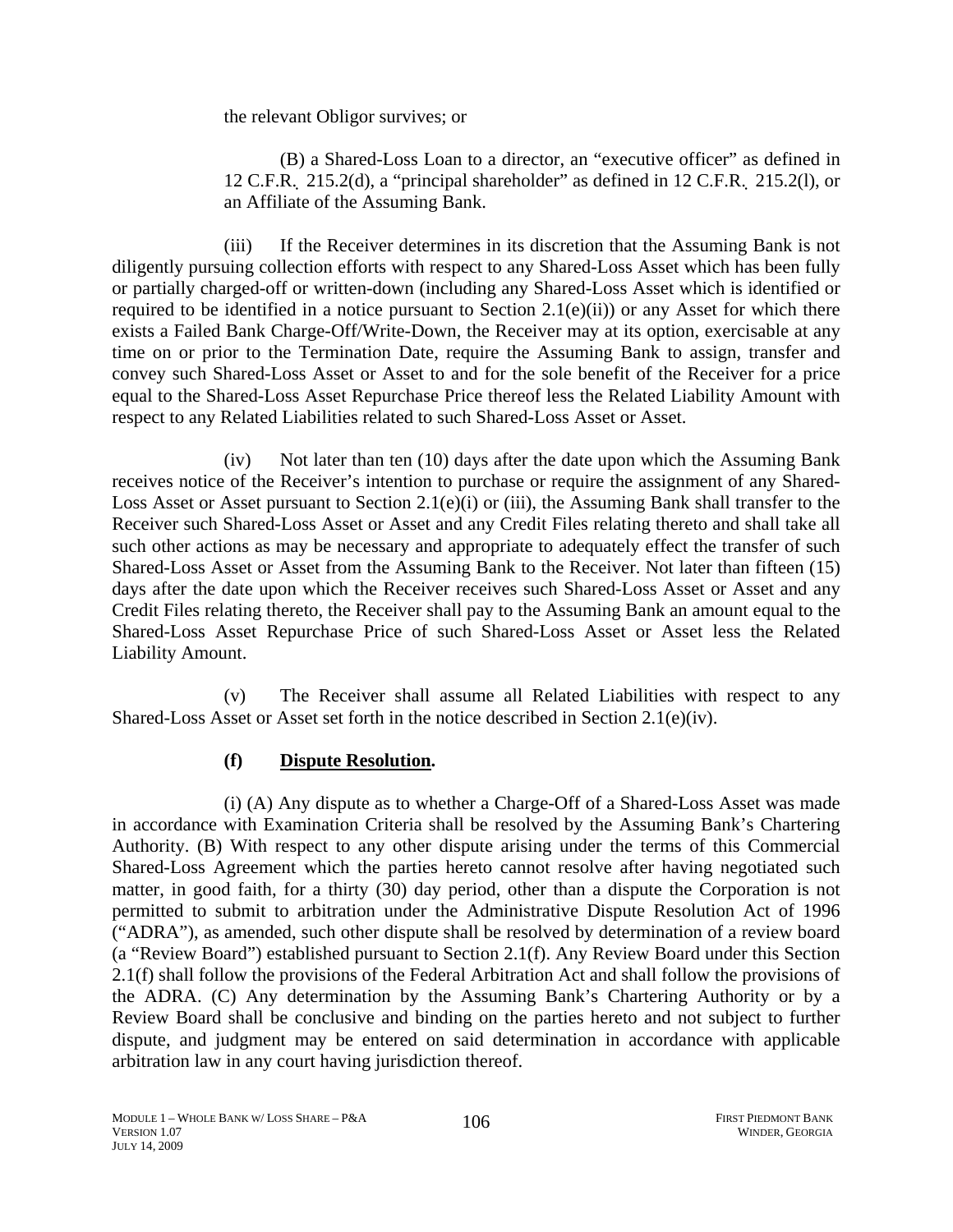(ii) A Review Board shall consist of three (3) members, each of whom shall have such expertise as the Corporation and the Assuming Bank agree is relevant. As appropriate, the Receiver or the Corporation (the "FDIC Party") will select one member, one member will be selected by the Assuming Bank and the third member (the "Neutral Member") will be selected by the other two members. The member of the Review Board selected by a party may be removed at any time by such party upon two (2) days' written notice to the other party of the selection of a replacement member. The Neutral Member may be removed by unanimous action of the members appointed by the FDIC Party and the Assuming Bank after two (2) days' prior written notice to the FDIC Party and the Assuming Bank of the selection of a replacement Neutral Member. In addition, if a Neutral Member fails for any reason to serve or continue to serve on the Review Board, the other remaining members shall so notify the parties to the dispute and the Neutral Member in writing that such Neutral Member will be replaced, and the Neutral Member shall thereafter be replaced by the unanimous action of the other remaining members within twenty (20) business days of that notification.

(iii) No dispute may be submitted to a Review Board by any of the parties to this Commercial Shared-Loss Agreement unless such party has provided to the other party a written notice of dispute ("Notice of Dispute"). During the forty-five (45)-day period following the providing of a Notice of Dispute, the parties to the dispute will make every effort in good faith to resolve the dispute by mutual agreement. As part of these good faith efforts, the parties should consider the use of less formal dispute resolution techniques, as judged appropriate by each party in its sole discretion. Such techniques may include, but are not limited to, mediation, settlement conference, and early neutral evaluation. If the parties have not agreed to a resolution of the dispute by the end of such forty-five (45)-day period, then, subject to the discretion of the Corporation and the written consent of the Assuming Bank as set forth in Section  $2.1(f)(i)(B)$ above, on the first day following the end of such period, the FDIC Party and the Assuming Bank shall notify each other of its selection of its member of the Review Board and such members shall be instructed to promptly select the Neutral Member of the Review Board. If the members appointed by the FDIC Party and the Assuming Bank are unable to promptly agree upon the initial selection of the Neutral Member, or a timely replacement Neutral Member as set forth in Section 2.1(f)(ii) above, the two appointed members shall apply to the American Arbitration Association ("AAA"), and such Neutral Member shall be appointed in accordance with the Commercial Arbitration Rules of the AAA.

 (iv) The resolution of a dispute pursuant to this Section 2.1(f) shall be governed by the Commercial Arbitration Rules of the AAA to the extent that such rules are not inconsistent with this Section 2.1(f). The Review Board may modify the procedures set forth in such rules from time to time with the prior approval of the FDIC Party and the Assuming Bank.

(v) Within fifteen (15) days after the last to occur of the final written submissions of both parties, the presentation of witnesses, if any, and oral presentations, if any, the Review Board shall adopt the position of one of the parties and shall present to the parties a written award regarding the dispute. The determination of any two (2) members of a Review Board will constitute the determination of such Review Board.

(vi) The FDIC Party and the Assuming Bank will each pay the fees and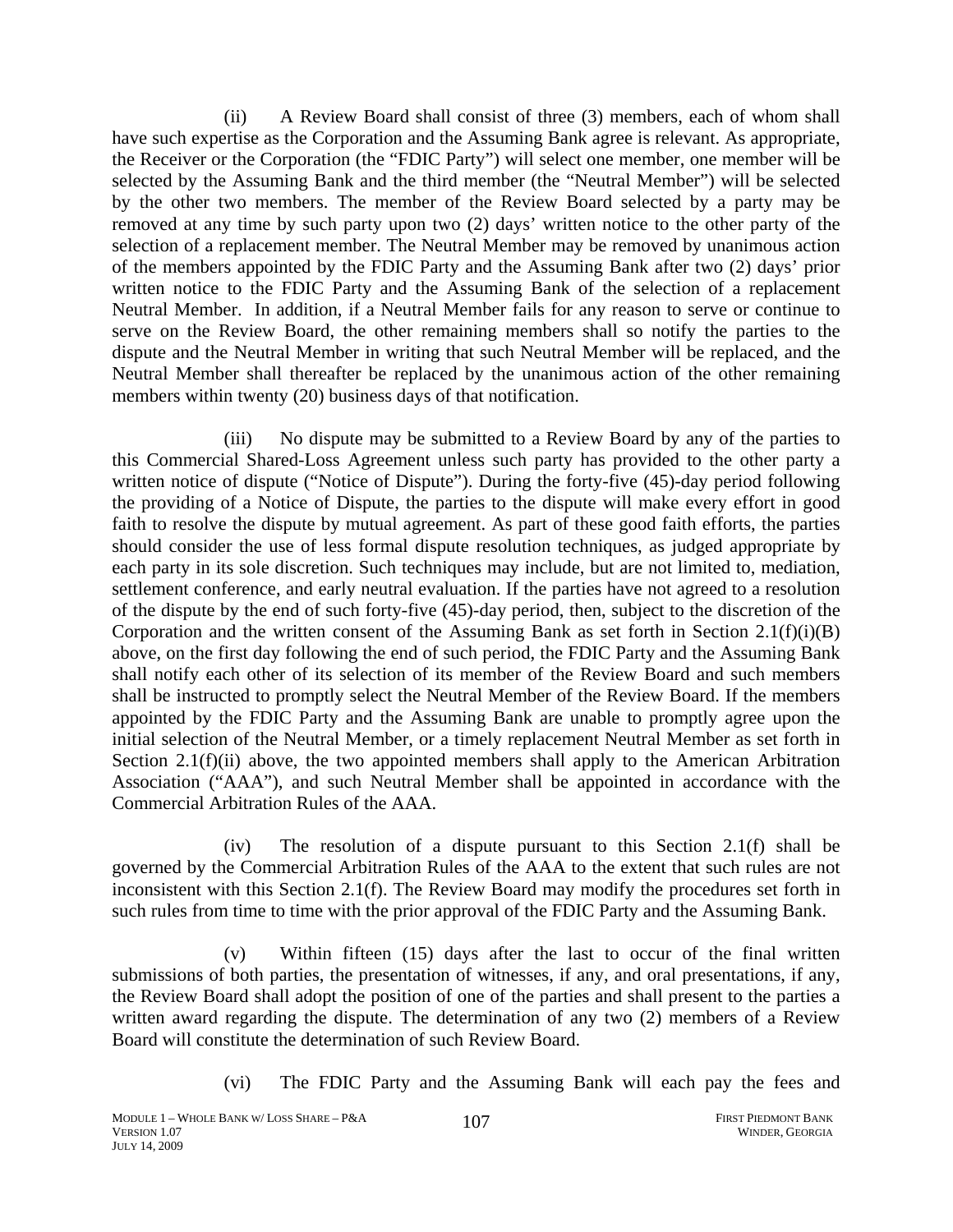expenses of the member of the Review Board selected by it. The FDIC Party and Assuming Bank will share equally the fees and expenses of the Neutral Member. No such fees or expenses incurred by or on behalf of the Assuming Bank shall be subject to reimbursement by the FDIC Party under this Commercial Shared-Loss Agreement or otherwise.

(vii) Each party will bear all costs and expenses incurred by it in connection with the submission of any dispute to a Review Board. No such costs or expenses incurred by or on behalf of the Assuming Bank shall be subject to reimbursement by the FDIC Party under this Commercial Shared-Loss Agreement or otherwise. The Review Board shall have no authority to award costs or expenses incurred by either party to these proceedings.

 (viii) Any dispute resolution proceeding held pursuant to this Section 2.1(f) shall not be public. In addition, each party and each member of any Review Board shall strictly maintain the confidentiality of all issues, disputes, arguments, positions and interpretations of any such proceeding, as well as all information, attachments, enclosures, exhibits, summaries, compilations, studies, analyses, notes, documents, statements, schedules and other similar items associated therewith, except as the parties agree in writing or such disclosure is required pursuant to law, rule or regulation. Pursuant to ADRA, dispute resolution communications may not be disclosed either by the parties or by any member of the Review board unless:

- (1) all parties to the dispute resolution proceeding agree in writing;
- (2) the communication has already been made public;
- (3) the communication is required by statute, rule or regulation to be made public;

or

(4) a court determines that such testimony or disclosure is necessary to prevent a manifest injustice, help establish a violation of the law or prevent harm to the public health or safety, or of sufficient magnitude in the particular case to outweigh the integrity of dispute resolution proceedings in general by reducing the confidence of parties in future cases that their communications will remain confidential.

(ix) Any dispute resolution proceeding pursuant to this Section 2.1(f) (whether as a matter of good faith negotiations, by resort to a Review Board, or otherwise) is a compromise negotiation for purposes of the Federal Rules of Evidence and state rules of evidence. The parties agree that all proceedings, including any statement made or document prepared by any party, attorney or other participants are privileged and shall not be disclosed in any subsequent proceeding or document or construed for any purpose as an admission against interest. Any document submitted and any statements made during any dispute resolution proceeding are for settlement purposes only. The parties further agree not to subpoena any of the members of the Review Board or any documents submitted to the Review Board. In no event will the Neutral Member voluntarily testify on behalf of any party.

(x) No decision, interpretation, determination, analysis, statement, award or other pronouncement of any Review Board shall constitute precedent as regards any subsequent proceeding (whether or not such proceeding involves dispute resolution under this Commercial Shared-Loss Agreement) nor shall any Review Board be bound to follow any decision,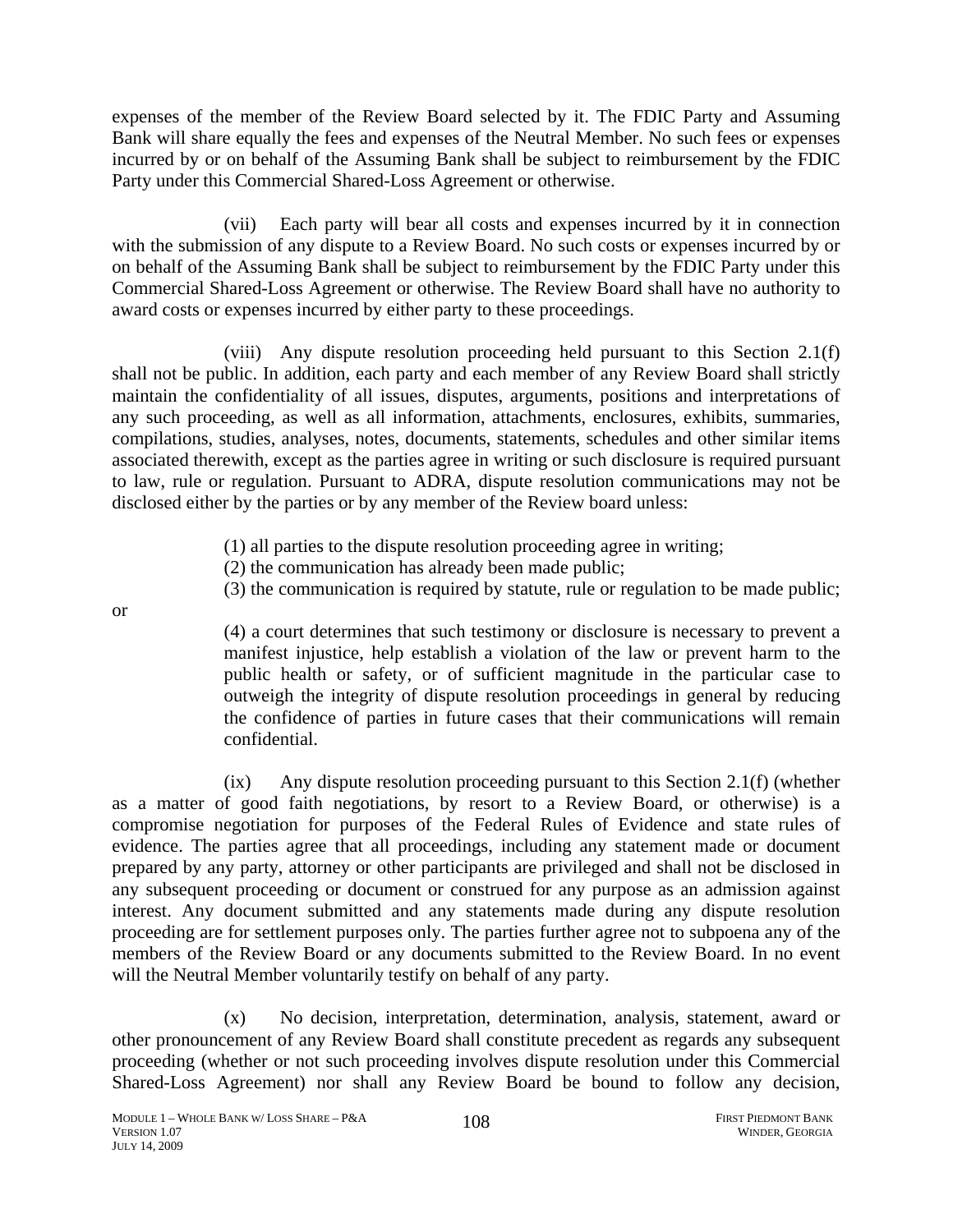interpretation, determination, analysis, statement, award or other pronouncement rendered by any previous Review Board or any other previous dispute resolution panel which may have convened in connection with a transaction involving other failed financial institutions or Federal assistance transactions.

(xi) The parties may extend any period of time in this Section 2.1(f) by mutual agreement. Notwithstanding anything above to the contrary, no dispute shall be submitted to a Review Board until each member of the Review Board, and any substitute member, if applicable, agrees to be bound by the provisions of this Section 2.1(f) as applicable to members of a Review Board. Prior to the commencement of the Review Board proceedings, or, in the case of a substitute Neutral Member, prior to the re-commencement of such proceedings subsequent to that substitution, the Neutral Member shall provide a written oath of impartiality.

(xii) For the avoidance of doubt, and notwithstanding anything herein to the contrary, in the event any notice of dispute is provided to a party under this Section 2.1(g) prior to the Termination Date, the terms of this Commercial Shared-Loss Agreement shall remain in effect with respect to any such items set forth in such notice until such time as any such dispute with respect to such item is finally resolved.

**2.2 Administration of Shared-Loss Assets.** The Assuming Bank shall at all times prior to the Termination Date comply with the Rules Regarding the Administration of Shared-Loss Assets as set forth in Article III of this Commercial Shared-Loss Agreement.

## **2.3 Auditor Report; Right to Audit.**

(a) Within ninety (90) days after the end of each fiscal year from and including the fiscal year during which Bank Closing falls to and including the calendar year during which the Termination Date falls, the Assuming Bank shall deliver to the Corporation and to the Receiver a report signed by its independent public accountants stating that they have reviewed the terms of this Commercial Shared-Loss Agreement and that, in the course of their annual audit of the Assuming Bank's books and records, nothing has come to their attention suggesting that any computations required to be made by the Assuming Bank during such year by this Article II were not made by the Assuming Bank in accordance herewith. In the event that the Assuming Bank cannot comply with the preceding sentence, it shall promptly submit to the Receiver corrected computations together with a report signed by its independent public accountants stating that, after giving effect to such corrected computations, nothing has come to their attention suggesting that any computations required to be made by the Assuming Bank during such year by this Article II were not made by the Assuming Bank in accordance herewith. In such event, the Assuming Bank and the Receiver shall make all such accounting adjustments and payments as may be necessary to give effect to each correction reflected in such corrected computations, retroactive to the date on which the corresponding incorrect computation was made. It is the intention of this provision to align the timing of the audit required under this Commercial Shared-Loss Agreement with the examination audit required pursuant to 12 CFR Section 363.

MODULE 1 – WHOLE BANK W/LOSS SHARE – P&A  $109$  FIRST PIEDMONT BANK WINDER. GEORGIA WINDER, GEORGIA JULY 14, 2009 109 (b) The Assuming Bank shall perform on an annual basis an internal audit of its compliance with the provisions of this Article II and shall provide the Receiver and the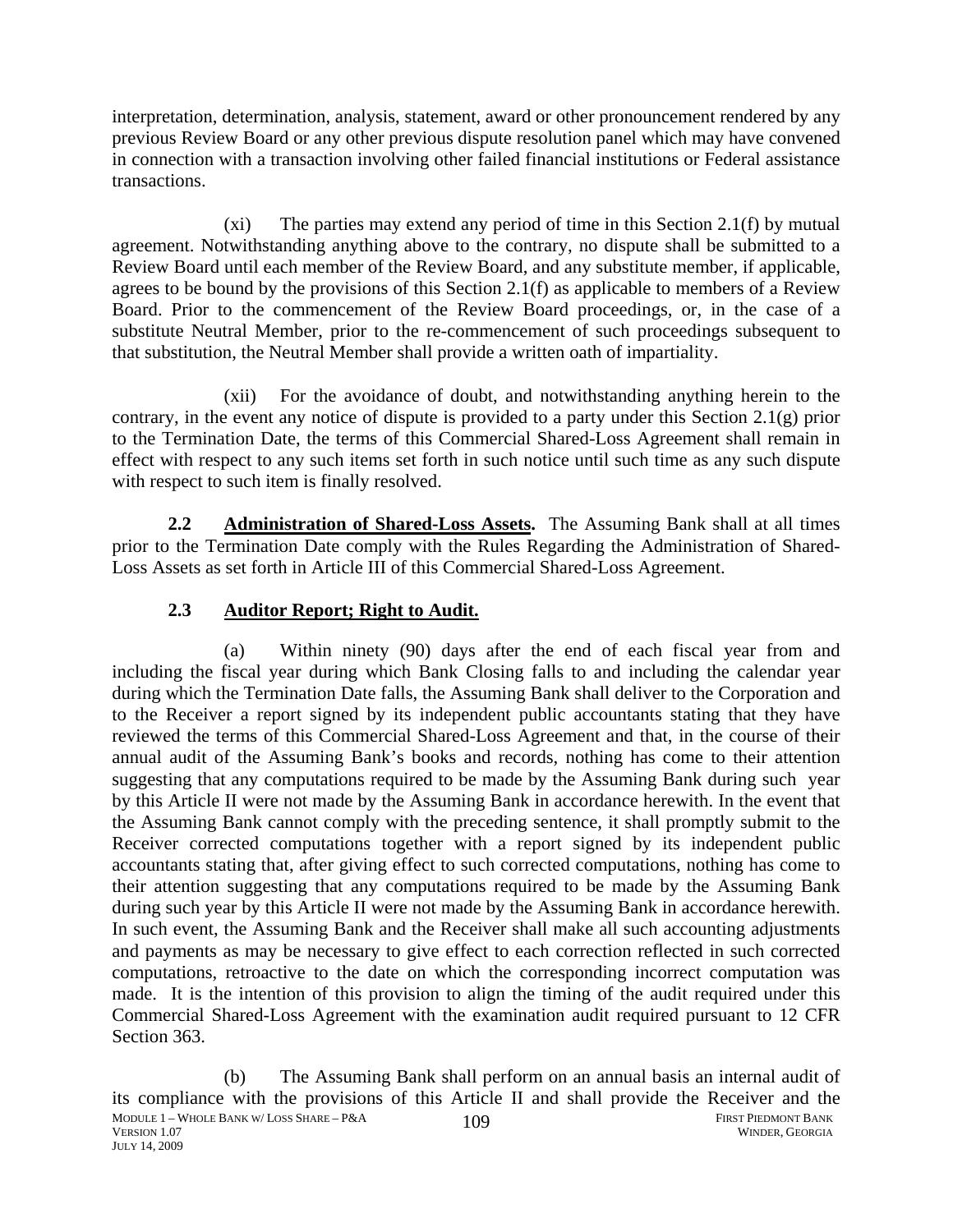Corporation with copies of the internal audit reports and access to internal audit workpapers related to such internal audit.

(c) The Receiver or the Corporation may perform an audit to determine the Assuming Bank's compliance with the provisions of this Commercial Shared-Loss Agreement, including this Article II, at any time by providing not less than ten (10) Business Days prior written notice. The scope and duration of any such audit shall be within the discretion of the Receiver or the Corporation, as the case may be, but shall in no event be administered in a manner that unreasonably interferes with the operation of the Assuming Bank's business. The Receiver or the Corporation, as the case may be, shall bear the expense of any such audit. In the event that any corrections are necessary as a result of such an audit, the Assuming Bank and the Receiver shall make such accounting adjustments and payments as may be necessary to give retroactive effect to such corrections.

**2.4 Withholdings.** Notwithstanding any other provision in this Article II, the Receiver, upon the direction of the Director (or designee) of the Corporation's Division of Resolutions and Receiverships, may withhold payment for any amounts included in a Quarterly Certificate delivered pursuant to Section 2.1, if, in its judgment, there is a reasonable basis under the terms of this Commercial Shared-Loss Agreement for denying the eligibility of an item for which reimbursement or payment is sought under such Section. In such event, the Receiver shall provide a written notice to the Assuming Bank detailing the grounds for withholding such payment. At such time as the Assuming Bank demonstrates to the satisfaction of the Receiver that the grounds for such withholding of payment, or portion of payment, no longer exist or have been cured, then the Receiver shall pay the Assuming Bank the amount withheld which the Receiver determines is eligible for payment, within fifteen (15) Business Days. In the event the Receiver or the Assuming Bank elects to submit the issue of the eligibility of the item for reimbursement or payment for determination under the dispute resolution procedures of Section 2.1(f), then (i) if the dispute is settled by the mutual agreement of the parties in accordance with Section 2.1(f)(iii), the Receiver shall pay the amount withheld (to the extent so agreed) within fifteen (15) Business Days from the date upon which the dispute is determined by the parties to be resolved by mutual agreement, and (ii) if the dispute is resolved by the determination of a Review Board, the Receiver shall pay the amount withheld (to the extent so determined) within fifteen (15) Business Days from the date upon which the Receiver is notified of the determination by the Review Board of its obligation to make such payment. Any payment by the Receiver pursuant to this Section 2.4 shall be made together with interest on the amount thereof from the date the payment was agreed or determined otherwise to be due, at the interest rate per annum determined by the Receiver to be equal to the coupon equivalent of the three (3)-month U.S. Treasury Bill Rate in effect as of the first Business Day of each Calendar Quarter during which such interest accrues as reported in the Federal Reserve Board's Statistical Release for Selected Interest Rates H.15 opposite the caption "Auction Average - 3-Month" or, if not so reported for such day, for the next preceding Business Day for which such rate was so reported.

**2.5 Books and Records**. The Assuming Bank shall at all times during the term of this Commercial Shared-Loss Agreement keep books and records which fairly present all dealings and transactions carried out in connection with its business and affairs. Except as otherwise provided for in the Purchase and Assumption Agreement or this Commercial Shared-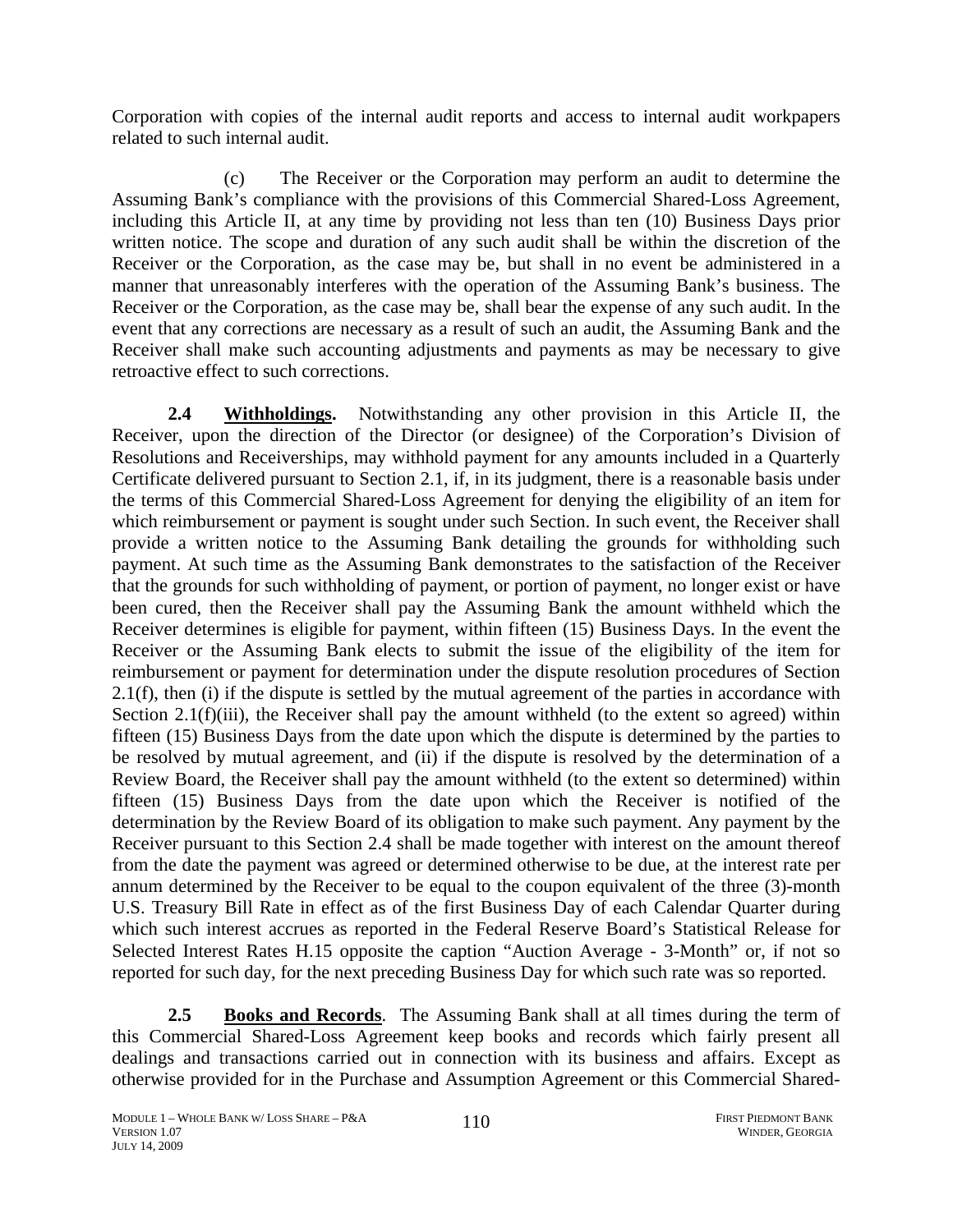Loss Agreement, all financial books and records shall be kept in accordance with generally accepted accounting principles, consistently applied for the periods involved and in a manner such that information necessary to determine compliance with any requirement of the Purchase and Assumption Agreement or this Commercial Shared-Loss Agreement will be readily obtainable, and in a manner such that the purposes of the Purchase and Assumption Agreement or this Commercial Shared-Loss Agreement may be effectively accomplished. Without the prior written approval of the Corporation, the Assuming Bank shall not make any change in its accounting principles adversely affecting the value of the Shared-Loss Assets except as required by a change in generally accepted accounting principles. The Assuming Bank shall notify the Corporation of any change in its accounting principles affecting the Shared-Loss Assets which it believes are required by a change in generally accepted accounting principles.

**2.6 Information**. The Assuming Bank shall promptly provide to the Corporation such other information, including financial statements and computations, relating to the performance of the provisions of the Purchase and Assumption Agreement or otherwise relating to its business and affairs or this Commercial Shared-Loss Agreement, as the Corporation or the Receiver may request from time to time.

**2.7 Tax Ruling.** The Assuming Bank shall not at any time, without the Corporation's prior written consent, seek a private letter ruling or other determination from the Internal Revenue Service or otherwise seek to qualify for any special tax treatment or benefits associated with any payments made by the Corporation pursuant to the Purchase and Assumption Agreement or this Commercial Shared-Loss Agreement.

### **ARTICLE III - RULES REGARDING THE ADMINISTRATION OF SHARED-LOSS ASSETS AND SHARED-LOSS MTM ASSETS**

**3.1 Agreement with Respect to Administration.** The Assuming Bank shall (and shall cause any of its Affiliates to which the Assuming Bank transfers any Shared-Loss Assets or Shared-Loss MTM Assets) to, or a Third Party Servicer to, manage, administer, and collect the Shared-Loss Assets and Shared-Loss MTM Assets while owned by the Assuming Bank or any Affiliate thereof during the term of this Commercial Shared-Loss Agreement in accordance with the rules set forth in this Article III ("Rules"). The Assuming Bank shall be responsible to the Receiver and the Corporation in the performance of its duties hereunder and shall provide to the Receiver and the Corporation such reports as the Receiver or the Corporation reasonably deems advisable, including but not limited to the reports required by Section 3.3 hereof, and shall permit the Receiver and the Corporation at all times to monitor the Assuming Bank's performance of its duties hereunder.

## **3.2 Duties of the Assuming Bank with Respect to Shared-Loss Assets.**

(a) In performance of its duties under these Rules, the Assuming Bank shall:

(i) manage, administer, collect and effect Charge-Offs and Recoveries with respect to each Shared-Loss Asset in a manner consistent with (A) usual and prudent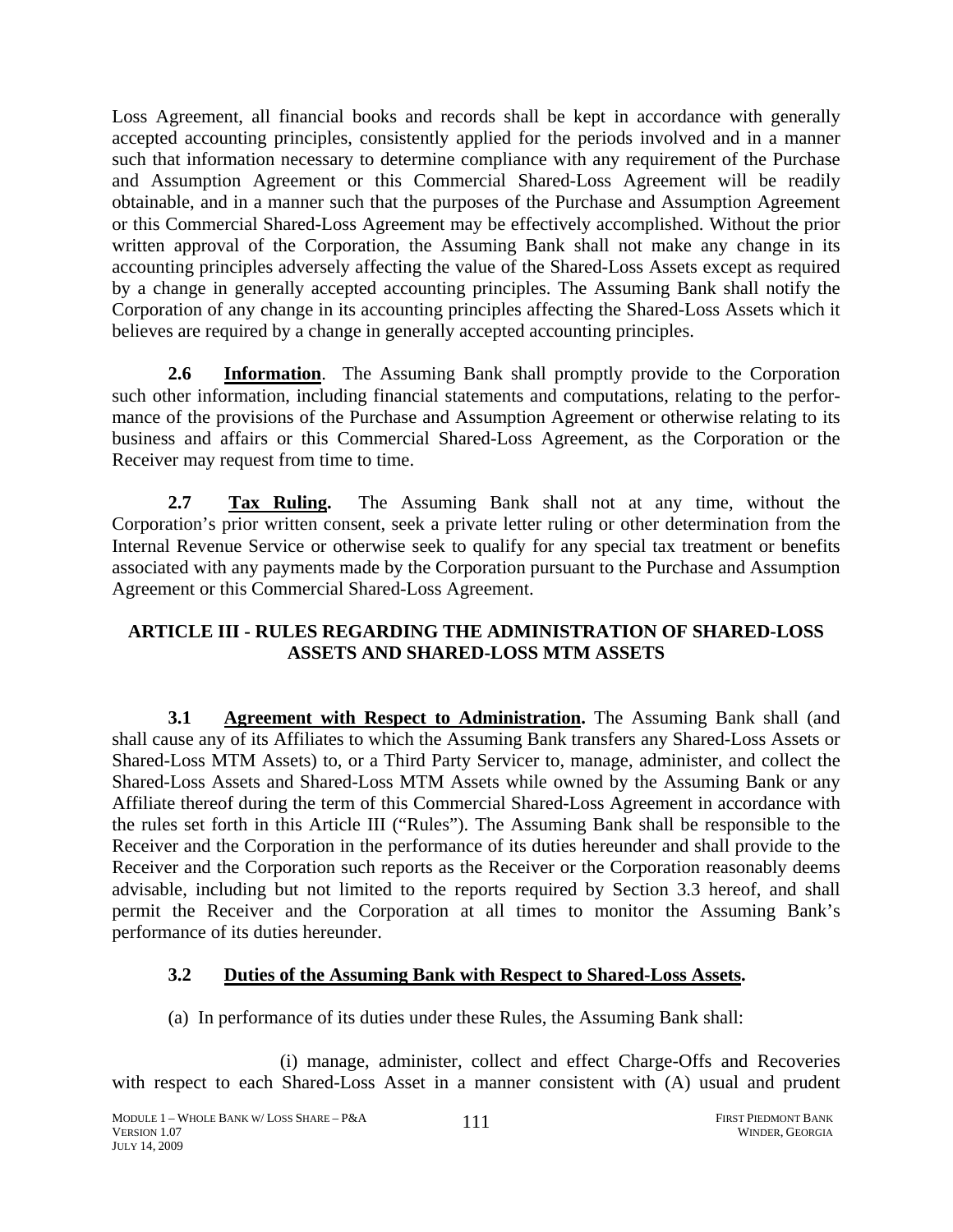business and banking practices; (B) the Assuming Bank's (or, in the case a Third Party Servicer is engaged, the Third Party Servicer's) practices and procedures including, without limitation, the then-effective written internal credit policy guidelines of the Assuming Bank, with respect to the management, administration and collection of and taking of charge-offs and write-downs with respect to loans, other real estate and repossessed collateral that do not constitute Shared Loss Assets;

(ii) exercise its best business judgment in managing, administering, collecting and effecting Charge-Offs with respect to Shared-Loss Assets;

(iii) use its best efforts to maximize collections with respect to Shared-Loss Assets and, if applicable for a particular Shared-Loss Asset, without regard to the effect of maximizing collections on assets held by the Assuming Bank or any of its Affiliates that are not Shared-Loss Assets;

(iv) adopt and implement accounting, reporting, record-keeping and similar systems with respect to the Shared-Loss Assets, as provided in Section 3.4 hereof;

(v) retain sufficient staff to perform its duties hereunder;

(vi) provide written notification in accordance with Article IV of this Commercial Shared-Loss Agreement immediately after the execution of any contract pursuant to which any third party (other than an Affiliate of the Assuming Bank) will manage, administer or collect any of the Shared-Loss Assets, together with a copy of that contract.

(b) Any transaction with or between any Affiliate of the Assuming Bank with respect to any Shared-Loss Asset including, without limitation, the execution of any contract pursuant to which any Affiliate of the Assuming Bank will manage, administer or collect any of the Shared-Loss Assets, or any other action involving self-dealing, shall be subject to the prior written approval of the Receiver or the Corporation.

(c) The following categories of expenses shall not be deemed to be Reimbursable Expenses or Recovery Expenses:

(i) Federal, State, or local income taxes and expenses related thereto;

(ii) salaries or other compensation and related benefits of Assuming Bank employees and the employees of its Affiliates including, without limitation, any bonus, commission or severance arrangements, training, payroll taxes, dues, or travel- or relocationrelated expenses,;

(iii) the cost of space occupied by the Assuming Bank, any Affiliate thereof and their staff, the rental of and maintenance of furniture and equipment, and expenses for data processing including the purchase or enhancement of data processing systems;

(iv) except as otherwise provided herein, fees for accounting and other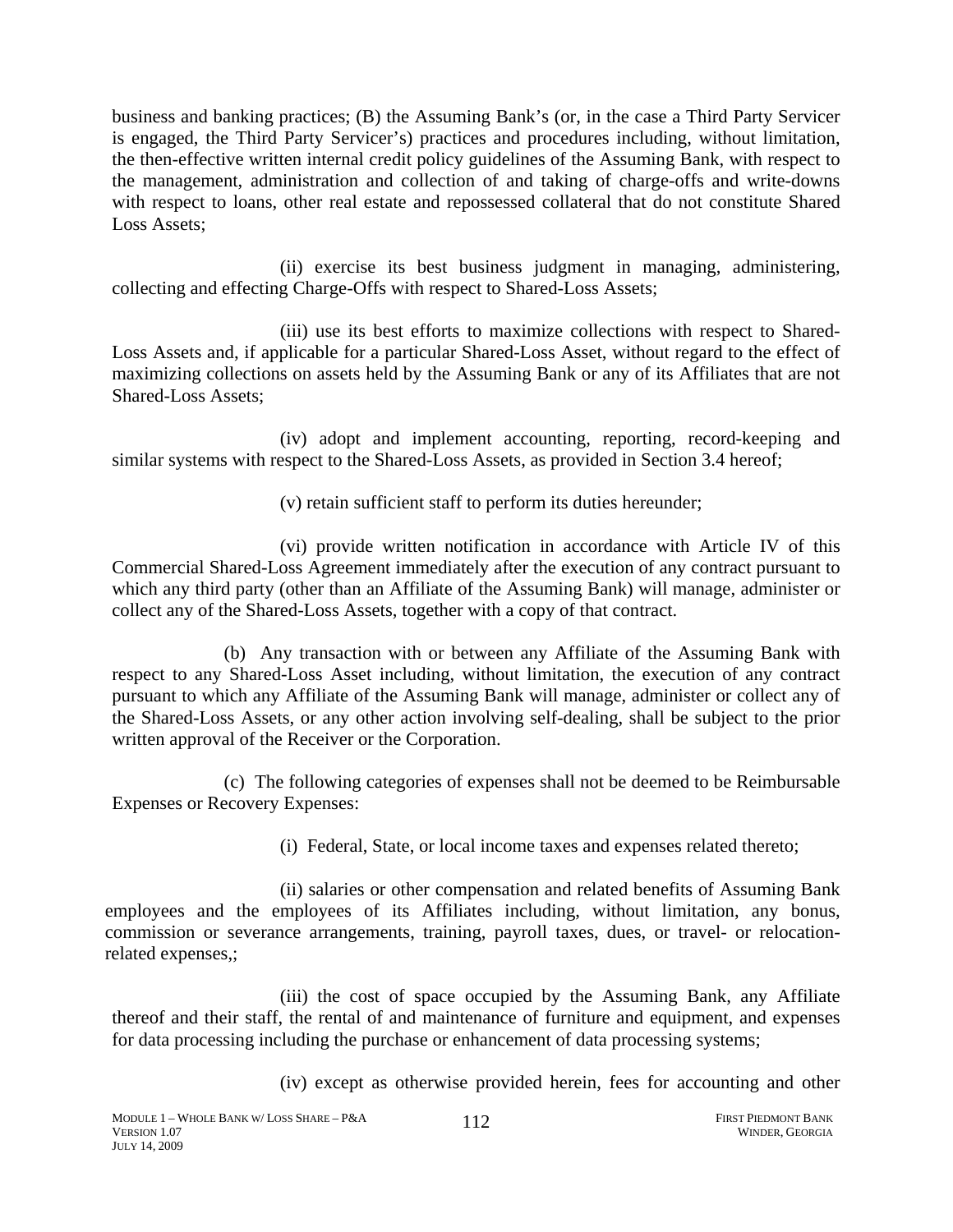independent professional consultants (other than consultants retained to assess the presence, storage or release of any hazardous or toxic substance, or any pollutant or contaminant with respect to the collateral securing a Shared-Loss Loan that has been fully or partially charged-off); provided, that for purposes of this Section 3.2(c)(iv), fees of attorneys and appraisers engaged as necessary to assist in collections with respect to Shared-Loss Assets shall not be deemed to be fees of other independent consultants;

(v) allocated portions of any other overhead or general and administrative expense other than any fees relating to specific assets, such as appraisal fees or environmental audit fees, for services of a type the Assuming Bank does not normally perform internally;

(vi) any expense not incurred in good faith and with the same degree of care that the Assuming Bank normally would exercise in the collection of troubled assets in which it alone had an interest; and

(vii) any expense incurred for a product, service or activity that is of an extravagant nature or design.

(d) Subject to Section 3.7, the Assuming Bank shall not contract with third parties to provide services the cost of which would be a Reimbursable Expense or Recovery Expense if the Assuming Bank would have provided such services itself if the relevant Shared-Loss Assets were not subject to the loss-sharing provisions of Section 2.1 of this Commercial Shared-Loss Agreement.

## **3.3 Duties of the Assuming Bank with Respect to Shared-Loss MTM Assets.**

(a) In performance of its duties under these Rules, the Assuming Bank shall:

(i) manage, administer, collect and each Shared-Loss MTM Asset in a manner consistent with (A) usual and prudent business and banking practices; (B) the Assuming Bank's practices and procedures including, without limitation, the then-effective written internal credit policy guidelines of the Assuming Bank, with respect to the management, administration and collection of similar assets that are not Shared-Loss MTM Assets;

(ii) exercise its best business judgment in managing, administering, collecting and effecting Charge-Offs with respect to Shared-Loss MTM Assets;

(iii) use its best efforts to maximize collections with respect to Shared-Loss MTM Assets and, if applicable for a particular Shared-Loss MTM Asset, without regard to the effect of maximizing collections on assets held by the Assuming Bank or any of its Affiliates that are not Shared-Loss MTM Assets, provided that, any sale of a Shared-Loss MTM Asset shall only be made with the prior approval of the Receiver or the Corporation;

(iv) adopt and implement accounting, reporting, record-keeping and similar systems with respect to the Shared-Loss MTM Assets, as provided in Section 3.4 hereof;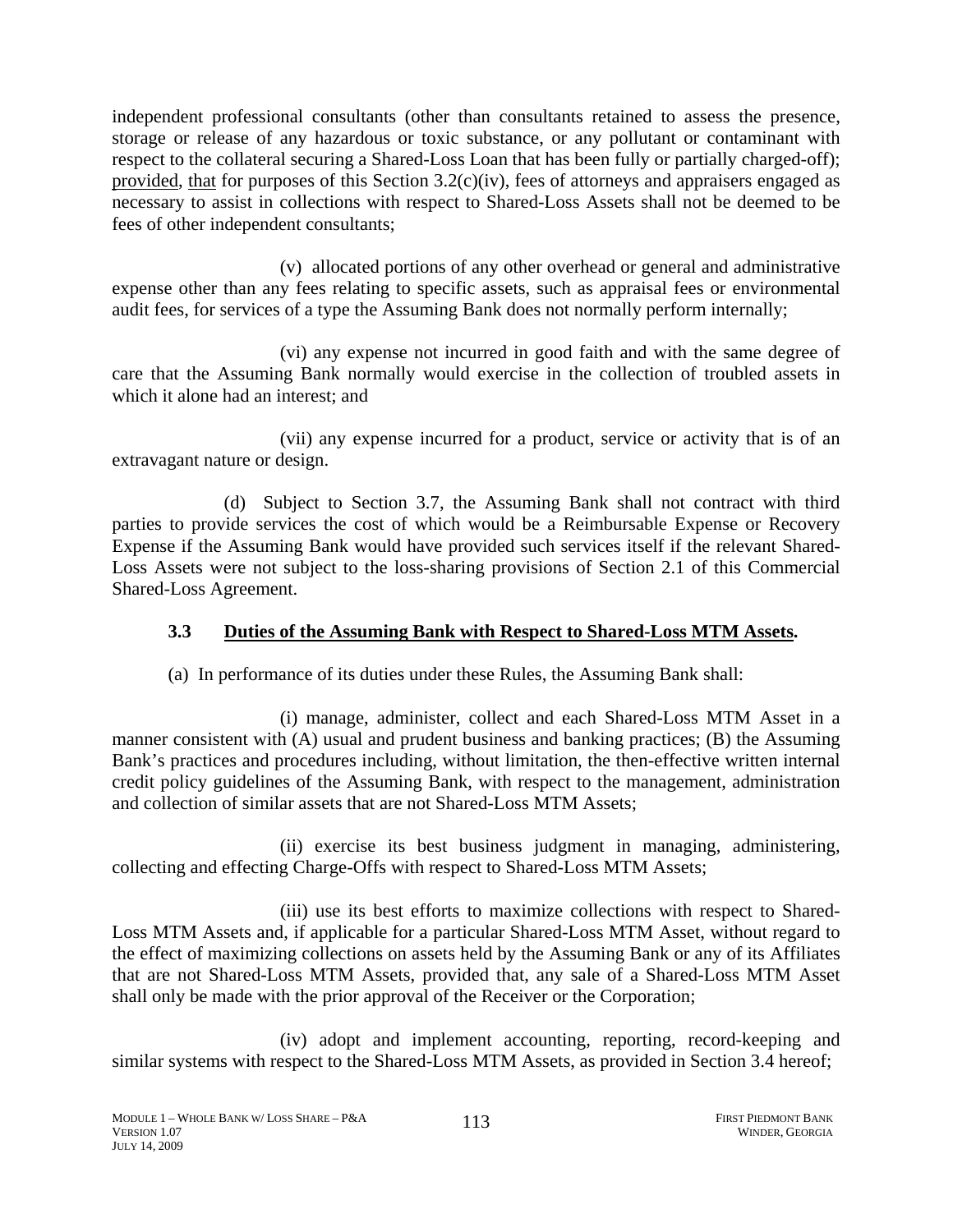(v) retain sufficient staff to perform its duties hereunder;

(vi) provide written notification in accordance with Article IV of this Commercial Shared-Loss Agreement immediately after the execution of any contract pursuant to which any third party (other than an Affiliate of the Assuming Bank) will manage, administer or collect any of the Shared-Loss MTM Assets, together with a copy of that contract.

(b) Any transaction with or between any Affiliate of the Assuming Bank with respect to any Shared-Loss MTM Asset including, without limitation, the execution of any contract pursuant to which any Affiliate of the Assuming Bank will manage, administer or collect any of the Shared-Loss Assets, or any other action involving self-dealing, shall be subject to the prior written approval of the Receiver or the Corporation.

(c) The Assuming Bank shall not contract with third parties to provide services the cost of which would be a Reimbursable Expense or Recovery Expense if the Assuming Bank would have provided such services itself if the relevant Shared-Loss Assets were not subject to the loss-sharing provisions of Section 2.1 of this Commercial Shared-Loss Agreement.

**3.4 Records and Reports**. The Assuming Bank shall establish and maintain records on a separate general ledger, and on such subsidiary ledgers as may be appropriate to account for the Shared-Loss Assets and the Shared-Loss MTM Assets, in such form and detail as the Receiver or the Corporation may require, to enable the Assuming Bank to prepare and deliver to the Receiver or the Corporation such reports as the Receiver or the Corporation may from time to time request regarding the Shared-Loss Assets, the Shared-Loss MTM Assets and the Quarterly Certificates required by Section 2.1 of this Commercial Shared-Loss Agreement.

# **3.5 Related Loans**.

(a) The Assuming Bank shall not manage, administer or collect any "Related Loan" in any manner which would have the effect of increasing the amount of any collections with respect to the Related Loan to the detriment of the Shared-Loss Asset to which such loan is related. A "Related Loan" means any loan or extension of credit held by the Assuming Bank at any time on or prior to the end of the final Recovery Quarter that is: (i) made to the same Obligor with respect to a Loan that is a Shared-Loss Asset or with respect to a Loan from which Other Real Estate, Additional ORE or Subsidiary ORE derived, or (ii) attributable to the same primary Obligor with respect to any Loan described in clause (i) under the rules of the Assuming Bank's Chartering Authority concerning the legal lending limits of financial institutions organized under its jurisdiction as in effect on the Commencement Date, as applied to the Assuming Bank.

(b) The Assuming Bank shall prepare and deliver to the Receiver with the Quarterly Certificates for the Calendar Quarters ending June 30 and December 31 for all Shared-Loss Quarters and Recovery Quarters, a schedule of all Related Loans which are commercial loans or commercial real estate loans with Legal Balances of \$500,000 or more on the Accounting Records of the Assuming Bank as of the end of each such semi-annual period, and all other commercial loans or commercial real estate loans attributable to the same Obligor on such loans of \$500,000 or more.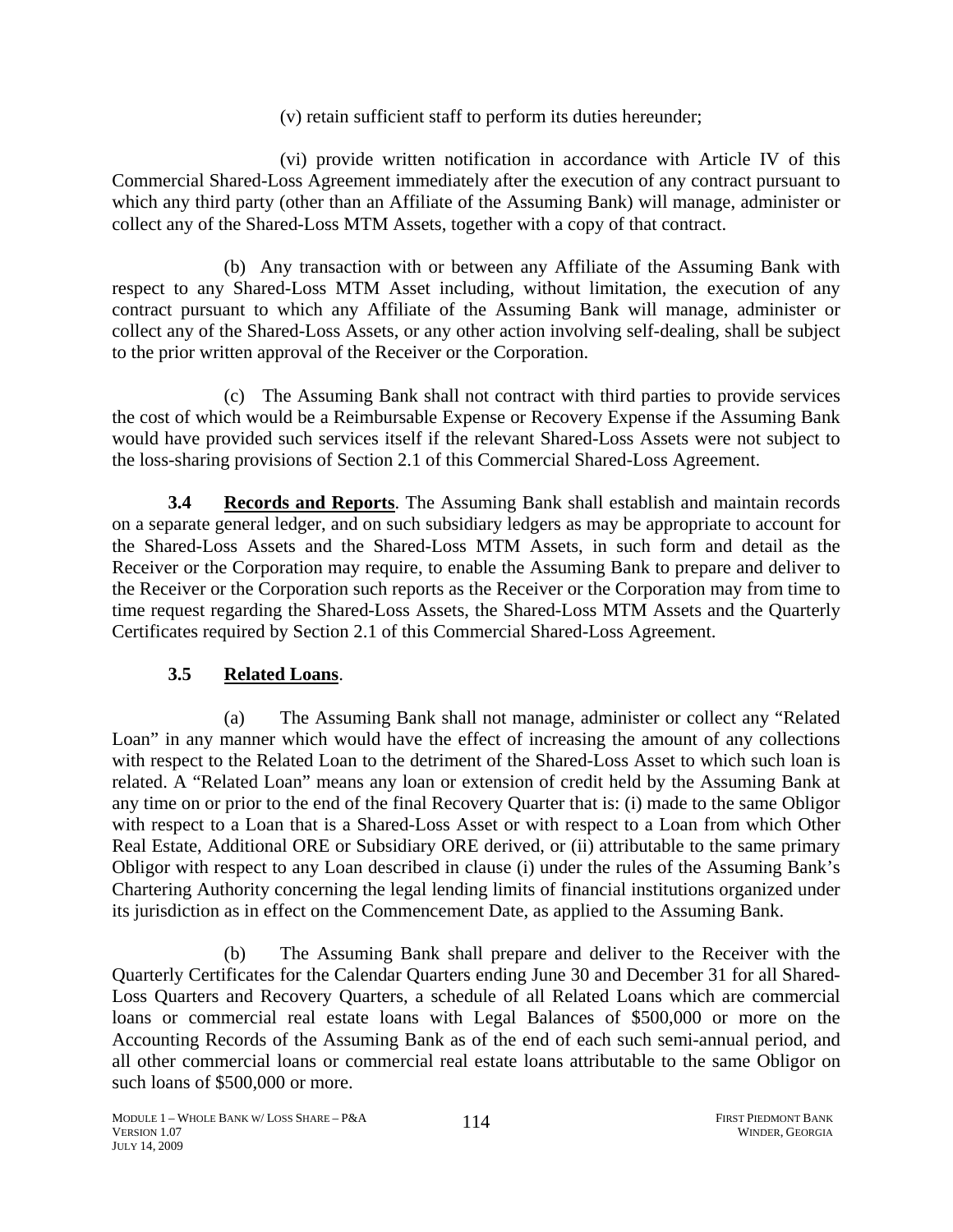**3.6 Legal Action; Utilization of Special Receivership Powers**. The Assuming Bank shall notify the Receiver in writing (such notice to be given in accordance with Article IV below and to include all relevant details) prior to utilizing in any legal action any special legal power or right which the Assuming Bank derives as a result of having acquired a Shared-Loss Asset from the Receiver, and the Assuming Bank shall not utilize any such power unless the Receiver shall have consented in writing to the proposed usage. The Receiver shall have the right to direct such proposed usage by the Assuming Bank and the Assuming Bank shall comply in all respects with such direction. Upon request of the Receiver, the Assuming Bank will advise the Receiver as to the status of any such legal action. The Assuming Bank shall immediately notify the Receiver of any judgment in litigation involving any of the aforesaid special powers or rights.

**3.7 Third Party Servicer**. The Assuming Bank may perform any of its obligations and/or exercise any of its rights under this Commercial Shared-Loss Agreement through or by one or more Third Party Servicers, who may take actions and make expenditures as if any such Third Party Servicer was the Assuming Bank hereunder (and, for the avoidance of doubt, such expenses incurred by any such Third Party Servicer on behalf of the Assuming Bank shall be Reimbursable Expenses or Recovery Expenses, as the case may be, to the same extent such expenses would so qualify if incurred by the Assuming Bank); provided, however, that the use thereof by the Assuming Bank shall not release the Assuming Bank of any obligation or liability hereunder.

## **ARTICLE IV -- PORTFOLIO SALE**

 **4.1 Assuming Bank Portfolio Sales of Remaining Shared-Loss Assets**. The Assuming Bank shall have the right with the concurrence of the Receiver, commencing as of the first day of the third to last Shared-Loss Quarter, to liquidate for cash consideration, in one or more transactions, all or a portion of Shared-Loss Assets held by the Assuming Bank ("Portfolio Sales"). If the Assuming Bank exercises its option under this Section 4.1, it must give thirty (30) days notice in writing to the Receiver setting forth the details and schedule for the Portfolio Sale which shall be conducted by means of sealed bid sales to third parties, not including any of the Assuming Bank's affiliates, contractors, or any affiliates of the Assuming Bank's contractors.

**4.2 Calculation of Sale Gain or Loss**. For Shared-Loss Assets gain or loss on the sales under Section 4.1 will be calculated as the sale price received by the Assuming Bank less the book value of the remaining Shared-Loss Assets.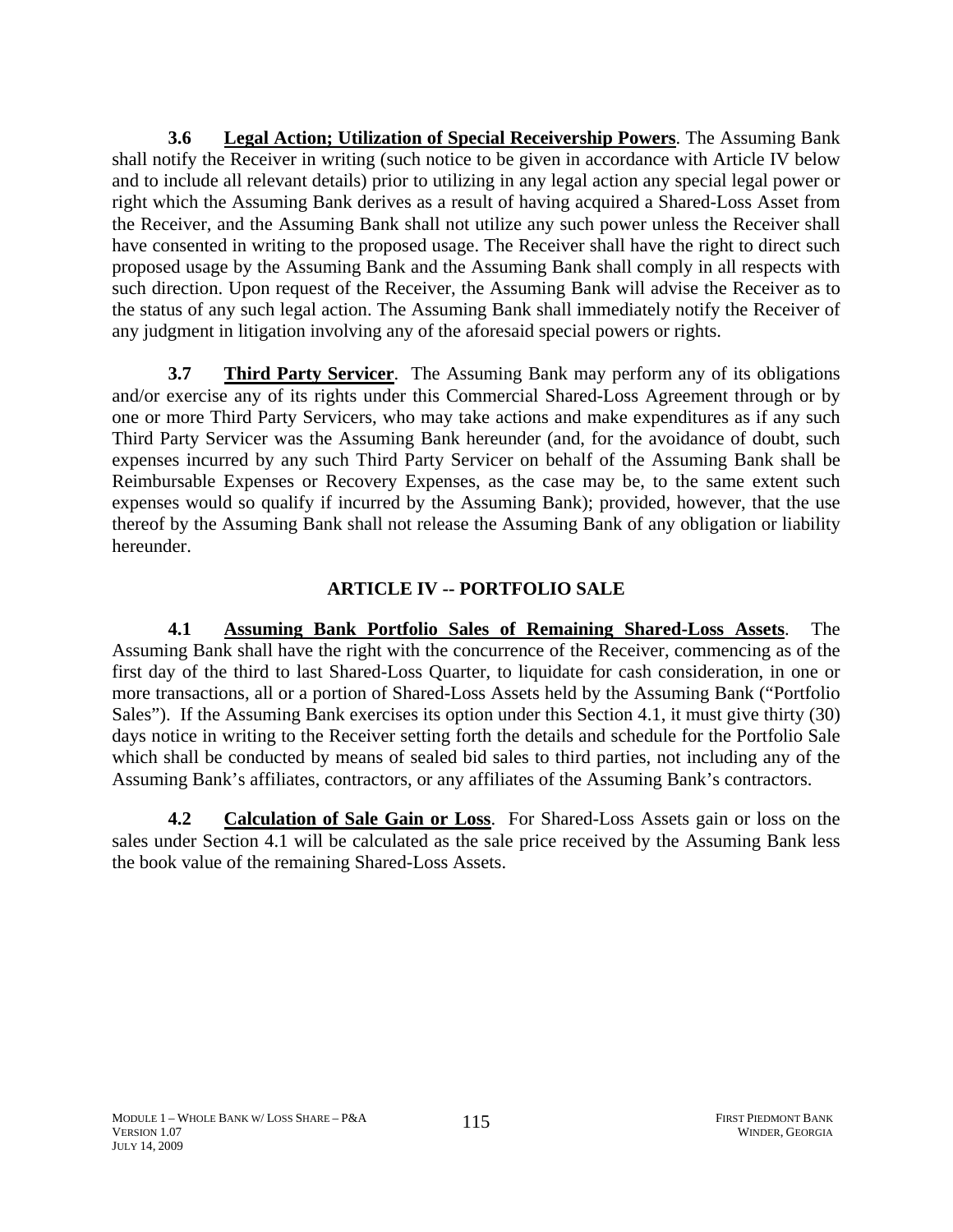#### **ARTICLE V -- LOSS-SHARING NOTICES GIVEN TO CORPORATION AND/OR RECEIVER**

As a supplement to the notice provisions contained in Section 13.7 of the Purchase and Assumption Agreement, any notice, request, demand, consent, approval, or other communication (a "Notice") given to the Corporation and/or the Receiver in the loss-sharing context shall be given as follows:

**5.1** With respect to a Notice under Section 2 and Sections 3.1-3.5 of this Commercial Shared-Loss Agreement:

> Federal Deposit Insurance Corporation Division of Resolutions and Receiverships 550 17th Street, N.W. Washington, D.C. 20429 Attention: Assistant Director, Franchise and Asset Marketing

**5.2** With respect to a Notice under Section 3.6 of this Commercial Shared-Loss Agreement:

> Federal Deposit Insurance Corporation Legal Division 1601 Bryan Street Dallas, Texas 75201 Attention: Regional Counsel with a copy to: Federal Deposit Insurance Corporation Legal Division 550 17th Street, N.W. Washington, D.C. 20429 Attention: Senior Counsel (Special Issues Group)

## **ARTICLE VI – MISCELLANEOUS**

 **6.1 Expenses**. Except as otherwise expressly provided herein, all costs and expenses incurred by a party hereto in connection with this Commercial Shared-Loss Agreement shall be borne by such party whether or not the transactions contemplated herein shall be consummated.

**6.2 Successors and Assigns; Specific Performance.** All terms and provisions of this Commercial Shared-Loss Agreement shall be binding upon and shall inure to the benefit of the parties hereto only; provided, however, that, Receiver may assign or otherwise transfer this Commercial Shared-Loss Agreement (in whole or in part) to the Federal Deposit Insurance Corporation in its corporate capacity without the consent of Assuming Bank. Notwithstanding anything to the contrary contained in this Commercial Shared-Loss Agreement, except as is expressly permitted in this Section 6.2, Assuming Bank may not assign or otherwise transfer this Commercial Shared-Loss Agreement (in whole or in part) without the prior written consent of the Receiver, which consent may be granted or withheld by the Receiver in its sole discretion, and any attempted assignment or transfer in violation of this provision shall be void *ab initio.*  For the avoidance of doubt, a merger or consolidation of the Assuming Bank with and into another financial institution, the sale of all or substantially all of the assets of the Assuming Bank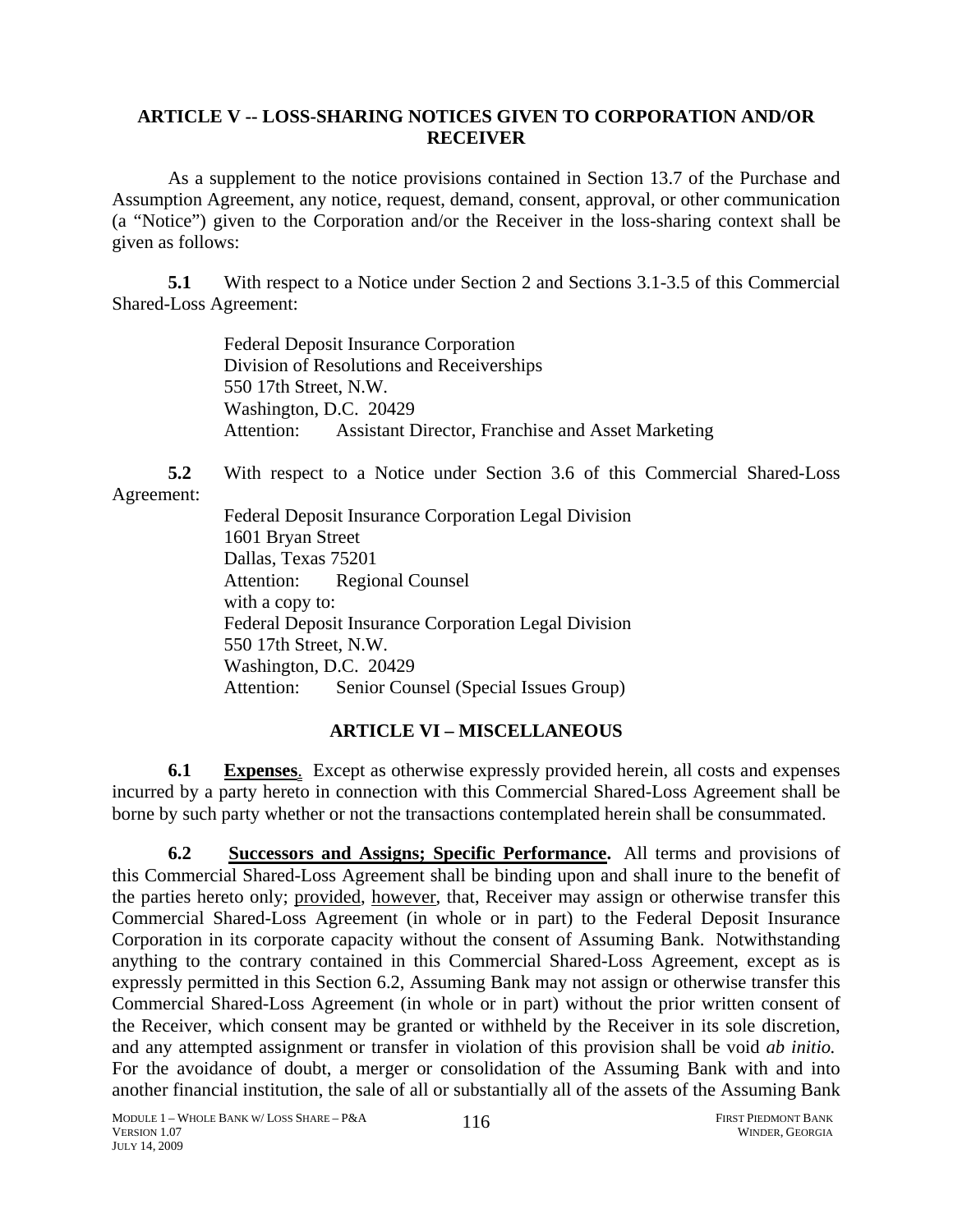to another financial institution constitutes the transfer of this Commercial Shared-Loss Agreement which requires the consent of the Receive; and for a period of thirty-six (36) months after Bank Closing, a merger or consolidation shall also include the sale by any individual shareholder, or shareholders acting in concert, of more than 9% of the outstanding shares of the Assuming Bank, or of its holding company, or of any subsidiary holding Shared-Loss Assets, or the sale of shares by the Assuming Bank or its holding company or any subsidiary holding Shared-Loss Assets, in a public or private offering, that increases the number of shares outstanding by more than 9%, constitutes the transfer of this Commercial Shared-Loss Agreement which requires the consent of the Receiver. However, no Loss shall be recognized as a result of any accounting adjustments that are made due to any such merger, consolidation or sale consented to by the FDIC. The FDIC's consent shall not be required if the aggregate outstanding principal balance of Shared-Loss Assets is less than twenty percent (20%) of the initial aggregate balance of Shared-Loss Assets.

**6.3 Governing Law**. This Commercial Shared-Loss Agreement shall be construed in accordance with federal law, or, if there is no applicable federal law, the laws of the State of New York, without regard to any rule of conflict of law that would result in the application of the substantive law of any jurisdiction other than the State of New York.

**6.4 WAIVER OF JURY TRIAL**. EACH PARTY HERETO HEREBY IRREVOCABLY AND UNCONDITIONALLY WAIVES ALL RIGHT TO TRIAL BY JURY IN OR TO HAVE A JURY PARTICIPATE IN RESOLVING ANY DISPUTE, ACTION, PROCEEDING OR COUNTERCLAIM, WHETHER SOUNDING IN CONTRACT, TORT OR OTHERWISE, ARISING OUT OF OR RELATING TO OR IN CONNECTION WITH THIS COMMERCIAL SHARED-LOSS AGREEMENT OR ANY OF THE TRANSACTIONS CONTEMPLATED HEREBY.

**6.5 Captions**. All captions and headings contained in this Commercial Shared-Loss Agreement are for convenience of reference only and do not form a part of, and shall not affect the meaning or interpretation of, this Commercial Shared-Loss Agreement.

**6.6 Entire Agreement; Amendments**. This Commercial Shared-Loss Agreement, along with the Single Family Shared-Loss Agreement and the Purchase and Assumption Agreement, including the Exhibits and any other documents delivered pursuant hereto, embody the entire agreement of the parties with respect to the subject matter hereof, and supersede all prior representations, warranties, offers, acceptances, agreements and understandings, written or oral, relating to the subject matter herein. This Commercial Shared-Loss Agreement may be amended or modified or any provision thereof waived only by a written instrument signed by both parties or their respective duly authorized agents.

**6.7 Severability**. Whenever possible, each provision of this Commercial Shared-Loss Agreement shall be interpreted in such manner as to be effective and valid under applicable law, but if any provision of this Commercial Shared-Loss Agreement is held to be prohibited by or invalid, illegal or unenforceable under applicable law, such provision shall be construed and enforced as if it had been more narrowly drawn so as not to be prohibited, invalid, illegal or unenforceable, and the validity, legality and enforceability of the remainder of such provision and the remaining provisions of this Commercial Shared-Loss Agreement shall not in any way